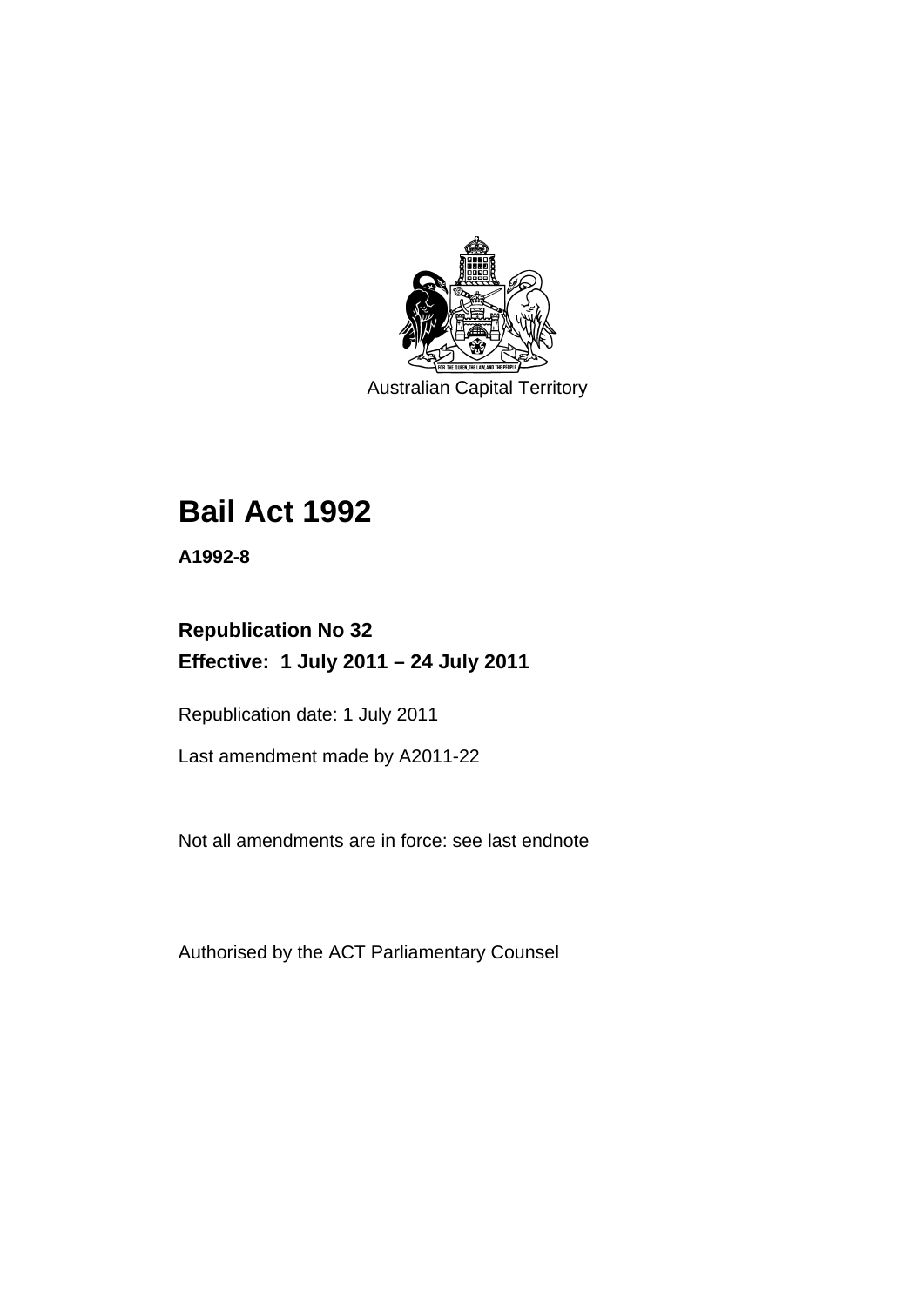#### **About this republication**

#### **The republished law**

This is a republication of the *Bail Act 1992* (including any amendment made under the *Legislation Act 2001*, part 11.3 (Editorial changes)) as in force on 1 July 2011*.* It also includes any commencement, amendment, repeal or expiry affecting the republished law to 1 July 2011.

The legislation history and amendment history of the republished law are set out in endnotes 3 and 4.

#### **Kinds of republications**

The Parliamentary Counsel's Office prepares 2 kinds of republications of ACT laws (see the ACT legislation register at www.legislation.act.gov.au):

- authorised republications to which the *Legislation Act 2001* applies
- unauthorised republications.

The status of this republication appears on the bottom of each page.

#### **Editorial changes**

The *Legislation Act 2001*, part 11.3 authorises the Parliamentary Counsel to make editorial amendments and other changes of a formal nature when preparing a law for republication. Editorial changes do not change the effect of the law, but have effect as if they had been made by an Act commencing on the republication date (see *Legislation Act 2001*, s 115 and s 117). The changes are made if the Parliamentary Counsel considers they are desirable to bring the law into line, or more closely into line, with current legislative drafting practice.

This republication includes amendments made under part 11.3 (see endnote 1).

#### **Uncommenced provisions and amendments**

If a provision of the republished law has not commenced or is affected by an uncommenced amendment, the symbol  $\mathbf{U}$  appears immediately before the provision heading. The text of the uncommenced provision or amendment appears only in the last endnote.

#### **Modifications**

If a provision of the republished law is affected by a current modification, the symbol  $\mathbf{M}$ appears immediately before the provision heading. The text of the modifying provision appears in the endnotes. For the legal status of modifications, see *Legislation Act 2001*, section 95.

#### **Penalties**

At the republication date, the value of a penalty unit for an offence against this law is \$110 for an individual and \$550 for a corporation (see *Legislation Act 2001*, s 133).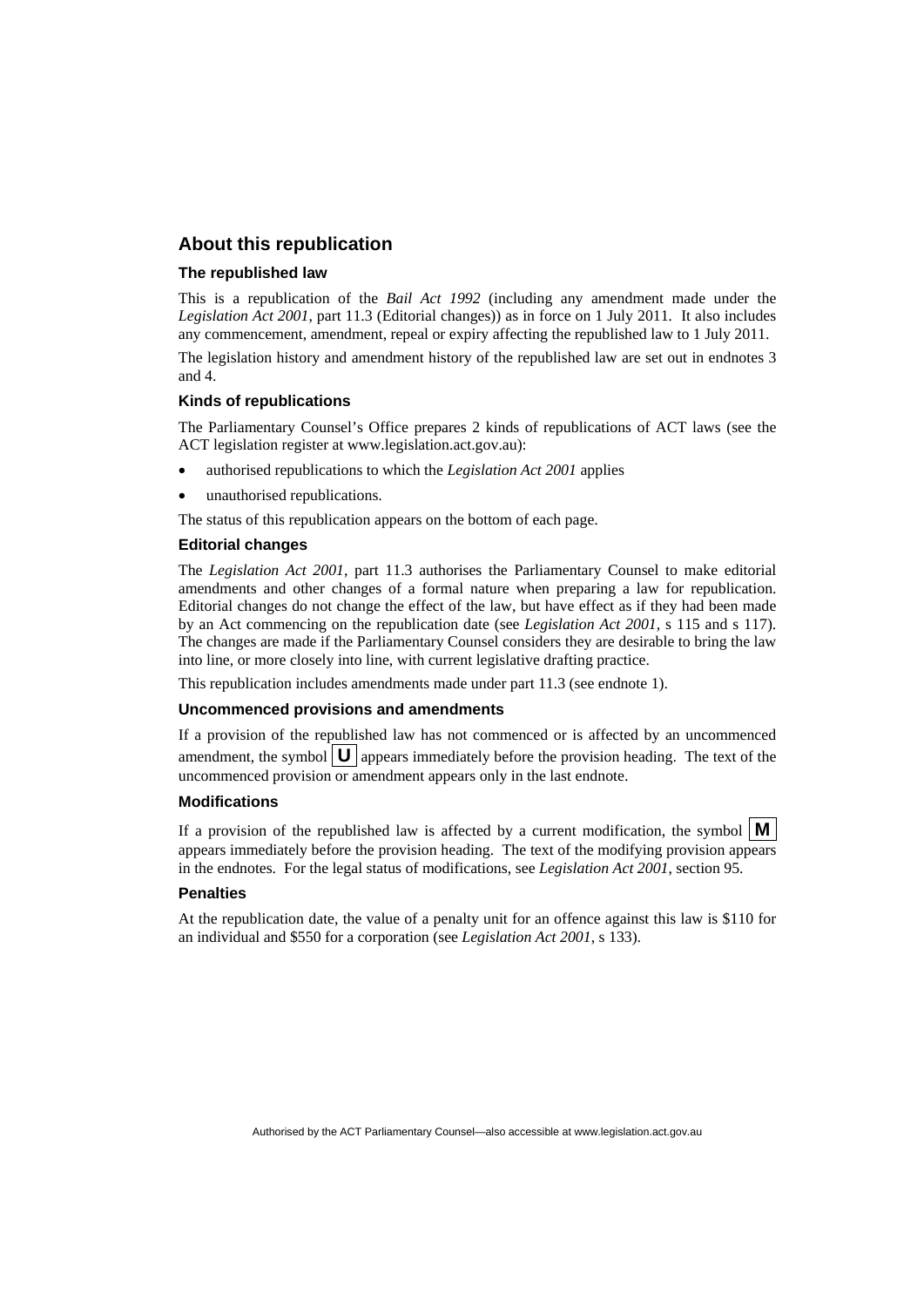

Australian Capital Territory

# **Bail Act 1992**

# **Contents**

| Part 1              | <b>Preliminary</b>                                    |                |
|---------------------|-------------------------------------------------------|----------------|
|                     |                                                       |                |
| 1                   | Name of Act                                           | $\overline{2}$ |
| 2                   | Dictionary                                            | 2              |
| 3                   | <b>Notes</b>                                          | 2              |
| 3A                  | Offences against Act-application of Criminal Code etc | 3              |
| 4                   | Act applies to children                               | 3              |
| Part 2              | <b>Availability of bail</b>                           |                |
| <b>Division 2.1</b> | When bail may be granted and rights following         |                |
| 5                   | When may bail be granted?                             | 4              |
| 6                   | Rights following grant of bail                        | 4              |
| <b>Division 2.2</b> | <b>Presumption for bail</b>                           |                |
| 7                   | Div 2.2 subject to div 2.3 and div 2.4                | 5              |
|                     |                                                       |                |
| R32<br>01/07/11     | Bail Act 1992                                         | contents 1     |
|                     | Effective: 01/07/11-24/07/11                          |                |

Page

Authorised by the ACT Parliamentary Counsel—also accessible at www.legislation.act.gov.au

Effective: 01/07/11-24/07/11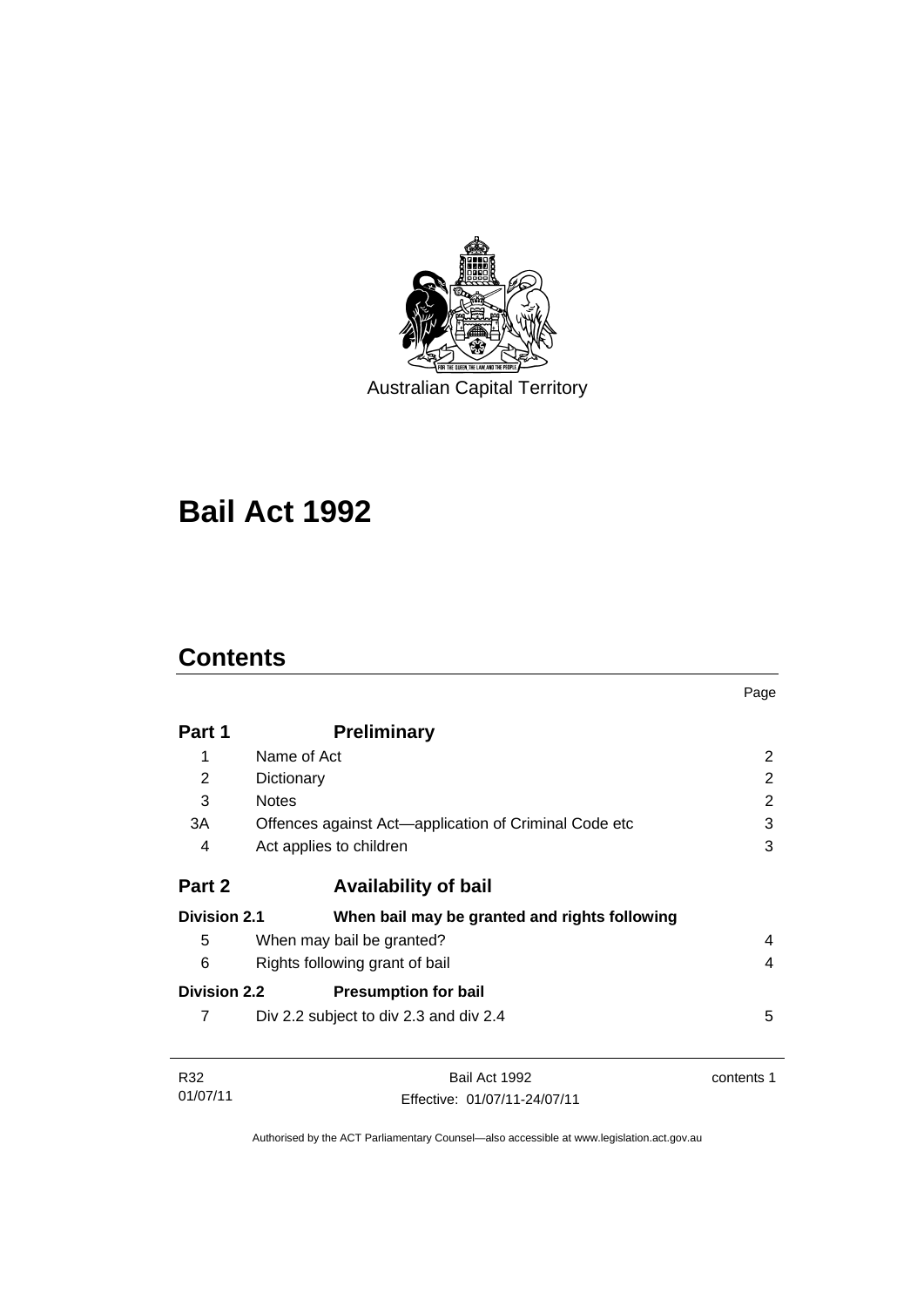|                     |                                                                                   | Page           |
|---------------------|-----------------------------------------------------------------------------------|----------------|
| 8                   | Entitlement to bail-certain minor offences etc                                    | 5              |
| 8A                  | Entitlement to bail-breach of sentence obligations                                | 6              |
| 8B                  | Entitlement to bail-custody relating to sentence administration board<br>hearings | $\overline{7}$ |
| 9                   | Limitations on entitlement to bail                                                | $\overline{7}$ |
| 9A                  | Entitlement to bail-offences other than minor offences                            | 8              |
|                     | <b>Division 2.3</b><br>No presumption for bail                                    |                |
| 9B                  | Div 2.2 not to apply to certain offences                                          | 9              |
| <b>Division 2.4</b> | <b>Presumption against bail</b>                                                   |                |
| 9C                  | Bail for murder and certain serious drug offences                                 | 10             |
| 9D                  | Bail for serious offence committed while charge for another pending or            |                |
|                     | outstanding                                                                       | 11             |
| 9E                  | Bail for person sentenced to imprisonment                                         | 13             |
| 9F                  | Domestic violence offence-bail by authorised officer                              | 14             |
| 9G                  | Special or exceptional circumstances                                              | 15             |
| Part 3              | <b>Dispensing with bail</b>                                                       |                |
| 10                  | Dispensing with bail                                                              | 17             |
| 11                  | Effect of dispensing with bail                                                    | 17             |
| 12                  | Decision to dispense with bail                                                    | 18             |
| Part 4              | <b>Grant of bail</b>                                                              |                |
| 12A                 | Meaning of bail order and bail review application-pt 4                            | 19             |
| 12B                 | When is a proceeding before the Supreme Court?-pt 4                               | 19             |
| 12C                 | Applications for bail-repeat application provisions                               | 19             |
| 13                  | Deciding bail after charge laid                                                   | 20             |
| 14                  | Grant of bail by authorised officers                                              | 22             |
| 15                  | Deciding of questions of bail by authorised officers                              | 22             |
| 16                  | Notification of decision of authorised officer                                    | 23             |
| 17                  | Charged people in custody to be brought before court                              | 25             |
| 18                  | Facilities to be provided to accused people                                       | 25             |
| 19                  | Court bail-general                                                                | 26             |
| 20                  | Power in relation to bail-Magistrates Court                                       | 27             |
| 20A                 | Repeat application for bail-Magistrates Court                                     | 27             |
|                     |                                                                                   |                |

contents 2 Bail Act 1992 Effective: 01/07/11-24/07/11

R32 01/07/11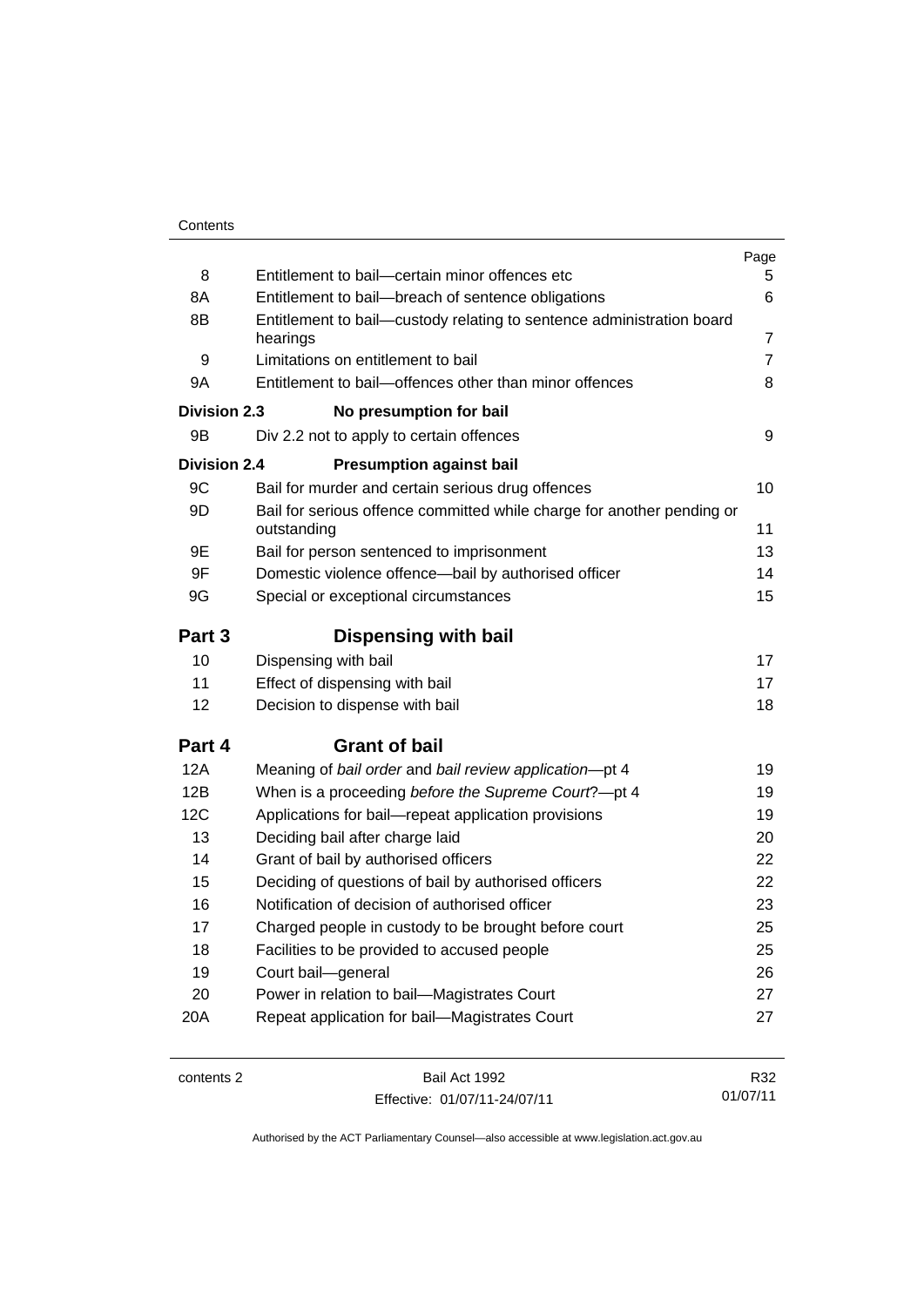#### **Contents**

|              |                                                                     | Page |
|--------------|---------------------------------------------------------------------|------|
| 20B          | Power in relation to bail-Supreme Court                             | 28   |
| 20C          | Repeat application for bail-Supreme Court                           | 28   |
| 21           | Bail in relation to several offences                                | 29   |
| 22           | Criteria for granting bail to adults                                | 30   |
| 23           | Criteria for granting bail to children                              | 31   |
| 23A          | Victim's concern about need for protection                          | 32   |
| Part 5       | Bail conditions and undertakings to appear                          |      |
| 24           | Conditions of bail                                                  | 33   |
| 25           | Conditions on which bail may be granted to adults                   | 33   |
| 25A          | Supervision condition when offence committed as young person        | 37   |
| 26           | Conditions on which bail may be granted to children                 | 38   |
| 27           | Recording of certain bail decisions                                 | 40   |
| 28           | Undertakings to appear                                              | 41   |
| 30           | Accused person may be excused from attendance before court          | 41   |
| 31           | Bail requirements                                                   | 43   |
| 32           | Acceptable people and security for bail                             | 43   |
| 33           | Continuation of bail and undertakings                               | 44   |
| 34           | Written notice of conditions of bail                                | 45   |
| 36           | Discharge of surety                                                 | 47   |
| 37           | Payment of amounts to Territory                                     | 48   |
| Part 6       | <b>Review of bail decisions</b>                                     |      |
| Division 6.1 | Review of decisions by authorised officers                          |      |
| 38           | Review by authorised officers                                       | 50   |
| 39           | Exercise of power to review                                         | 50   |
| 40           | Limitation on power of authorised officer to review                 | 51   |
| Division 6.2 | <b>Review of decisions by courts</b>                                |      |
| 41           | Right of review of bail decisions                                   | 51   |
| 41A          | Court may review on its own initiative                              | 52   |
| 42           | Power of Magistrates Court to review-decision of authorised officer | 52   |
| 42A          | Power of Magistrates Court to review-decision of Magistrates Court  | 53   |
| 43           | Power of Supreme Court to review-decision of authorised officer     | 53   |

| R32      | Bail Act 1992                | contents 3 |
|----------|------------------------------|------------|
| 01/07/11 | Effective: 01/07/11-24/07/11 |            |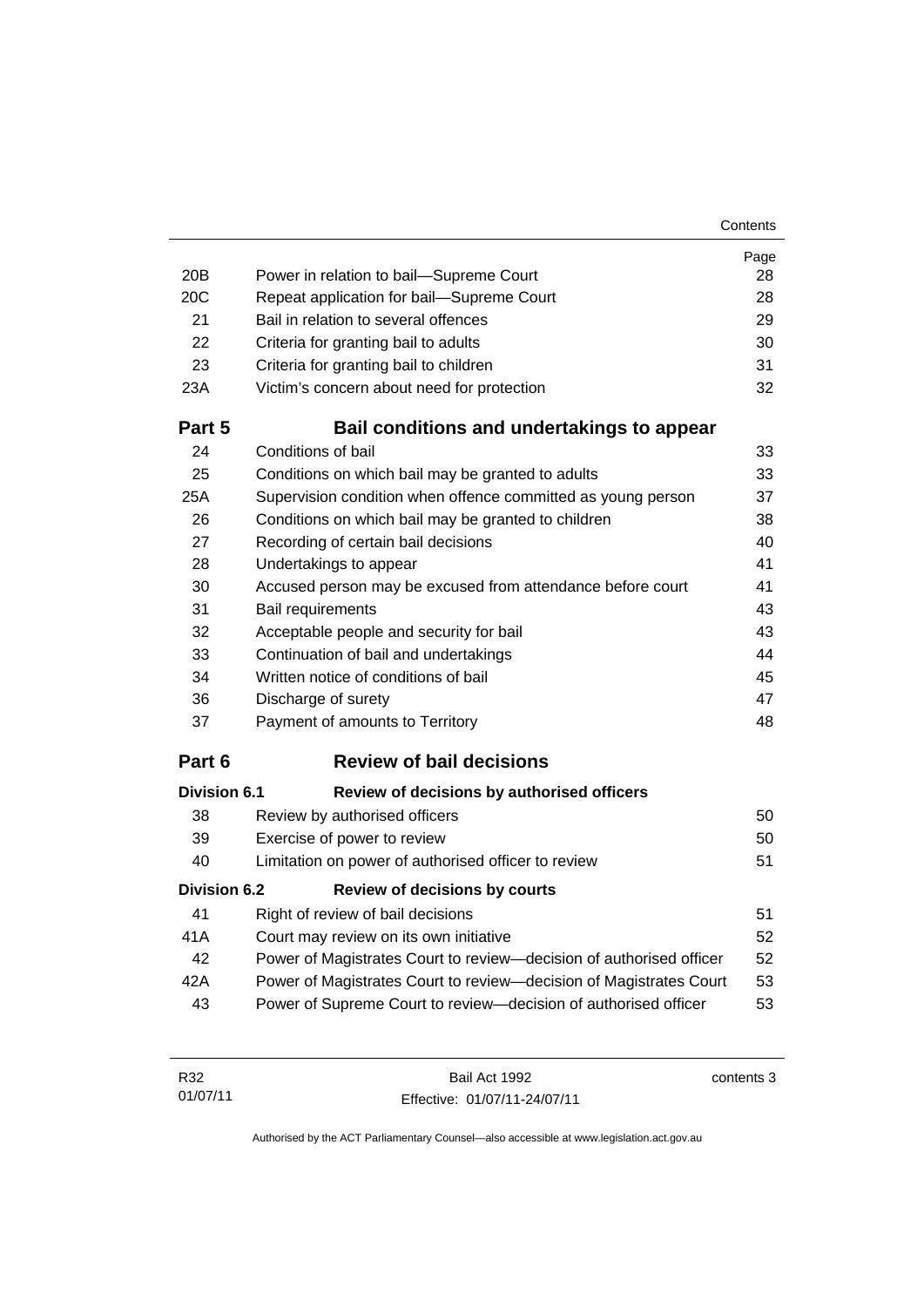| Contents |
|----------|
|          |

| 43A    |                                                                                           | Page |
|--------|-------------------------------------------------------------------------------------------|------|
|        | Power of Supreme Court to review-decision of Magistrates Court or<br><b>Supreme Court</b> | 54   |
| 45     | Exercise of power to review                                                               | 55   |
| 46     | Review limited to bail conditions                                                         | 56   |
| Part 7 | <b>Miscellaneous</b>                                                                      |      |
| 47     | Giving information relating to bail                                                       | 57   |
| 47A    | Notice to victim of bail decisions                                                        | 57   |
| 48     | Notification to court that bail condition not satisfied                                   | 58   |
| 49     | Failure to answer bail                                                                    | 58   |
| 51     | Indemnification of sureties                                                               | 59   |
| 52     | Contravention of Act by police officers                                                   | 59   |
| 55     | Civil standard of proof to apply for certain purposes                                     | 60   |
| 56     | No right of surety to arrest                                                              | 60   |
| 56A    | Arrest without warrant of person on bail                                                  | 60   |
| 56B    | Arrest for breach of condition by person outside ACT                                      | 61   |
| 57     | Act to prevail                                                                            | 62   |
| 57AA   | Abolition of inherent power of bail                                                       | 62   |
| 58     | Approved forms                                                                            | 62   |
| 59     | Regulation-making power                                                                   | 62   |

| <b>Schedule 1</b> | Offences to which presumption of bail does                 |    |  |
|-------------------|------------------------------------------------------------|----|--|
|                   | not apply                                                  | 64 |  |
| <b>Part 1.1</b>   | <b>Offences against Crimes Act 1900</b>                    | 64 |  |
| <b>Part 1.2</b>   | <b>Offences against Criminal Code</b>                      | 65 |  |
| <b>Part 1.3</b>   | Offence against Drugs of Dependence Act 1989               | 67 |  |
| <b>Part 1.4</b>   | <b>Offences against Medicines, Poisons and Therapeutic</b> |    |  |
|                   | Goods Act 2008                                             | 67 |  |
| <b>Part 1.5</b>   | <b>Offences against Customs Act 1901 (Cwlth)</b>           | 67 |  |
|                   |                                                            |    |  |

contents 4 Bail Act 1992 Effective: 01/07/11-24/07/11

R32 01/07/11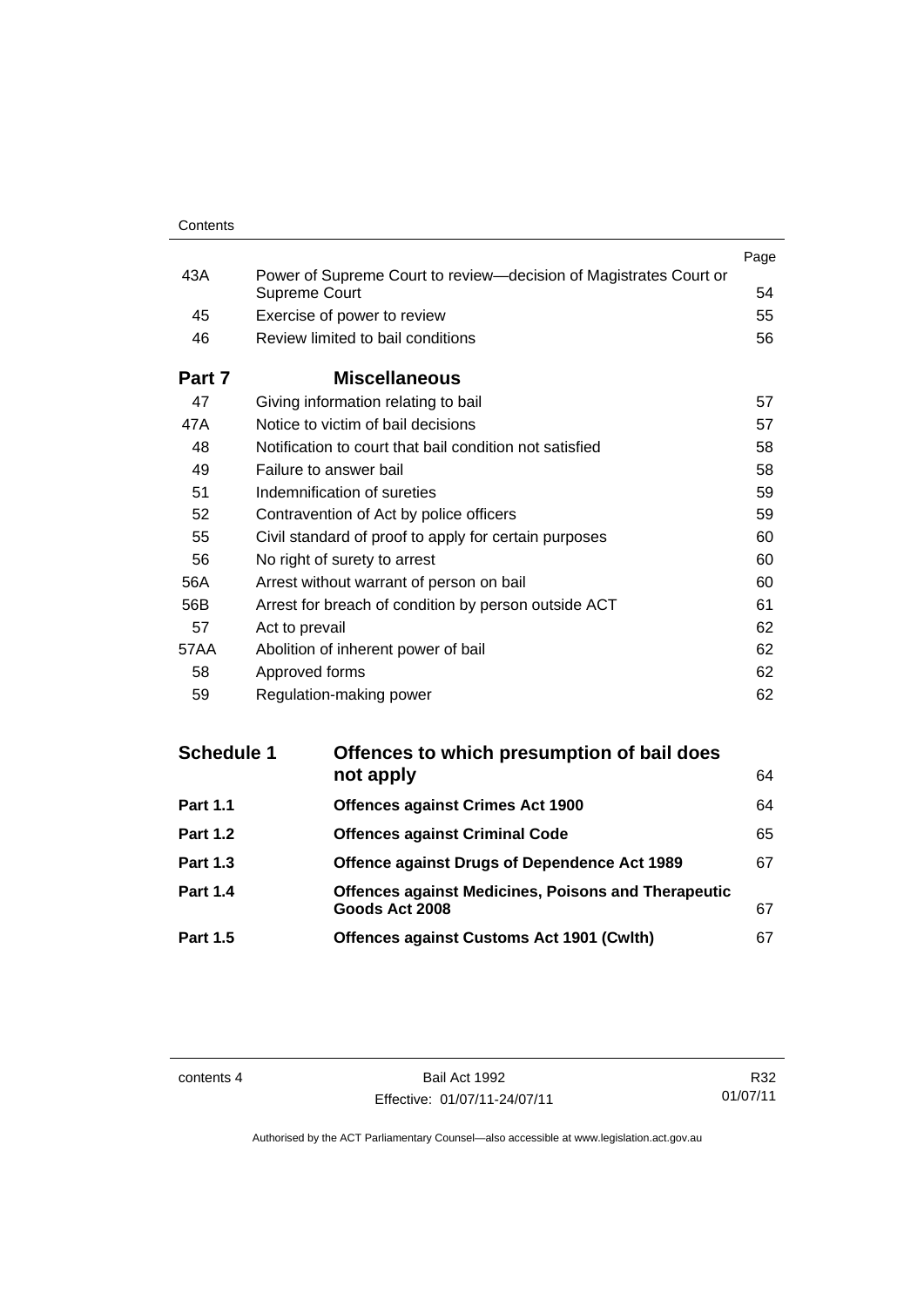|                   |                        | Contents |
|-------------------|------------------------|----------|
|                   |                        | Page     |
| <b>Dictionary</b> |                        | 68       |
|                   |                        |          |
| <b>Endnotes</b>   |                        |          |
| 1                 | About the endnotes     | 72       |
| 2                 | Abbreviation key       | 72       |
| 3                 | Legislation history    | 73       |
| 4                 | Amendment history      | 79       |
| 5                 | Earlier republications | 88       |
| 6                 | Uncommenced amendments | 89       |

contents 5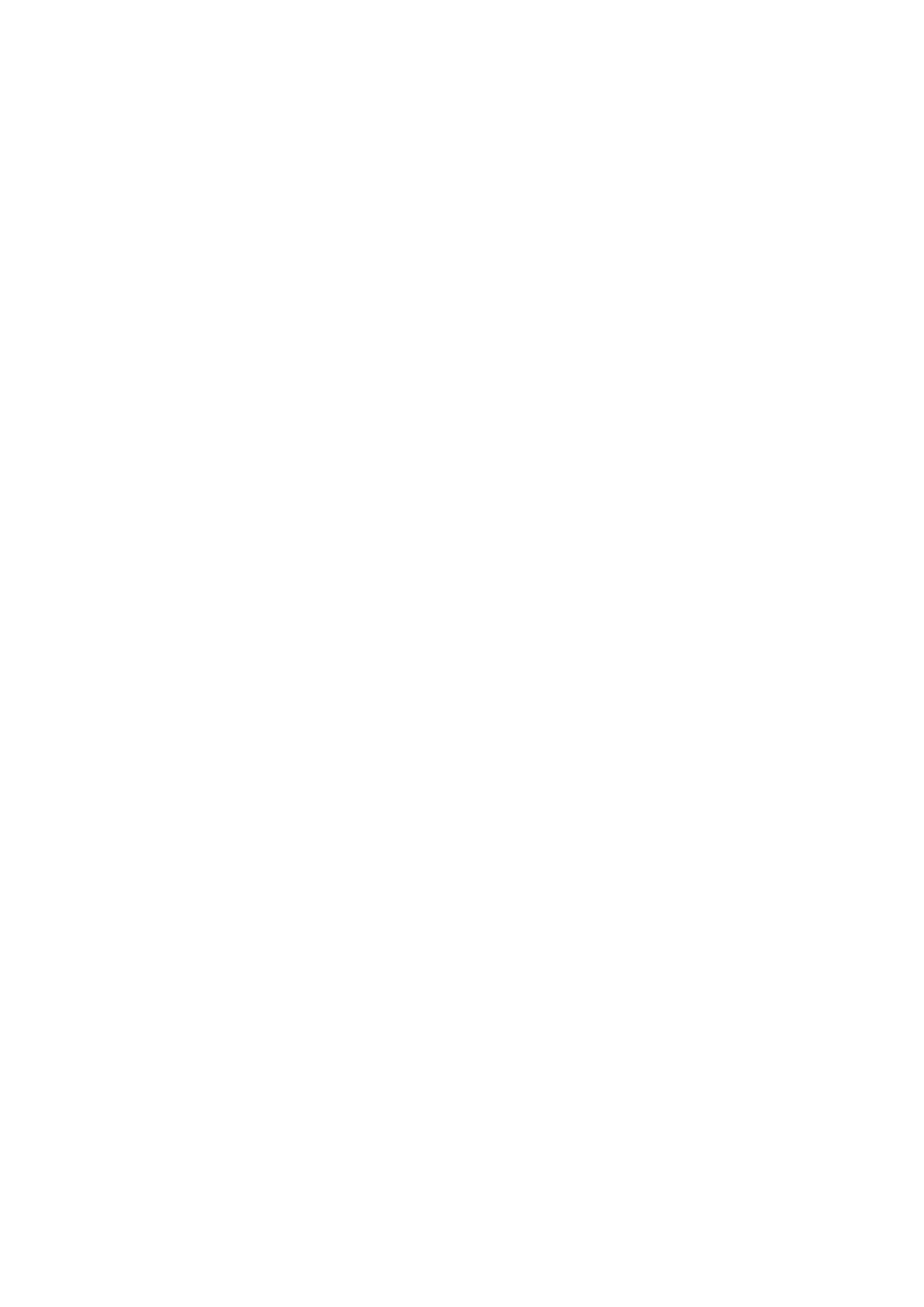

# **Bail Act 1992**

An Act relating to bail for accused people in connection with criminal proceedings

R32 01/07/11

l

page 1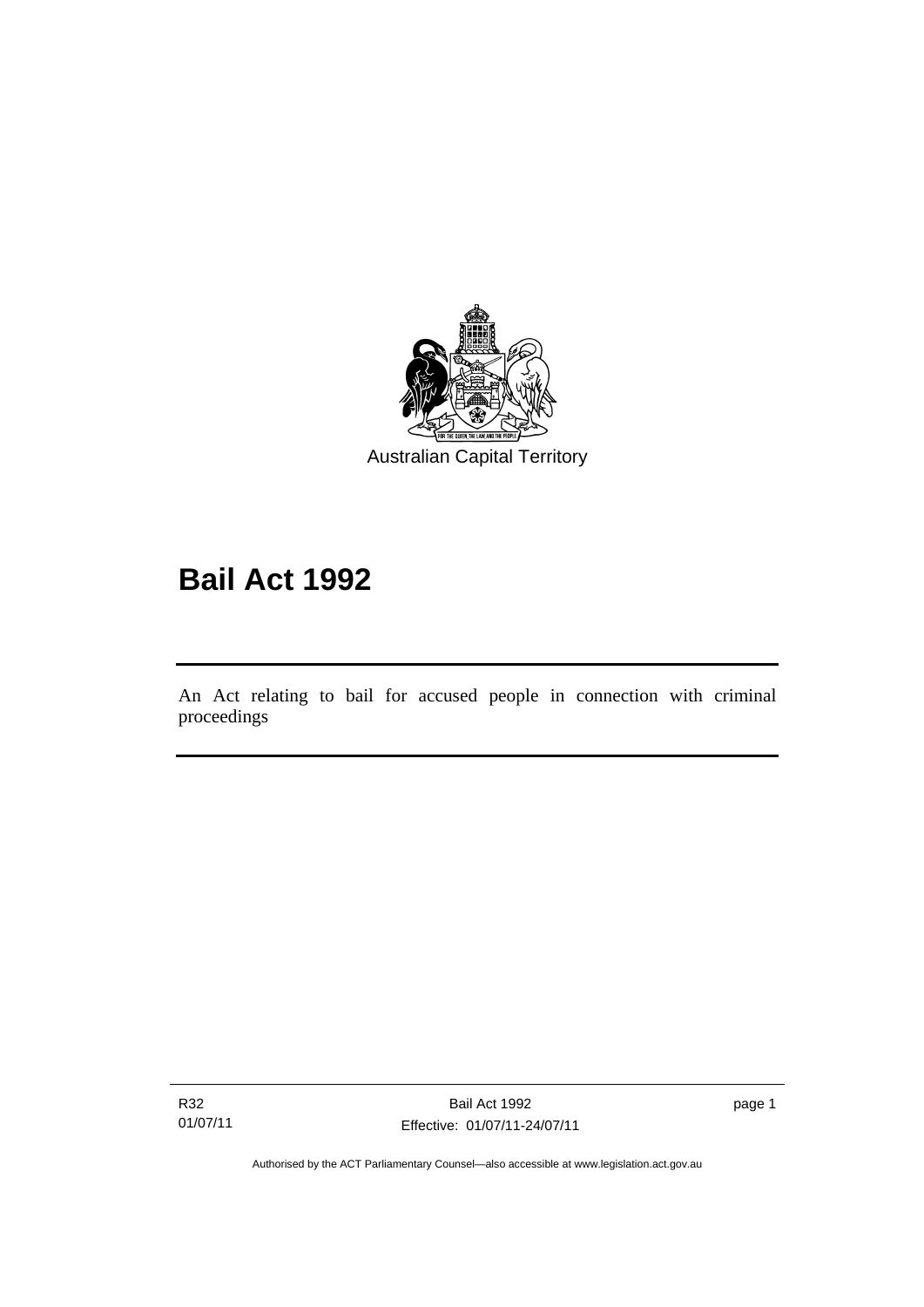#### Part 1 **Preliminary**

Section 1

# <span id="page-9-0"></span>**Part 1** Preliminary

#### <span id="page-9-1"></span>**1 Name of Act**

This Act is the *Bail Act 1992*.

#### <span id="page-9-2"></span>**2 Dictionary**

The dictionary at the end of this Act is part of this Act.

*Note 1* The dictionary at the end of this Act defines certain terms used in this Act, and includes references (*signpost definitions*) to other terms defined elsewhere.

> For example, the signpost definition '*mental dysfunction*—see the *Mental Health (Treatment and Care) Act 1994*, dictionary.' means that the term 'mental dysfunction' is defined in that dictionary and the definition applies to this Act.

*Note* 2 A definition in the dictionary (including a signpost definition) applies to the entire Act unless the definition, or another provision of the Act, provides otherwise or the contrary intention otherwise appears (see Legislation Act, s  $155$  and s  $156$  (1)).

#### <span id="page-9-3"></span>**3 Notes**

A note included in this Act is explanatory and is not part of this Act.

*Note* See the Legislation Act, s 127 (1), (4) and (5) for the legal status of notes.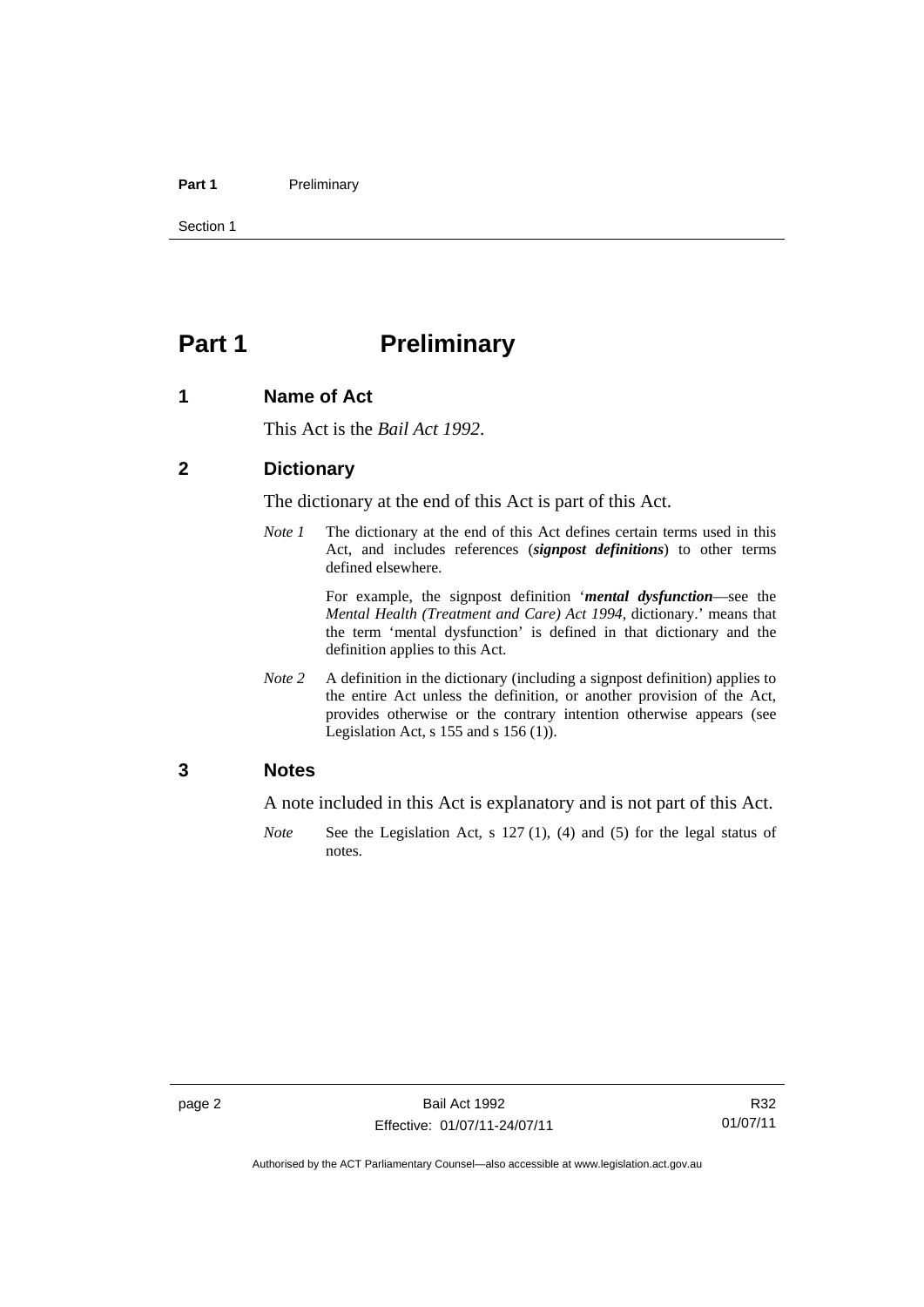#### <span id="page-10-0"></span>**3A Offences against Act—application of Criminal Code etc**

Other legislation applies in relation to offences against this Act.

*Note 1 Criminal Code*

The Criminal Code, ch 2 applies to all offences against this Act (see Code, pt 2.1).

The chapter sets out the general principles of criminal responsibility (including burdens of proof and general defences), and defines terms used for offences to which the Code applies (eg *conduct*, *intention*, *recklessness* and *strict liability*).

*Note 2 Penalty units* 

The Legislation Act, s 133 deals with the meaning of offence penalties that are expressed in penalty units.

## <span id="page-10-1"></span>**4 Act applies to children**

This Act applies to a person whether or not the person is an adult.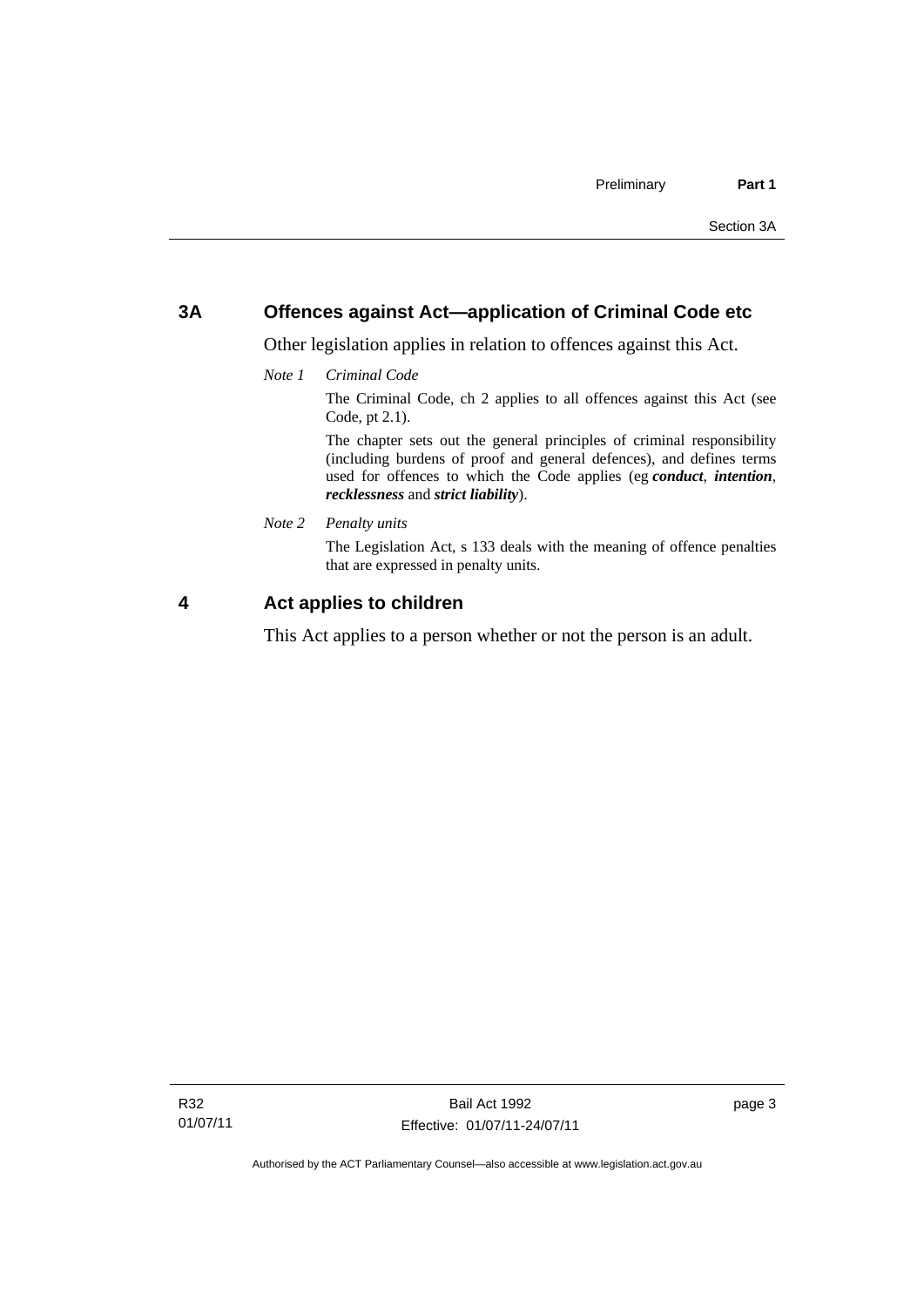# <span id="page-11-0"></span>**Part 2 Availability of bail**

## <span id="page-11-1"></span>**Division 2.1 When bail may be granted and rights following**

#### <span id="page-11-2"></span>**5 When may bail be granted?**

- (1) An accused person may be granted bail in relation to any period when the person is not required to attend court in relation to the offence with which the person has been charged.
- (2) However, an accused person who is in custody in relation to an offence must not be granted bail in relation to any period when—
	- (a) the person is in custody for another offence or reason in relation to which the person is not entitled to be granted bail; or
	- (b) the person is serving a sentence of imprisonment.

#### <span id="page-11-3"></span>**6 Rights following grant of bail**

- (1) This section applies if—
	- (a) bail is granted to an accused person in relation to an offence; and
	- (b) the person gives an undertaking to appear; and
	- (c) if a bail condition mentioned in section  $25(1)$  (b) (ii) or (c) is imposed—the security is given or the deposit made.
- (2) The person is entitled—
	- (a) if the person is in custody—to be released from custody; and
	- (b) to remain at liberty in relation to the offence until required to appear before a court in accordance with the undertaking.
- (3) This section is subject to section 56A (Arrest without warrant of person on bail).

R32 01/07/11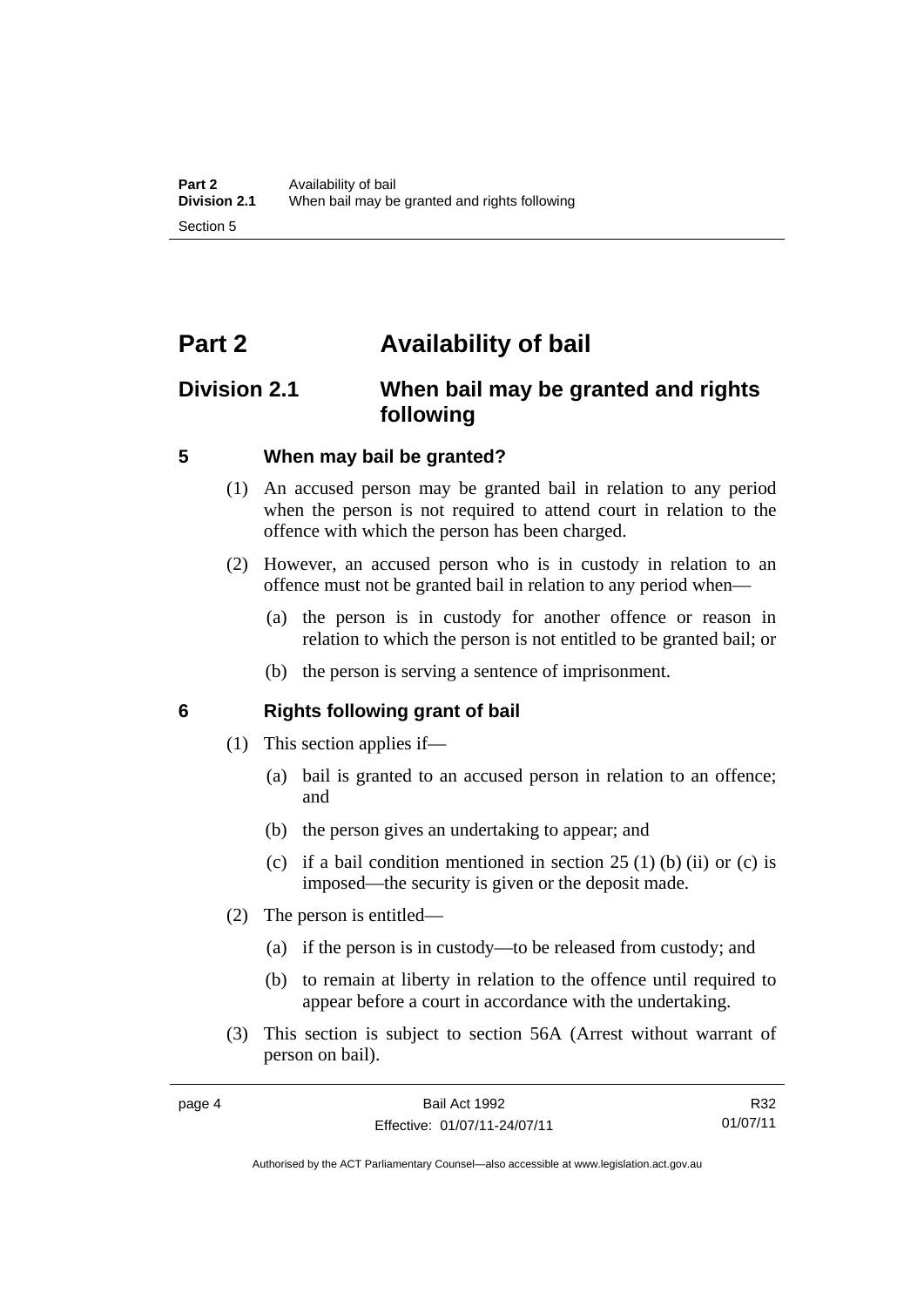# <span id="page-12-0"></span>**Division 2.2 Presumption for bail**

## <span id="page-12-1"></span>**7 Div 2.2 subject to div 2.3 and div 2.4**

This division is subject to division 2.3 (No presumption for bail) and division 2.4 (Presumption against bail).

## <span id="page-12-2"></span>**8 Entitlement to bail—certain minor offences etc**

- (1) This section applies to—
	- (a) a person charged with an offence not punishable by imprisonment (except in default of payment of a fine); and
	- (b) a person charged with an offence punishable by imprisonment for not longer than 6 months; and
	- (c) a person arrested for a breach of the peace or apprehended breach of the peace; and
	- (d) a person arrested under a warrant because of failure to comply with a summons or subpoena; and
	- (e) a person brought up to attend a trial or hearing following the issue of a habeas corpus order.
- (2) The person is entitled—
	- (a) to be granted bail; and
	- (b) if the person is in custody—to be released from custody as soon as the person gives an undertaking to appear.
- (3) However, if no further appearance is required for a person arrested for a breach of the peace or an apprehended breach of the peace, the person may be released from custody without giving an undertaking to appear.

page 5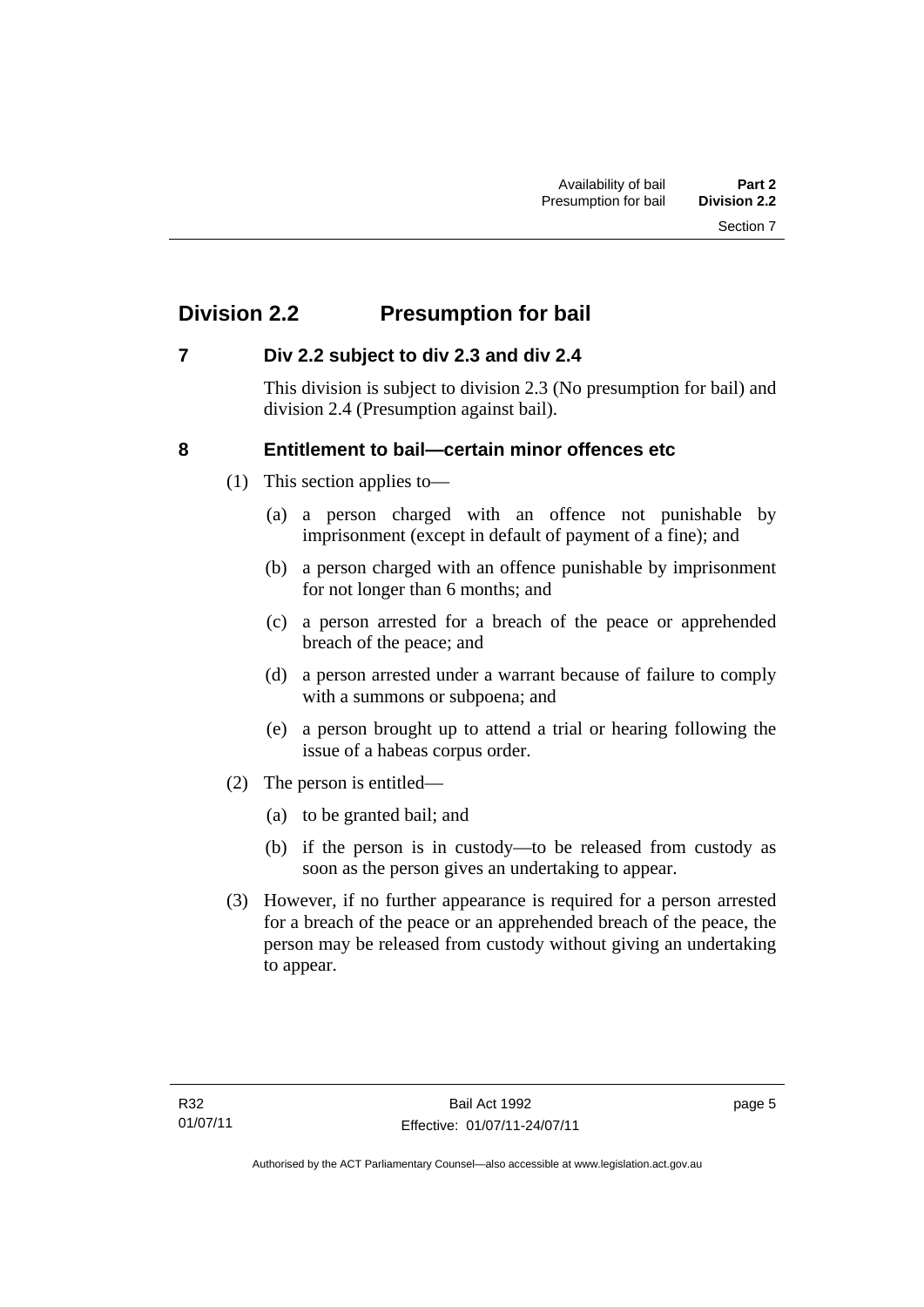- (4) A condition to keep the peace may be imposed on a grant of bail to a person arrested for a breach of the peace or an apprehended breach of the peace.
	- *Note* For other conditions that may be imposed on a grant of bail, see s 25 and s 26.

#### <span id="page-13-0"></span>**8A Entitlement to bail—breach of sentence obligations**

- (1) This section applies to a person arrested, or otherwise brought before the court or a magistrate, in relation to a breach, or anticipated breach, of—
	- (a) a deferred sentence obligation under the *Crimes (Sentencing) Act 2005*; or
	- (b) any of the following obligations under the *Crimes (Sentence Administration) Act 2005*:
		- (i) a periodic detention obligation;
		- (ii) a good behaviour obligation;
		- (iii) a parole obligation;
		- (iv) a release on licence obligation.
- (2) The person has the same entitlement to bail in relation to the breach, or anticipated breach, of the obligation as the person has under this part in relation to the offence to which the obligation relates.

#### **Examples**

1 Martin has been found guilty of armed robbery and sentenced to periodic detention. He has breached his periodic detention obligations and is arrested and brought before a magistrate under the *Crimes (Sentence Administration) Act 2005*, section 65 (Arrest warrant—breach of periodic detention obligations). There is no presumption in relation to bail because the offence of armed robbery is an offence to which division 2.2 (Presumption for bail) does not apply.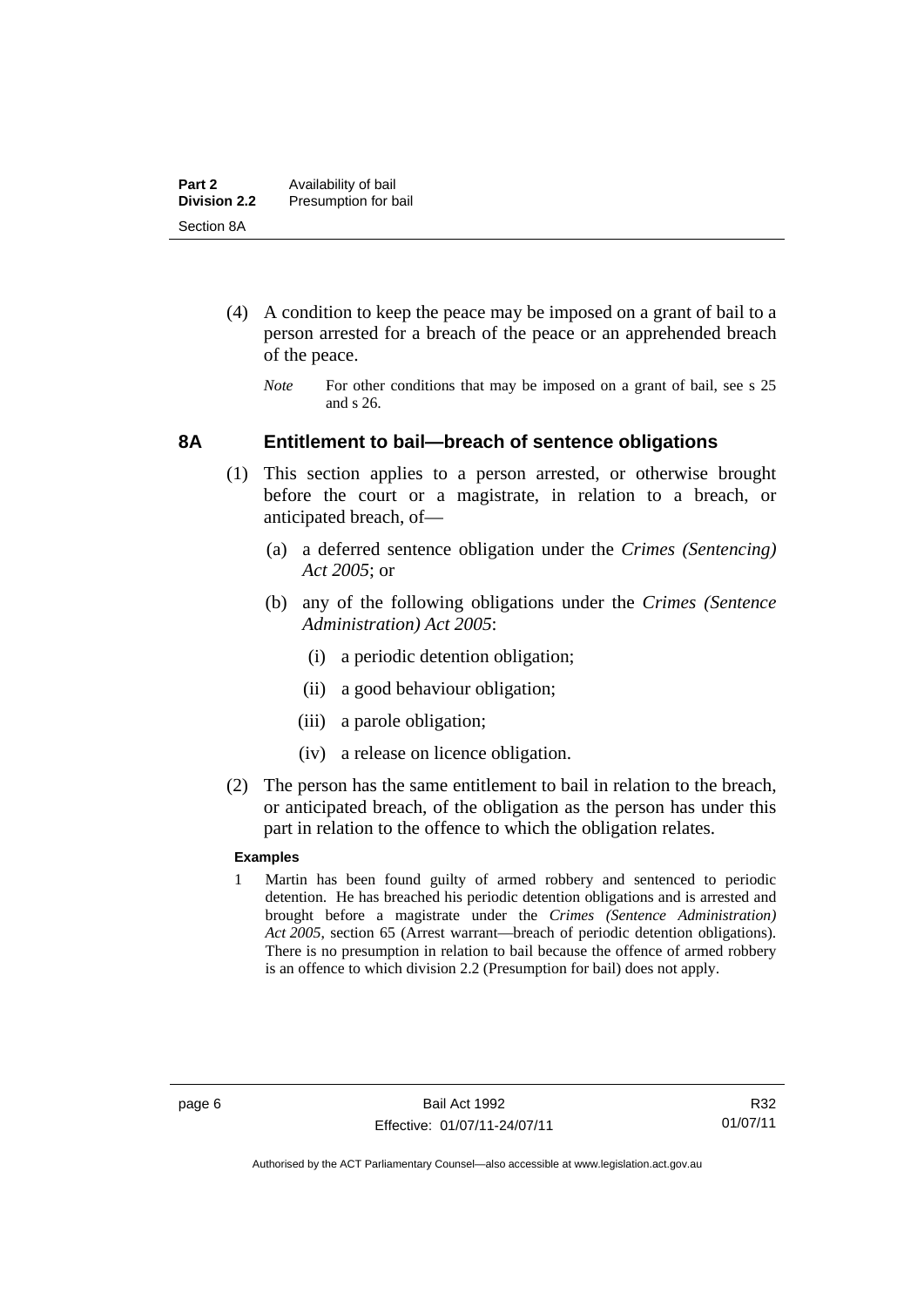- 2 Joe has been found guilty of threatening to kill. Joe had, 3 years before, been found guilty of an offence involving violence. A suspended sentence order under the *Crimes (Sentencing) Act 2005* is made as part of the sentence for the offence of threatening to kill and Joe is released under the order on signing an undertaking under a good behaviour order. However, Joe breaches the good behaviour order and is before the court on an application to cancel the order. There is no presumption in relation to bail because section 9B (b) applies to make the offence of threatening to kill an offence to which division 2.2 (Presumption for bail) does not apply.
	- *Note* An example is part of the Act, is not exhaustive and may extend, but does not limit, the meaning of the provision in which it appears (see Legislation Act, s 126 and s 132).

## <span id="page-14-0"></span>**8B Entitlement to bail—custody relating to sentence administration board hearings**

- (1) This section applies if—
	- (a) a person is arrested under the *Crimes (Sentence Administration) Act 2005*, section 206 (Arrest of offender for board hearing) and brought before a magistrate; or
	- (b) a person is remanded in custody under the *Crimes (Sentence Administration) Act 2005*, section 210 (Custody of offender during board hearing adjournment) and an application for bail for the person is made to a court or magistrate.
- (2) The person has the same entitlement to bail as the person had for the offence to which the board hearing relates.

## <span id="page-14-1"></span>**9 Limitations on entitlement to bail**

- (1) A person charged with an offence mentioned in section 8 (1) (a) or (b) is not entitled to be granted bail if—
	- (a) the person has previously failed to comply with an undertaking to appear, or a bail condition imposed, in relation to the same or a similar offence; or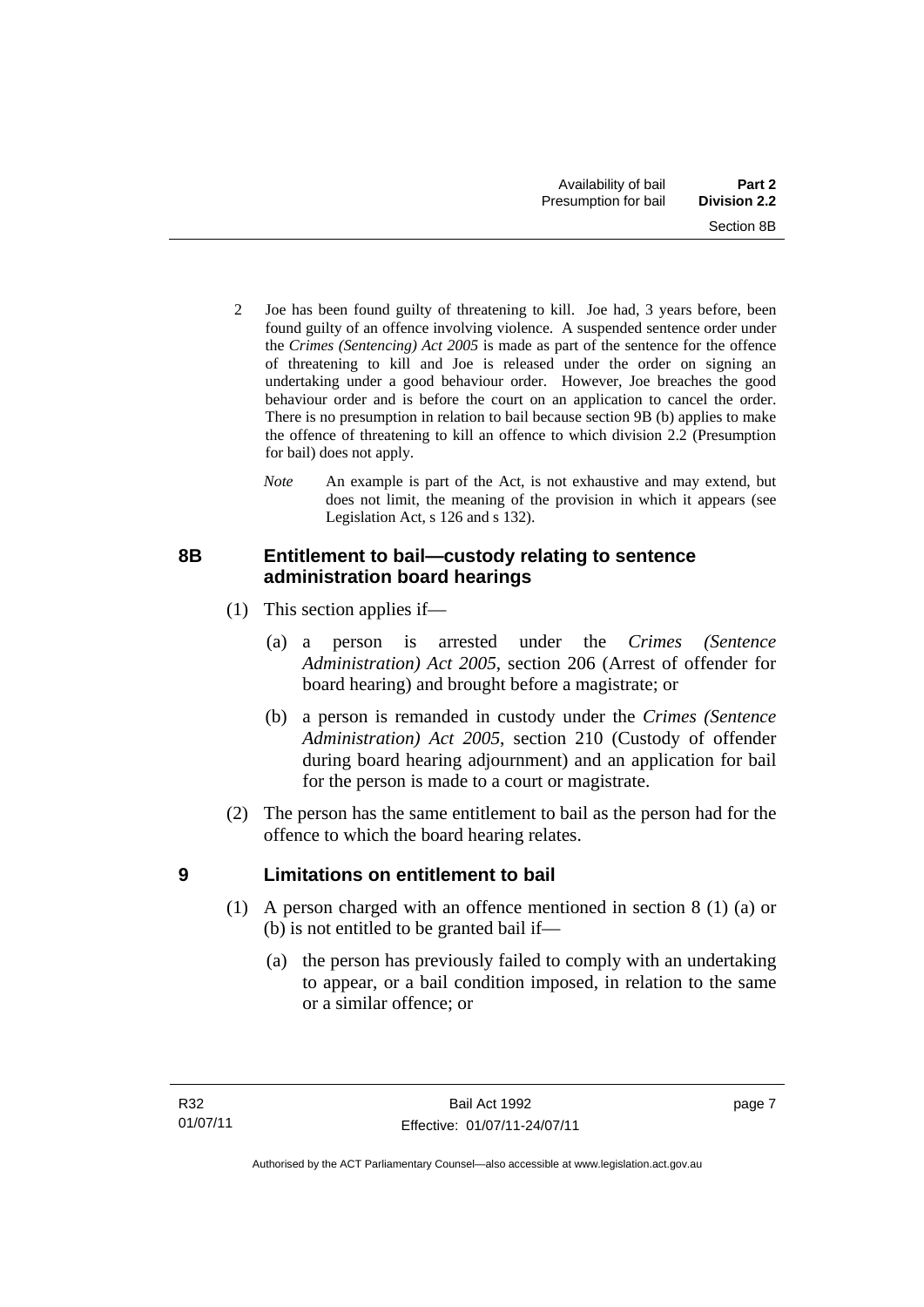- (b) in the opinion of the court or authorised officer, the person is incapacitated by intoxication, injury or use of drugs or is otherwise in danger of physical injury or in need of physical protection.
- (2) A person arrested for a breach of the peace or apprehended breach of the peace is not entitled to be granted bail if the person has previously, without reasonable excuse, failed to comply with an undertaking to appear, or a bail condition imposed, in relation to a breach of the peace or apprehended breach of the peace.

#### <span id="page-15-0"></span>**9A Entitlement to bail—offences other than minor offences**

- (1) This section applies to—
	- (a) a person in relation to an offence other than an offence mentioned in section 8 (1) (a) or (b) (Entitlement to bail certain minor offences etc); and
	- (b) a person who is not entitled to bail under section 8 (2) because of section  $9(1)$  or  $(2)$ .
- (2) The person is entitled to be granted bail unless the court or authorised officer is satisfied that refusal is justified after considering—
	- (a) for an adult—the matters mentioned in section 22 (Criteria for granting bail to adults); or
	- (b) for a child—the matters mentioned in section 23 (Criteria for granting bail to children).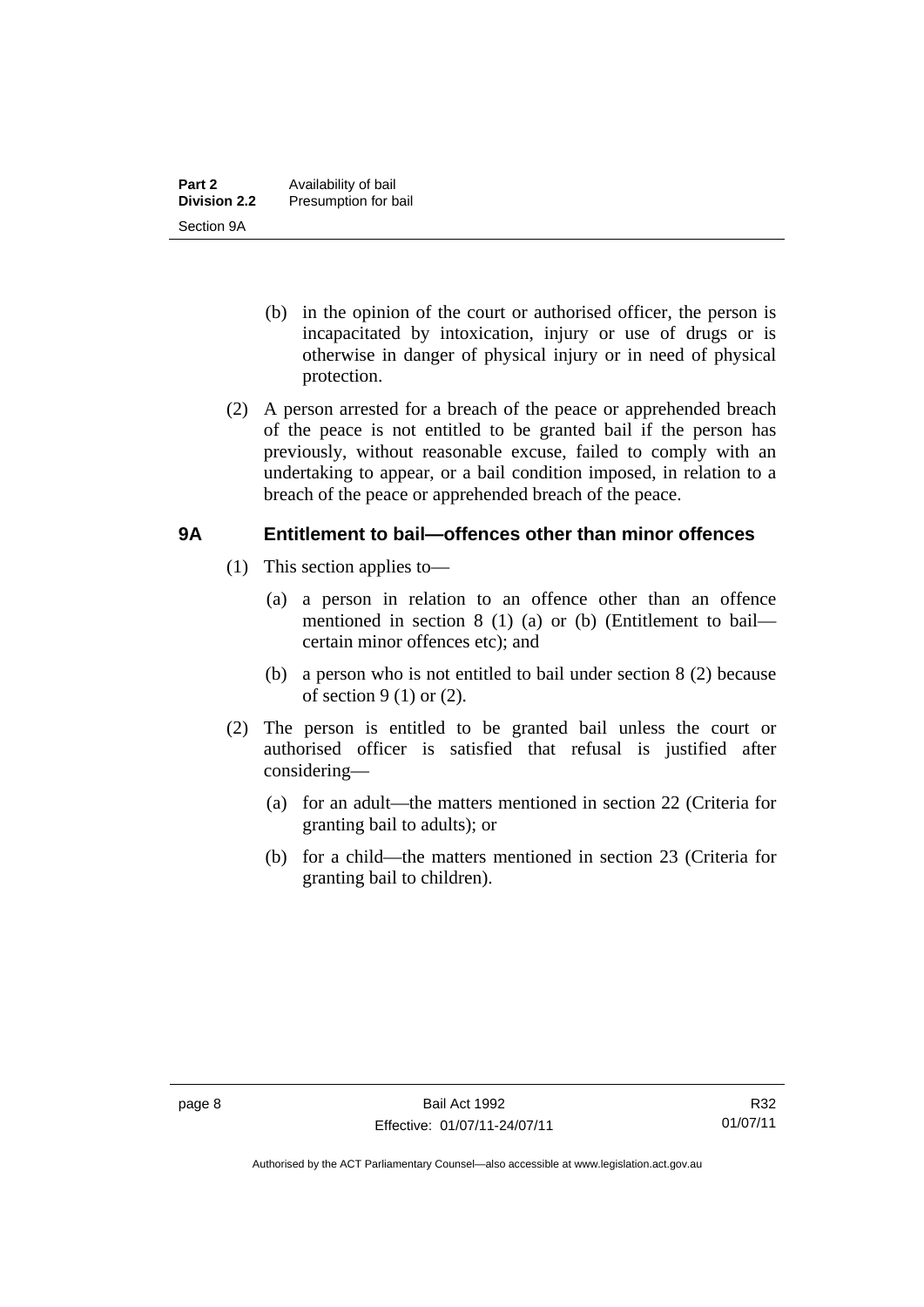## <span id="page-16-0"></span>**Division 2.3 No presumption for bail**

## <span id="page-16-1"></span>**9B Div 2.2 not to apply to certain offences**

Division 2.2 (Presumption for bail) does not apply to the grant of bail—

- (a) to a person accused of an offence mentioned in schedule 1 (Offences to which presumption for bail does not apply); or
- (b) to a person accused of any of the following offences, if the person has in the previous 10 years been found guilty of an offence involving violence or the threat of violence:
	- (i) an offence against the *Crimes Act 1900*, section 30 (Threat to kill);
	- (ii) an offence against the *Crimes Act 1900*, section 31 (Threat to inflict grievous bodily harm);
	- (iii) an offence against the *Crimes Act 1900*, section 35 (Stalking);
	- (iv) an offence against the *Domestic Violence and Protection Orders Act 2008*, section 90 (Offence for contravention of protection order); or
- (c) to a person accused of an offence against the *Criminal Code Act 1995* (Cwlth), section 80.1 (Treason); or
- (d) to a person convicted of an indictable offence but not sentenced.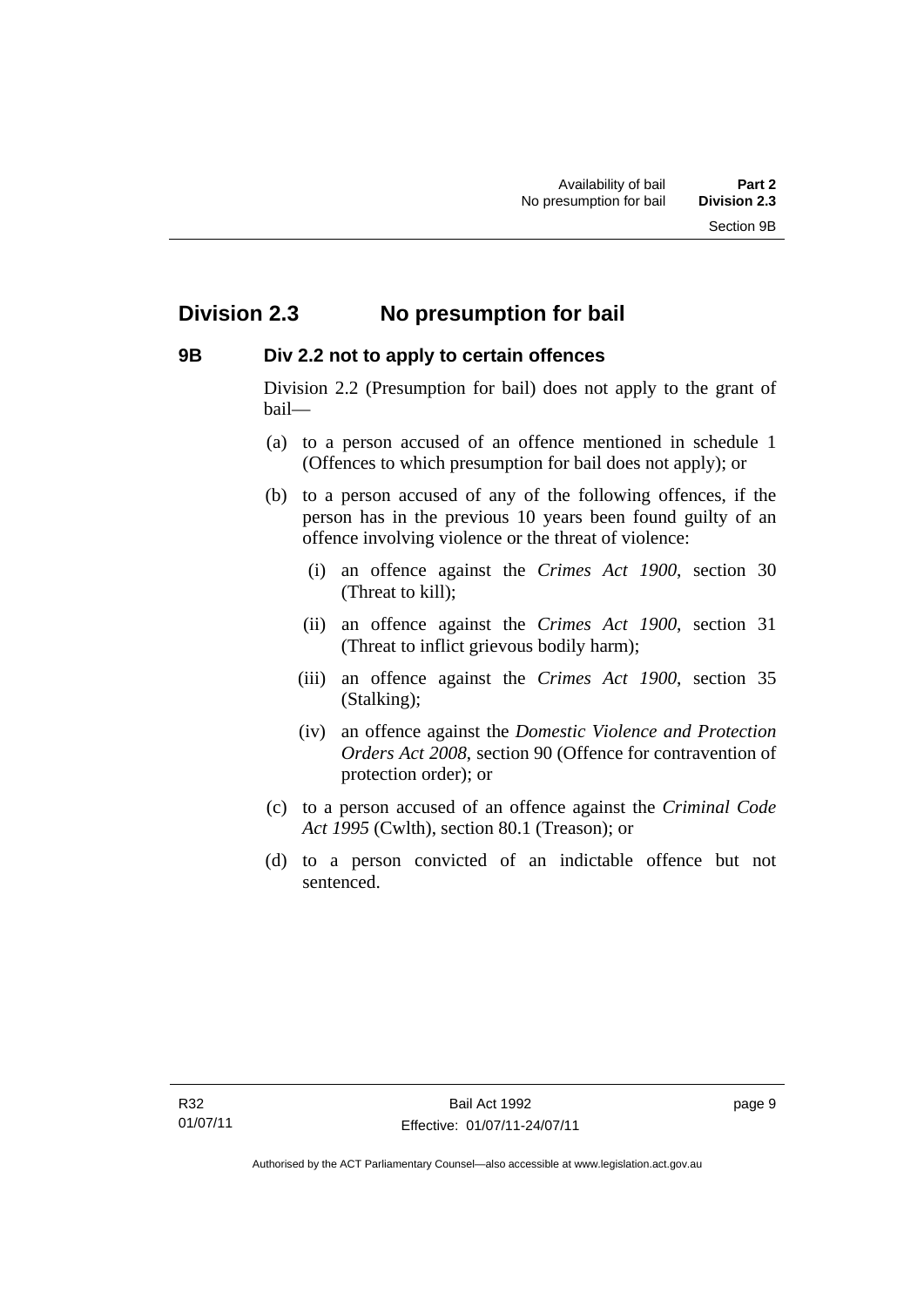## <span id="page-17-0"></span>**Division 2.4 Presumption against bail**

#### <span id="page-17-1"></span>**9C Bail for murder and certain serious drug offences**

- (1) This section applies to a person accused of—
	- (a) murder; or
	- (b) an offence against any of the following provisions of the Criminal Code, chapter 6 (Serious drug offences):
		- (i) section 603 (1) (which is about trafficking in a large commercial quantity of a controlled drug);
		- (ii) section  $607(1)$  (which is about manufacturing a large commercial quantity of a controlled drug for selling);
		- (iii) section  $616(1)$  (which is about cultivating a large commercial quantity of a controlled plant for selling);
		- (iv) section 619 (1) (which is about selling a large commercial quantity of a controlled plant);
		- (v) section  $622(1)$  (which is about supplying etc a commercial quantity of a controlled drug to a child for selling);
		- (vi) section 624 (1) (which is about procuring a child to traffic in a commercial quantity of a controlled drug).
	- *Note* A reference to an offence against a territory law includes a reference to a related ancillary offence, eg attempt (see Legislation Act, s 189).
- (2) A court or authorised officer must not grant bail to the person unless satisfied that special or exceptional circumstances exist favouring the grant of bail.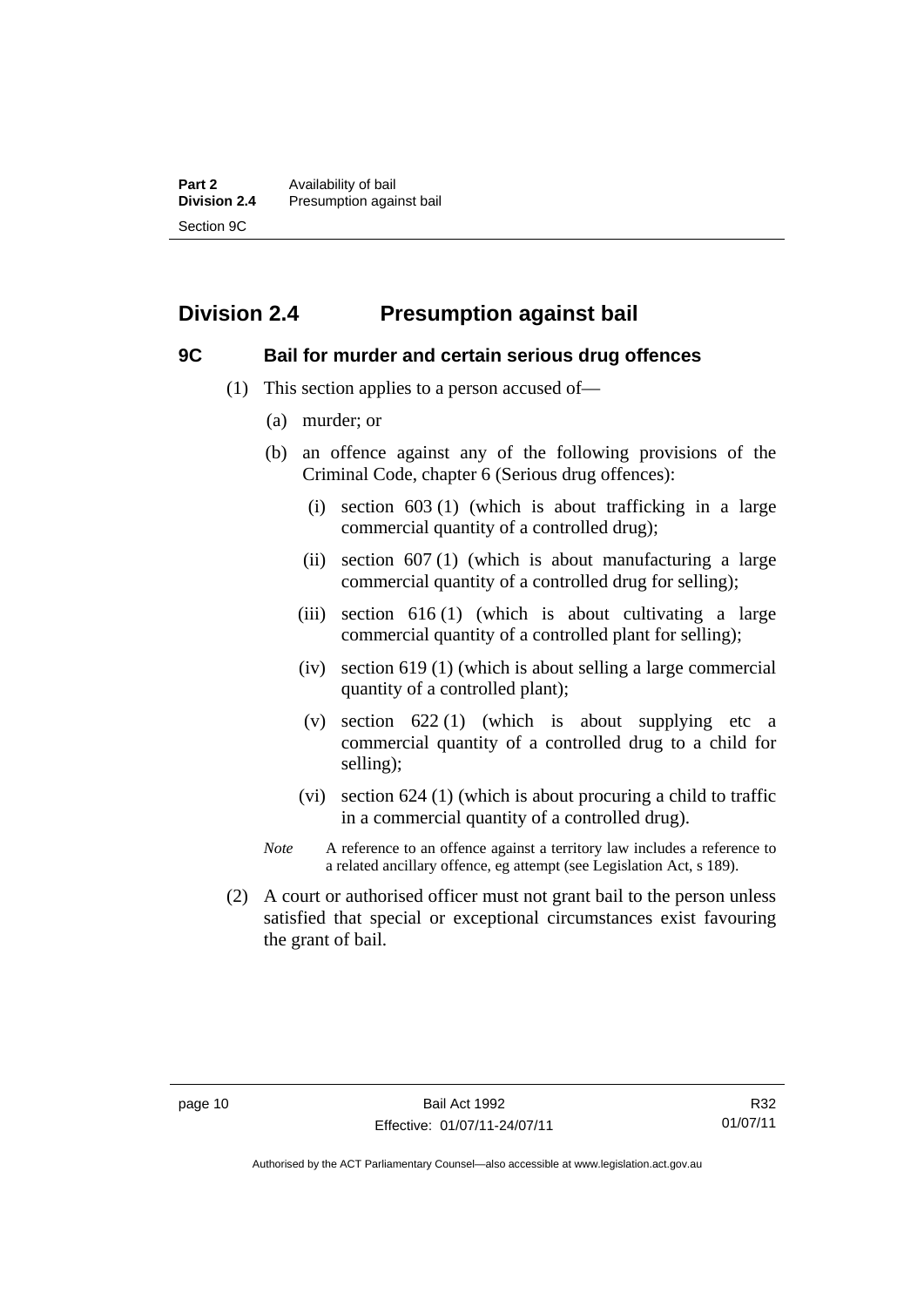- (3) However, even if special or exceptional circumstances are established, the court or officer must refuse bail if satisfied that refusal is justified after considering—
	- (a) for an adult—the matters mentioned in section 22 (Criteria for granting bail to adults); or
	- (b) for a child—the matters mentioned in section 23 (Criteria for granting bail to children).

## <span id="page-18-0"></span>| U | 9D Bail for serious offence committed while charge for **another pending or outstanding**

- (1) This section applies if—
	- (a) a person is accused of a serious offence; and
	- (b) the person is alleged to have committed the offence while a charge against the person for another serious offence is pending or outstanding.

#### **Example**

Claude is served with a summons to attend the Magistrates Court to answer a charge that he has committed the offence of taking a motor vehicle without consent (punishable by 5 years imprisonment under the Criminal Code, section 318 (1), and so a serious offence for this section). Before the court date, Claude is arrested and charged with having committed an aggravated robbery the day after being served with the summons (punishable by 25 years imprisonment under the Criminal Code, section 310, and so also a serious offence for this section). At the time of the alleged aggravated robbery, the charge of taking a motor vehicle without consent was still pending. This section will apply to any decision about the grant of bail to Claude in relation to the aggravated robbery charge.

- *Note* An example is part of the Act, is not exhaustive and may extend, but does not limit, the meaning of the provision in which it appears (see Legislation Act, s 126 and s 132).
- (2) A court or an authorised officer must not grant bail to the accused person unless satisfied that special or exceptional circumstances exist favouring the grant of bail.

page 11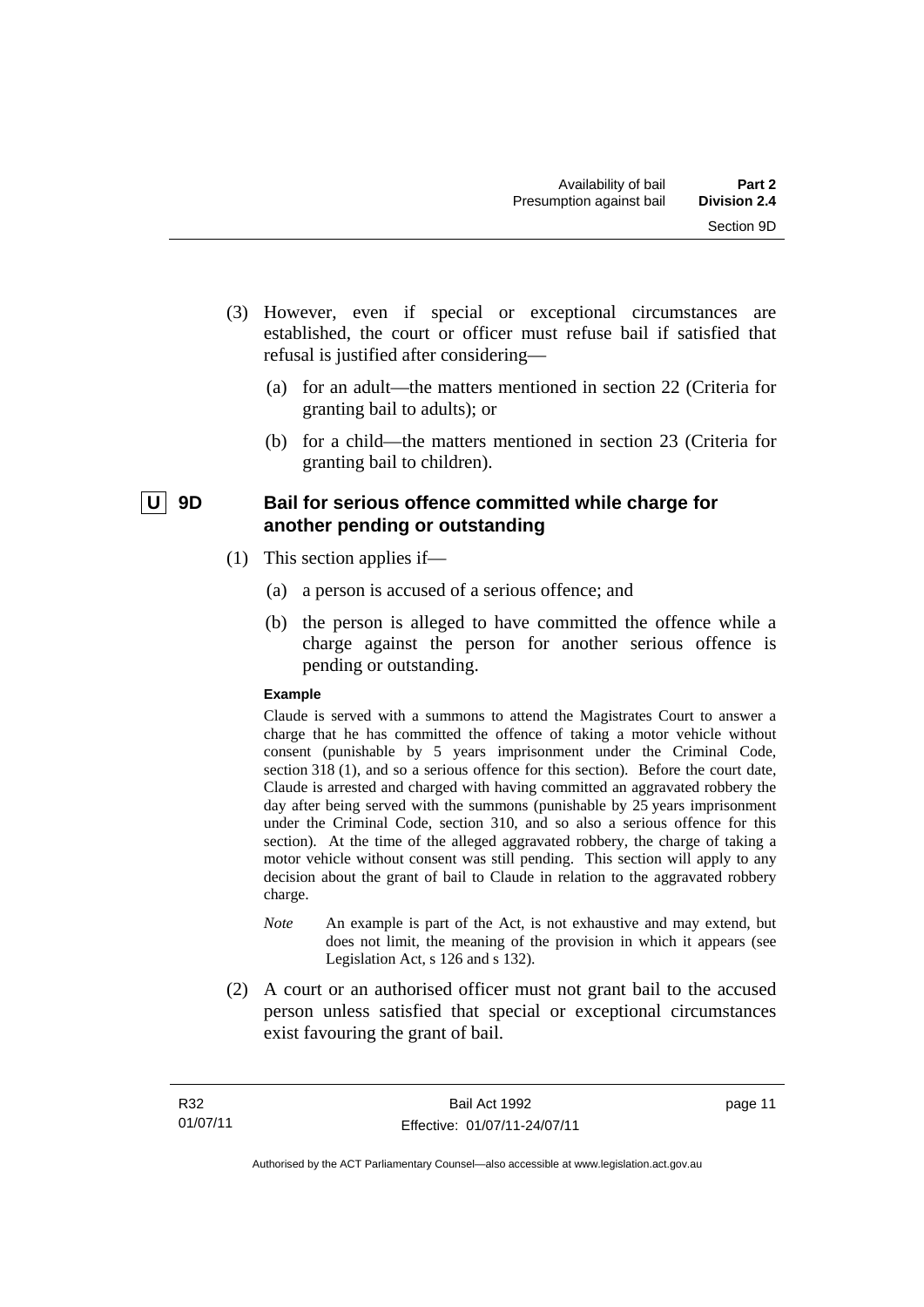- (3) However, even if special or exceptional circumstances are established, the court or officer must refuse bail if satisfied that refusal is justified after considering—
	- (a) for an adult—the matters mentioned in section 22 (Criteria for granting bail to adults); or
	- (b) for a child—the matters mentioned in section 23 (Criteria for granting bail to children).
- (4) Also, if the serious offence mentioned in subsection (1) (a) or (b) is a domestic violence offence, an authorised person must not grant bail to the accused person if satisfied that refusal of bail is required under section 9F (Domestic violence offence—bail by authorised officer).
- (5) This section does not affect the application of section 9F (4) and (5) to the accused person if—
	- (a) the serious offence mentioned in subsection (1) (a) or (b) is a domestic violence offence; and
	- (b) an authorised person grants bail to the accused person.
- (6) In this section:

*outstanding*—a charge against a person for an offence is *outstanding*—

- (a) until the charge is finally dealt with in any of the following ways:
	- (i) the charge is withdrawn;
	- (ii) the charge is dismissed by a court;
	- (iii) the person is discharged by the Magistrates Court following a committal hearing;
	- (iv) the person is acquitted or found guilty by a court of the offence; and

R32 01/07/11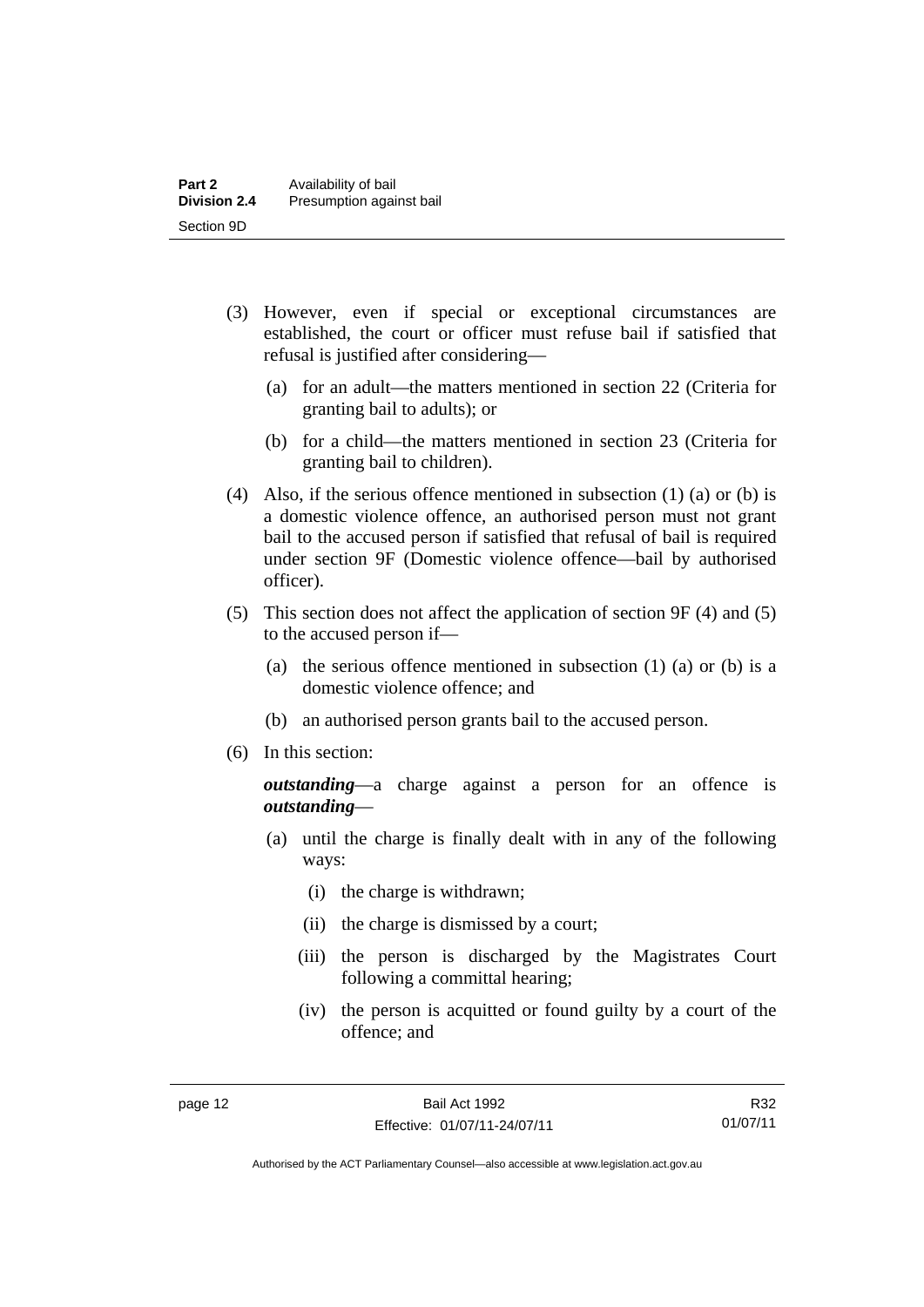- (b) if the person is acquitted or found guilty by a court of the offence charged, but a new trial on the charge (or a charge based on the same facts) is later ordered on appeal—from the date the new trial is ordered until the earliest of the following happens—
	- (i) the charge (or a charge based on the same facts) is finally dealt with as mentioned in paragraph (a)  $(i)$ ,  $(ii)$  or  $(iv)$ ;
	- (ii) the order for the new trial is reversed on a further appeal.

#### *Note Found guilty*, of an offence, includes—

- having an order made for the offence under the *Crimes (Sentencing) Act 2005*, s 17 (Non-conviction orders—general)
- having the offence taken into account under the *Crimes (Sentencing) Act 2005*, s 57 (Outstanding additional offences taken into account in sentencing)

(see Legislation Act, dict, pt 1).

*pending*—a charge against a person for an serious offence is *pending* if the person has not yet been charged with the offence, but the person has—

- (a) been arrested for the offence (unless the person is later released without being charged with a serious offence); or
- (b) been served with a summons to appear before a court to answer a charge for the offence; or
- (c) at the invitation of a police officer, signed an agreement to attend court to answer a charge for the offence.

*serious offence* means an offence punishable by imprisonment for 5 years or longer.

### <span id="page-20-0"></span>**9E Bail for person sentenced to imprisonment**

- (1) This section applies if—
	- (a) a person has been convicted of an offence by a court and sentenced to a period of imprisonment for the offence; and

page 13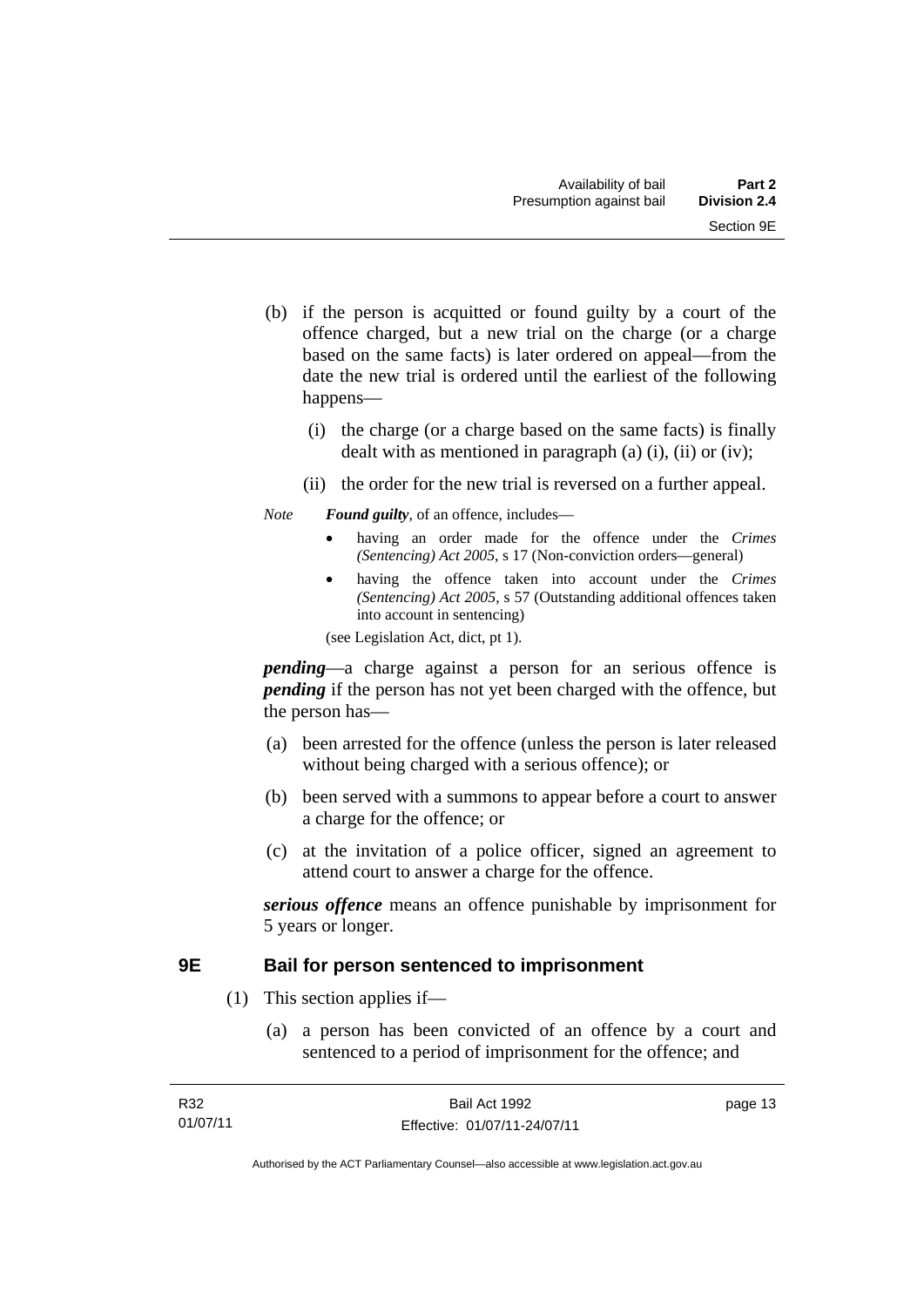- (b) an appeal is pending in relation to the conviction or sentence.
- (2) A court must not grant bail to the person unless satisfied that special or exceptional circumstances exist favouring the grant of bail.
- (3) In this section:

*appeal* includes an appeal against a decision on appeal.

## <span id="page-21-0"></span>**9F Domestic violence offence—bail by authorised officer**

- (1) This section applies to a person accused of a domestic violence offence.
- (2) An authorised officer must not grant bail to the person unless satisfied that the person poses no danger to a protected person while released on bail.
- (3) However, even if the authorised officer is satisfied under subsection (2), the officer must refuse bail if satisfied that the refusal is justified after considering—
	- (a) for an adult—the matters mentioned in section 22 (Criteria for granting bail to adults); or
	- (b) for a child—the matters mentioned in section 23 (Criteria for granting bail to children).
- (4) Also, the person must not be released on bail under this section unless the person gives an undertaking to appear within 48 hours of being released.
- (5) If the authorised officer grants bail to the person under this section, the officer must, in the record made under section 27 (Recording of certain bail decisions), state why the officer is satisfied that the person poses no danger to any protected person.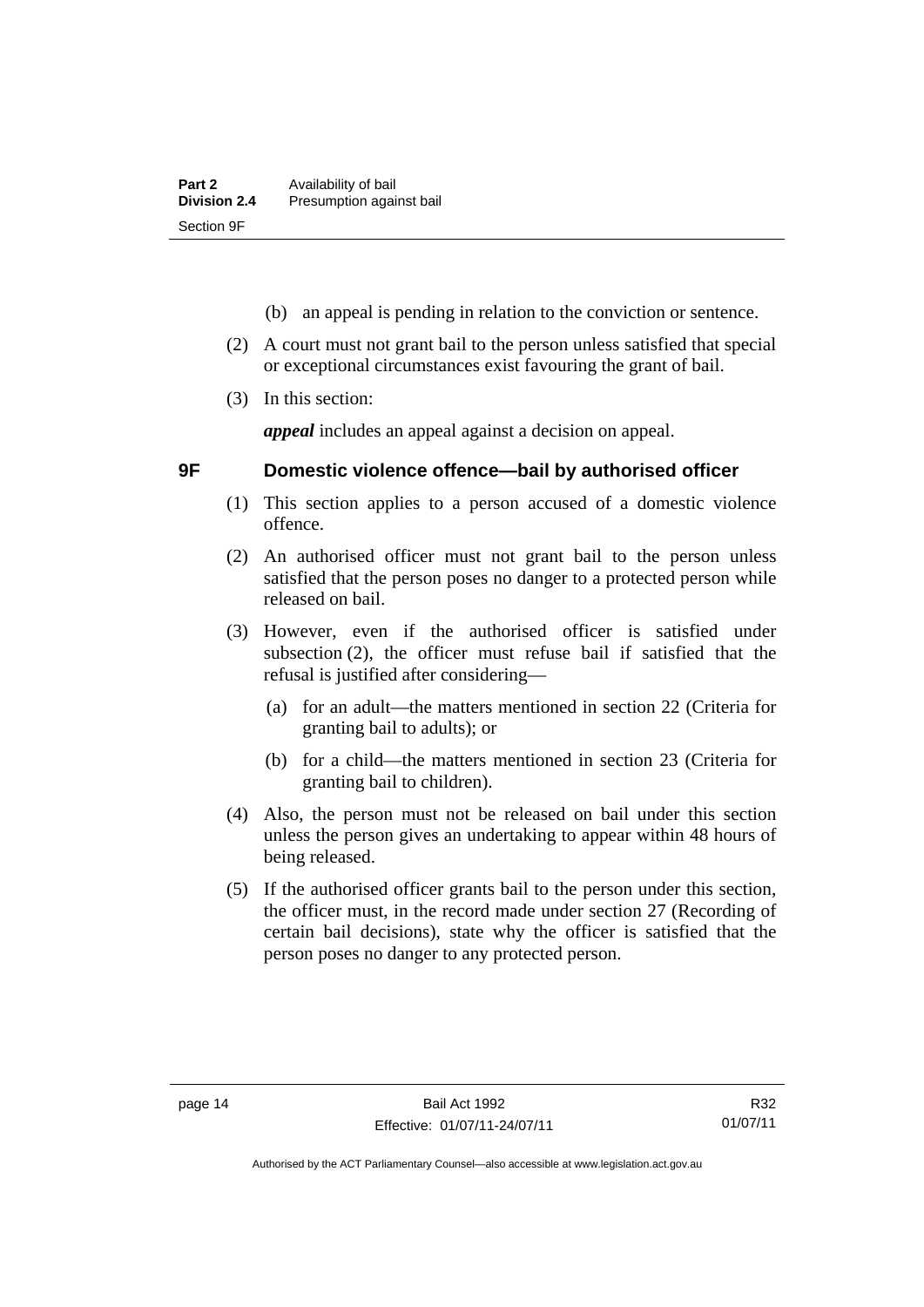(6) In this section:

*protected person*, in relation to a person accused of a domestic violence offence—

- (a) means a person against whom the alleged conduct making up the offence was directed; and
- (b) includes any other relevant person in relation to the accused person.

*relevant person*—see the *Domestic Violence and Protection Orders Act 2008*, dictionary.

- *Note* The *Domestic Violence and Protection Orders Act 2008*, s 15 (1) defines a *relevant person* in relation to a person (the *original person*) as any of the following people:
	- a domestic partner or former domestic partner of the original person (*domestic partner* is defined in the Legislation Act, s 169 (1))
	- a relative of the original person (*relative* is defined in the *Domestic Violence and Protection Orders Act 2008*, s 15A)
	- a child of a domestic partner or former domestic partner of the original person
	- a parent of a child of the original person
	- someone who is or has been in a relevant relationship with the original person (*relevant relationship* is defined in the *Domestic Violence and Protection Orders Act 2008*, s 15).

#### <span id="page-22-0"></span>**9G Special or exceptional circumstances**

- (1) This section applies if a court or authorised officer is required under this part to be satisfied of the existence of special or exceptional circumstances favouring the grant of bail to a person.
- (2) A circumstance that would be an applicable bail criteria for the person is not a special or exceptional circumstance only because it is an applicable bail criteria.

page 15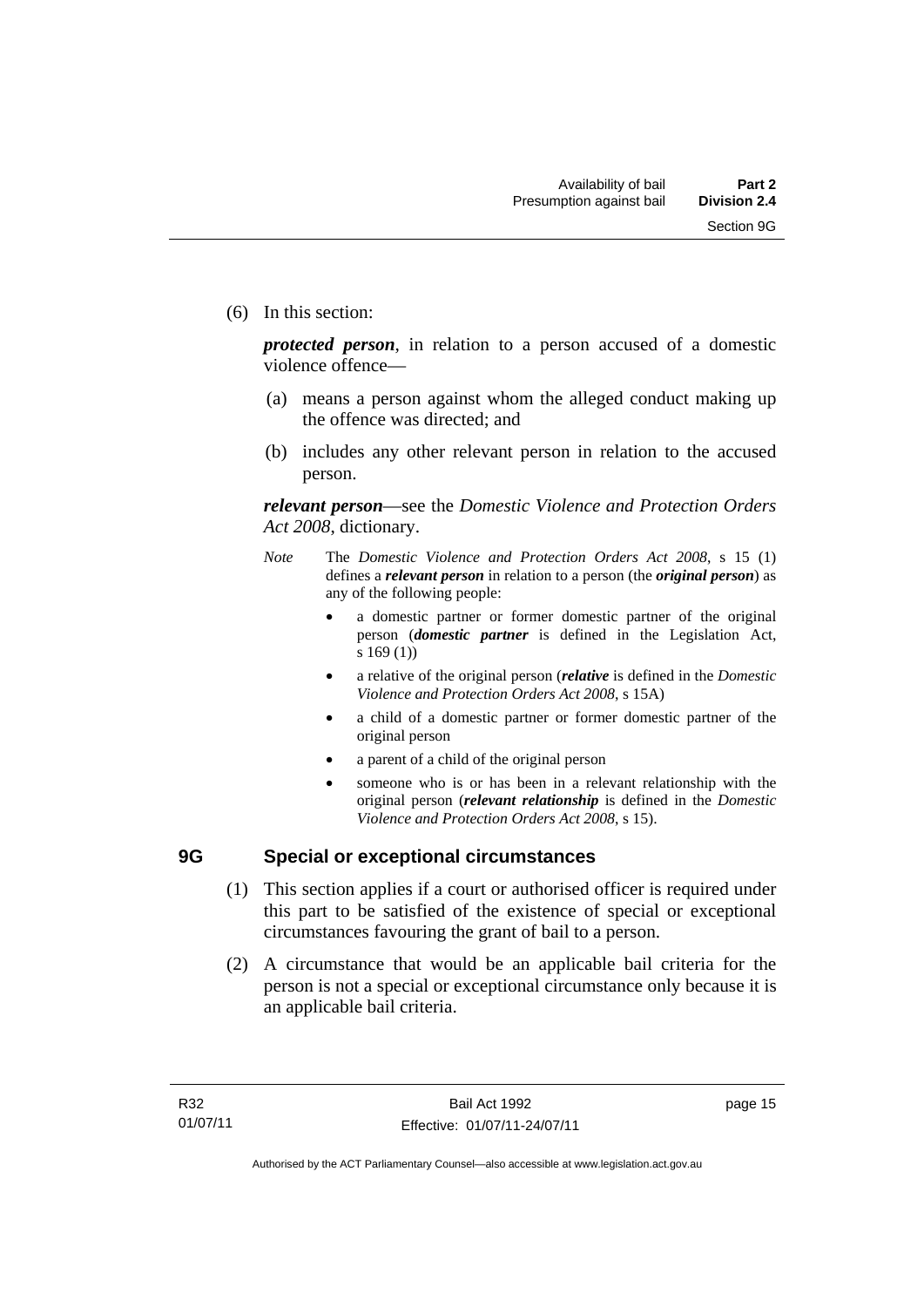(3) Also, the court or authorised officer must consider the applicable bail criteria for the person only after the court or authorised officer is satisfied of the existence of the special or exceptional circumstances.

#### **Examples for s (3)**

- 1 Damien is before the court charged with having committed an aggravated robbery. He has earlier been charged with having committed aggravated robbery. Section 9D applies and there is a presumption against bail unless there are special or exceptional circumstances. Damien argues that there are special circumstances as he needs to support his child, he may lose his job and he may lose an opportunity to take up public housing. The court considers that the circumstances are not special or exceptional. Bail is not granted and the criteria in section 22 are not considered.
- 2 Jason is facing similar charges. Jason has had a car accident before his arrest for the second offence. His kidneys are damaged requiring dialysis every 3 days. Jason argues that his need for regular treatment and his reduced mobility mean that he is highly unlikely to abscond. The court considers these circumstances are special or exceptional. The court then considers the criteria in section 22 in deciding whether to grant bail.
- *Note* An example is part of the Act, is not exhaustive and may extend, but does not limit, the meaning of the provision in which it appears (see Legislation Act, s 126 and s 132).

R32 01/07/11

Authorised by the ACT Parliamentary Counsel—also accessible at www.legislation.act.gov.au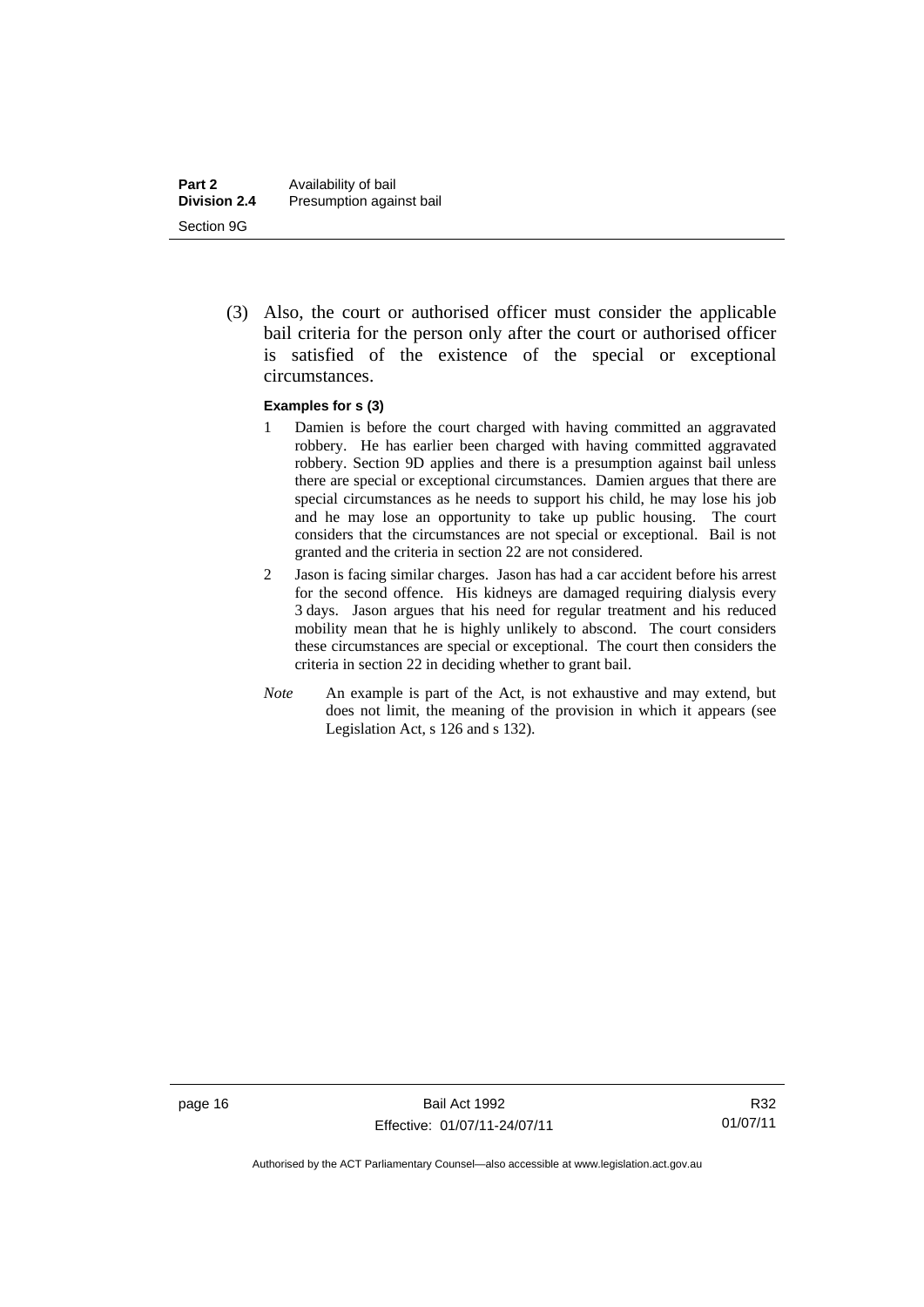# <span id="page-24-0"></span>**Part 3 Dispensing with bail**

## <span id="page-24-1"></span>**10 Dispensing with bail**

- (1) A court that may grant bail to an accused person may instead dispense with the requirement for bail.
- (2) In deciding whether to release an accused person from custody without requiring bail, a court may have regard to any information that appears to the court to be relevant and reliable.
- (3) If, during an appearance by an accused person before a court, no specific order or direction is made by the court in relation to bail, the court is taken to have dispensed with the requirement for bail.
- (4) Subsection (3) does not apply if, under section 33 (3), the court is taken to have continued bail.
- (5) A court must not dispense with the requirement for bail for an accused person to whom either of the following sections apply unless satisfied that special or exceptional circumstances exist justifying dispensing with the requirement:
	- (a) section 9D (Bail for serious offence committed while charge for another pending or outstanding);
	- (b) section 9E (Bail for person sentenced to imprisonment).

## <span id="page-24-2"></span>**11 Effect of dispensing with bail**

(1) While the requirement for bail is dispensed with under this Act in relation to a person accused of an offence, the person is entitled to be and to remain at liberty in relation to the offence until the person is required to appear before a court in relation to the offence.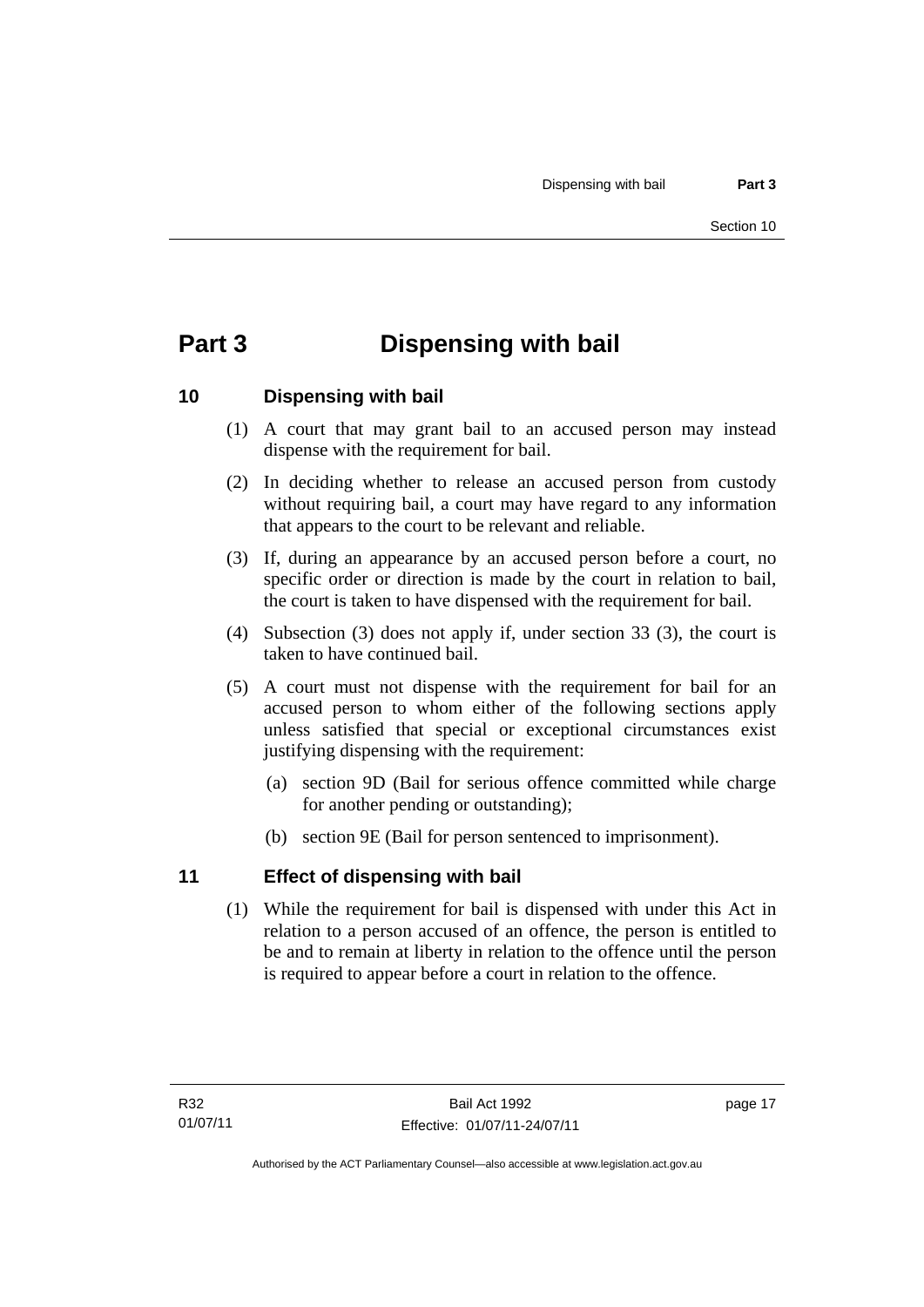#### **Part 3** Dispensing with bail

#### Section 12

 (2) Subsection (1) does not apply to an accused person while the person is in custody for another offence or reason in relation to which the person is not entitled to be at liberty, whether under this Act or otherwise.

#### <span id="page-25-0"></span>**12 Decision to dispense with bail**

For part 6, if a court dispenses with the requirement for bail, the court is taken to have made a decision in relation to bail.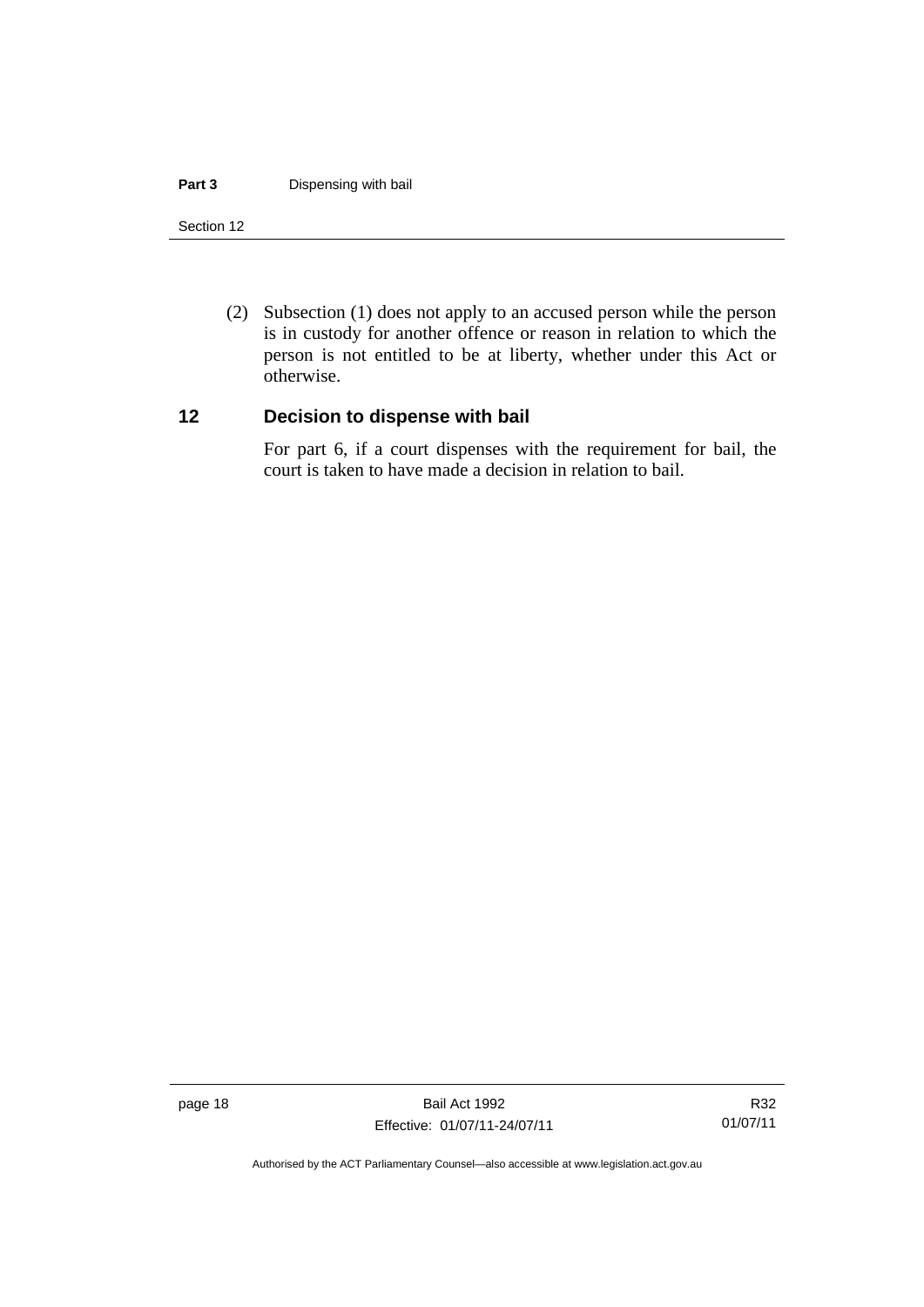# <span id="page-26-0"></span>**Part 4 Grant of bail**

## <span id="page-26-1"></span>**12A Meaning of** *bail order* **and** *bail review application***—pt 4**

In this part:

*bail order*—see section 19 (1).

*bail review application* means an application in relation to bail made under section 41 (Right of review of bail decisions).

## <span id="page-26-2"></span>**12B When is a proceeding** *before the Supreme Court***?—pt 4**

For this part, a proceeding for an offence is *before the Supreme Court* if the court has jurisdiction in the proceeding because the accused person to whom the proceeding relates—

- (a) has been committed to the court for trial or sentence; or
- (b) is an accused in a prosecution on indictment instituted by the director of public prosecutions under the *Director of Public Prosecutions Act 1990*, section 7; or
- (c) has lodged an appeal to the court against a conviction, order or sentence imposed on the person by the Magistrates Court.

## <span id="page-26-3"></span>**12C Applications for bail—repeat application provisions**

- (1) A reference to an application for bail in section 20A and section 20C is a reference to an application for bail made on or after the day this section commences.
- (2) This section expires 3 years after the day it commences.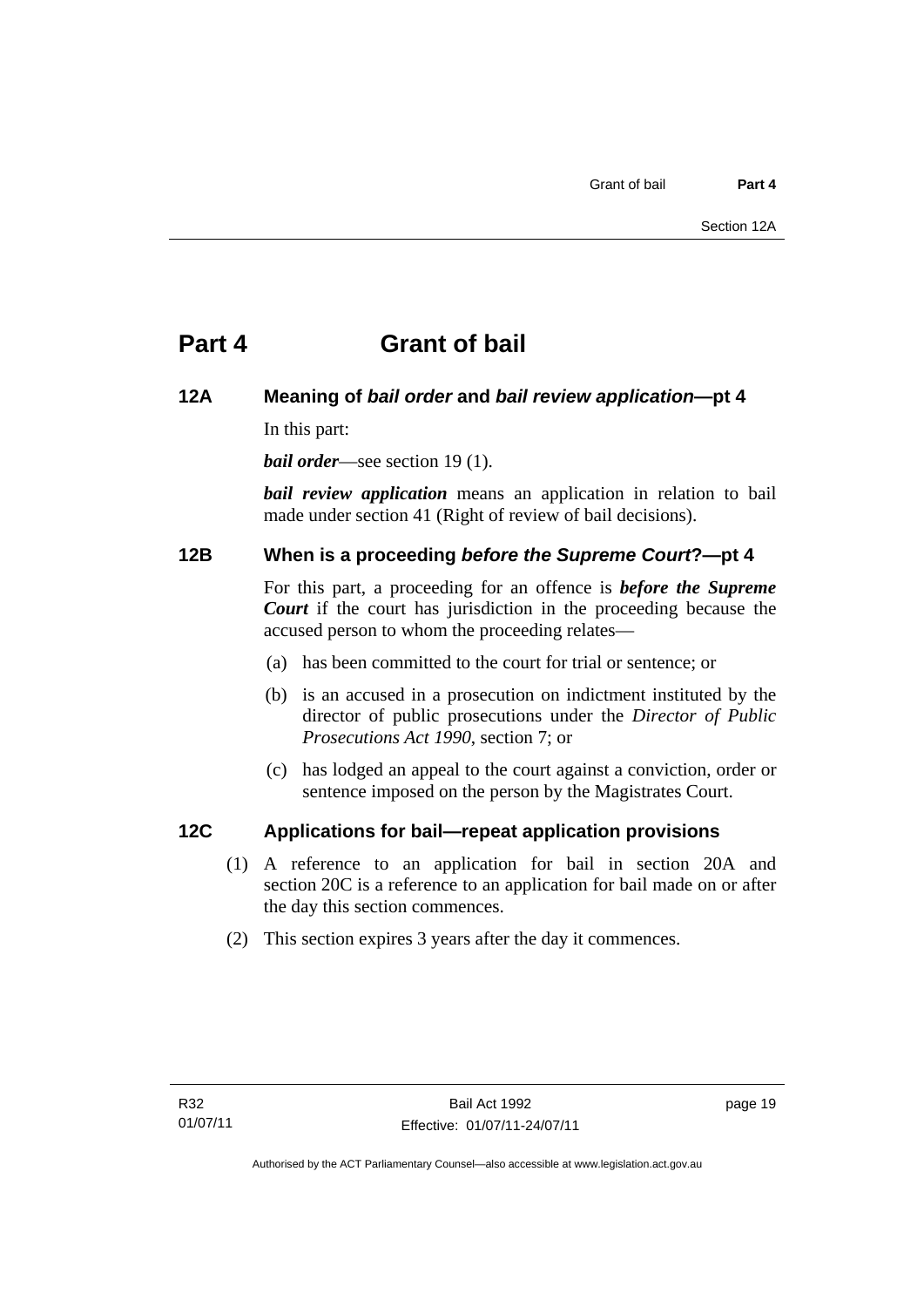#### **Part 4** Grant of bail

Section 13

#### <span id="page-27-0"></span>**13 Deciding bail after charge laid**

- $(1)$  If—
	- (a) a person who has been taken into custody by a police officer is charged with an offence but is not to be brought before a court immediately after being charged; or
	- (b) it is not practicable to bring immediately before a court a person arrested under a warrant (being a warrant which does not expressly preclude the granting of bail) issued under the *Magistrates Court Act 1930*, section 42 (2) (Issue of warrant and summons) in relation to an offence punishable by a fine or by imprisonment for a period not exceeding 2 years;

the police officer who charges or arrests the person—

- (c) must tell the person that the person may—
	- (i) apply for bail; and
	- (ii) communicate with a lawyer of the person's choice in relation to the making of an application for bail; and
	- (iii) if the person cannot speak or understand the English language—have recourse to the services of a competent interpreter; and
	- (iv) communicate with someone else of the person's choice who may reasonably be expected to assist the person in relation to the provision of bail; and

if the person asks for facilities to do so, must provide the person with reasonable facilities to enable the person to communicate with a lawyer, an interpreter or someone else; and

- (d) must tell the person about—
	- (i) the applicable bail criteria; and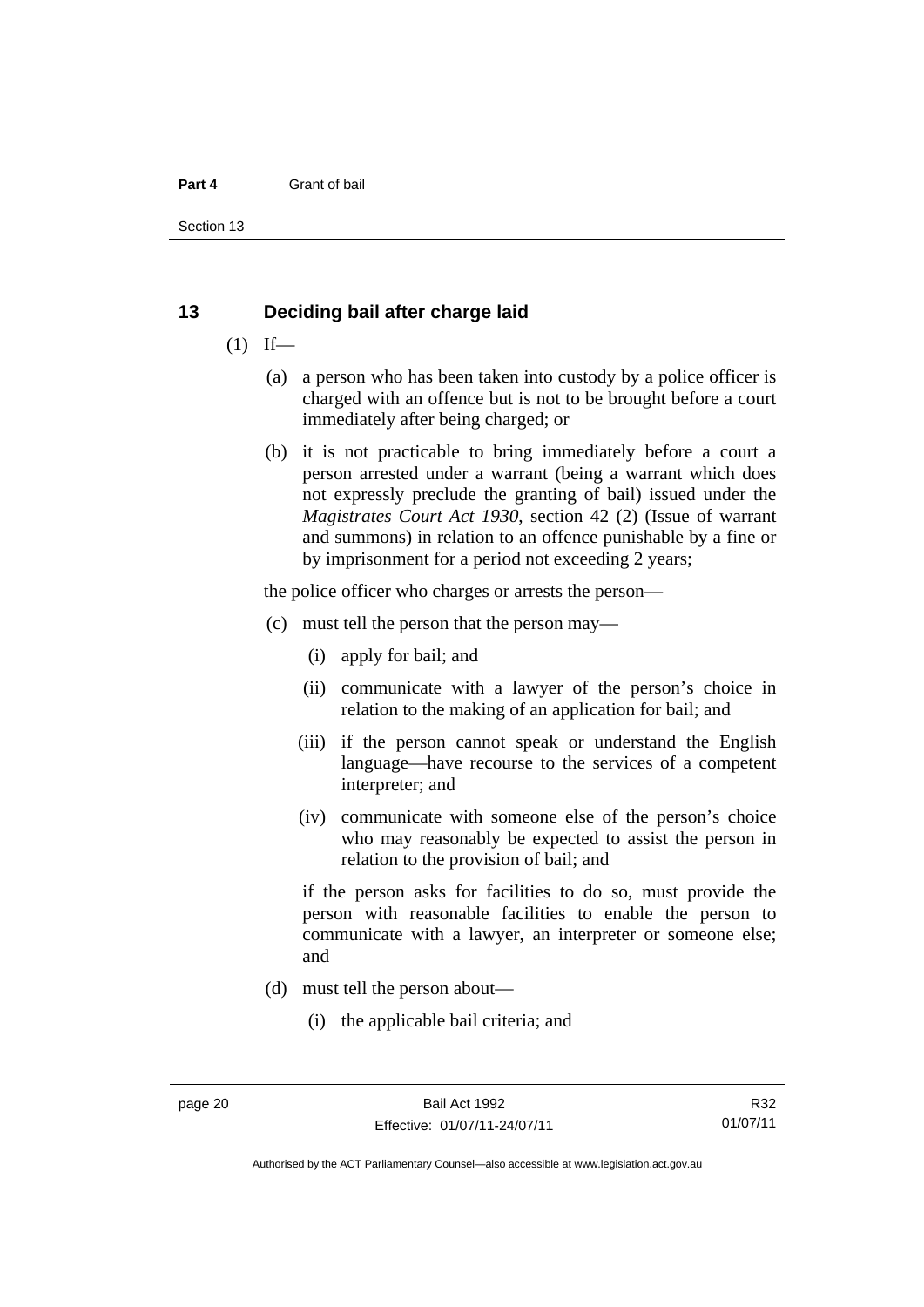- (ii) the conditions subject to which the person may be released on bail; and
- (e) if the person applies for bail—
	- (i) if the police officer is authorised to grant bail to the person—must consider whether the person should be granted bail; or
	- (ii) in any other case—must bring the person before an authorised officer.
- (2) If a person is brought before an authorised officer under subsection (1) (e) (ii), the authorised officer must consider whether the person should be granted bail.
- (3) If, before subsection (1) has been fully complied with in relation to an accused person, an authorised officer is satisfied that it is appropriate to release the person on bail subject only to the person giving an undertaking to appear, the authorised officer may so release the person.
- (4) A police officer who charges or arrests a person need not comply with subsection  $(1)$   $(c)$   $(ii)$ ,  $(iii)$  or  $(iv)$  if the police officer believes on reasonable grounds that non-compliance is necessary to prevent—
	- (a) the escape of an accomplice of the accused person; or
	- (b) the loss, destruction or falsification of evidence relating to the offence.
- (5) If a police officer who charges or arrests a person does not comply with subsection  $(1)$   $(c)$   $(ii)$ ,  $(iii)$  or  $(iv)$  for a reason mentioned in subsection (4), the police officer must record the reason.

page 21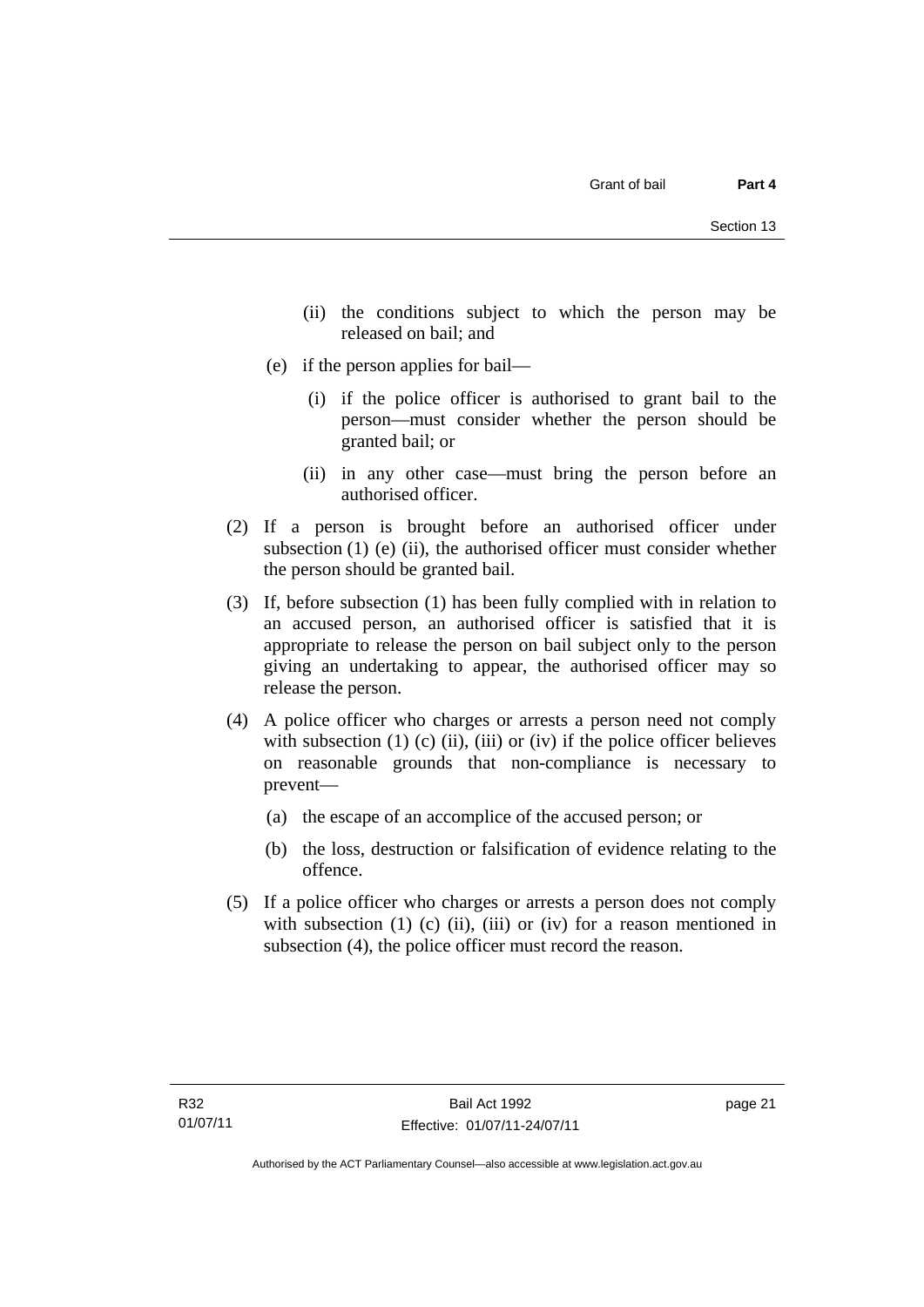#### <span id="page-29-0"></span>**14 Grant of bail by authorised officers**

- (1) Subject to subsection (2), an authorised officer may grant bail in accordance with this Act to an accused person who is present at a police station.
- (2) An authorised officer must not grant bail to a person accused of an offence if—
	- (a) a decision about bail in relation to the offence has been made by a court; or
	- (b) the offence is a domestic violence offence of murder.
	- *Note* A reference to an offence against a territory law includes a reference to a related ancillary offence, eg attempt (see Legislation Act, s 189).

#### <span id="page-29-1"></span>**15 Deciding of questions of bail by authorised officers**

- (1) An authorised officer who is required to consider whether to grant bail to an accused person must as soon as reasonably practicable—
	- (a) give—
		- (i) the accused person or a lawyer representing the accused person; and
		- (ii) any police officer involved in the investigation of the offence with which the accused person is charged;

an opportunity to make submissions to the authorised officer about the conditions to which any grant of bail to the accused person should be made subject; and

 (b) having regard to those submissions, to the applicable bail criteria and to any other available information that the authorised officer considers relevant and reliable, decide whether the person should be granted bail.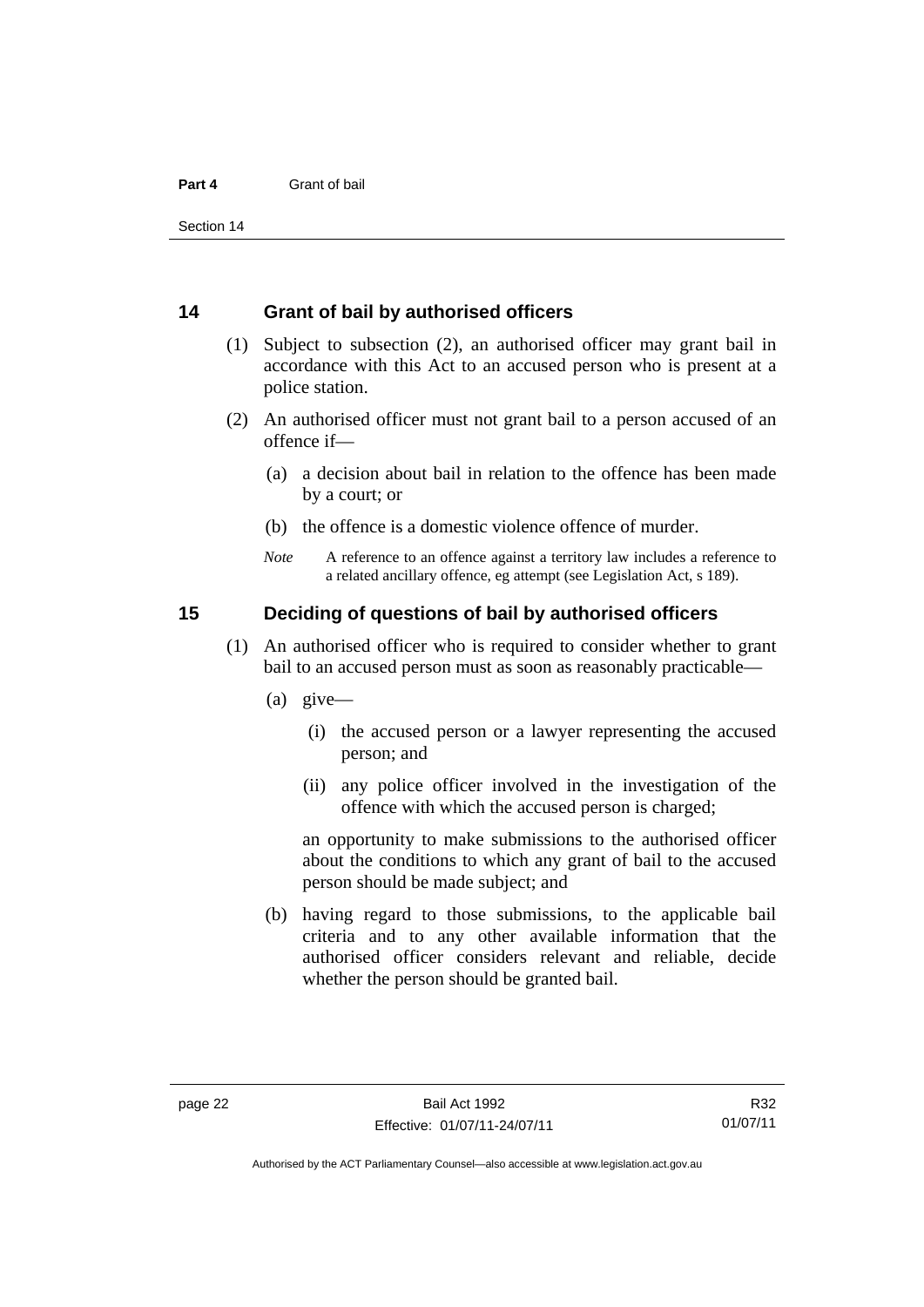- (2) If the authorised officer is satisfied, having regard to the applicable bail criteria, that—
	- (a) it is appropriate to release the person on the person giving an undertaking to appear; and
	- (b) it is not necessary to impose a bail condition;

the authorised officer must release the person on the person giving that undertaking.

- (3) If the authorised officer is satisfied, having regard to the applicable bail criteria, that it is not appropriate to grant bail to the accused person without imposing a condition, the authorised officer must, having regard to—
	- (a) the conditions that may be imposed in granting bail to a person; and
	- (b) the extent to which the imposition of 1 or more bail conditions would be appropriate having regard to the matters mentioned in whichever of section 9F (2), section 22 or section 23 applies to the making of a decision regarding the granting of bail to the accused person;

decide whether to grant bail to the accused person.

#### <span id="page-30-0"></span>**16 Notification of decision of authorised officer**

- (1) If an authorised officer decides—
	- (a) to refuse to grant bail to an accused person; or
	- (b) to grant bail to an accused person subject to 1 or more bail conditions;

the authorised officer must inform the accused person—

- (c) of his or her decision; and
- (d) the right of the accused person to request a review of the decision under section 38; and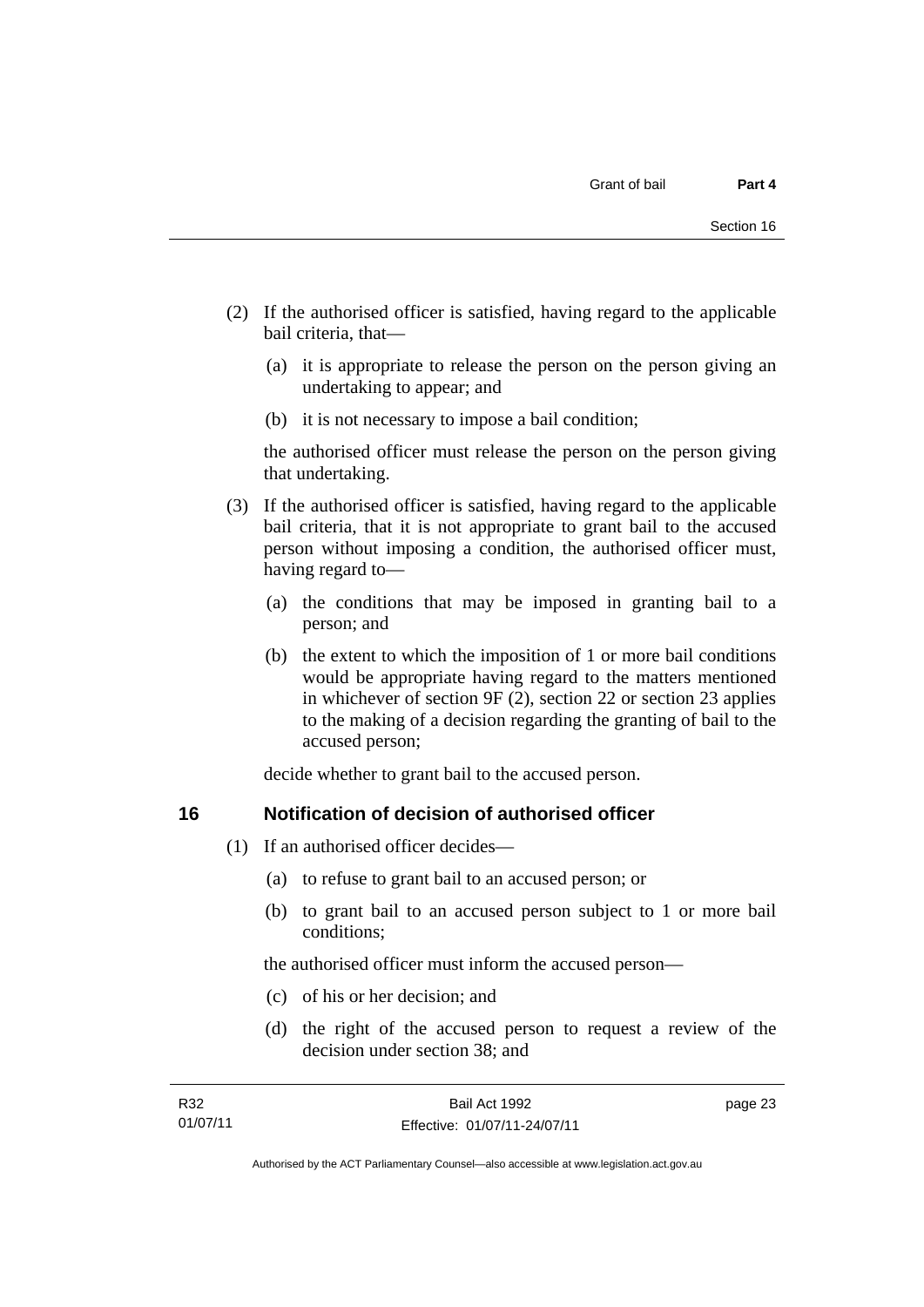- (e) if bail is refused—that the person is entitled to communicate with a lawyer; and
- (f) if the person would be granted bail subject to 1 or more bail conditions and that bail condition, or those bail conditions, are such that the person is unable or unwilling to comply, or to arrange for compliance, with them—that the person is entitled to communicate with a lawyer.
- (2) An authorised officer must, on being requested to do so by an accused person in relation to whom the authorised officer has made a decision of the kind referred to in subsection (1) (a) or (b), provide the person with reasonable facilities to communicate with a lawyer.
- (3) An authorised officer who refuses to grant bail to an accused person need not comply with subsection (1) (e) or (f) and subsection (2) if the authorised officer believes on reasonable grounds that non-compliance is necessary to prevent—
	- (a) the escape of an accomplice of the accused person; or
	- (b) the loss, destruction or falsification of evidence relating to the offence.
- (4) If an authorised officer does not comply with subsection (1) (e) or (f) and subsection (2) for a reason mentioned in subsection (3), the authorised officer must record the reason.
- (5) If an authorised officer decides to grant bail to an accused person in relation to a domestic violence offence, the officer must take reasonable steps to tell each protected person, as soon as practicable, about the decision and, if the accused person is granted bail subject to a bail condition, about the condition.
- (6) If an authorised officer decides not to grant bail to an accused person in relation to a domestic violence offence, the officer must tell each protected person about the decision.

R32 01/07/11

Authorised by the ACT Parliamentary Counsel—also accessible at www.legislation.act.gov.au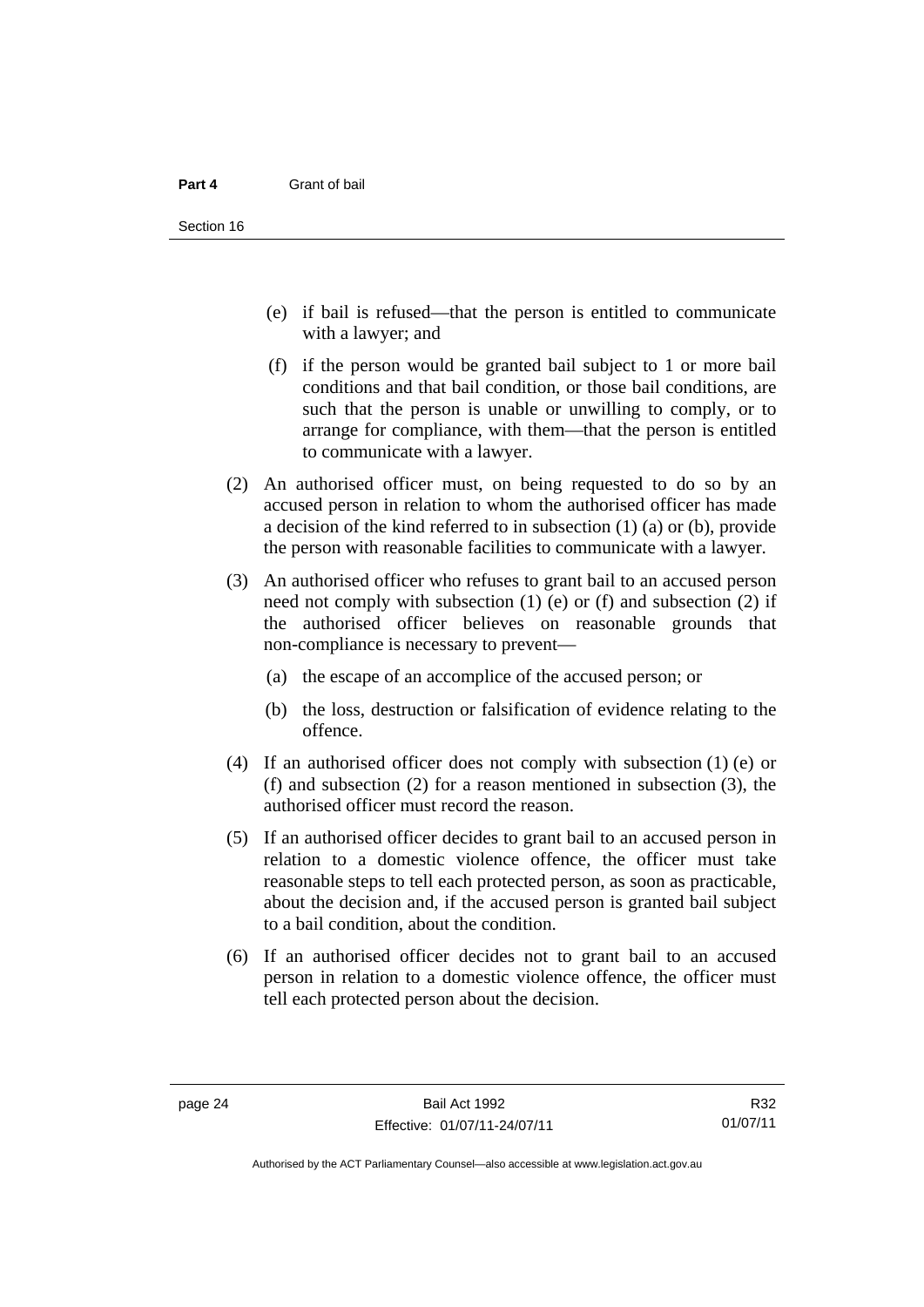#### (7) In this section:

*protected person*, in relation to a domestic violence offence, means—

- (a) if the conduct making up the offence was directed at a child—a person with parental responsibility for the child; or
- (b) if the conduct making up the offence was directed at someone else—the person at whom the conduct was directed.

## <span id="page-32-0"></span>**17 Charged people in custody to be brought before court**

An accused person who—

- (a) has been taken into custody and charged with an offence; and
- (b) is refused bail by an authorised officer or is not released on bail granted by an authorised officer;

must be brought before a court as soon as practicable after the person has been taken into custody and, in any case, within 48 hours after having been taken into custody.

## <span id="page-32-1"></span>**18 Facilities to be provided to accused people**

- (1) If an accused person in police custody is to be brought, for the first time in relation to the offence, before a court more than 4 hours after the person came into custody—
	- (a) the police officer for the time being in charge of the police station where the person is in custody; or
	- (b) if the person is not in custody at a police station—the police officer who has custody of the person;

must, if it is reasonably practicable to do so, provide the person with, and allow the person to use—

 (c) facilities to enable the accused person to wash, shower or bathe and (if appropriate) to shave; and

page 25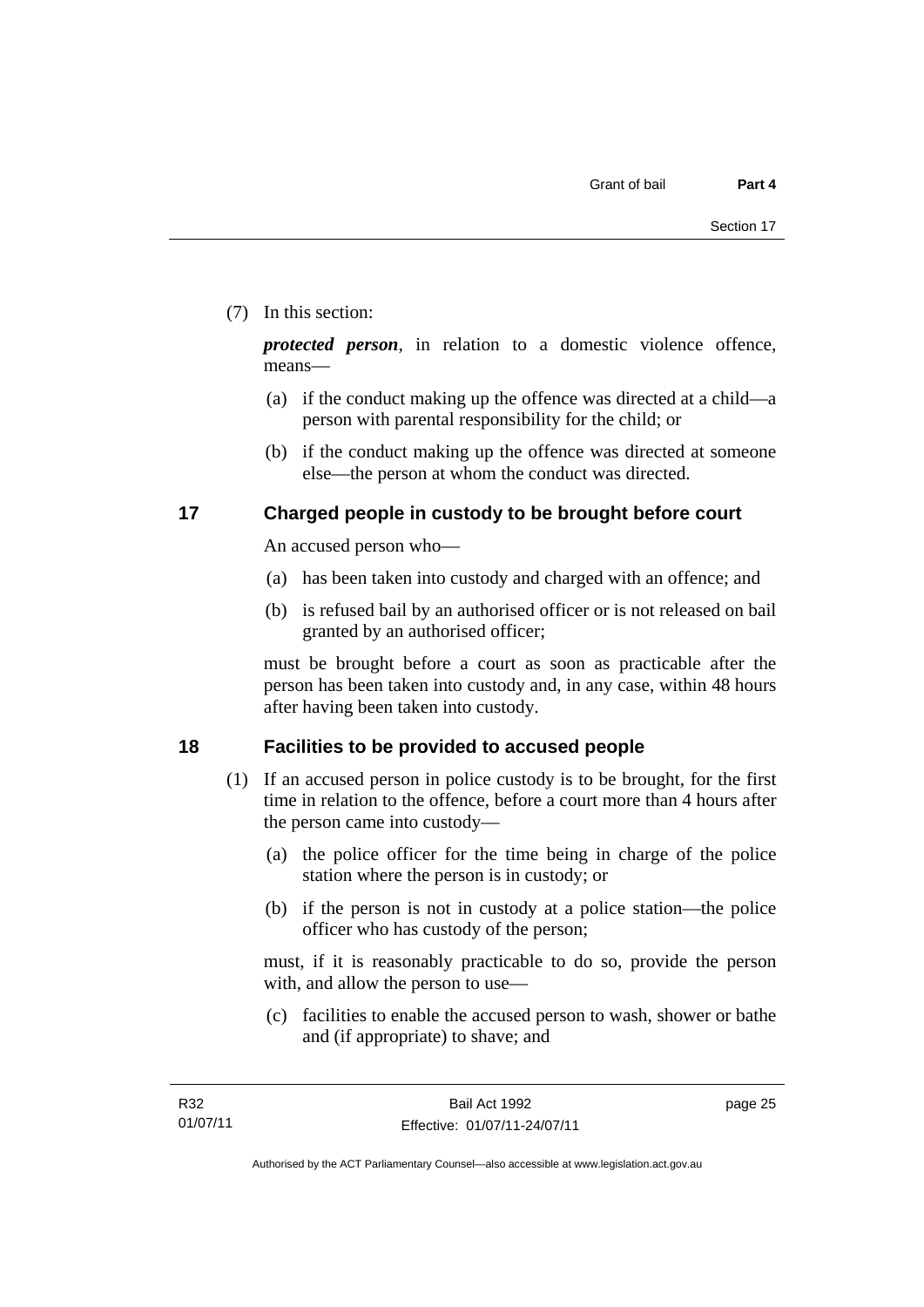- (d) facilities to enable the accused person to change his or her clothing.
- (2) Nothing in subsection (1) requires a police officer, the Territory or the Commonwealth to provide clothing for the accused person unless the clothing is brought to the police station or other place where the accused person is in custody by a member of the accused person's family or some other person.

#### <span id="page-33-0"></span>**19 Court bail—general**

- (1) A court may, in accordance with this part, make any of the following orders in relation to bail (a *bail order*):
	- (a) an order granting bail to an accused person who is being held in custody in relation to an offence with which the person has been charged;
	- (b) an order enlarging, varying or revoking bail granted to the person.
- (2) In deciding whether to make a bail order in relation to an accused person, a court may have regard to any information it considers relevant and reliable.
- (3) This Act does not limit the number of applications in relation to bail that an accused person may make to a court in accordance with this Act.
- (4) A court must deal with an application in relation to bail as soon as reasonably practicable.
- (5) However, a court may decide not to hear an application in relation to bail if the application is frivolous or vexatious.

Authorised by the ACT Parliamentary Counsel—also accessible at www.legislation.act.gov.au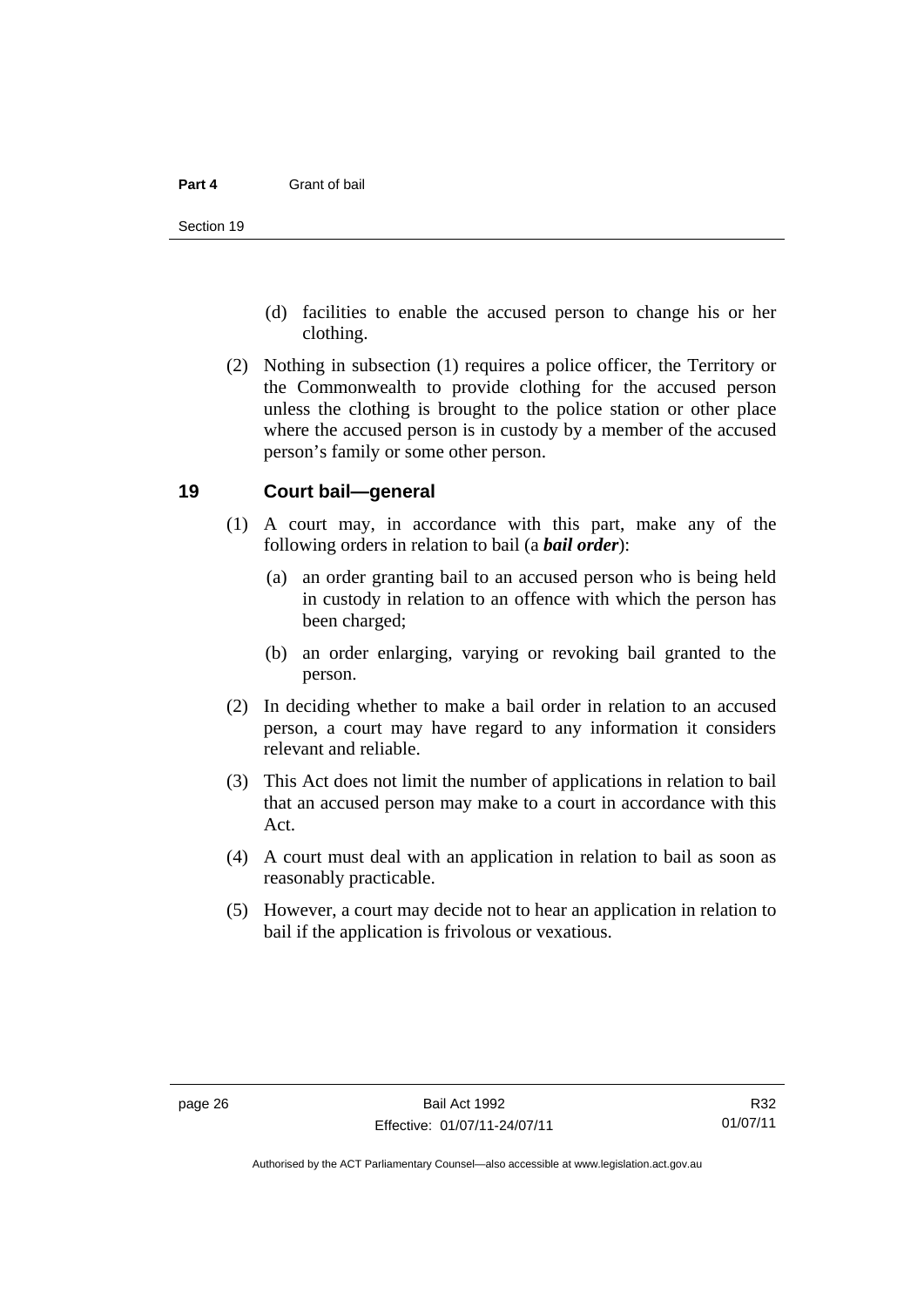## <span id="page-34-0"></span>**20 Power in relation to bail—Magistrates Court**

- (1) The Magistrates Court has power to make a bail order in relation to an accused person only if a proceeding for an offence with which the person is charged—
	- (a) is, or is about to be brought, before the Magistrates Court; or
	- (b) is before the Supreme Court, and the following apply:
		- (i) the Magistrates Court or the Supreme Court has granted bail to the person in the proceeding;
		- (ii) the person is in custody because the person has been arrested under section 56A (Arrest without warrant of person on bail) and has not been brought before the Supreme Court in relation to the reason for the arrest;
		- (iii) the day on which the application for bail is made is not a Supreme Court sitting day, and is a day on which a magistrate is sitting in relation to another proceeding before the Magistrates Court.
- (2) In this section:

*Supreme Court sitting day* means a day other than a Saturday, a Sunday or a public holiday.

## <span id="page-34-1"></span>**20A Repeat application for bail—Magistrates Court**

- (1) This section applies to an application for bail (other than a bail review application) by an accused person in a proceeding if—
	- (a) the proceeding is one in which the Magistrates Court has power to make a bail order under section 20 (1) (a); and
	- (b) the accused person has made 2 applications in the Magistrates Court for bail in the proceeding.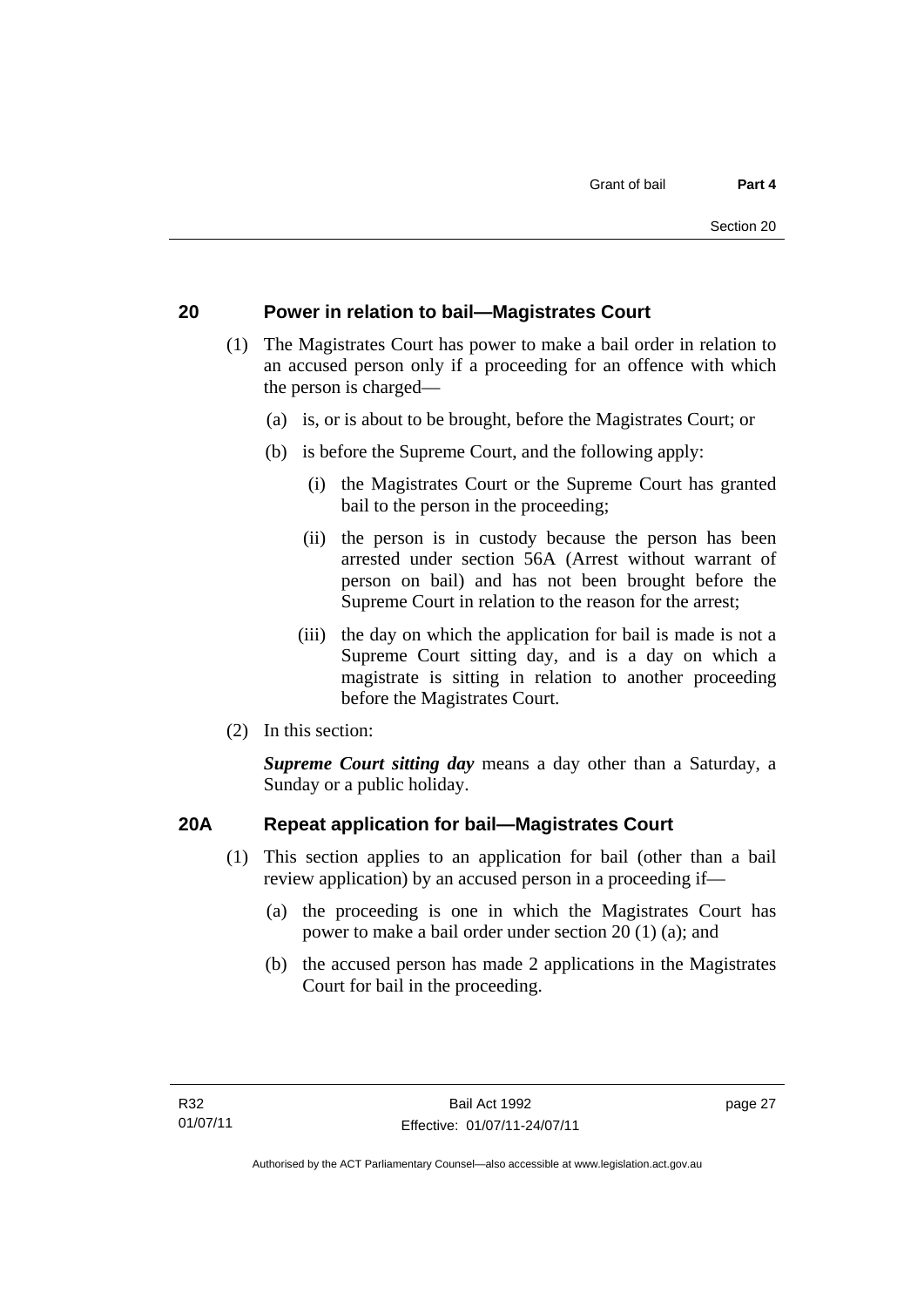- (2) The court may only consider a third or subsequent application for bail by the person in the proceeding if the court is satisfied—
	- (a) that since the last application for bail there has been a change in circumstances relevant to the granting of bail; or
	- (b) that there is fresh evidence or information of relevance to the granting of bail that was unavailable at the last application for bail.

#### <span id="page-35-0"></span>**20B Power in relation to bail—Supreme Court**

 The Supreme Court has power to make a bail order in relation to an accused person only if —

- (a) a proceeding for an offence with which the person is charged is before the Supreme Court; or
- (b) if the proceeding is not before the Supreme Court—section 43 (Power of Supreme Court to review—decision of authorised officer) or section 43A (Power of Supreme Court to review decision of Magistrates Court or Supreme Court) apply.

#### <span id="page-35-1"></span>**20C Repeat application for bail—Supreme Court**

- (1) This section applies to an application for bail (other than a bail review application) by an accused person in a proceeding if—
	- (a) the proceeding is one in which the Supreme Court has power to make a bail order under section 20B (a); and
	- (b) the accused person has—
		- (i) made 2 or more applications for bail in the Magistrates Court when the proceeding was before that court; or
		- (ii) if subparagraph (i) does not apply—made 1 application in the Supreme Court for bail in the proceeding.

R32 01/07/11

Authorised by the ACT Parliamentary Counsel—also accessible at www.legislation.act.gov.au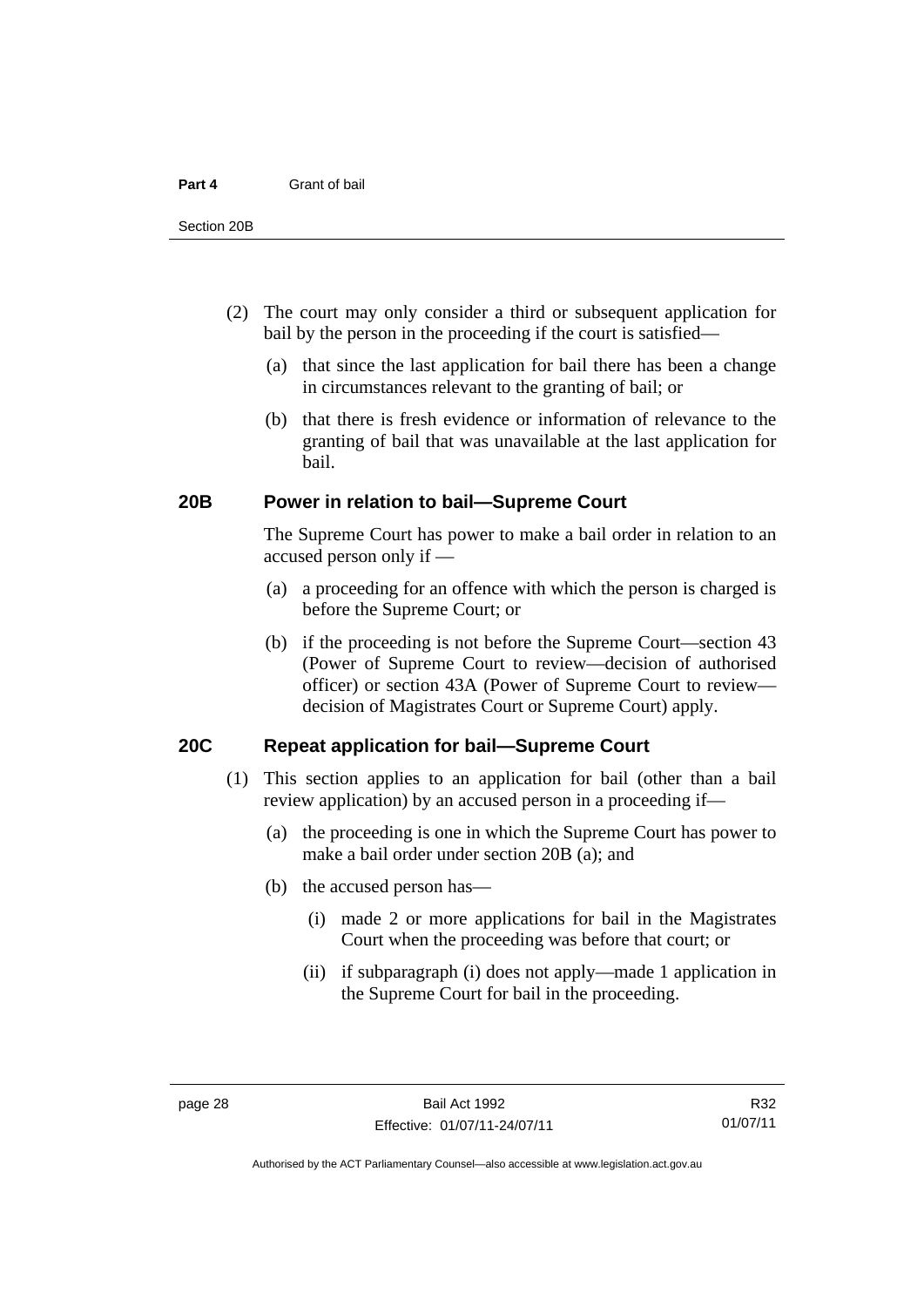- (2) The court may only consider a further application for bail (other than a bail review application) by the person in the proceeding if the court is satisfied—
	- (a) that since the last application for bail there has been a change in circumstances relevant to the granting of bail; or
	- (b) that there is fresh evidence or information of relevance to the granting of bail that was unavailable at the last application for bail.

#### **Examples**

- 1 An accused person has made only 1 application for bail in the Magistrates Court in a criminal proceeding. The person is committed for trial in the Supreme Court in relation to the proceeding. If the accused makes an application for bail in the Supreme Court in the proceeding, subsection (2) will not apply to the court's consideration of the application because the person did not make 2 or more applications for bail in the Magistrates Court when the proceeding was before that court.
- 2 An accused person has made 3 applications for bail in the Magistrates Court in a criminal proceeding. The person is committed for trial in the Supreme Court in relation to the proceeding. If the accused makes an application for bail in the Supreme Court in the proceeding, subsection (2) will apply to the court's consideration of the application.
- *Note* An example is part of the Act, is not exhaustive and may extend, but does not limit, the meaning of the provision in which it appears (see Legislation Act, s 126 and s 132).

#### **21 Bail in relation to several offences**

If an accused person has been charged with 2 or more offences for which bail may be granted and is being held in custody in relation to those offences—

 (a) a court or an authorised officer must, in considering whether to grant bail to the accused person, have regard to all the offences with which the person stands charged; and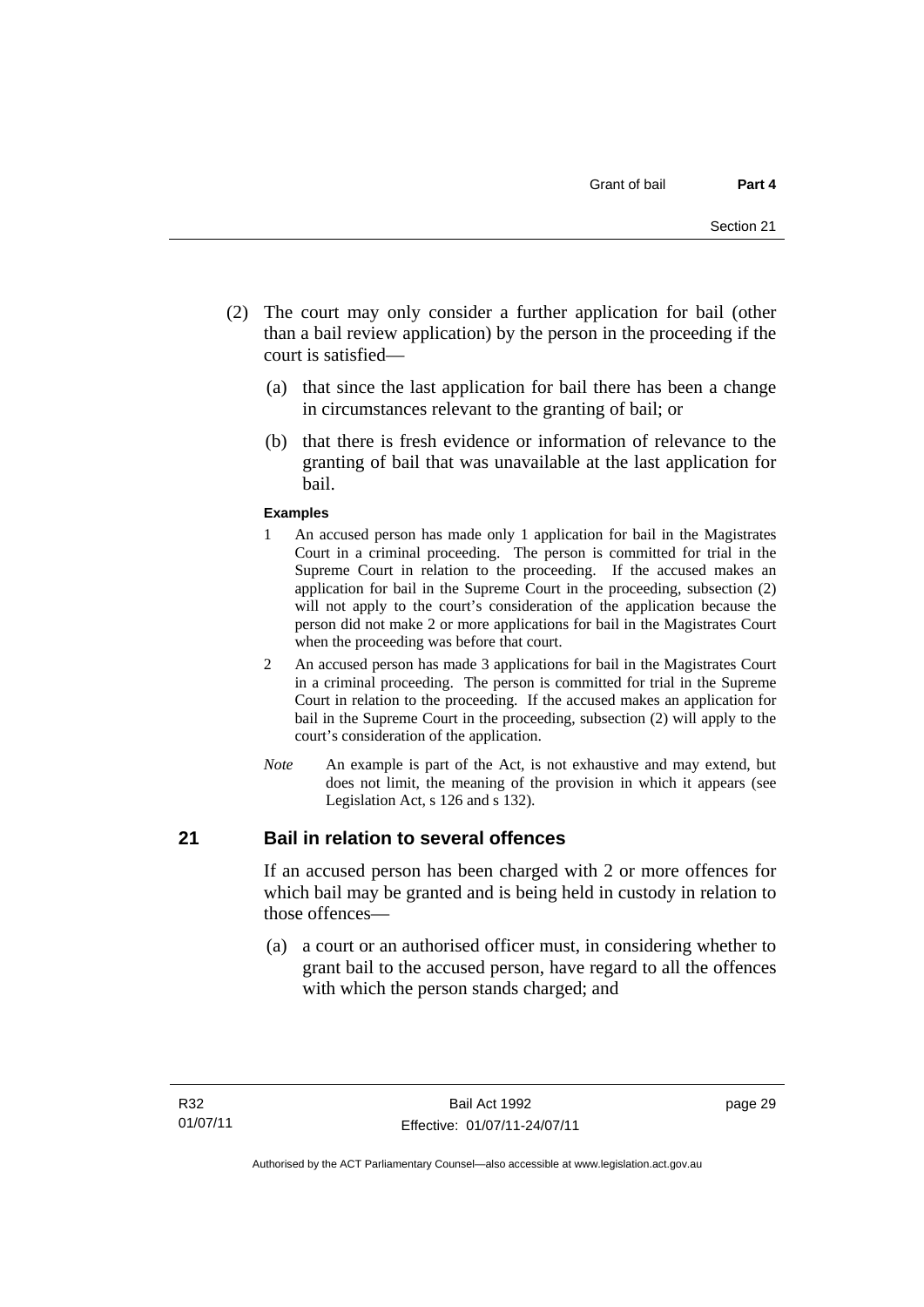- (b) if the court or authorised officer decides that the accused person should be granted bail—
	- (i) the accused person must be granted bail in relation to all the offences with which the person has been charged for which bail may be granted; and
	- (ii) the accused person need give only 1 undertaking to appear in relation to all the offences with which the person has been charged for which bail may be granted; and
	- (iii) if the accused person is granted bail subject to conditions—the conditions apply in relation to each offence with which the accused person is charged for which bail may be granted.

#### **22 Criteria for granting bail to adults**

- (1) In making a decision about the grant of bail to an adult in relation to an offence, a court or authorised officer must consider—
	- (a) the likelihood of the person appearing in court in relation to the offence; and
	- (b) the likelihood of the person, while released on bail—
		- (i) committing an offence; or
		- (ii) harassing or endangering the safety or welfare of anyone; or
		- (iii) interfering with evidence, intimidating a witness, or otherwise obstructing the course of justice, in relation to the person or anyone else; and
	- (c) the interests of the person.

#### **Examples for par (c)**

1 the need of the person for physical protection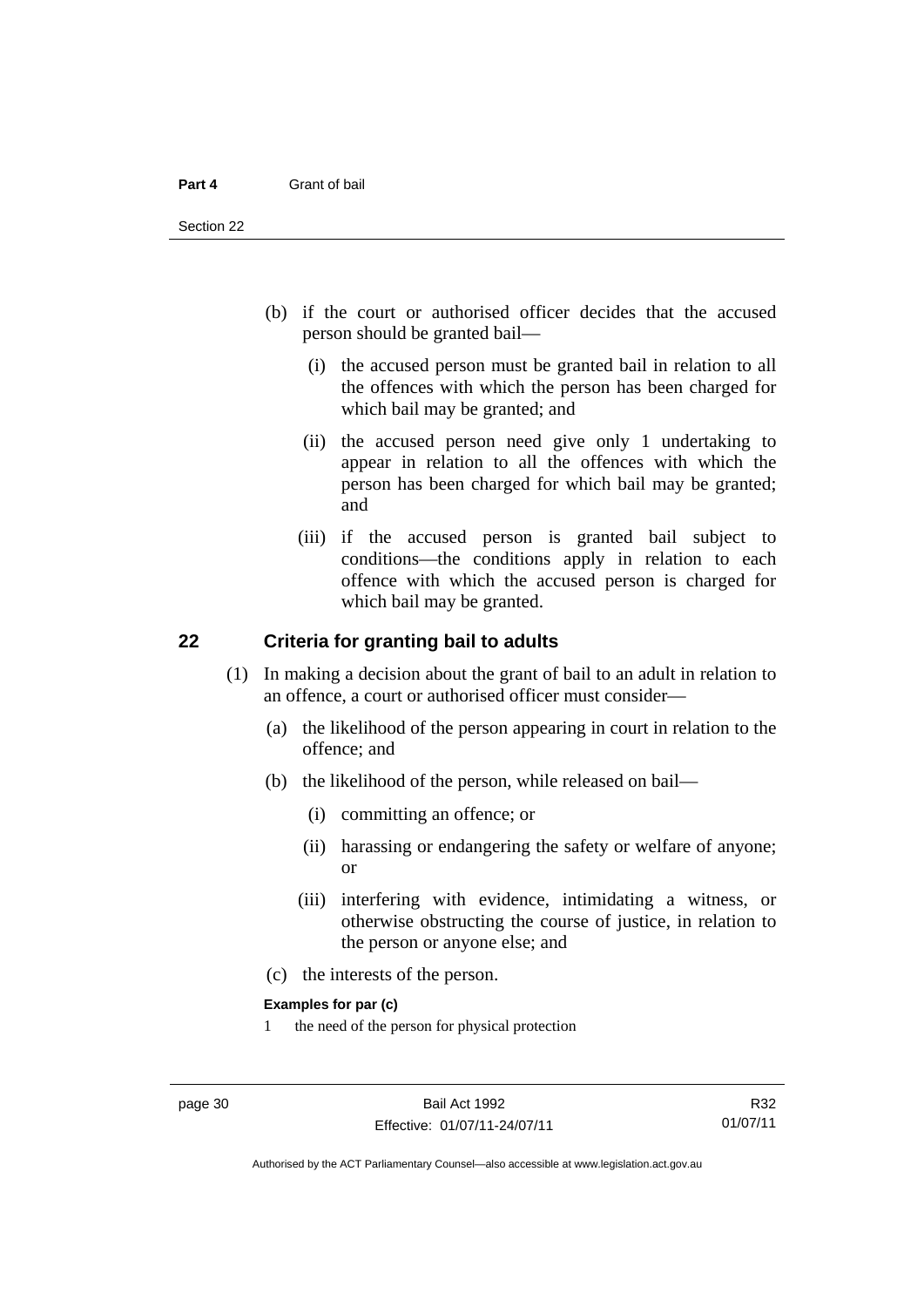- 2 the period that the person may be held in custody if bail is refused and the conditions under which the person would be held
- *Note* An example is part of the Act, is not exhaustive and may extend, but does not limit, the meaning of the provision in which it appears (see Legislation Act, s 126 and s 132).
- (2) Also, if the person is convicted of an indictable offence, or the elements of an indictable offence are proven in relation to the person, but the person has not been sentenced, a court must consider the likelihood of the person being given a sentence of imprisonment.
- (3) In considering the matters mentioned in subsection (1) or (2), the court or authorised officer may have regard to any relevant matter, including—
	- (a) the nature and seriousness of the offence; or
	- (b) the person's character, background and community ties; or
	- (c) the likely effect of a refusal of bail on the person's family or dependants; or
	- (d) any previous grants of bail to the person; or
	- (e) the strength of the evidence against the person.

#### **Example**

In considering under subsection (1) the likelihood of the person appearing in court in relation to the offence, the court or authorised officer may have regard to whether the person failed to comply with a bail condition previously.

 (4) The reference in subsection (1) (b) (i) to an *offence* includes a reference to an offence against a law of the Commonwealth, a State or another Territory (including an external territory).

#### **23 Criteria for granting bail to children**

- (1) In making a decision about the grant of bail to a child in relation to an offence, a court or authorised officer must consider—
	- (a) the matters mentioned in section  $22(1)$  (a) and (b), (2) and (3); and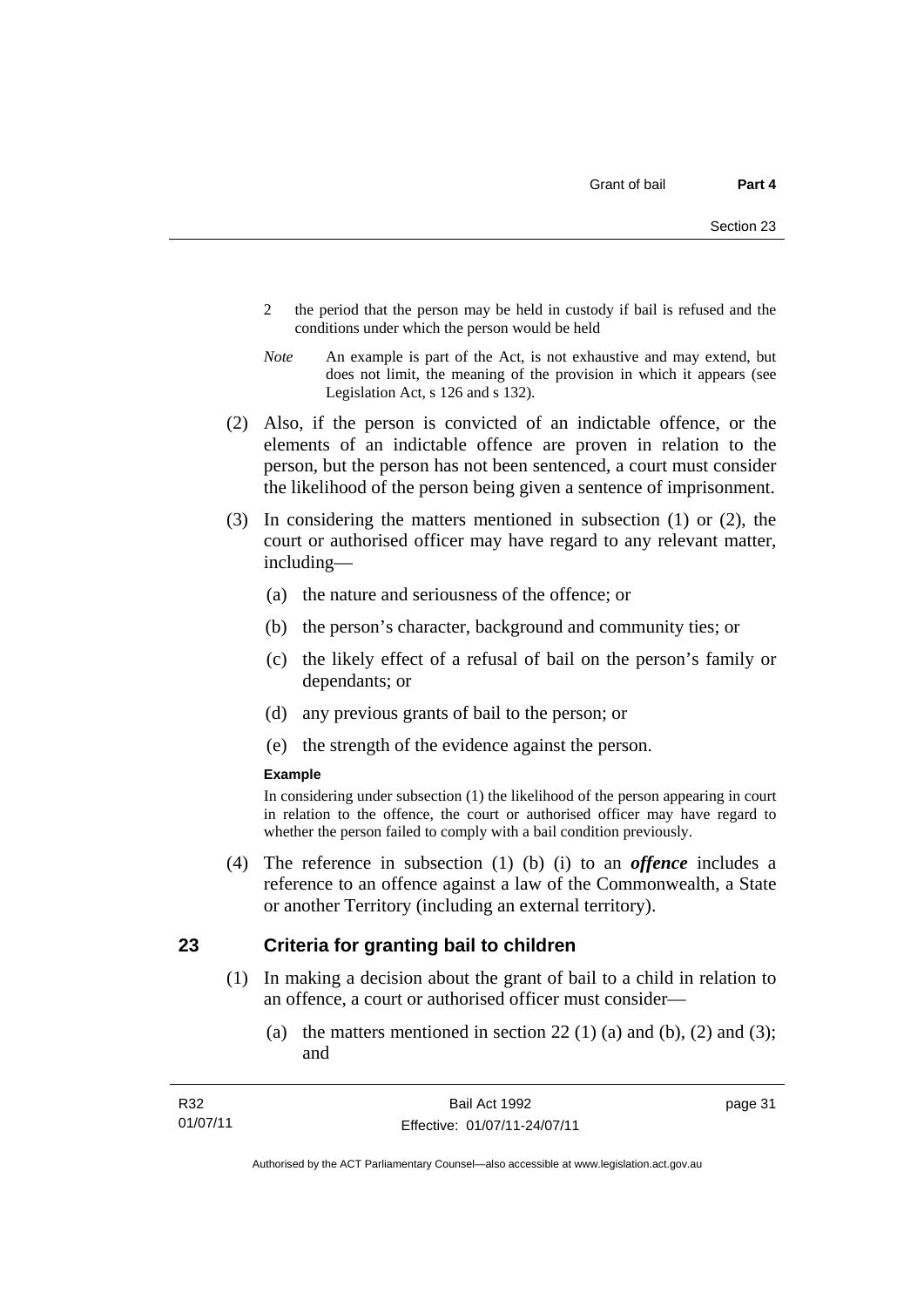- (b) the principles in the *Children and Young People Act 2008*, section 94 (Youth justice principles); and
- (c) if the decision is being made by a court and a report has been given to the court under the *Court Procedures Act 2004*, section 74D (Court may order report about young person) in relation to the child—the report.
- (2) In addition, the court or authorised officer must consider, as a primary consideration, the best interests of the child.

#### **23A Victim's concern about need for protection**

- (1) If a court is making a decision about the grant of bail to an accused person—
	- (a) the prosecutor must tell the court about any concern of which the prosecutor is aware expressed by a victim about the need for protection from violence or harassment by the accused person; and
	- (b) the court must receive any submission in relation to the concern and consider it in the context of the matter mentioned in section 22 (1) (b).
- (2) If an authorised officer who is making a decision about the grant of bail to an accused person is aware that a victim has expressed concern about the need for protection from violence or harassment by the accused person, the authorised officer must consider that concern in the context of the matters mentioned in section 9F (Domestic violence offence—bail by authorised officer) and section 22 (1) (b).

Authorised by the ACT Parliamentary Counsel—also accessible at www.legislation.act.gov.au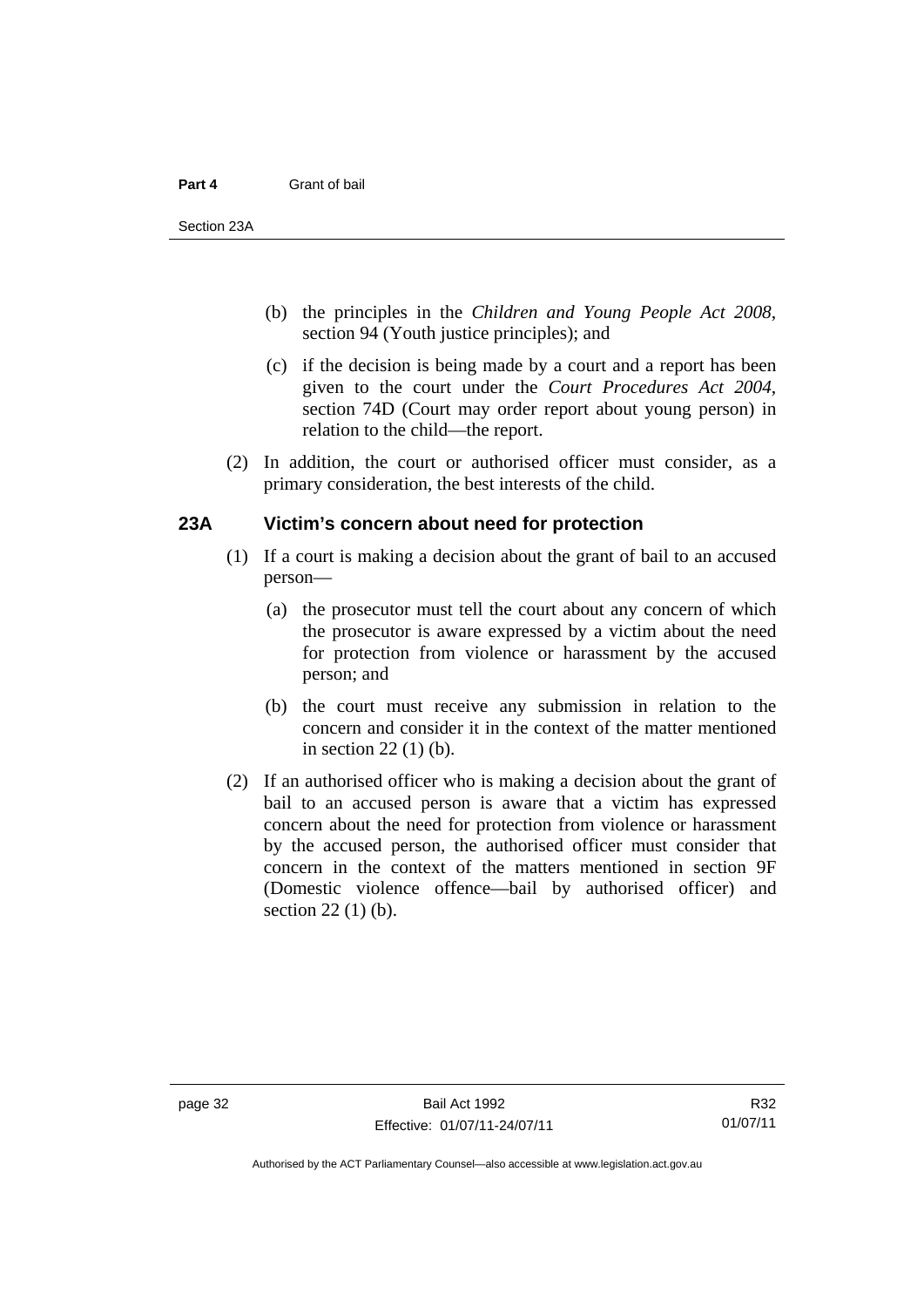# **Part 5 Bail conditions and undertakings to appear**

## **24 Conditions of bail**

A court or an authorised officer may grant bail without imposing conditions or subject to bail conditions imposed—

- (a) for a court—by order; or
- (b) for an authorised officer—in writing.

#### **25 Conditions on which bail may be granted to adults**

- (1) The following conditions may be imposed on a grant of bail to an adult:
	- (a) conditions about the person's conduct while released on bail;
	- (b) a condition that the person, an acceptable person or each of a number of acceptable people—
		- (i) pays to the Territory a stated amount if the person fails to appear in court in accordance with his or her undertaking; or
		- (ii) gives acceptable security for the payment to the Territory of a stated amount if the person fails to appear in court in accordance with his or her undertaking;
		- *Note* For acceptable people and acceptable security, see s 32.
	- (c) a condition that the person, an acceptable person or each of a number of acceptable people—
		- (i) deposits a stated amount with a court or authorised officer; and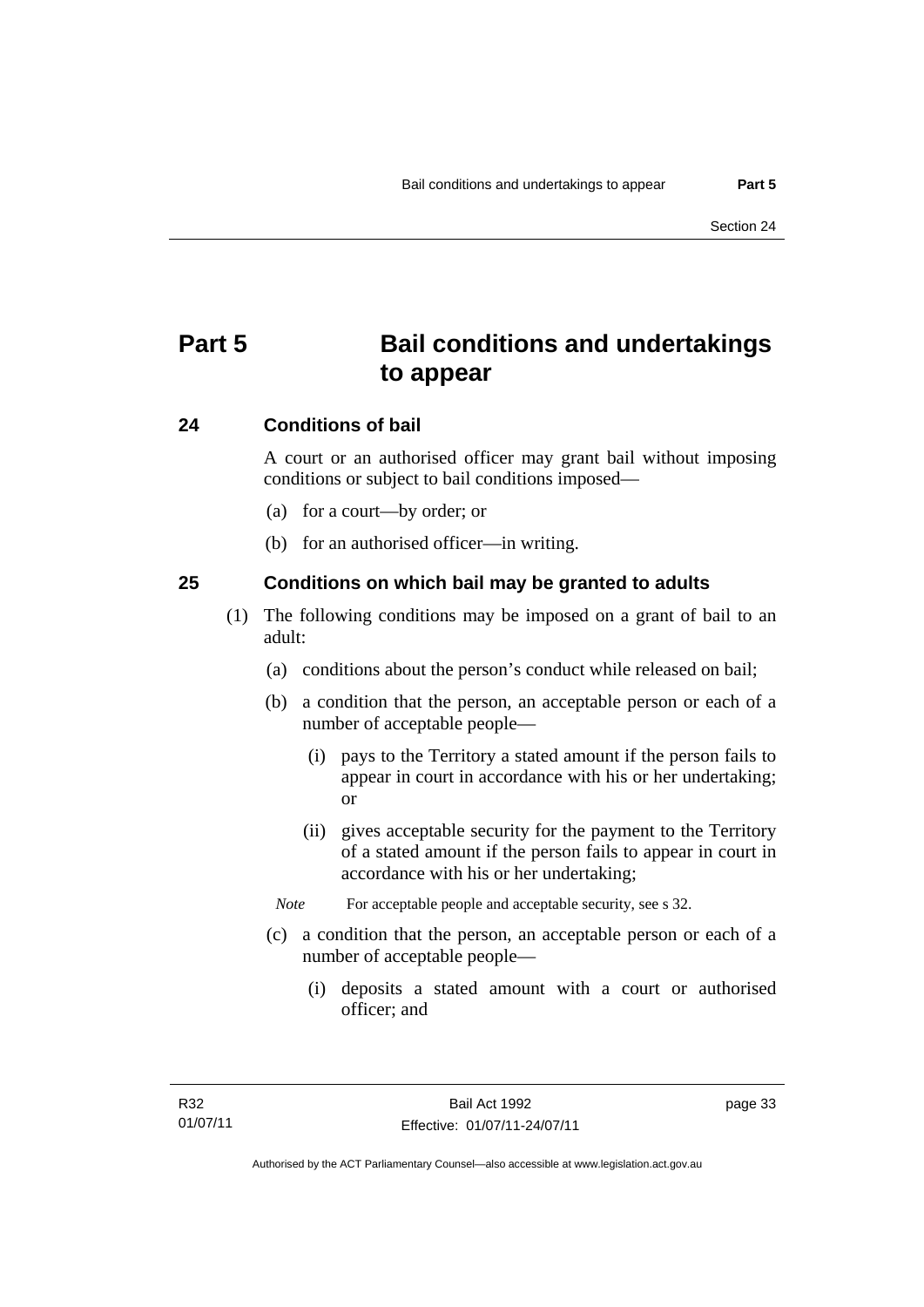- (ii) forfeits the amount if the person fails to appear in court in accordance with his or her undertaking.
- (2) With the consent of a person who makes a deposit or gives security under subsection  $(1)$  (b)  $(ii)$  or  $(c)$ , it may be a condition of bail that the deposit or security continues to apply if bail is continued.
- (3) It must not be a condition of bail that a person gives consent under subsection (2).
- (4) Without limiting subsection (1) (a), the requirements that an accused person may be required to observe relating to his or her conduct while released on bail include—
	- (a) a requirement that the accused person report periodically, or at specified times, at a stated place; and
	- (b) a requirement that the accused person reside at a stated place; and
	- (c) a requirement that the person undergo psychiatric treatment or other medical treatment; and
	- (d) a requirement that the accused person participate in a program of personal development, training or rehabilitation; and
	- (e) a requirement that the person—
		- (i) accept supervision by the director-general; and
		- (ii) comply with any reasonable direction of the director-general; and

#### **Examples of directions**

- 1 a direction to attend a program
- 2 a direction to comply with a mental health assessment or treatment order made by the ACAT
- 3 a direction to attend drug or alcohol counselling
- *Note* An example is part of the Act, is not exhaustive and may extend, but does not limit, the meaning of the provision in which it appears (see Legislation Act, s 126 and s 132).

R32 01/07/11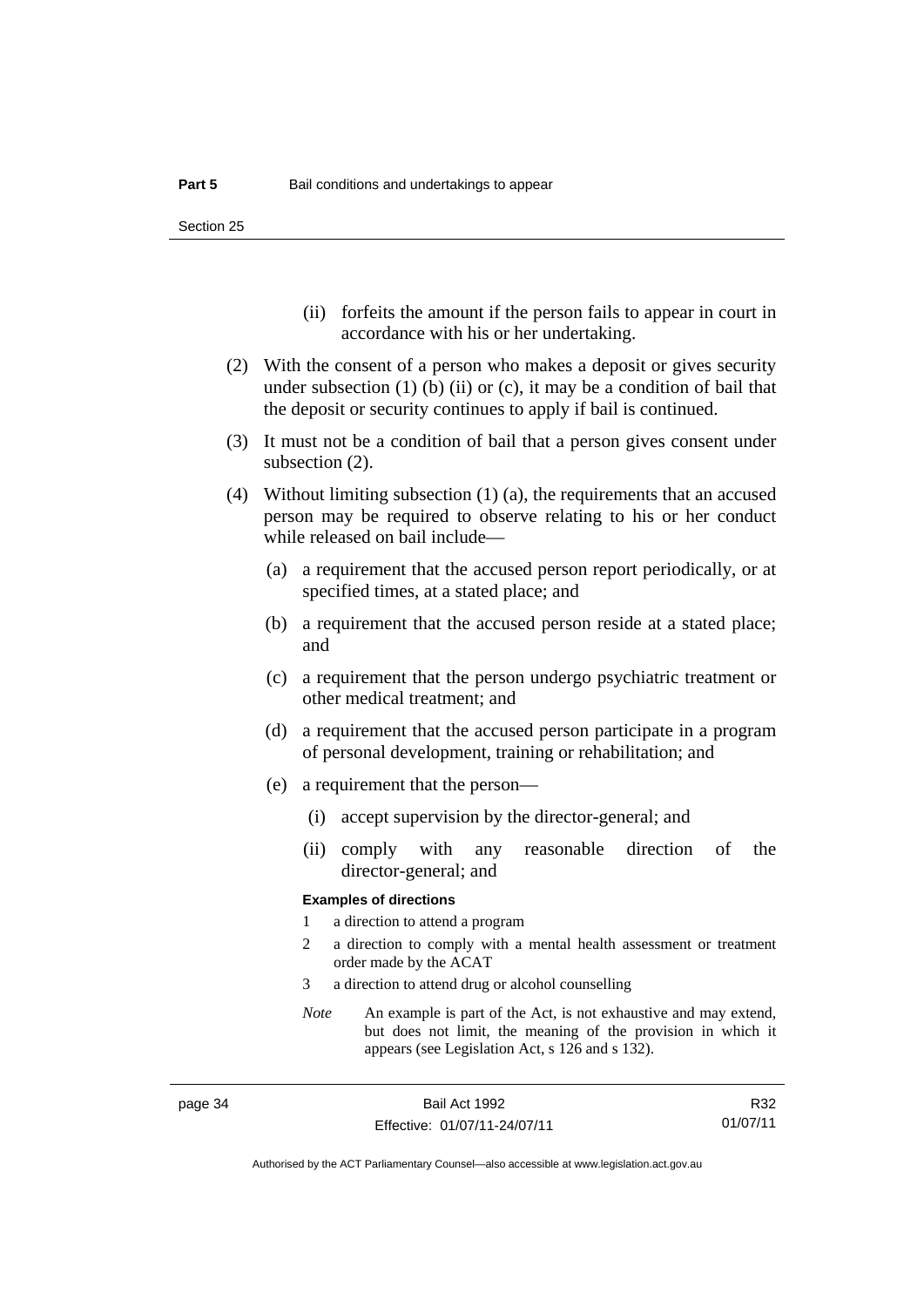- (f) for a person (the *accused person*) charged with a domestic violence offence—
	- (i) a requirement that the accused person not contact, harass, threaten or intimidate, or cause someone else to contact, harass, threaten or intimidate, a stated person; or
	- (ii) a requirement that the accused person not be on premises where a stated person lives or works; or
	- (iii) a requirement that the accused person not be on or near premises where a stated person is likely to be; or
	- (iv) a requirement that the accused person not be in a stated place; or
	- (v) a requirement that the accused person not be within a stated distance of a stated person; or
	- (vi) if the accused person lives with someone—a requirement that the accused person not enter or remain at the home if the accused person is under the influence of alcohol or another drug.
- (5) A court or an authorised officer must, in considering conditions for the release on bail of an accused person who is an adult, consider the conditions for the release of that person in the sequence in which they appear in subsection (1).
- (6) A court or an authorised officer, in granting bail to an accused person who is an adult—
	- (a) must not impose a condition mentioned in subsection (1) unless the court or authorised officer is of the opinion that the imposition of the condition is necessary to secure 1 or more of the following purposes:
		- (i) the attendance of the person before a court from time to time as required in relation to the offence in relation to which bail is being granted;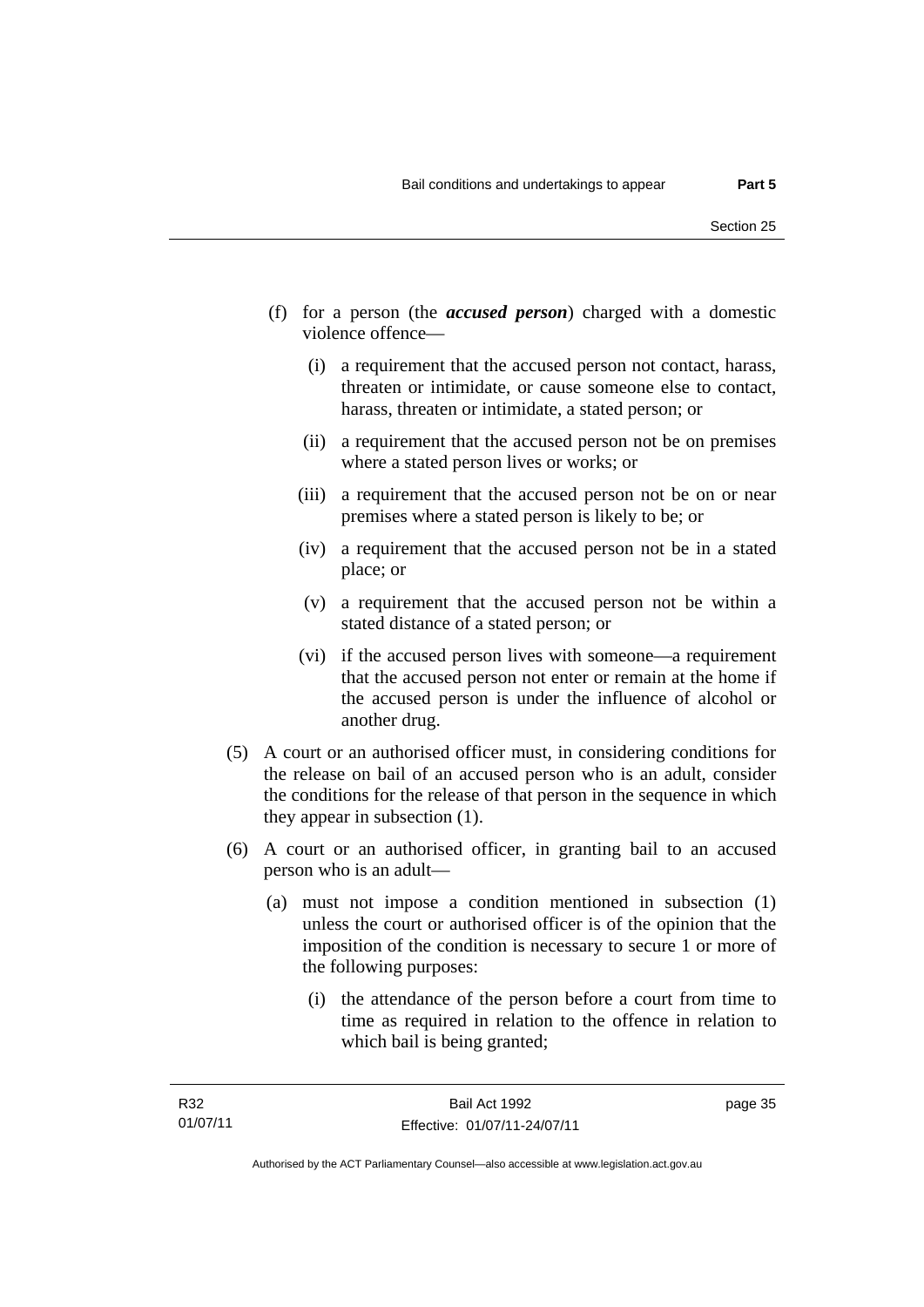- (ii) the protection from harm of the accused person or any other person;
- (iii) the prevention of the accused person from committing an offence while at liberty on bail;
- (iv) the prevention of the accused person from interfering with evidence, intimidating witnesses or otherwise obstructing the course of justice whether in relation to himself or herself or anyone else; and
- (b) must not, except at the request of the accused person, impose a condition, or a combination of conditions, that impose obligations that are more onerous than necessary to secure the purposes referred to in paragraph (a) for which the condition or combination of conditions is imposed.
- (7) A court or an authorised officer, in granting bail to an accused person on a condition referred to in subsection (1) (b) or (c) must not require the accused person to give an acceptable security for a stated sum, or to deposit a stated sum with the court or authorised officer, if the court or authorised officer has reasonable grounds for believing that the accused person does not have the means to provide such a security or make the deposit, as the case may be.
- (8) If a court or an authorised officer grants bail to an accused person on a condition mentioned in subsection (1) and the accused person satisfies the court or authorised officer that the person is unable to comply with that condition, the court or authorised officer must—
	- (a) refuse bail; or
	- (b) grant the accused person bail subject to such other condition mentioned in subsection (1) as the authorised officer or the court believes the accused person will be able to comply with and will secure the purposes mentioned in subsection (6) (a).
- (9) In this section:

*director-general* means—

R32 01/07/11

Authorised by the ACT Parliamentary Counsel—also accessible at www.legislation.act.gov.au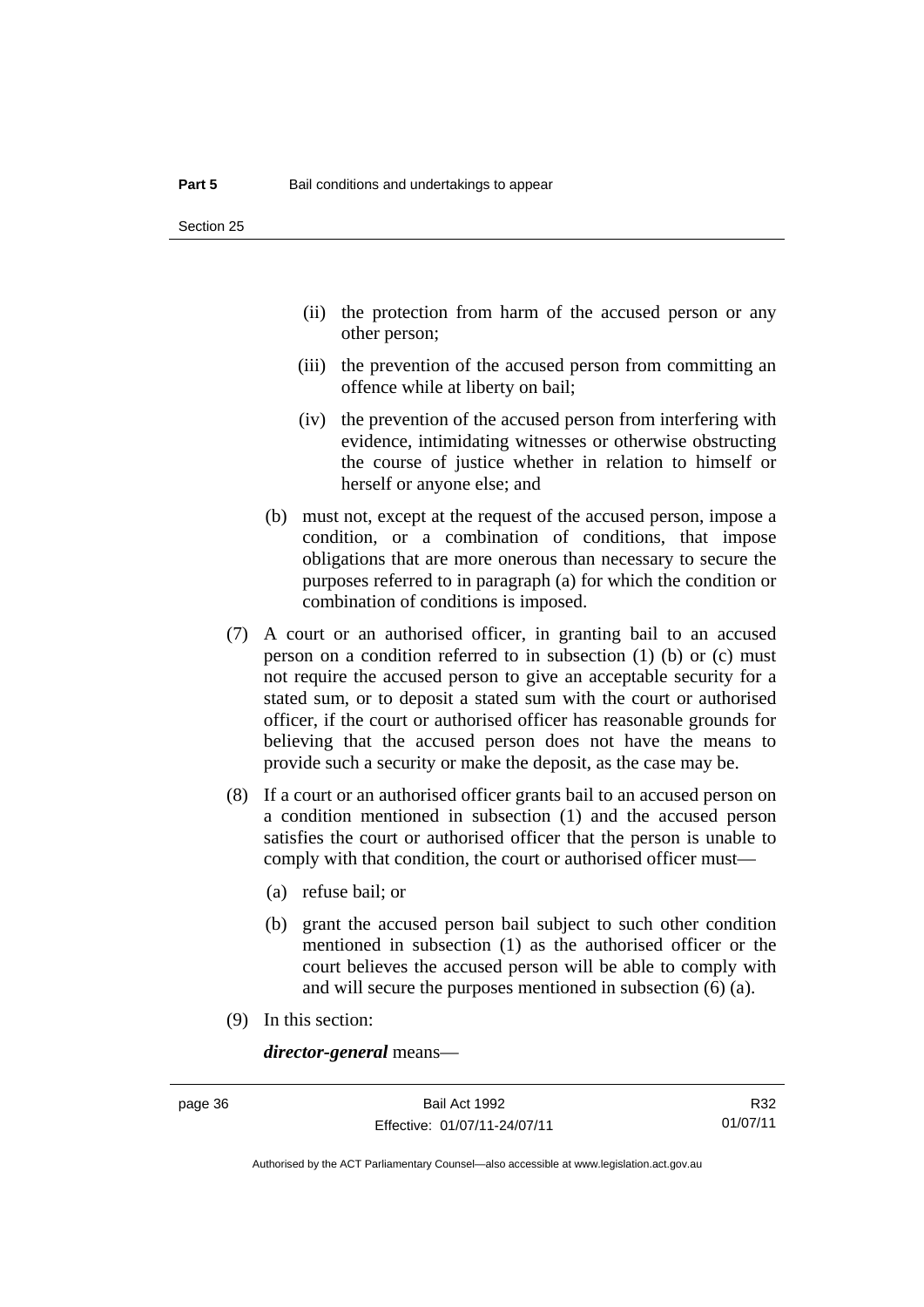- (a) if section 25A applies in relation to the accused person—the responsible director-general decided under that section; or
- (b) in any other case—the director-general responsible for this Act.

*premises* includes—

- (a) any land; and
- (b) any structure, building, vehicle, vessel or place (whether built on or not); and
- (c) any part of such a structure, building, vehicle, vessel or place.

#### **25A Supervision condition when offence committed as young person**

- (1) This section applies if—
	- (a) a condition is imposed on the grant of bail to an accused person under section 25 (4) (e); and
	- (b) the accused person is at least 18 years old but less than 21 years old; and
	- (c) the accused person was under 18 years old when the offence to which the grant of bail relates was committed.
- (2) The director-general responsible for this Act and the director-general responsible for the *Children and Young People Act 2008* must decide which of them is to be the responsible director-general for matters relating to the supervision of the accused person.
- (3) If the responsible director-general for matters relating to the supervision of an accused person is the director-general responsible for the *Children and Young People Act 2008*, the accused person must be supervised as a person under 18 years old.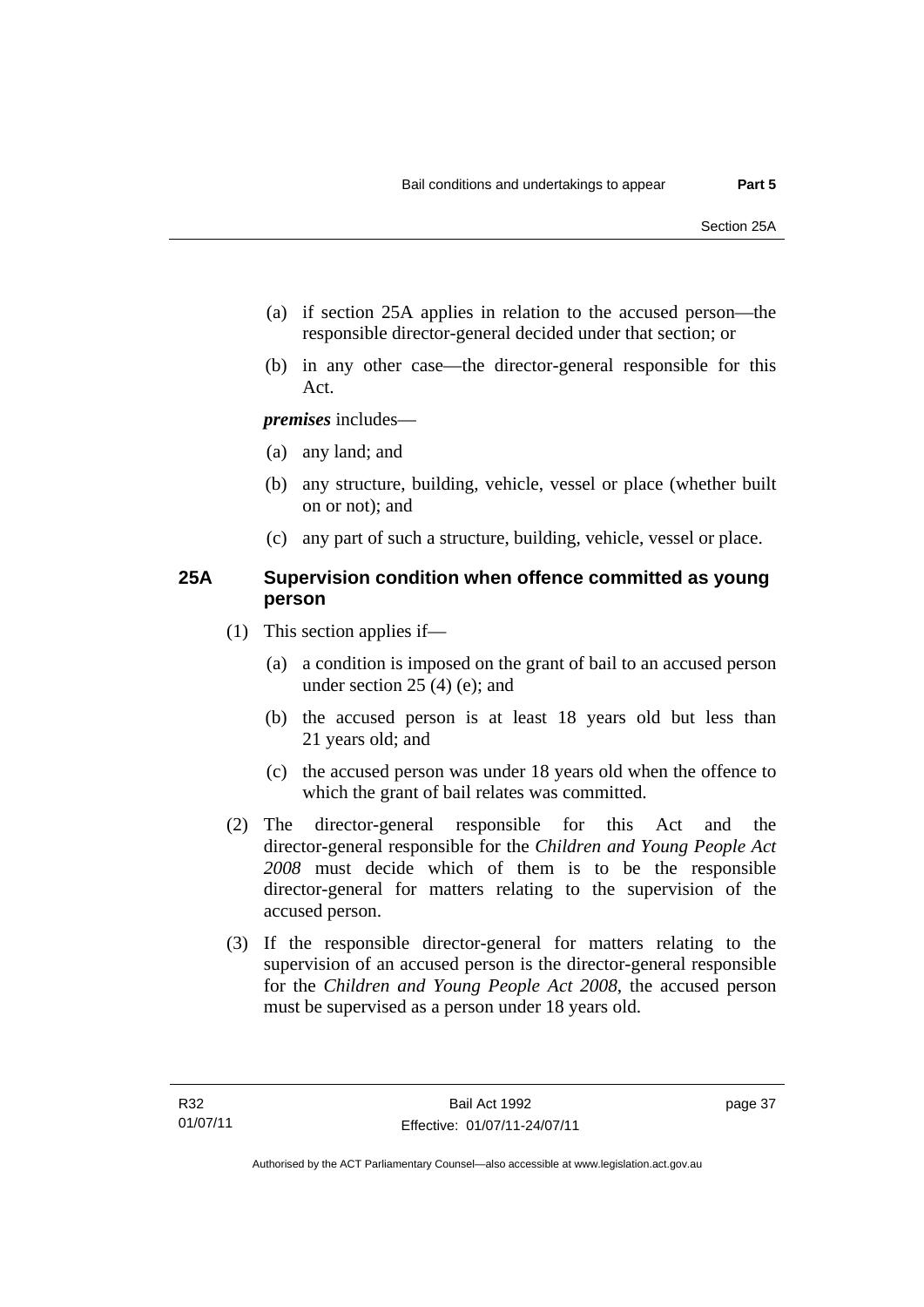Section 26

 (4) If the responsible director-general for matters relating to the supervision of an accused person is the director-general responsible for this Act, the accused person must be supervised as an adult.

#### **26 Conditions on which bail may be granted to children**

- (1) The following conditions may be imposed on the grant of bail to a child—
	- (a) the conditions mentioned in section 25 (1) (other than a requirement mentioned in section 25 (4) (e)); and
	- (b) any other conditions that the court or authorised officer considers appropriate—
		- (i) having regard to the principles in the *Children and Young People Act 2008*, section 94; and
		- (ii) considering, as a primary consideration, the best interests of the child.
- (2) Without limiting section 25 (1), the requirements that a child may be required to comply with about his or her conduct while released on bail include a requirement that the child—
	- (a) accept supervision by the director-general under the *Children and Young People Act 2008*; and
	- (b) comply with any reasonable direction of the director-general.

#### **Examples of directions**

- 1 a direction to attend a program
- 2 a direction to comply with a mental health assessment or treatment order made by the ACAT
- 3 a direction to attend drug or alcohol counselling.
- *Note* An example is part of the Act, is not exhaustive and may extend, but does not limit, the meaning of the provision in which it appears (see Legislation Act, s 126 and s 132).

R32 01/07/11

Authorised by the ACT Parliamentary Counsel—also accessible at www.legislation.act.gov.au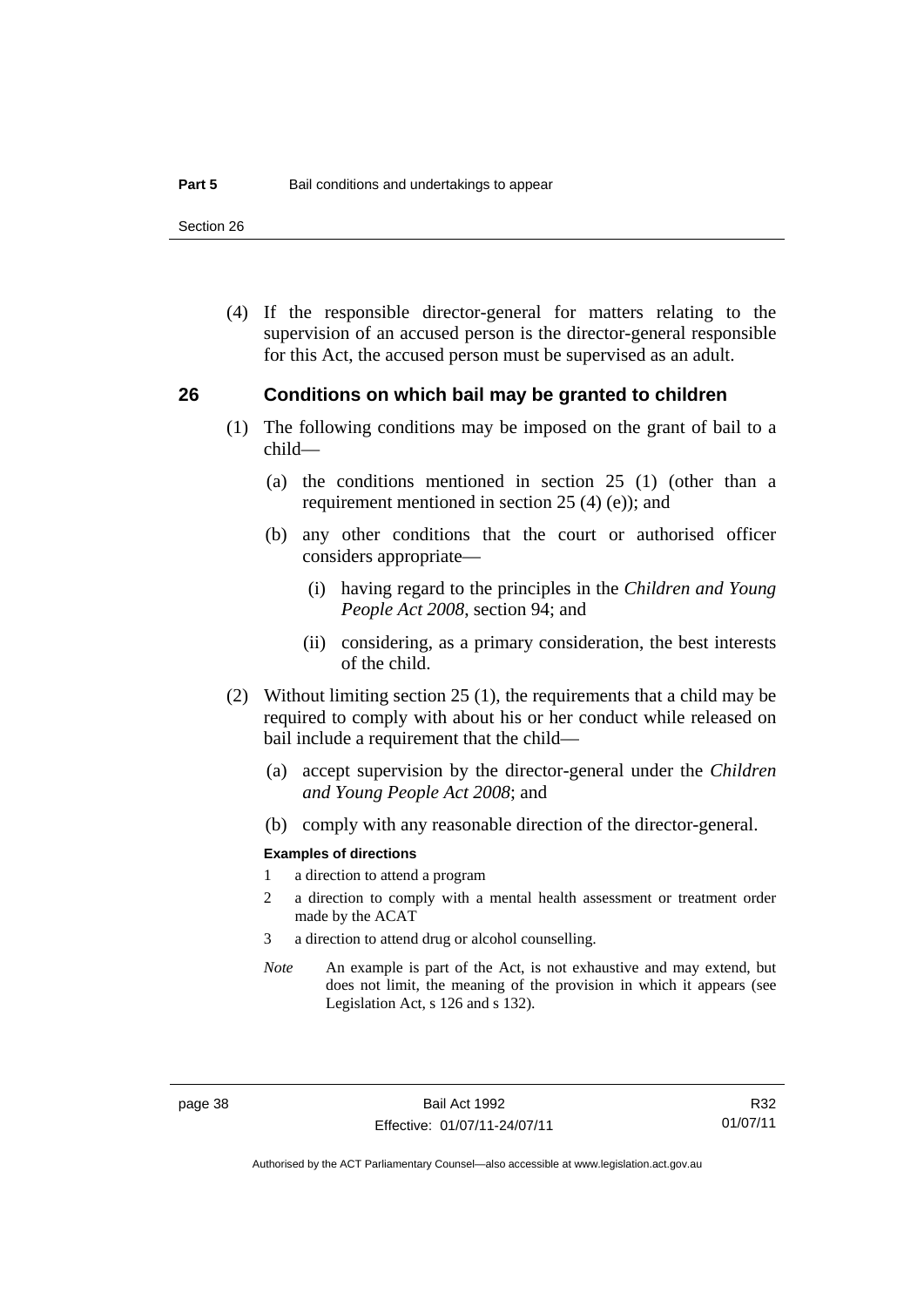- (3) A court or an authorised officer must, in considering the release on bail of an accused person who is a child, consider the conditions for the release of the person that are mentioned in section 25 (1) in the sequence in which they are mentioned in that subsection.
- (4) A court or an authorised officer, in granting bail to an accused person who is a child—
	- (a) may not impose a condition referred to in section 25 (1) unless the court or the authorised officer is of the opinion that the imposition of the condition is—
		- (i) necessary to secure 1 or more of the purposes mentioned in section 25 (6) (a) (i), (ii), (iii) and (iv) (the *relevant purposes*); or
		- (ii) in accordance with the principles under the *Children and Young People Act 2008*, section 94 (Youth justice principles); and
	- (b) may not, except at the request of the accused person, impose a condition, or a combination of conditions, that puts a greater obligation on the accused than is—
		- (i) necessary to secure the relevant purposes; or
		- (ii) in accordance with the relevant principles.
- (5) Section 25 (7) applies in relation to a grant of bail under this section.
- (6) If a court or an authorised officer grants bail to an accused person who is a child on a condition referred to in section 25 (1) and the accused person satisfies the court or authorised officer that the person is unable to comply with that condition, the court or authorised officer must—
	- (a) refuse bail; or
	- (b) grant the accused person bail subject to the other conditions referred to in subsection (1) that the court or authorised officer believes the accused person will be able to comply with and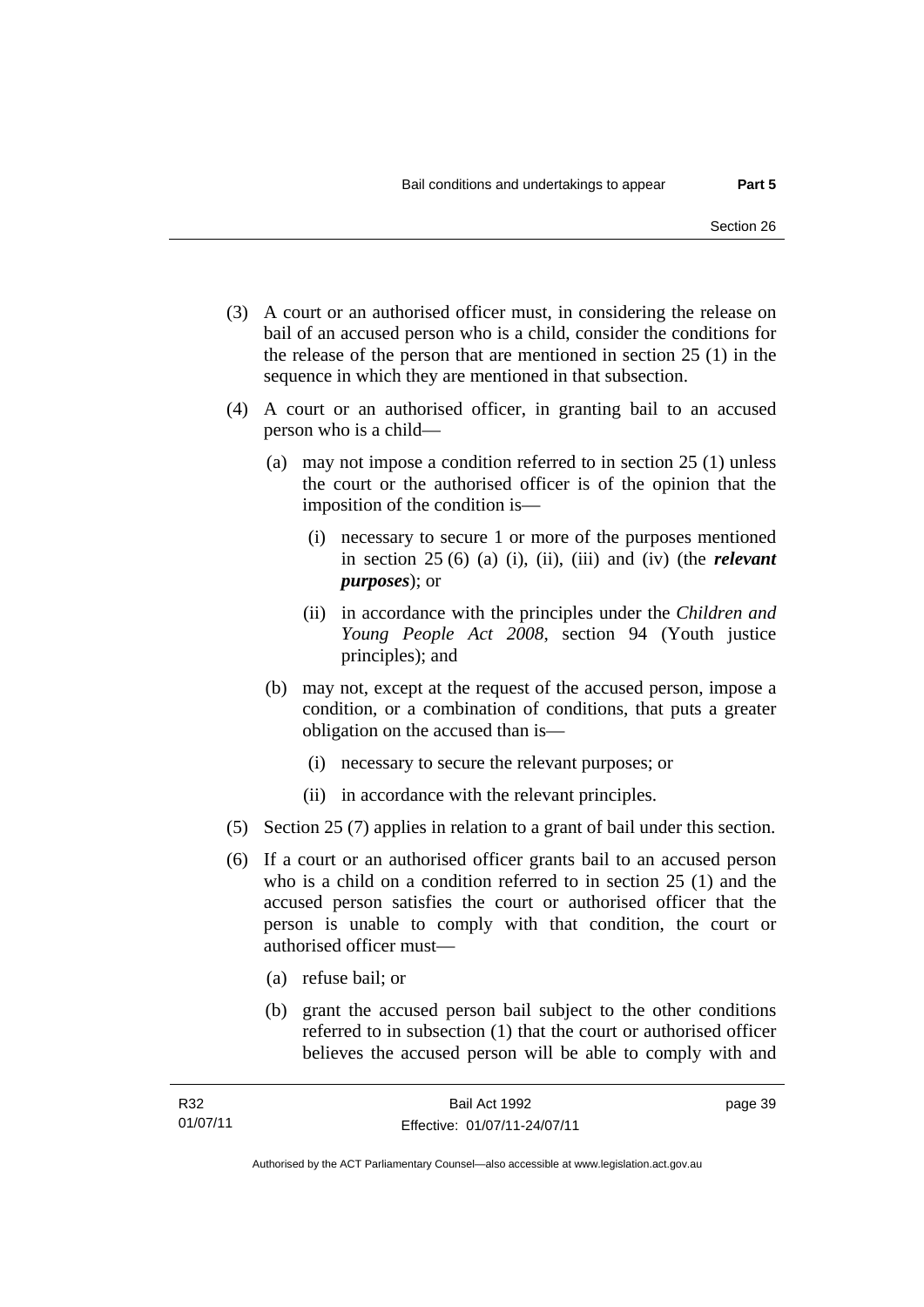Section 27

will secure the purposes mentioned in subsection (4) (a) (i) and (ii).

#### **27 Recording of certain bail decisions**

- $(1)$  If—
	- (a) a judge or magistrate hears an application by an accused person for bail, or release from custody without bail; or
	- (b) an authorised officer is required to consider whether to grant bail to an accused person, or to release an accused person from custody without bail;

he or she must record, or cause to be recorded, his or her reasons for the decision.

- (2) If a judge, a magistrate or an authorised officer decides to grant bail to an accused person subject to a condition mentioned in section 25 (1) otherwise than in accordance with a request of an accused person that bail be granted on that condition, or on conditions that include that condition, the judge, magistrate or authorised officer must record, or cause to be recorded, his or her reasons for deciding—
	- (a) that the imposition of a condition mentioned in that subsection was necessary to secure the purposes of whichever of section 25 (6) (a) and section 26 (4) (a) applies to the accused person; and
	- (b) if the condition is a condition referred to in section  $25(1)$ (other than a condition mentioned in section  $25(1)(a)$ )—that the imposition of a condition under the earlier paragraph or paragraphs of that subsection would be unlikely to secure the purposes of whichever of section 25 (6) (a) and section 26 (4) (a) applies to the accused person.

R32 01/07/11

Authorised by the ACT Parliamentary Counsel—also accessible at www.legislation.act.gov.au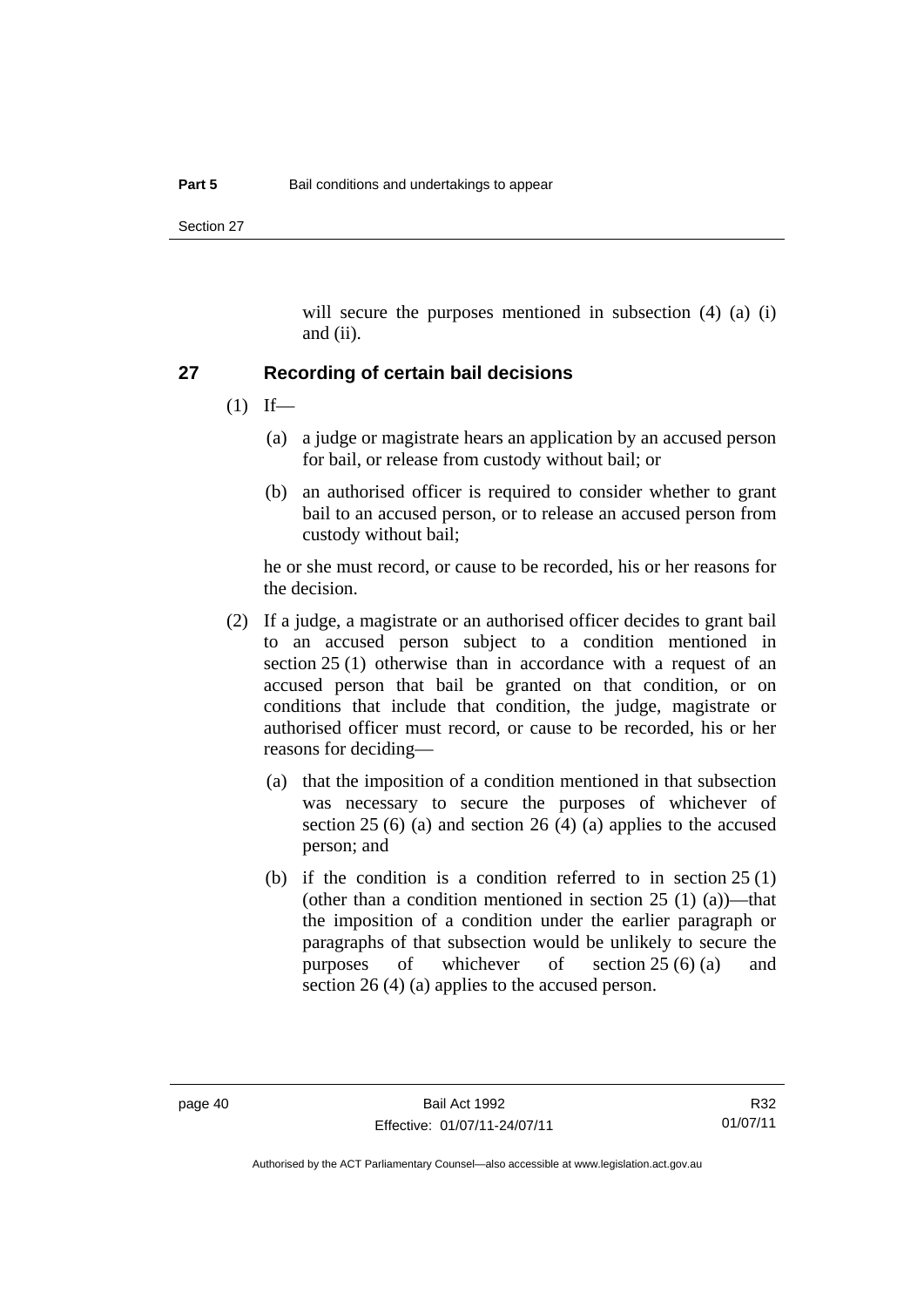#### **28 Undertakings to appear**

- (1) A person may be released on bail only if the person gives a written undertaking—
	- (a) to appear before a stated court at the place, date and time—
		- (i) stated in the undertaking; or
		- (ii) notified to the person by a police officer; and
	- (b) to comply with the bail conditions (if any).
	- *Note* If a form is approved under s 58 for an undertaking, the form must be used.
- (2) For a continuation of bail, the person may undertake to appear at any time when, and at any place where, proceedings in relation to the offence with which the person has been charged may be continued.
- (3) An undertaking may be given in relation to more than 1 offence.
- (4) A court must accept an undertaking given under this section as proof of the matters stated in it if there is no evidence to the contrary.
- (5) Subsection (1) (a) does not apply to a person in relation to a breach of the peace or apprehended breach of the peace if no further appearance is required.

#### **30 Accused person may be excused from attendance before court**

(1) If a person has given an undertaking to appear before a court under section 28 (1), the court may, on application made by or on behalf of that person, by order excuse the person from attendance before the court to answer the charge in relation to which bail has been granted or for any other purpose in relation to the proceedings relating to the charge.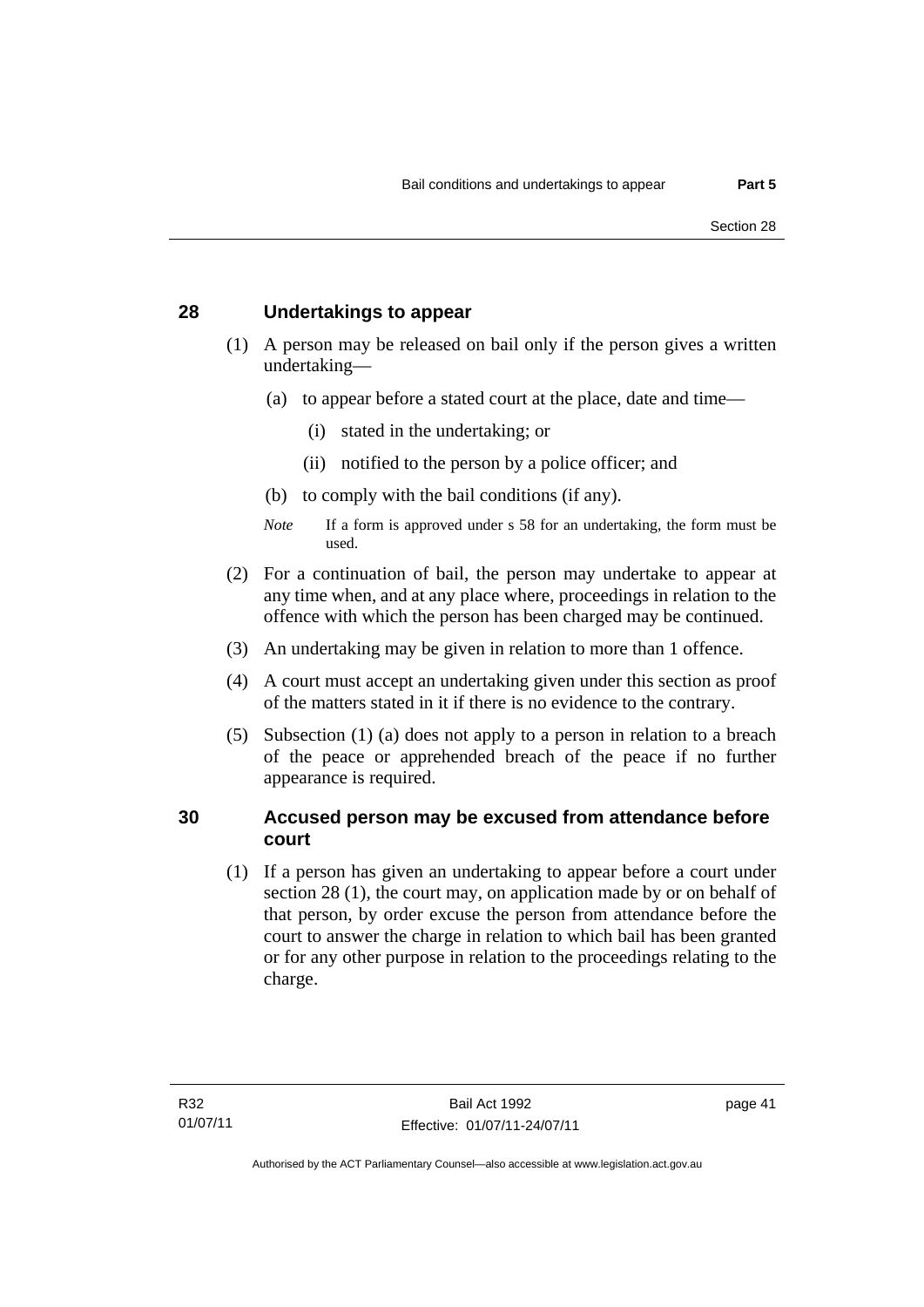- (2) An order under subsection (1) may be made—
	- (a) whether or not any evidence has been given in the proceedings; and
	- (b) whether or not the applicant for the order is before the court or has attended before the court in relation to the proceedings.
- (3) A court must not make an order under subsection (1) unless it has been informed, by or on behalf of the applicant, that the applicant is represented by a lawyer for the purposes of the proceedings.
- (4) A court may, at any time during proceedings in relation to which an order has been made in relation to a person under subsection (1), direct the informant or the registrar of the court to serve the person in relation to whom the order has been made with a written notice requiring him or her to attend before the court, for the purposes of those proceedings, on a day and at a time and place stated by the court.

*Note 1* For how documents may be served, see the Legislation Act, pt 19.5.

*Note* 2 If a form is approved under s 58 for a notice, the form must be used.

- (5) If a person on whom a notice under subsection (4) has been served does not attend before the court in accordance with the requirements of the notice, the court may issue a warrant for the arrest of the person and for bringing the person before the court at the time and place specified in the warrant.
- $(6)$  If—
	- (a) a person has been discharged from custody on bail; and
	- (b) an order is made under subsection (1) excusing the person from attendance before the court in accordance with his or her undertaking to appear; and
	- (c) the person does not appear before the court at the place, date and time required under that undertaking;

R32 01/07/11

Authorised by the ACT Parliamentary Counsel—also accessible at www.legislation.act.gov.au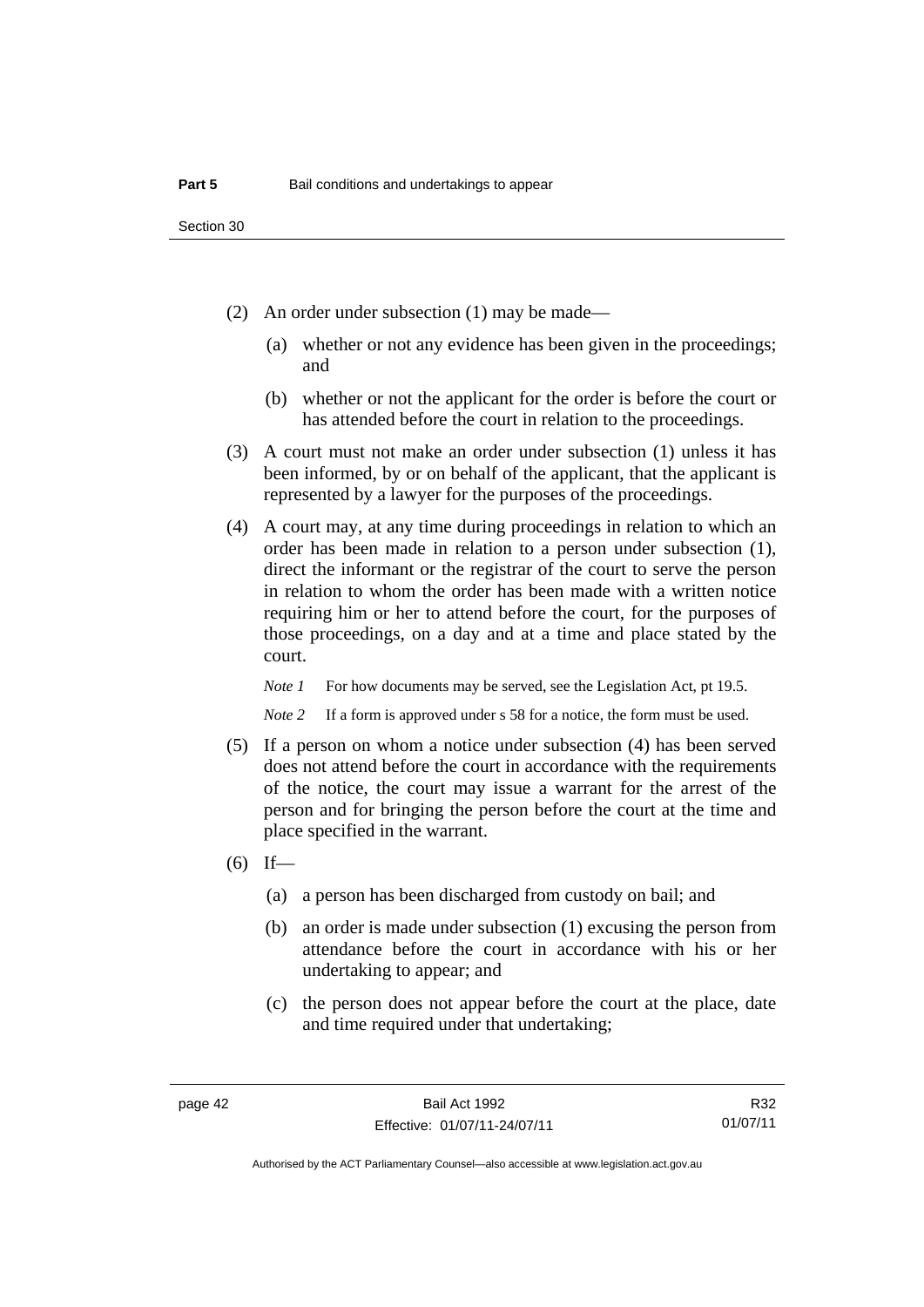the person is not taken to have failed to comply with a condition of his or her bail only because the person did not so attend before the court and bail continues subject to any condition other than a condition requiring the person to attend before the court.

## **31 Bail requirements**

- (1) An undertaking to appear may be given to—
	- (a) a court; or
	- (b) a registrar or deputy registrar; or
	- (c) an authorised officer; or
	- (d) for an accused person who is at a correctional centre or a NSW correctional centre—the person in charge of the centre.
- (2) An amount may be deposited, or security given, in accordance with a bail condition, to—
	- (a) a court; or
	- (b) registrar or deputy registrar; or
	- (c) an authorised officer.
- (3) In this section:

*deposit* includes a payment by cash or electronic funds transaction.

*security* includes security given by way of bond or bank guarantee.

## **32 Acceptable people and security for bail**

- (1) A court or authorised officer imposing a condition on bail may decide—
	- (a) the person, people or class of people who are acceptable people for a condition mentioned in section 25 (1) (b) or (c); and
	- (b) the number of people required for the condition; and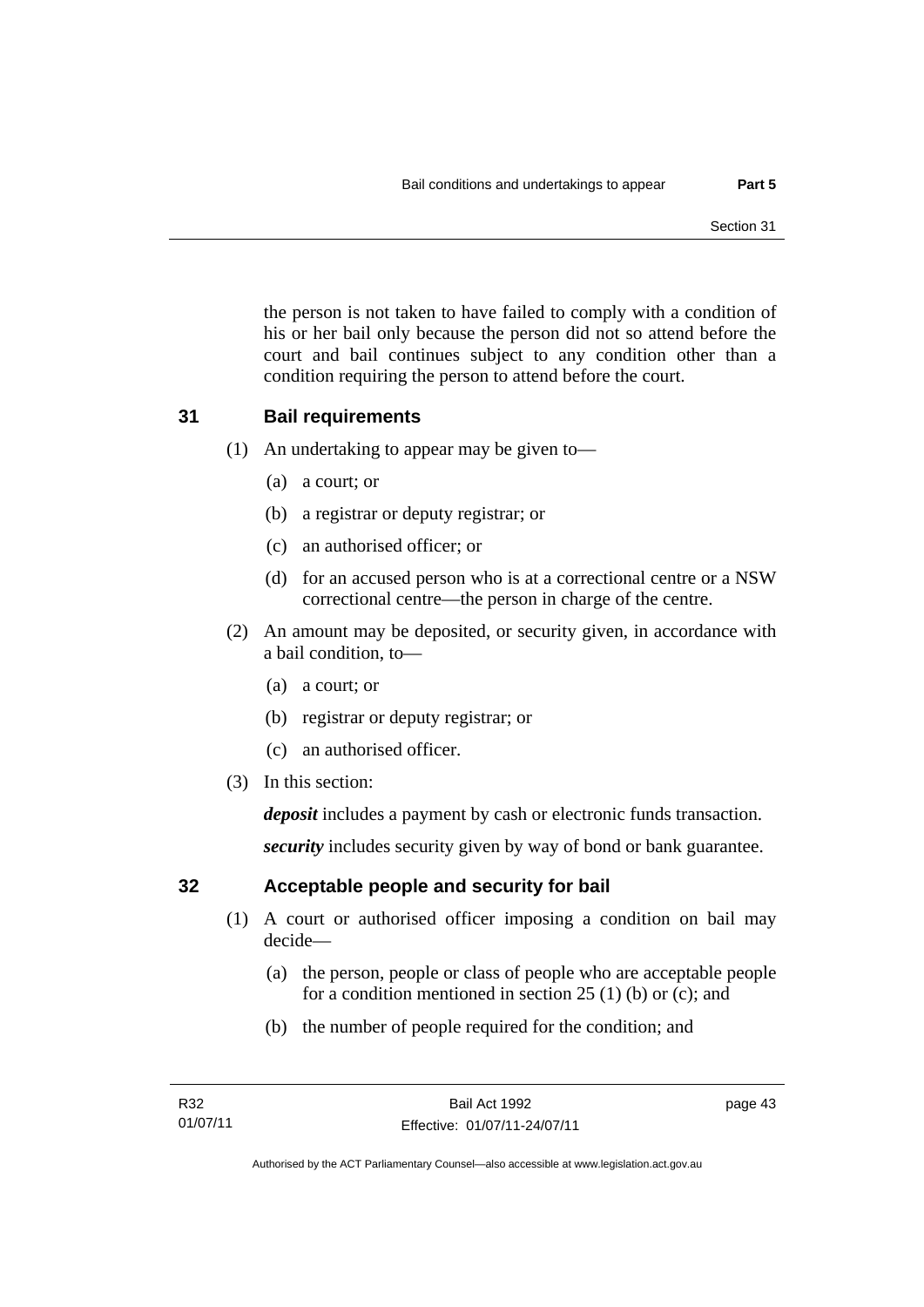- (c) the security acceptable for a condition mentioned in section 25 (1) (b) (ii).
- (2) If a decision has not been made when the undertaking to appear is given, the court or person to whom the undertaking to appear is given may decide.
- (3) Without limiting subsections (1) and (2), an acceptable person for a condition includes an entity prescribed by regulation for this subsection.

#### **33 Continuation of bail and undertakings**

- (1) If an accused person has given an undertaking to appear at a place, date and time at which proceedings in relation to the offence may be continued, whether on any adjournment, postponement or other deferment of the proceedings, or by way of committal, a court may continue the bail already granted in relation to the offence, whether or not the accused person is present in court.
- (2) If bail is continued under subsection (1), the undertaking to appear and the bail conditions continue to apply, except to the extent that the undertaking or condition otherwise provides or the court otherwise orders.
	- *Note* A court continuing bail must give notice of the continuation, bail conditions and place, date and time to which the proceedings are adjourned, postponed or deferred (see s 34 (4)).
- (3) If no direction is made by the court in relation to bail, whether or not the accused person appears in accordance with the undertaking—
	- (a) the court is taken to have continued bail; and
	- (b) the undertaking to appear and any bail conditions continue to apply.
- (4) If the hearing of a charge against an accused person is adjourned or postponed, the court may—
	- (a) continue the person's bail; or

R32 01/07/11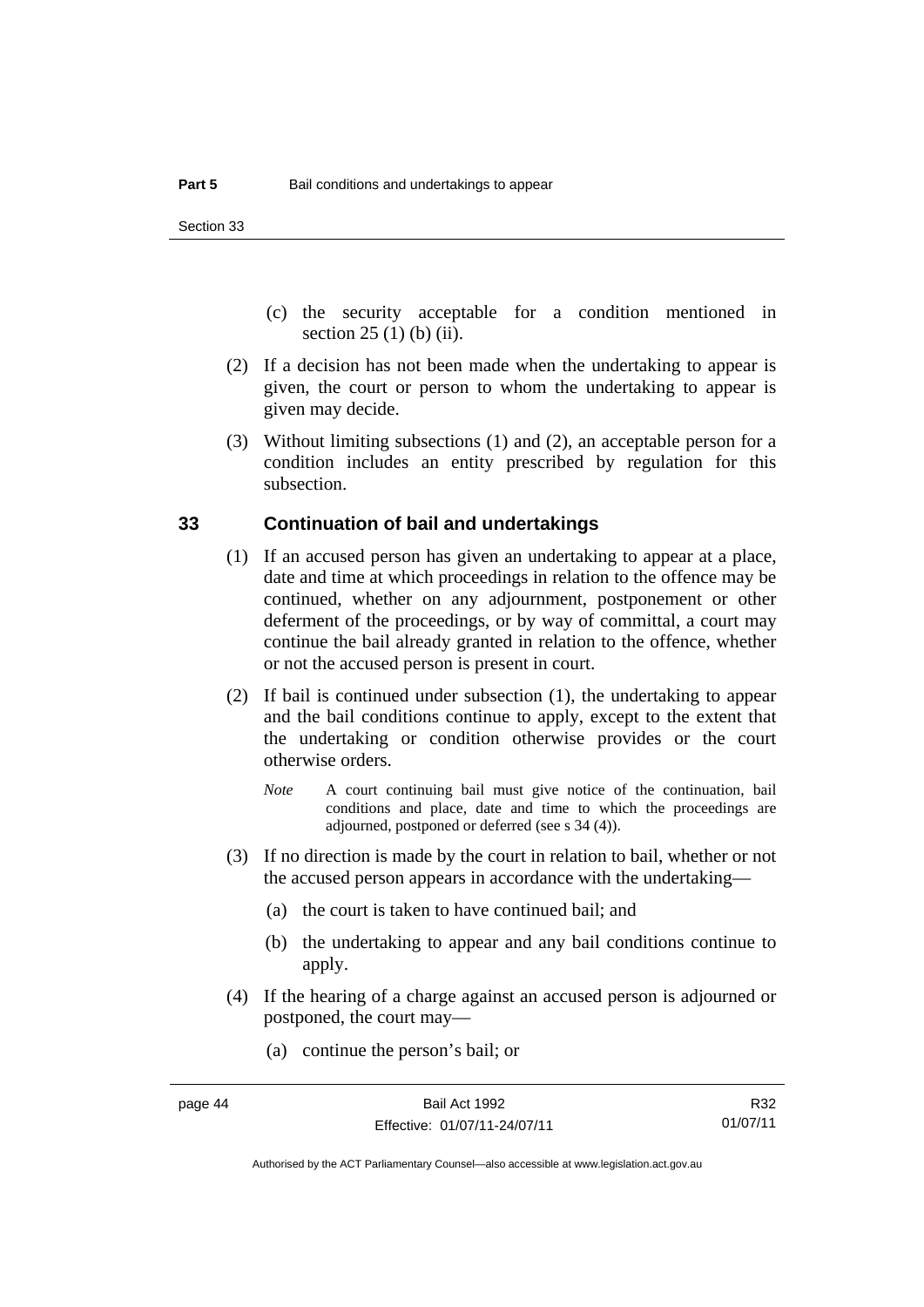- (b) make another order about bail.
- (5) However, if a deposit has been made, or security given, by a surety in accordance with a bail condition, the court must not continue bail without the surety's consent unless it is a condition of bail that the deposit or security continues to apply if bail is continued.
- (6) If bail is continued—
	- (a) the undertaking to appear is taken to be an undertaking to appear at any time when, and at any place where, proceedings in relation to the offence with which the person has been charged may be continued; and
	- (b) any bail conditions continue to apply.
- (7) If an accused person has been released on bail and the court is satisfied that the accused person is because of illness or accident or other sufficient cause unable to appear personally before the court on the day when the person is required to appear, the court may, in the absence of the accused person, order the person to be further remanded to the place, date and time that the court considers appropriate and may order that the undertaking to appear given by the accused person and any agreement entered into under a condition of the grant of bail be continued so as to require the appearance of the accused person at every place, date and time to which the accused person is remanded or the hearing adjourned, postponed or otherwise deferred.

#### **34 Written notice of conditions of bail**

- (1) A court or authorised officer granting bail to an accused person—
	- (a) must give the accused person a written notice setting out—
		- (i) the person's obligations under the person's bail conditions; and
		- (ii) the consequences of any failure by the person to comply with the conditions; and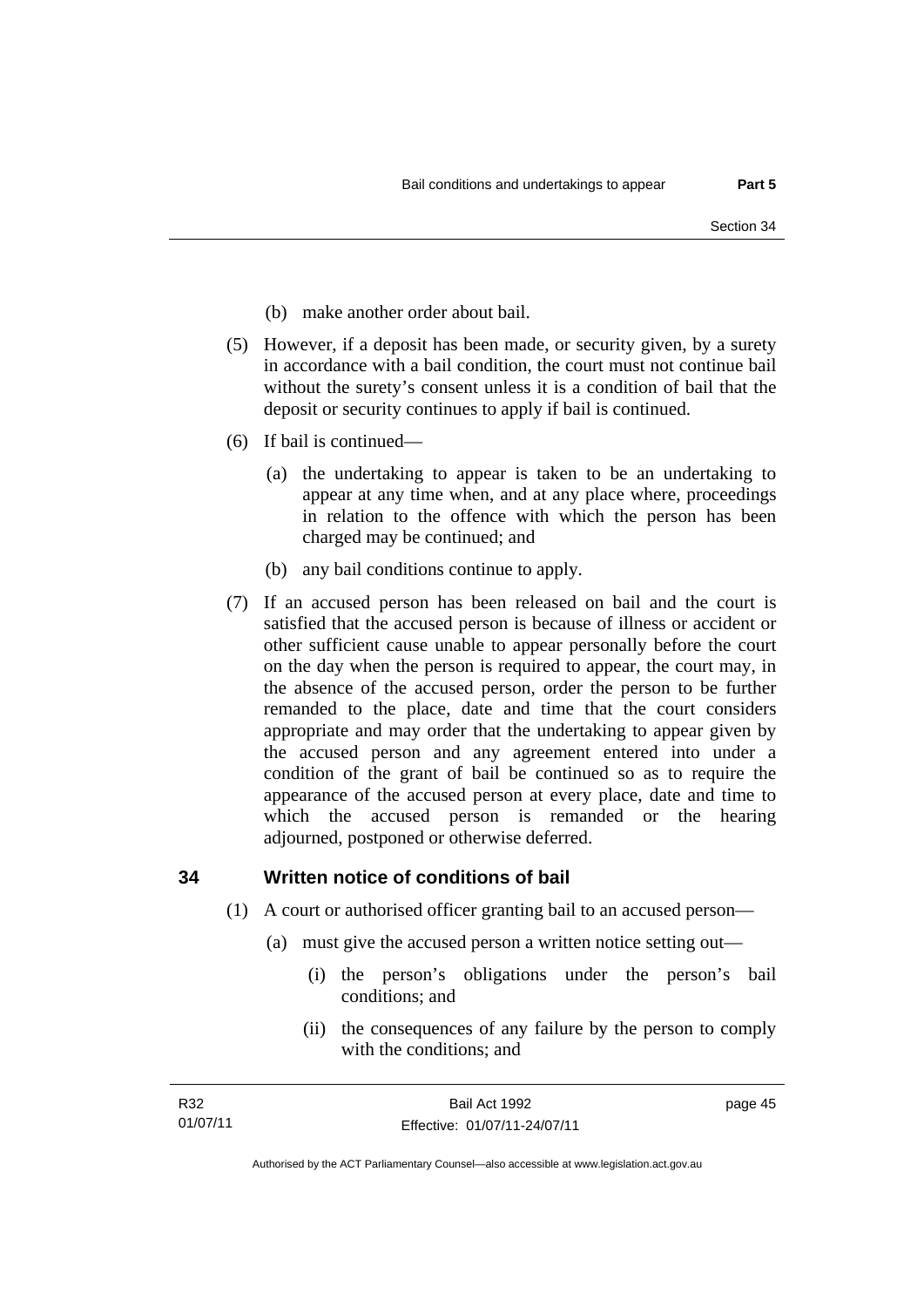Section 34

- (b) must be satisfied, before releasing the accused person, that the person will comply with the conditions.
- *Note* If a form is approved under s 58 for a notice under this section, the form must be used.
- (2) A court or authorised officer granting bail to an accused person with a surety for the accused person's appearance to answer the charges against the person —
	- (a) must give the surety written notice of—
		- (i) the accused person's obligations under the person's bail conditions; and
		- (ii) the consequences of any failure by the person to comply with the conditions; and
	- (b) must be satisfied, before releasing the accused person, that the surety understands—
		- (i) the nature and extent of the accused person's obligations under the person's bail conditions; and
		- (ii) the consequences of any failure by the person to comply with the conditions.
- (3) If a bail condition is imposed or varied on a review under part 6 of a decision made in relation to bail, the court or authorised officer imposing or varying the condition—
	- (a) must give the accused person a written notice setting out—
		- (i) the person's obligations under the condition; and
		- (ii) the consequences of any failure by the person to comply with the condition; and
	- (b) must be satisfied that the accused person will comply with the condition; and

R32 01/07/11

Authorised by the ACT Parliamentary Counsel—also accessible at www.legislation.act.gov.au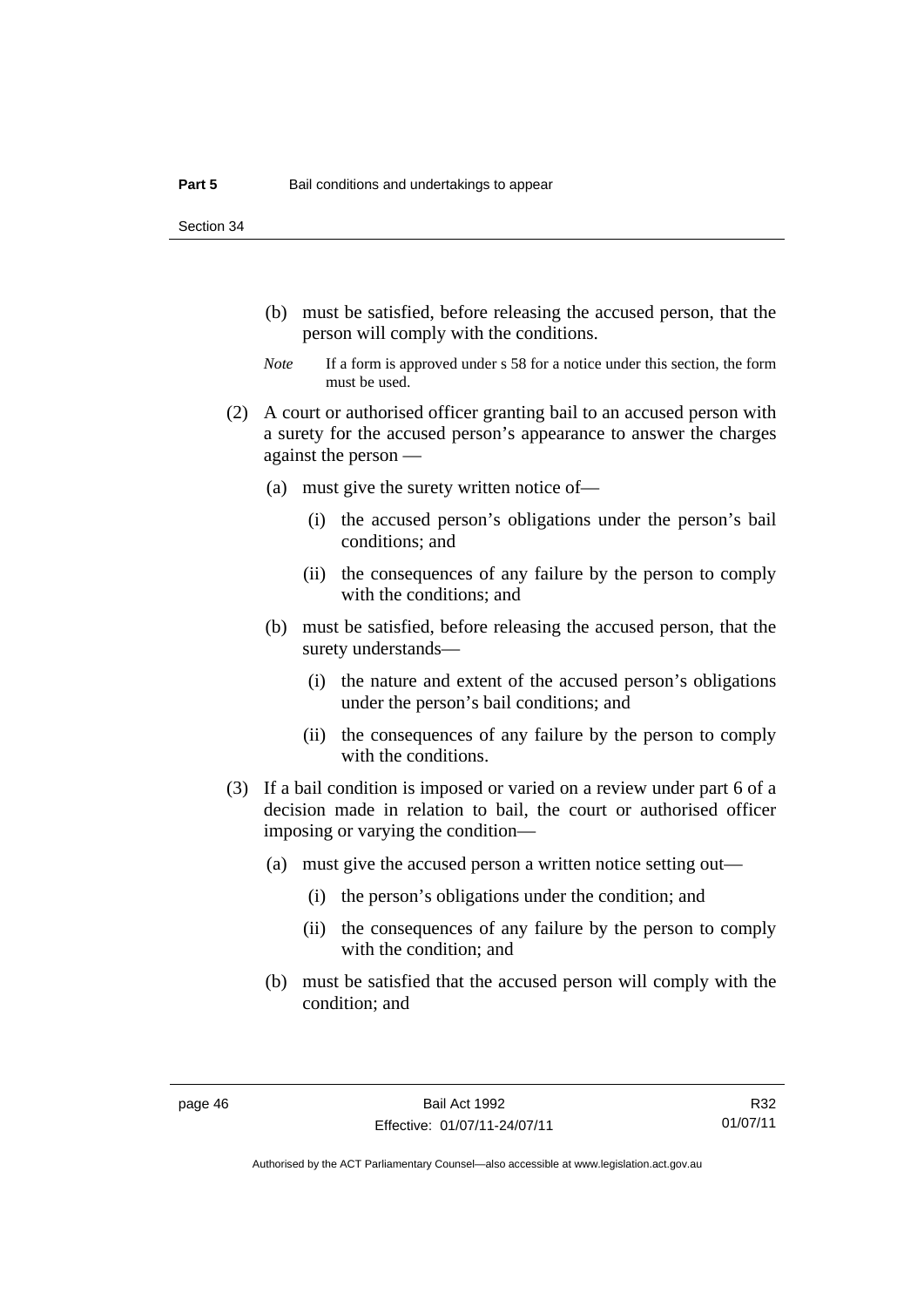- (c) if there is a surety for the appearance of the accused person to answer the charges against the accused person—
	- (i) must give the surety a written notice setting out—
		- (A) the accused person's obligations under the condition; and
		- (B) the consequences of any failure by the person to comply with the condition; and
	- (ii) must be satisfied that the surety understands—
		- (A) the nature and extent of the accused person's obligations under the condition; and
		- (B) the consequences of any failure by the person to comply with the condition.
- (4) A court continuing bail on an adjournment or a postponement of proceedings must immediately give, or cause to be given, to the accused person a written notice that—
	- (a) states that bail is continued until the hearing is resumed or stated; and
	- (b) states the conditions on which bail is presently allowed; and
	- (c) states the place, date and time to which the proceedings are adjourned or postponed or states that the proceedings are adjourned or postponed to a place, date and time that are from time to time stated in a notice given or sent to the accused person as prescribed by regulation.

#### **36 Discharge of surety**

- (1) A surety may, at any time apply to be discharged from his or her liability under a bail condition—
	- (a) if bail has been granted by a court—
		- (i) to the court that granted bail; or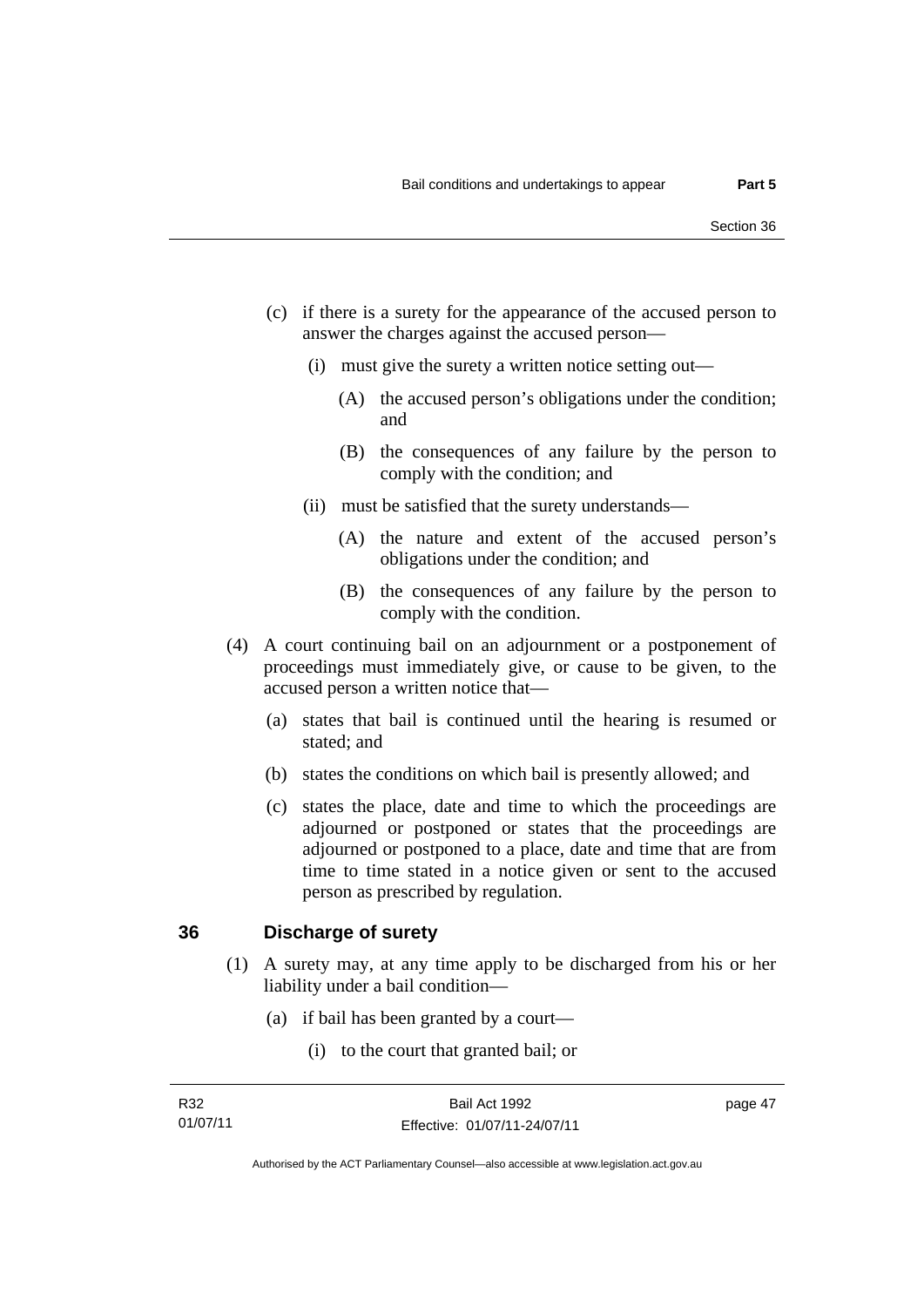Section 37

- (ii) to the court of appearance; or
- (b) if bail has been granted by an authorised officer—to the court of appearance.
- (2) However, an application may not be made if the person granted bail has failed to comply with a bail condition or undertaking to appear.
- (3) If the person granted bail is not in custody or before the court when the application is made, the court must—
	- (a) issue a warrant to apprehend the person and bring the person before the court; or
	- (b) issue a summons for the person's appearance before the court.
- (4) On the person's appearance before the court, the court must, unless the court considers it would be unjust to do so—
	- (a) direct that the applicant be discharged from his or her liability; and
	- (b) release the security or deposit.
- (5) If the court discharges the applicant from liability, the court may—
	- (a) impose further bail conditions; and
	- (b) remand the person granted bail into custody until the further conditions are satisfied.
- (6) In this section:

*court of appearance* means the court before which the accused person is required to appear in accordance with his or her undertaking to appear.

#### **37 Payment of amounts to Territory**

- (1) This section applies if—
	- (a) a person granted bail fails to appear in court in accordance with his or her undertaking; and

R32 01/07/11

Authorised by the ACT Parliamentary Counsel—also accessible at www.legislation.act.gov.au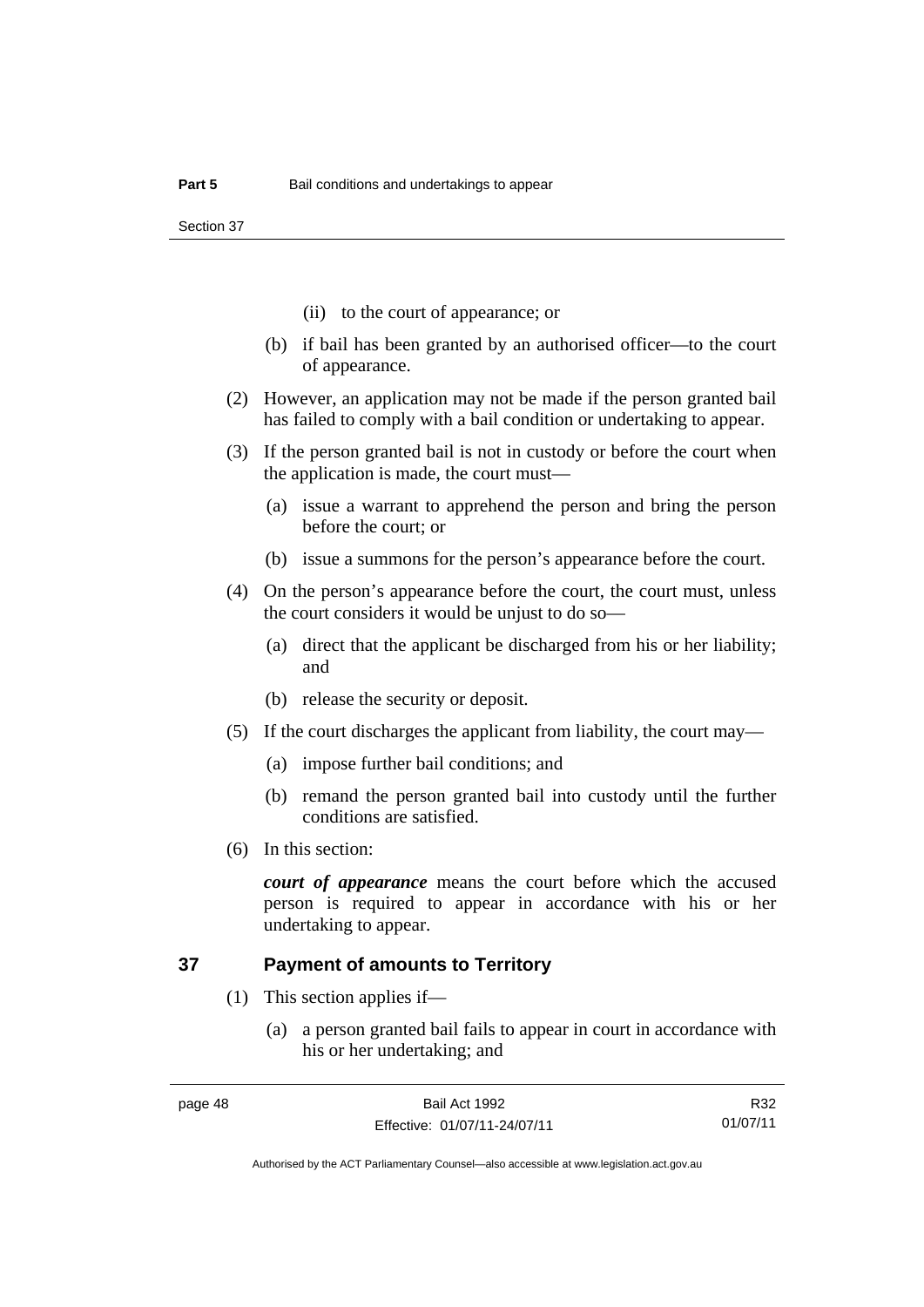- (b) a bail condition mentioned in section 25 (1) (b) or (c) requires the person or someone else (the *person required to pay*) to pay, or forfeit, an amount to the Territory if the person fails to appear.
- (2) If the amount has been deposited in accordance with a condition mentioned in section 25 (1) (c), the amount is forfeited to the Territory.
- (3) If the amount has not been deposited, the court may order the person required to pay to pay the amount to the Territory.
- (4) Notice of the order must be given to the person required to pay as soon as practicable.

*Note* For how documents may be served, see the Legislation Act, pt 19.5.

- (5) If, after the end of 28 days after the day the notice is given, the amount has not been paid the amount may be recovered under the *Crimes (Sentence Administration) Act 2005*, chapter 6A (Court imposed fines) as if it were a fine within the meaning of that chapter.
- (6) Subsection (5) applies to an amount even if the amount exceeds \$50 000.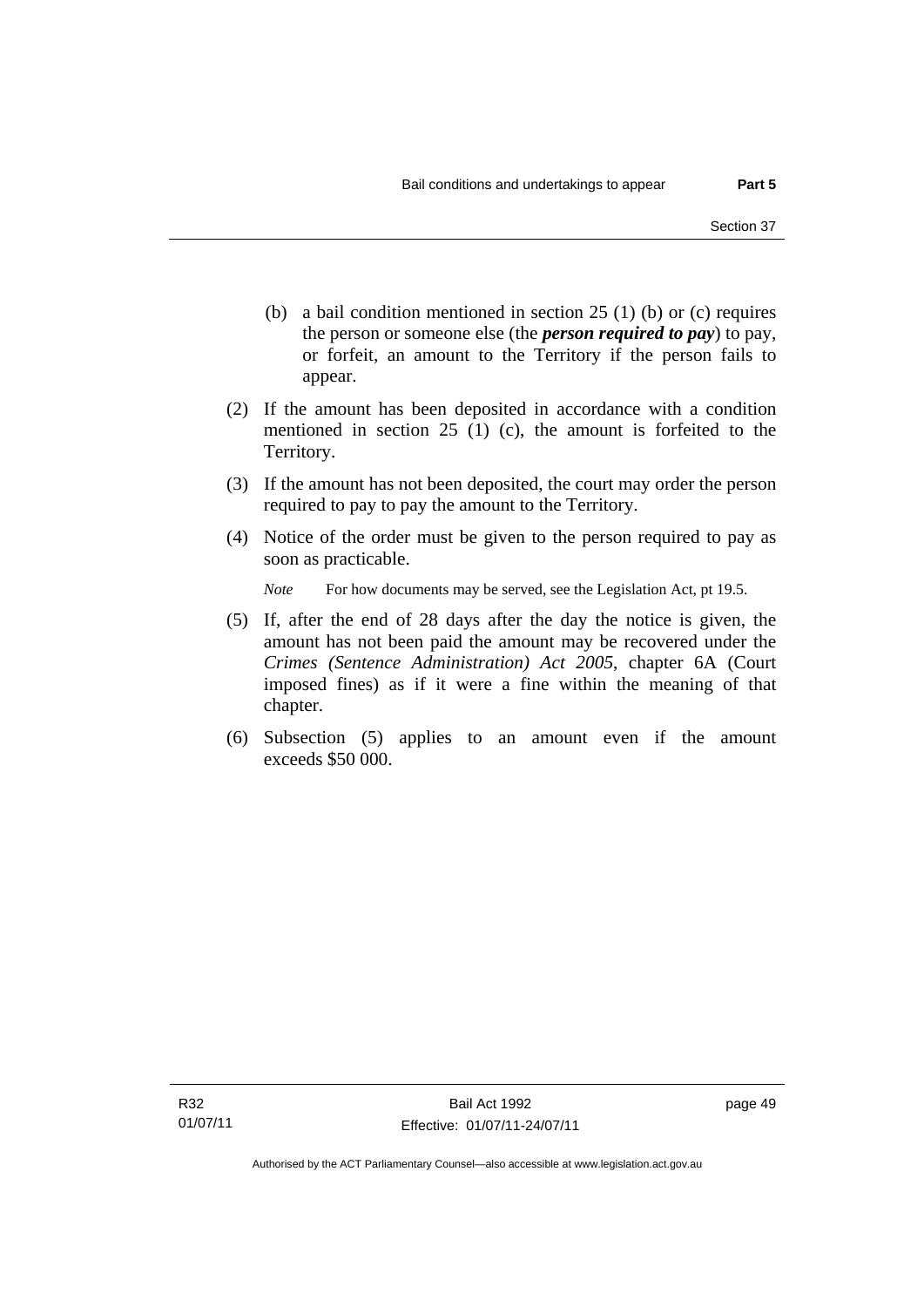# **Part 6 Review of bail decisions**

# **Division 6.1 Review of decisions by authorised officers**

#### **38 Review by authorised officers**

- (1) If an authorised officer makes a decision under part 4 in relation to bail for an accused person that is—
	- (a) a decision to refuse to grant bail to the accused person; or
	- (b) a decision to grant bail to the accused person subject to 1 or more bail conditions;

the accused person may request a review of that decision by the authorised officer who made the decision or any other authorised officer.

 (2) If an application for a review of a bail decision is made to an authorised officer under subsection (1), the authorised officer must as soon as possible conduct a review of the decision.

## **39 Exercise of power to review**

- (1) The power to review a decision under this division includes a power to confirm or vary a decision or to substitute another decision.
- (2) A decision as varied or substituted must be in conformity with this Act.
- (3) If, on a review of a decision under this division, the authorised officer varies the decision or substitutes another decision, section 27 applies in relation to the decision as varied or substituted as if the decision had been made by the authorised officer under part 4.

R32 01/07/11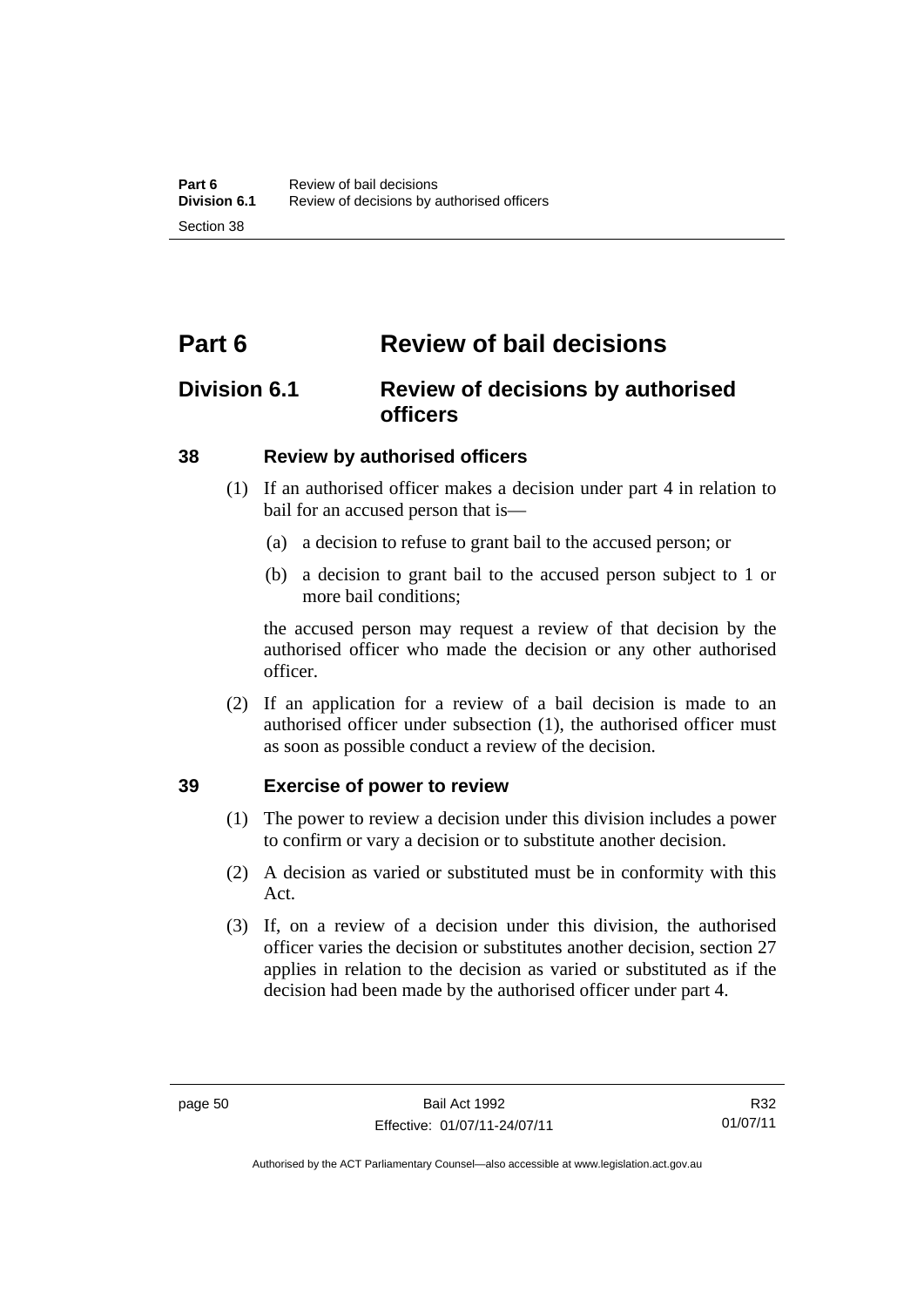- (4) An authorised officer may refuse to entertain a request to review a decision under this division if the authorised officer is satisfied that the request is frivolous or vexatious.
- (5) A regulation may—
	- (a) prescribe the way of making a request for the review of a decision under this division; and
	- (b) prescribe procedures for the conduct of a review under this division; and
	- (c) limit the time within which, and the circumstances in which, an accused person may apply for a review of a decision under this division; and
	- (d) limit the number of applications that may be made for the review of a bail decision under this division.

## **40 Limitation on power of authorised officer to review**

An authorised officer may not, under this division—

- (a) review a decision in circumstances if, had the decision not been made, the authorised officer would be prohibited from making a decision in relation to the grant of bail; or
- (b) review a decision that has been reviewed by a court.

# **Division 6.2 Review of decisions by courts**

## **41 Right of review of bail decisions**

An accused person or the informant may apply under this division for review of any decision by a court or an authorised officer in relation to bail.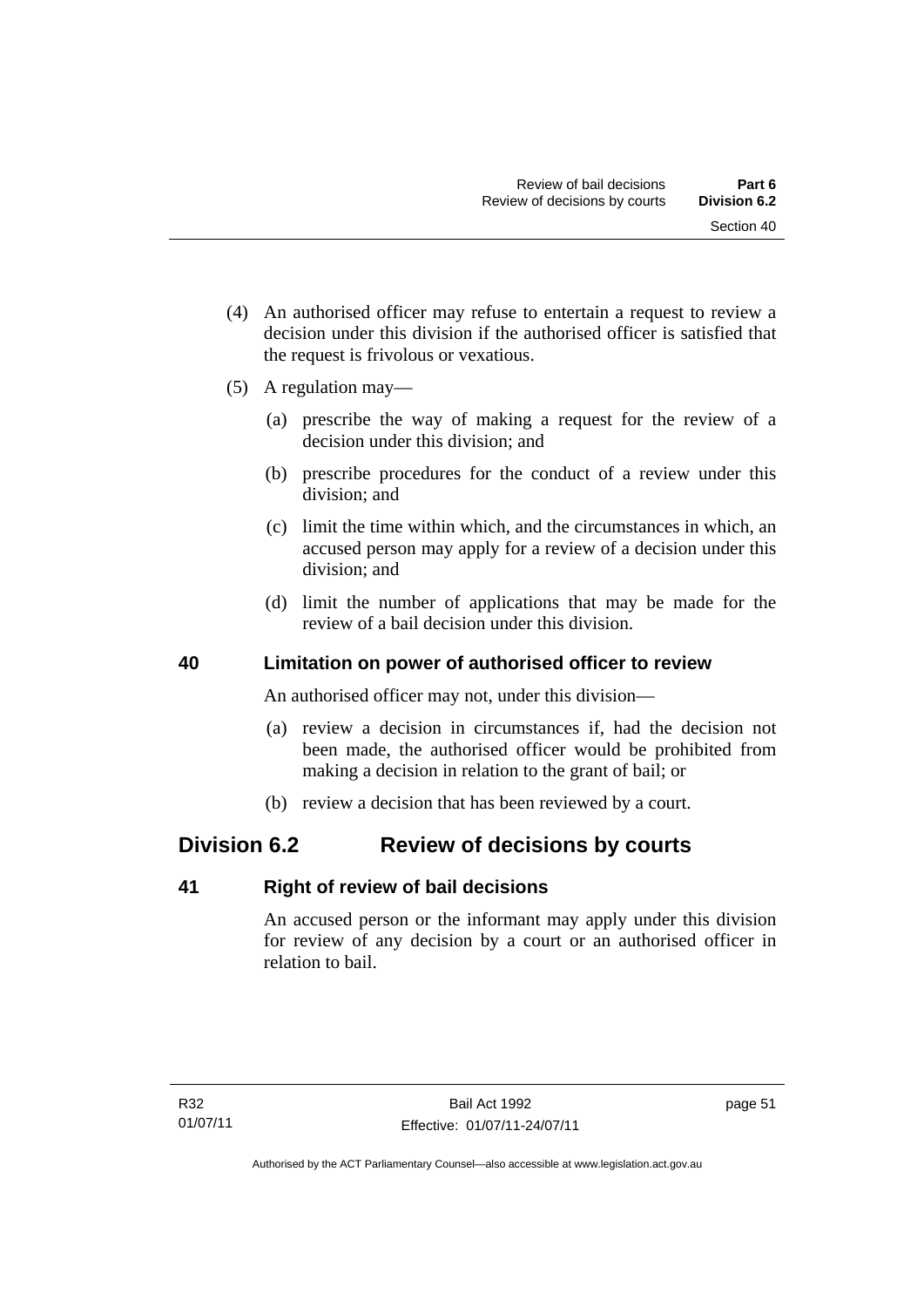#### **41A Court may review on its own initiative**

- (1) A court that has made a decision in relation to bail may review the decision on its own initiative if the court considers it is in the interests of justice to do so.
- (2) The court may issue a warrant for the arrest of the person and for bringing the person before the court at the time and place stated in the warrant.

#### **42 Power of Magistrates Court to review—decision of authorised officer**

- (1) The Magistrates Court may, on application under this division, review any decision of an authorised officer in relation to bail for an accused person, only if—
	- (a) the court has power to make a bail order under section 20 (1) (a) (Power in relation to bail—Magistrates Court); and
	- (b) the court is satisfied that the applicant has shown—
		- (i) a change in circumstances relevant to the granting of bail since the authorised officer's decision; or
		- (ii) the availability of fresh evidence or information relevant to the granting of bail to the accused person that was unavailable when the authorised officer made the decision.
- (2) The power of the Magistrates Court to review a decision under this section may be exercised whether or not any power to review the decision under section 38 (Review by authorised officers) has been exercised or been sought to be exercised.

R32 01/07/11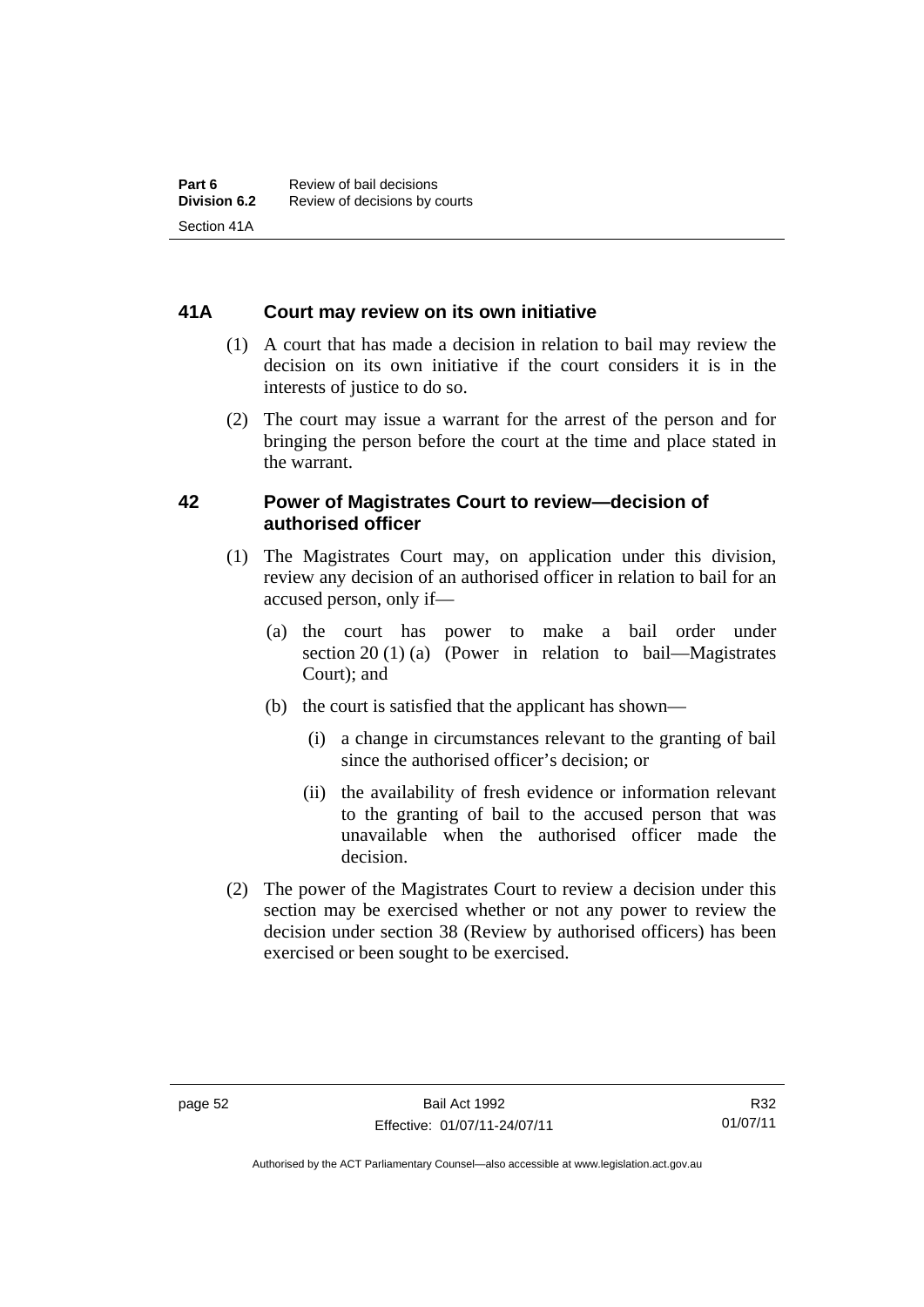## **42A Power of Magistrates Court to review—decision of Magistrates Court**

 The Magistrates Court may, on application under this division, review any decision of the court (however constituted) in relation to bail for an accused person, only if—

- (a) the court has power to make a bail order under section 20 (1) (a) (Power in relation to bail—Magistrates Court); and
- (b) the court is satisfied that the applicant has shown—
	- (i) a change in circumstances relevant to the granting of bail since the court's decision; or
	- (ii) the availability of fresh evidence or information relevant to the granting of bail to the accused person that was unavailable when the court made the decision; and
- (c) for an application made by the accused person—the person has made 2 applications for bail in the Magistrates Court in the proceeding to which the bail relates.

## **43 Power of Supreme Court to review—decision of authorised officer**

- (1) This section applies if, in relation to a decision of an authorised officer in relation to bail for an accused person, the Magistrates Court—
	- (a) does not have power to hear an application for review of the decision; or
	- (b) has heard an application for review of the decision.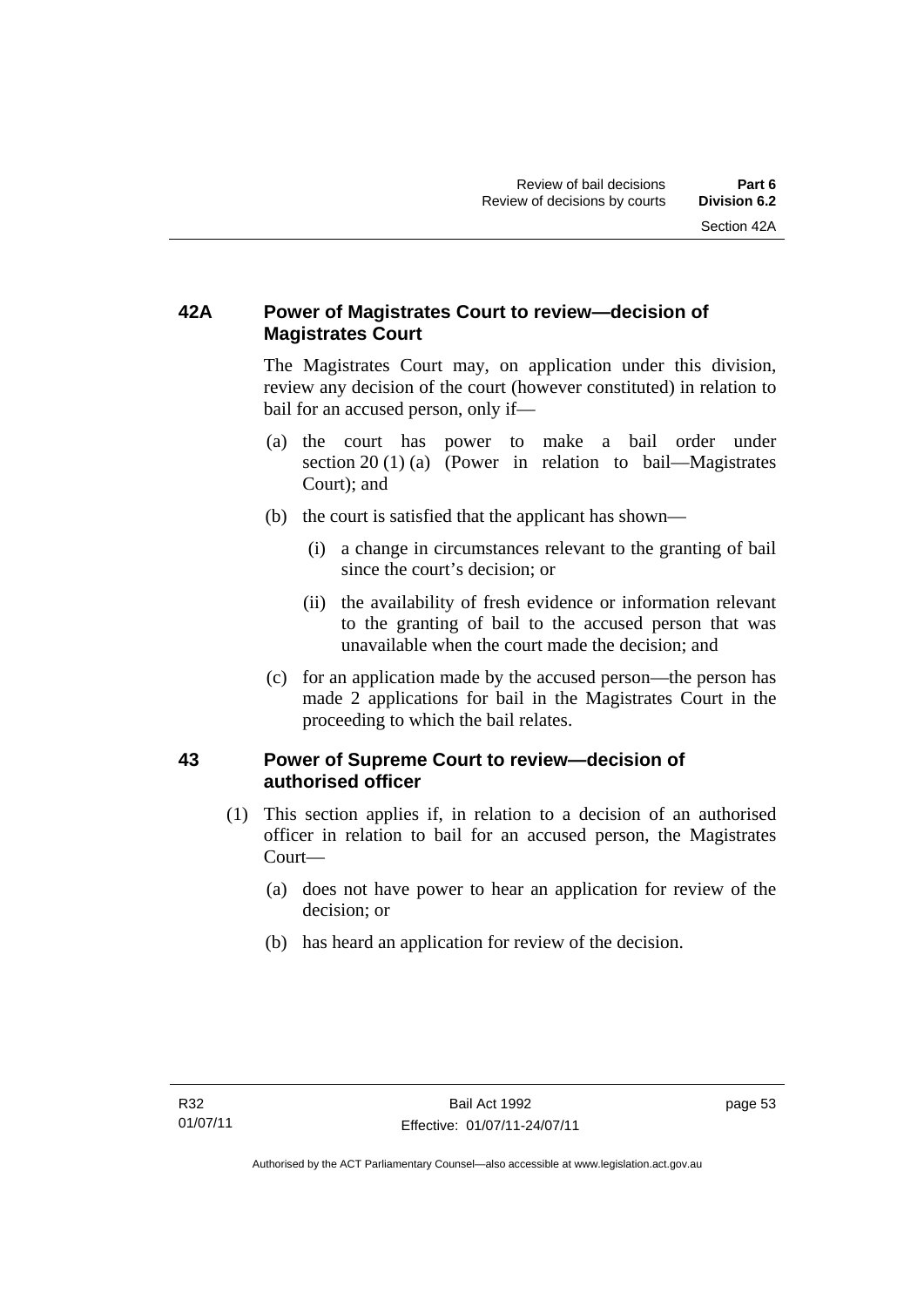- (2) The Supreme Court may, on application under this division, review the decision of the authorised officer, only if the court is satisfied that the applicant has shown—
	- (a) a change in circumstances relevant to the granting of bail since the authorised officer's decision; or
	- (b) the availability of fresh evidence or information relevant to the granting of bail to the accused person that was unavailable when the authorised officer made the decision.
- (3) The power of the Supreme Court to review a decision under this section may be exercised whether or not any power to review the decision under section 38 (Review by authorised officers) has been exercised or been sought to be exercised.

## **43A Power of Supreme Court to review—decision of Magistrates Court or Supreme Court**

- (1) This section applies if a decision in relation to bail for an accused person has been made by—
	- (a) the Magistrates Court in accordance with section 42A (Power of Magistrates Court to review—decision of Magistrates Court); or
	- (b) the Supreme Court.
- (2) The Supreme Court may, on application under this division, review the decision of the court, only if the court is satisfied that the applicant has shown—
	- (a) a change in circumstances relevant to the granting of bail since the court's decision; or
	- (b) the availability of fresh evidence or information relevant to the granting of bail to the accused person that was unavailable when the court made the decision.

R32 01/07/11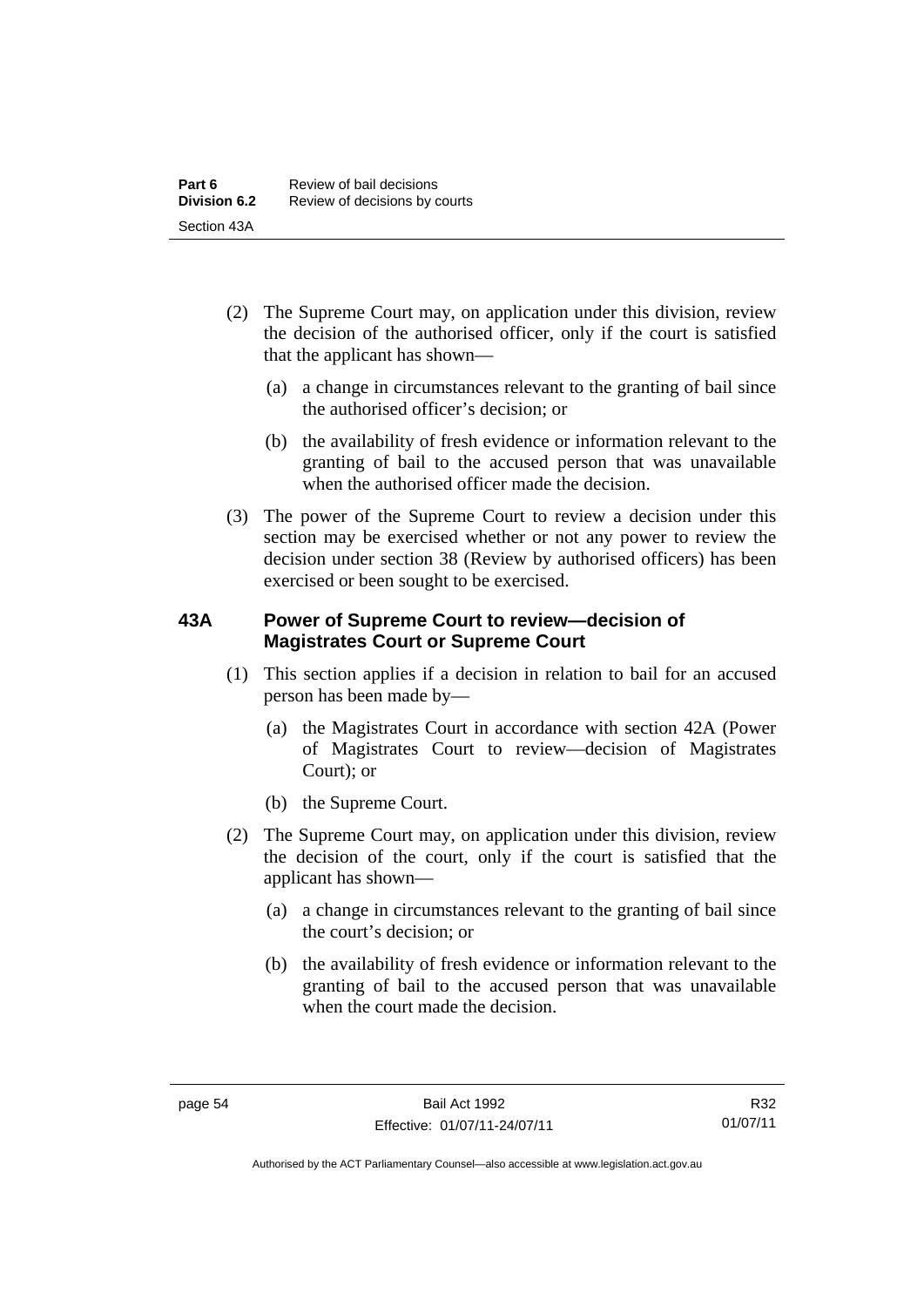#### **45 Exercise of power to review**

- (1) The power to review a decision under this division includes a power to confirm or vary the decision or to substitute another decision.
- (2) A decision as varied or substituted must be in conformity with this Act.
- (3) The review of a decision must be by way of rehearing and evidence or information in addition to, or in substitution for, the evidence or information given or obtained on the making of the decision may be given or obtained on the review.
- (4) If, on a review of a decision under this division the court varies the decision or substitutes another decision, section 27 applies in relation to the decision as varied or substituted as if that decision had been given by the court in relation to an application for bail.
- (5) If, on a review of a decision under this division, bail for an accused person is revoked, the court may, by warrant, commit the person into custody.
- (6) If, on a review of a decision under this division—
	- (a) bail is granted without any condition being imposed but the accused person has not given an undertaking to appear; or
	- (b) bail is granted subject to a condition;

the court may by warrant commit the person into custody until the person gives the undertaking to appear or satisfies the condition.

- (7) A court may refuse to entertain a request to review a decision under this division if the court is satisfied that the request is frivolous or vexatious.
- (8) A regulation may make provision in relation to—
	- (a) the way of making a request for the review of a decision under this division; and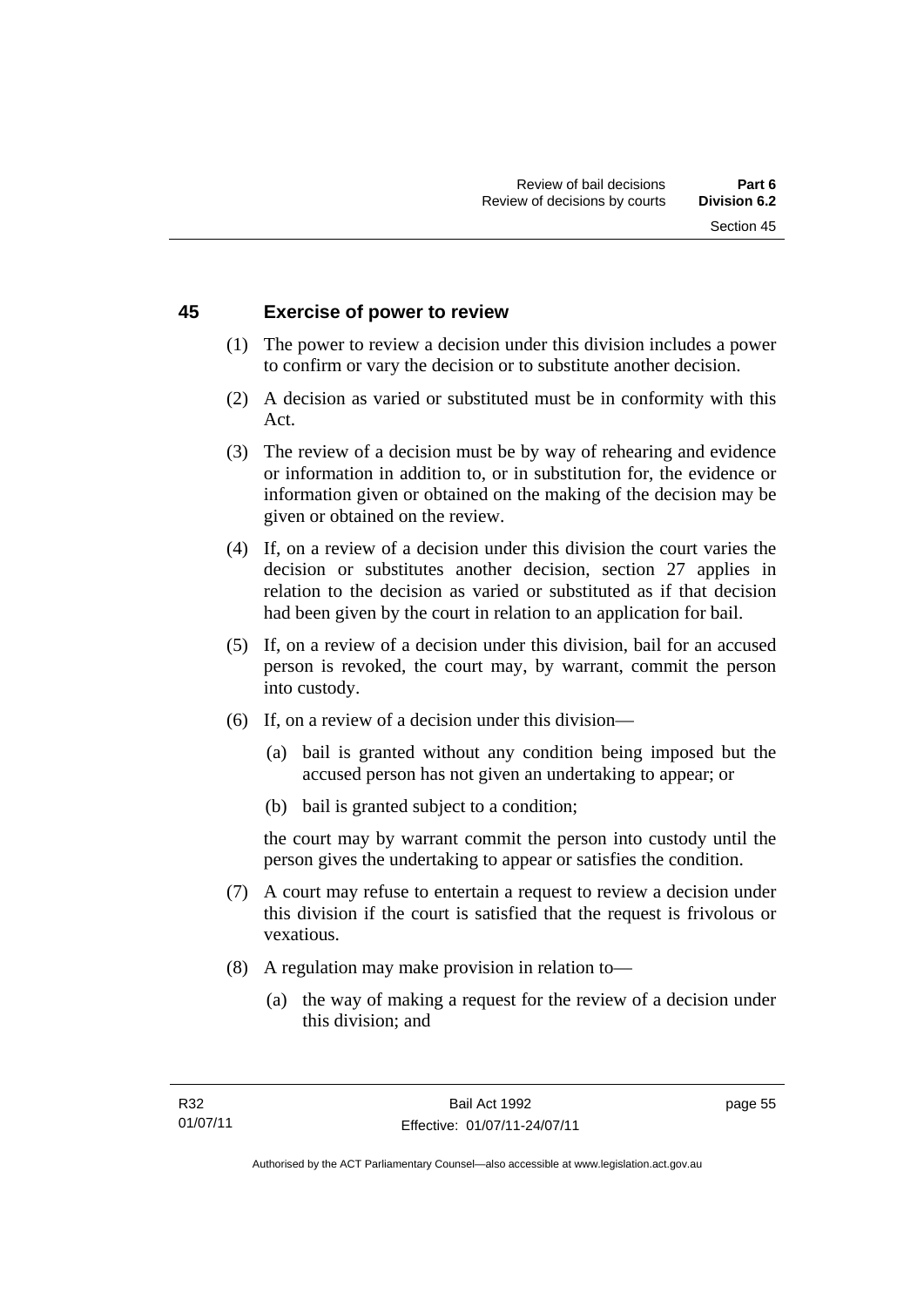(b) the giving or sending to people of notices relating to the proposed exercise of power to review a decision under this division.

#### **46 Review limited to bail conditions**

- (1) If an accused person has remained in custody after being granted bail by a court because any condition of the bail has not been complied with, the decision in relation to bail may be reviewed by the court that granted bail—
	- (a) at the request of the accused person; or
	- (b) at the request of a police officer; or
	- (c) on the court's own initiative.
- (2) A review under this section of a decision in relation to bail is limited to a review of the conditions on which bail has been granted.
- (3) A review requested under this section by a police officer must not be conducted unless the court is satisfied that the request was made—
	- (a) for the purpose of benefiting the accused person; and
	- (b) with the consent of the accused person.
- (4) On a review of a bail decision under this section, a court may—
	- (a) confirm the decision about the conditions of bail; or
	- (b) vary the decision by removing or imposing bail conditions; or
	- (c) grant bail without imposing any bail condition.
- (5) Notwithstanding section 43 or section 43A, the Supreme Court is empowered to conduct a review of a bail decision under this section only in relation to bail granted by the Supreme Court (however constituted).

R32 01/07/11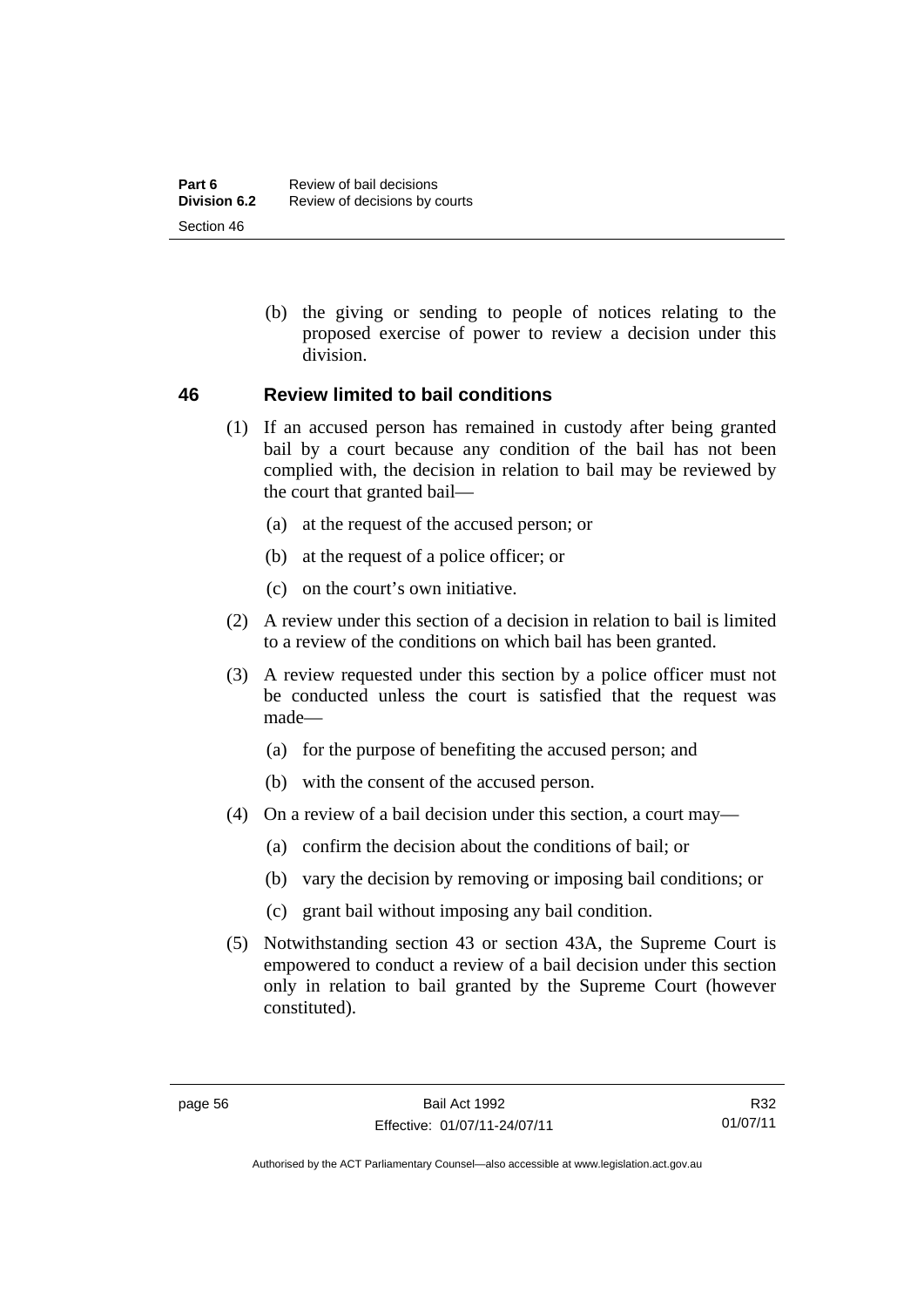# **Part 7 Miscellaneous**

## **47 Giving information relating to bail**

 (1) If a person is charged by a police officer with an offence and the person charged is being held in custody in relation to the offence, the police officer must, as soon as is reasonably practicable after the person is charged, give to the person, by written notice, information relating to his or her entitlement to, or eligibility for, bail and to his or her entitlement to the review of decisions under this Act.

 (2) If an accused person is being held in custody in relation to an offence at the time of his or her first appearance in court in relation to that offence, the court must, during that appearance, or as soon as is reasonably practicable, give to the person, by written notice, information relating to his or her entitlement to, or eligibility for, bail.

## **47A Notice to victim of bail decisions**

- (1) This section applies if—
	- (a) a court or authorised officer makes a decision about a grant of bail, or reviews a bail decision, in relation to a person; and
	- (b) the informant is aware that a victim has expressed concern about the need for protection from violence or harassment by the person.
- (2) The informant must tell a police officer assigned to liaise with victims of crime (a *victim liaison officer*) that the victim has expressed the concern.

*Note* If a form is approved under s 58 for a notice under this section, the form must be used.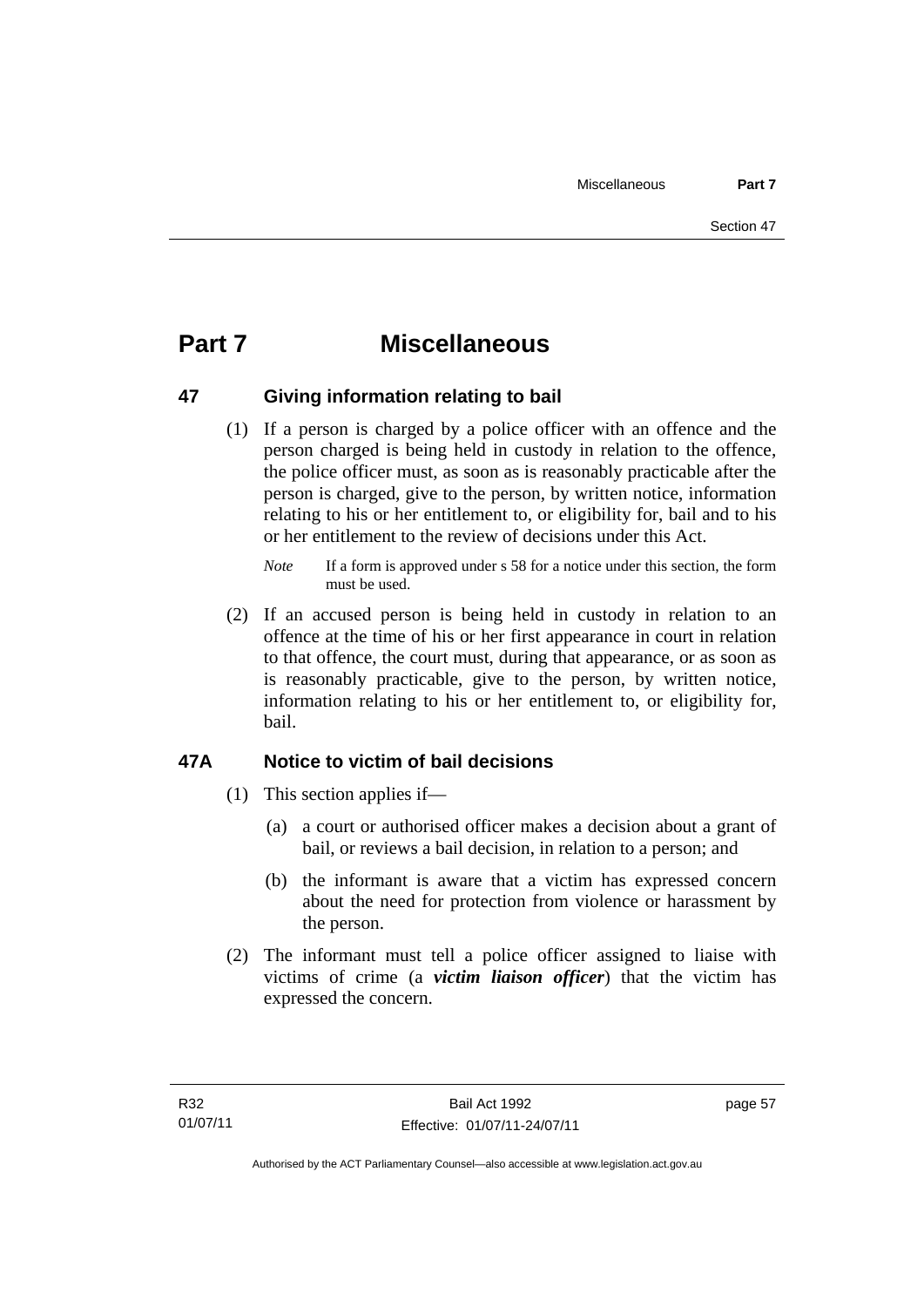#### **Part 7** Miscellaneous

Section 48

 (3) If a victim liaison officer is told about a victim's concern, the victim liaison officer must take all reasonable steps to tell the victim (or, if the victim is a child, a person who has parental responsibility for the child) about the bail decision as soon as practicable.

#### **48 Notification to court that bail condition not satisfied**

- (1) This section applies to a person who has been granted bail by a court but who has remained in custody since bail was granted because a condition of the bail has not been complied with.
- (2) The person in charge of the correctional centre or other place where the person is in custody must give the court written notice that the person remains in custody because of the failure to comply with a bail condition.

*Note* If a form is approved under s 58 for a notice, the form must be used.

- (3) The notice must be given to the court not later than 7 days after the day the person is received into custody.
- (4) To remove any doubt, the court to which a notice is given under subsection (2) may, on its own initiative, conduct a review under section 46 of the condition on which bail was granted.
- (5) A notice under this section is required to be given only once in relation to any particular grant of bail.
- (6) A regulation may prescribe information that is to be given to a court with a notice under this section.

#### **49 Failure to answer bail**

- (1) A person commits an offence if the person—
	- (a) gives an undertaking to appear before a court; and
	- (b) fails to carry out the undertaking.

Maximum penalty: 200 penalty units, imprisonment for 2 years or both.

R32 01/07/11

Authorised by the ACT Parliamentary Counsel—also accessible at www.legislation.act.gov.au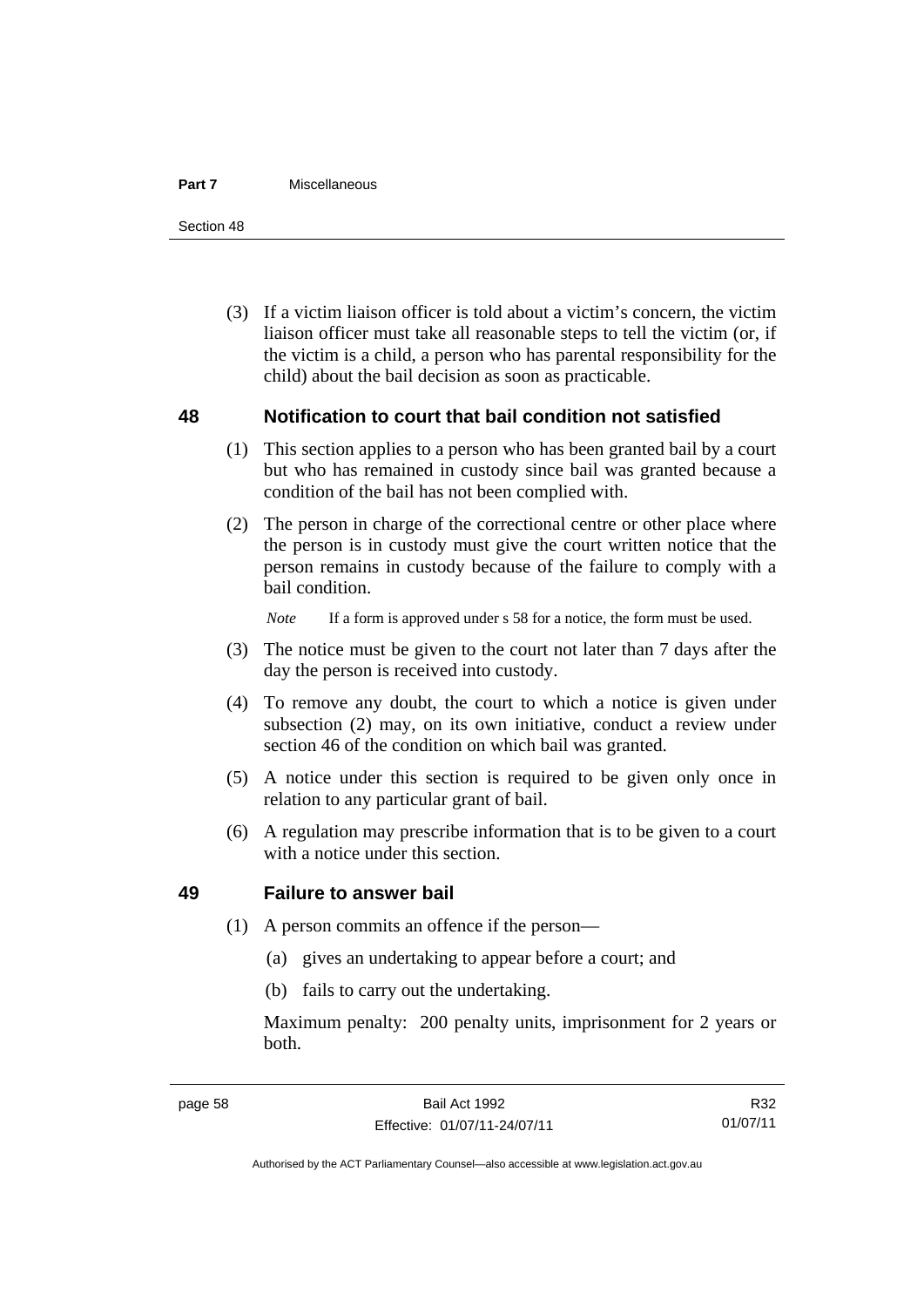- (2) The court may issue a warrant to arrest the person and to bring the person before the court.
- (3) Subsection (1) does not apply if the person has a reasonable excuse for failing to carry out the undertaking.

## **51 Indemnification of sureties**

(1) A person commits an offence if the person indemnifies, or agrees to indemnify, anyone else against a liability the other person incurs or may incur as surety for an accused person.

Maximum penalty: 200 penalty units, imprisonment for 2 years or both.

 (2) A person commits an offence if the person is indemnified, or agrees to be indemnified, by someone else against a liability the person incurs or may incur as surety for an accused person.

Maximum penalty: 200 penalty units, imprisonment for 2 years or both.

- (3) For this section, it does not matter whether—
	- (a) the agreement is for compensation in money or anything else; or
	- (b) the agreement is made before or after the person indemnified, or agreed to be indemnified, becomes a surety; or
	- (c) the person indemnified, or agreed to be indemnified, becomes a surety.

## **52 Contravention of Act by police officers**

(1) If a police officer contravenes a provision of this Act that is applicable to him or her as a police officer or as an authorised officer, the contravention is not punishable as an offence unless a penalty is expressly provided by this Act in relation to the contravention.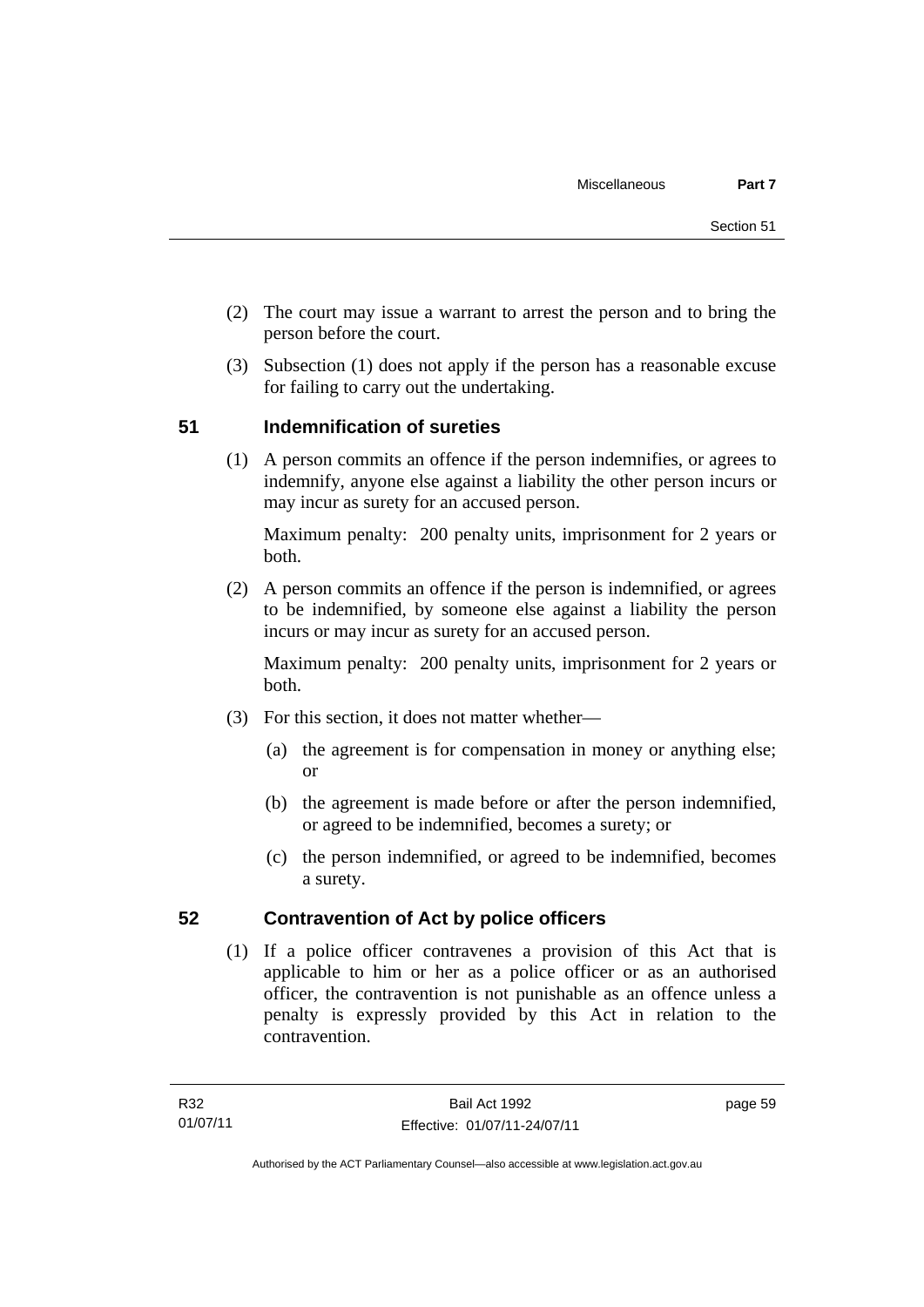- (2) Subsection (1) does not apply to prevent a contravention of a provision of this Act by a police officer from—
	- (a) being dealt with under the *Complaints (Australian Federal Police) Act 1981* (Cwlth); or
	- (b) constituting grounds for the institution of civil proceedings.

#### **55 Civil standard of proof to apply for certain purposes**

If a court or an authorised officer, in making a decision in relation to bail (other than a decision in proceedings for an offence committed in relation to bail), is to be, or may be, satisfied as to any matter, it is sufficient if the court or authorised officer is satisfied on the balance of probabilities.

#### **56 No right of surety to arrest**

A surety for an accused person does not have the right to arrest the accused person because the surety is a surety for the accused person.

#### **56A Arrest without warrant of person on bail**

- (1) This section applies if a person has been granted bail in the ACT, a State or another Territory.
- (2) A police officer may arrest the person without warrant if the officer believes on reasonable grounds that the person—
	- (a) has failed to comply with a bail condition; or
	- (b) will not comply with a bail condition.
- (3) The police officer must bring the person before a court as soon as practicable.
- (4) The court may—
	- (a) for a person granted bail in the ACT—exercise the same powers in relation to bail as it has in relation to any other accused person in custody; or

R32 01/07/11

Authorised by the ACT Parliamentary Counsel—also accessible at www.legislation.act.gov.au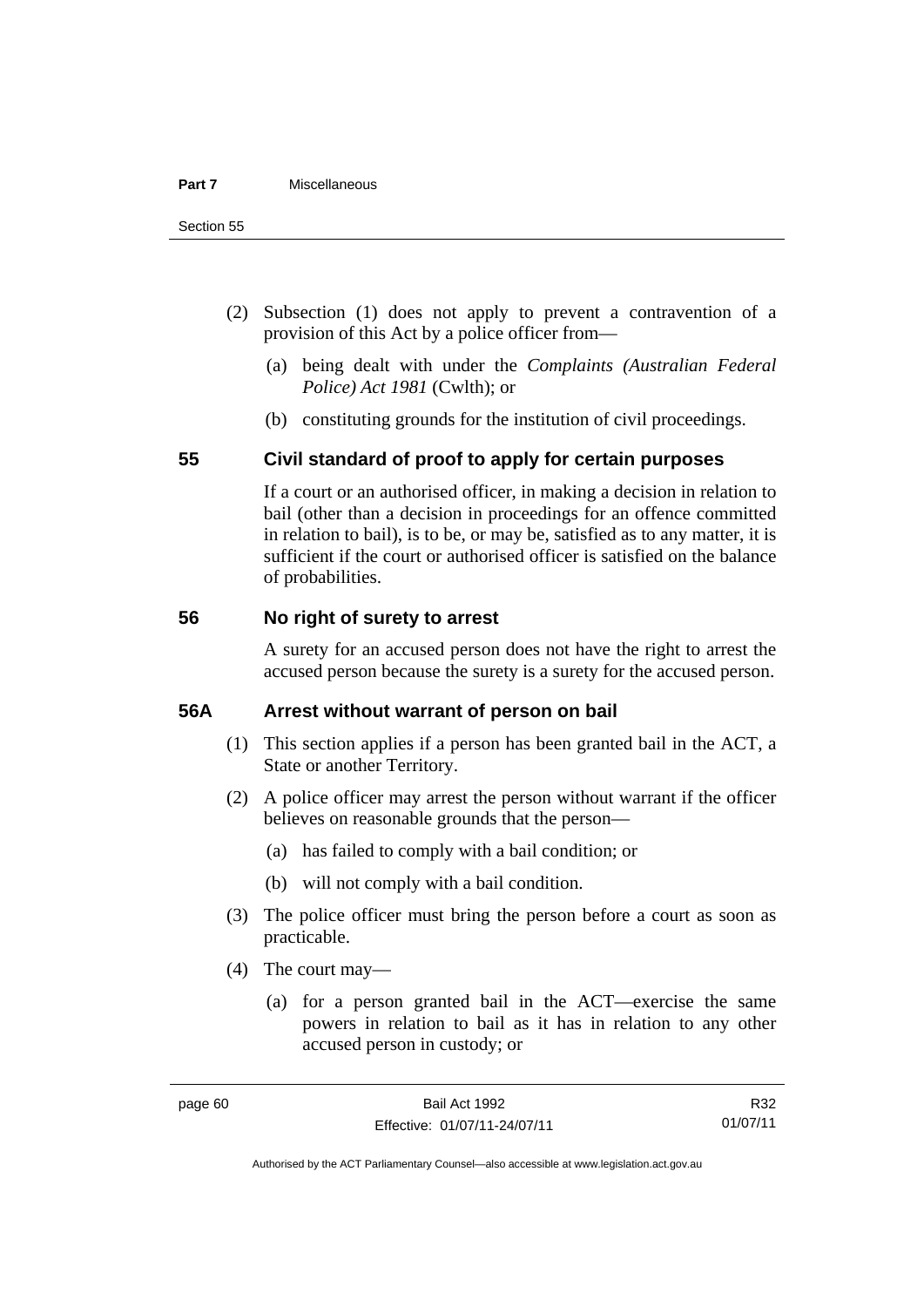- (b) for a person granted bail in a State or another Territory—
	- (i) release the person unconditionally; or
	- (ii) grant the person bail subject to the conditions that the court considers appropriate; or
	- (iii) remand the person in custody for a reasonable time while a warrant for the person's arrest is obtained from the State or other Territory.
- (5) A release mentioned in subsection (4) (b) (i) does not affect the grant of bail in the State or other Territory.

#### **56B Arrest for breach of condition by person outside ACT**

- (1) This section applies if a police officer reasonably believes that—
	- (a) a person who has been granted bail in the ACT has failed to comply with a bail condition; and
	- (b) the person is in a State or another Territory.
- (2) An issuing officer may, on the information of a police officer—
	- (a) issue a warrant to arrest the person in the State or other Territory and bring the person before a court; or
	- (b) issue a summons for the person's appearance before a court.
- (3) In this section

*issuing officer*, for a warrant, means—

- (a) a judge, the registrar or a deputy registrar of the Supreme Court; or
- (b) a magistrate; or
- (c) if authorised by the Chief Magistrate to issue a warrant—the registrar or deputy registrar of the Magistrates Court.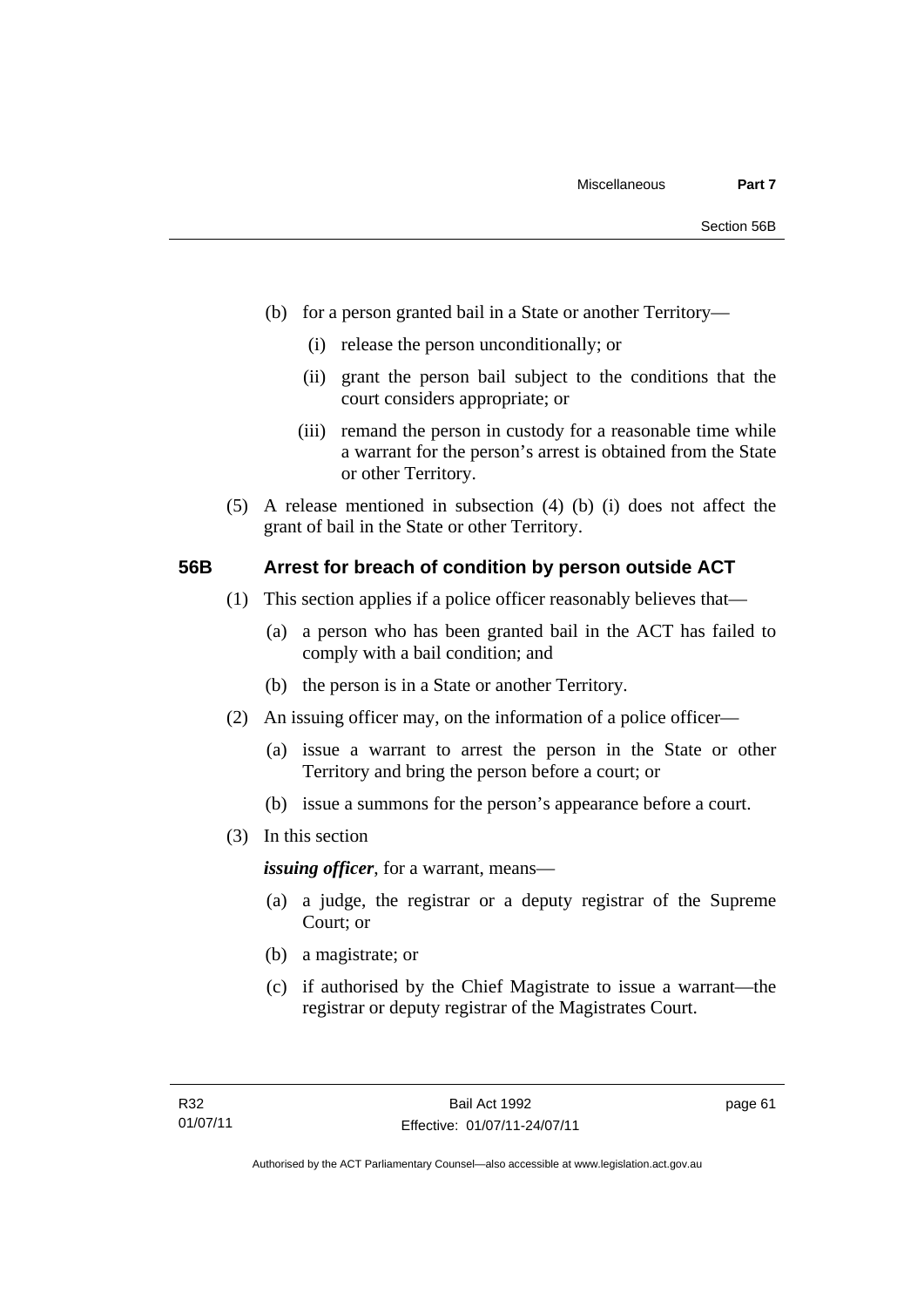#### **Part 7** Miscellaneous

#### **57 Act to prevail**

- (1) Except if otherwise expressly provided by this Act, this Act applies in relation to the grant of bail to accused people to the exclusion of any other law in force immediately before the commencement of this Act so far as any other such law makes provision for or in relation to bail for accused people.
- (2) This Act does not affect the *Bill of Rights 1688* 1 Will and Mary sess 2 c 2.

#### **57AA Abolition of inherent power of bail**

Any inherent power of the Supreme Court to grant bail is abolished.

#### **58 Approved forms**

- (1) The Minister may approve forms for this Act.
- (2) If the Minister approves a form for a particular purpose, the approved form must be used for that purpose.
- (3) A form approved for section 28 (1), 30 (4), 34, 47 or 48 (2) is a disallowable instrument.
	- *Note* A disallowable instrument must be notified, and presented to the Legislative Assembly, under the Legislation Act.
- (4) Any other approved form is a notifiable instrument.

*Note* A notifiable instrument must be notified under the Legislation Act.

 (5) If there is no approved form for an instrument under this Act, the instrument must be in a form acceptable to the registrar.

#### **59 Regulation-making power**

- (1) The Executive may make regulations for this Act.
	- *Note* A regulation must be notified, and presented to the Legislative Assembly, under the Legislation Act.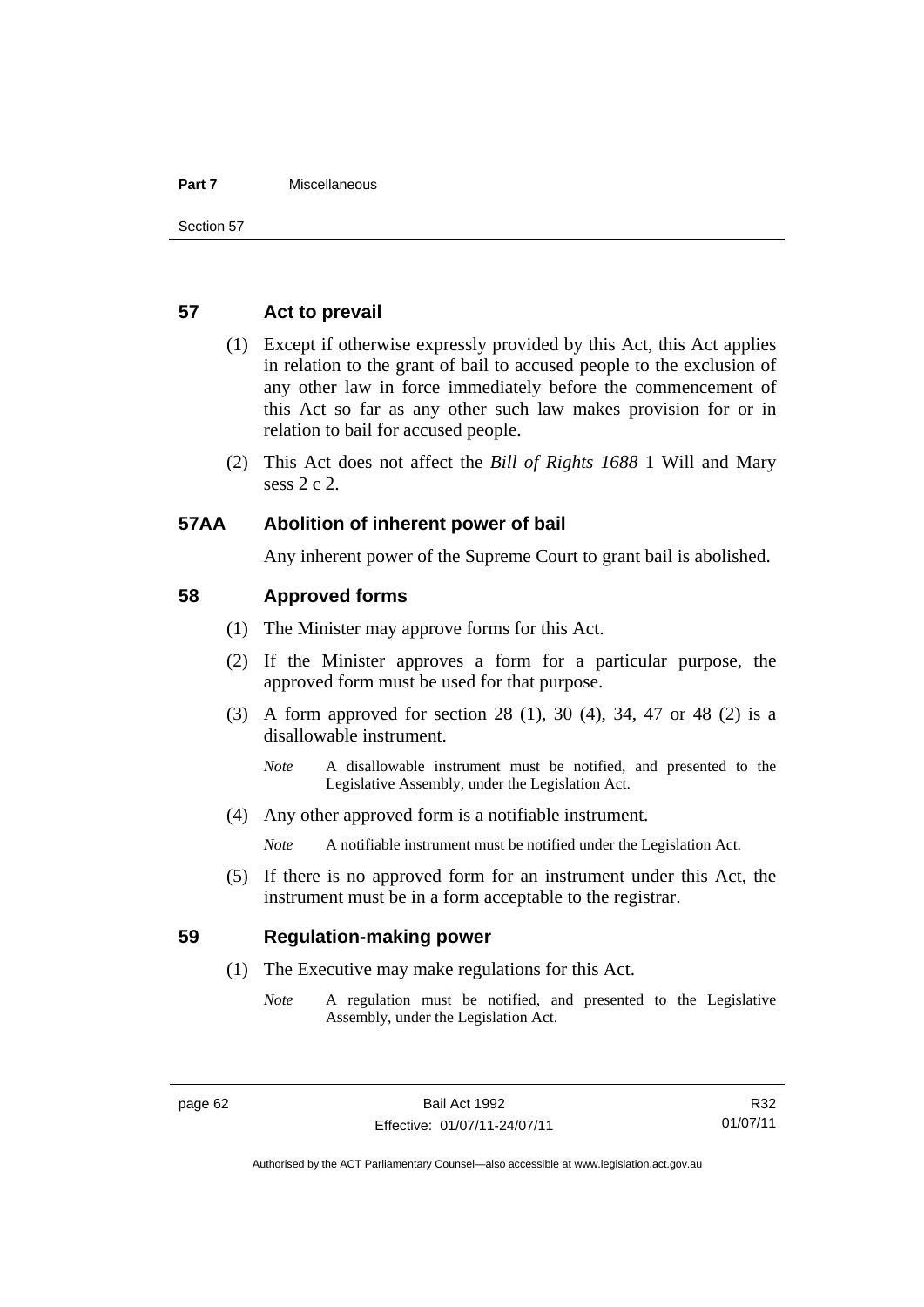(2) Without limiting subsection (1), a regulation may make provision in relation to the management (including the investment) of an amount deposited in accordance with a condition mentioned in section 25 (1) (c).

page 63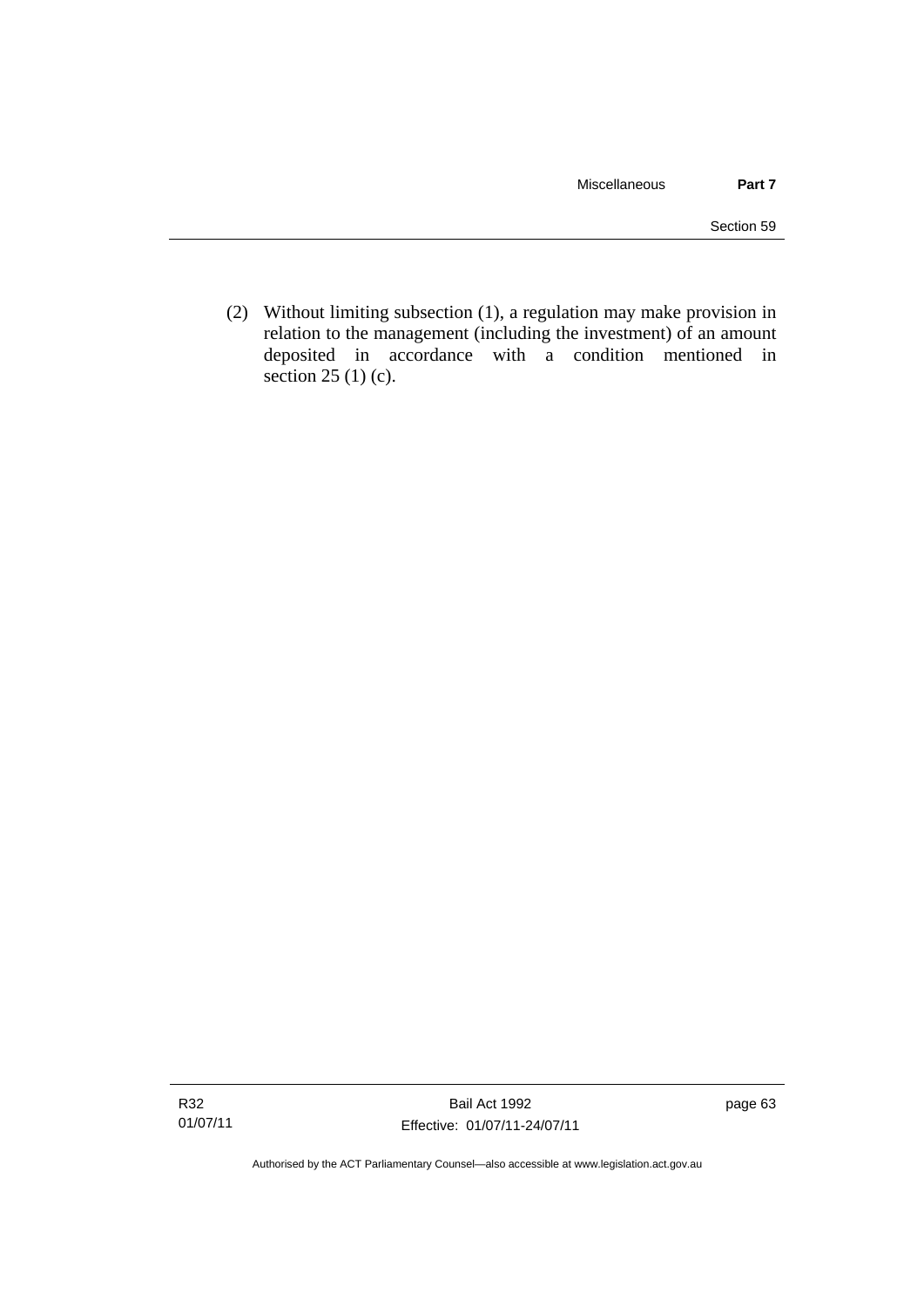# **Schedule 1 Offences to which presumption of bail does not apply**

(see s 9B (a))

# **Part 1.1 Offences against Crimes Act 1900**

| column 1<br>item            | column 2<br>provision | column 3<br>description of offence                         |
|-----------------------------|-----------------------|------------------------------------------------------------|
| 1                           | 15                    | manslaughter                                               |
| $\mathcal{D}_{\mathcal{L}}$ | 19                    | intentionally inflicting grievous bodily harm              |
| 3                           | 49C                   | industrial manslaughter (employer offence)                 |
| 4                           | 49D                   | industrial manslaughter (senior officer offence)           |
| 5                           | 51                    | sexual assault in the first degree                         |
| 6                           | 52                    | sexual assault in the second degree                        |
| 7                           | 54                    | sexual intercourse without consent                         |
| 8                           | 55(1)                 | sexual intercourse with young person under<br>10 years old |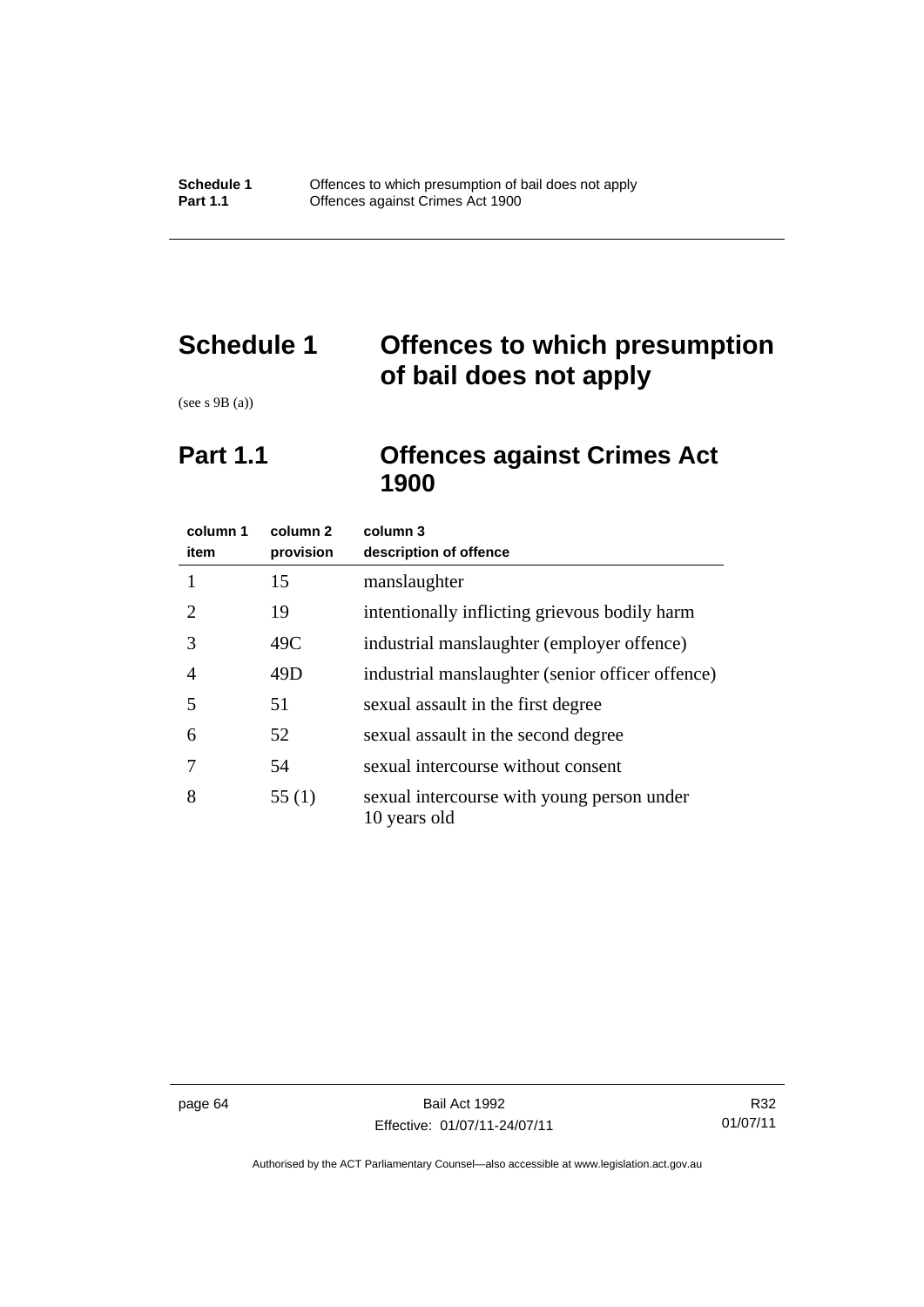# **Part 1.2 Offences against Criminal Code**

| column 1<br>item | column <sub>2</sub><br>provision | column 3<br>description of offence                                                                       |
|------------------|----------------------------------|----------------------------------------------------------------------------------------------------------|
| $\mathbf{1}$     | 310                              | aggravated robbery                                                                                       |
| $\overline{2}$   | 312                              | aggravated burglary                                                                                      |
| 3                | 603(3)                           | trafficking in commercial quantity of<br>controlled drug                                                 |
| 4                | 603(5)                           | trafficking in trafficable quantity of cannabis                                                          |
| 5                | 603(7)                           | trafficking in controlled drug other than<br>cannabis                                                    |
| 6                | 607(3)                           | manufacturing commercial quantity of<br>controlled drug for selling                                      |
| 7                | 607(5)                           | manufacturing controlled drug for selling                                                                |
| 8                | 610(1)                           | selling large commercial quantity of controlled<br>precursor for manufacture of controlled drug          |
| 9                | 610(3)                           | selling commercial quantity of controlled<br>precursor for manufacture of controlled drug                |
| 10               | 611(1)                           | manufacturing large commercial quantity of<br>controlled precursor for manufacture of<br>controlled drug |
| 11               | 611(3)                           | manufacturing large commercial quantity of<br>controlled precursor for selling                           |
| 12               | 611(5)                           | manufacturing commercial quantity of<br>controlled precursor for manufacture of<br>controlled drug       |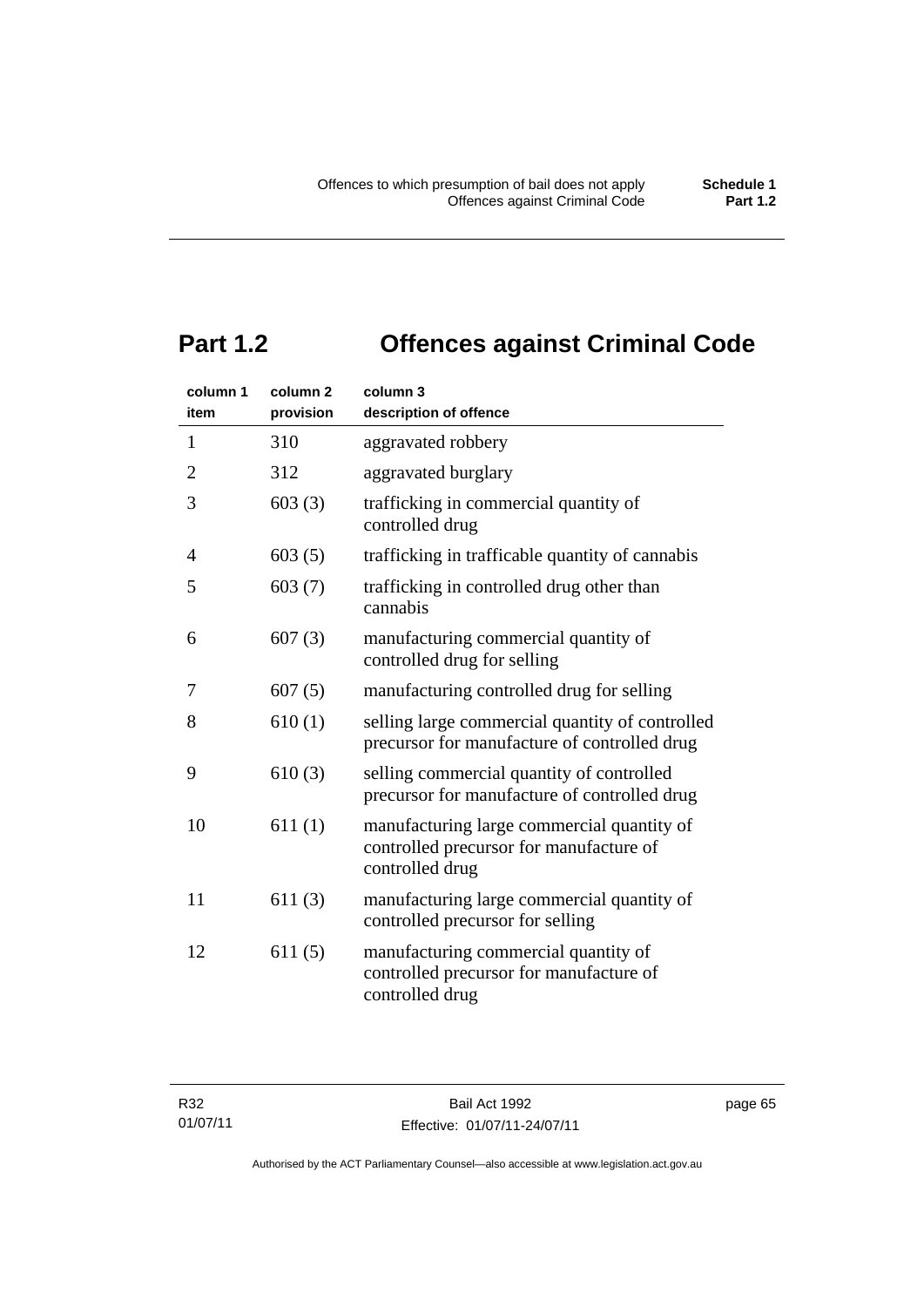#### **Schedule 1** Offences to which presumption of bail does not apply **Part 1.2 C** Offences against Criminal Code

| column 1<br>item | column <sub>2</sub><br>provision | column 3<br>description of offence                                       |
|------------------|----------------------------------|--------------------------------------------------------------------------|
| 13               | 611(7)                           | manufacturing commercial quantity of<br>controlled precursor for selling |
| 14               | 612(1)                           | possessing large commercial quantity of<br>controlled precursor          |
| 15               | 612(3)                           | possessing commercial quantity of controlled<br>precursor                |
| 16               | 616(3)                           | cultivating commercial quantity of controlled<br>plant                   |
| 17               | 619(3)                           | selling commercial quantity of controlled plant                          |
| 18               | 622(3)                           | supplying etc controlled drug to child for<br>selling                    |
| 19               | 624(4)                           | procuring child to traffic in controlled drug                            |
| 20               | 625(1)                           | supplying etc controlled drug (other than<br>cannabis) to child          |
| 21               | 639                              | concealing etc property derived from drug<br>offence                     |

R32 01/07/11

Authorised by the ACT Parliamentary Counsel—also accessible at www.legislation.act.gov.au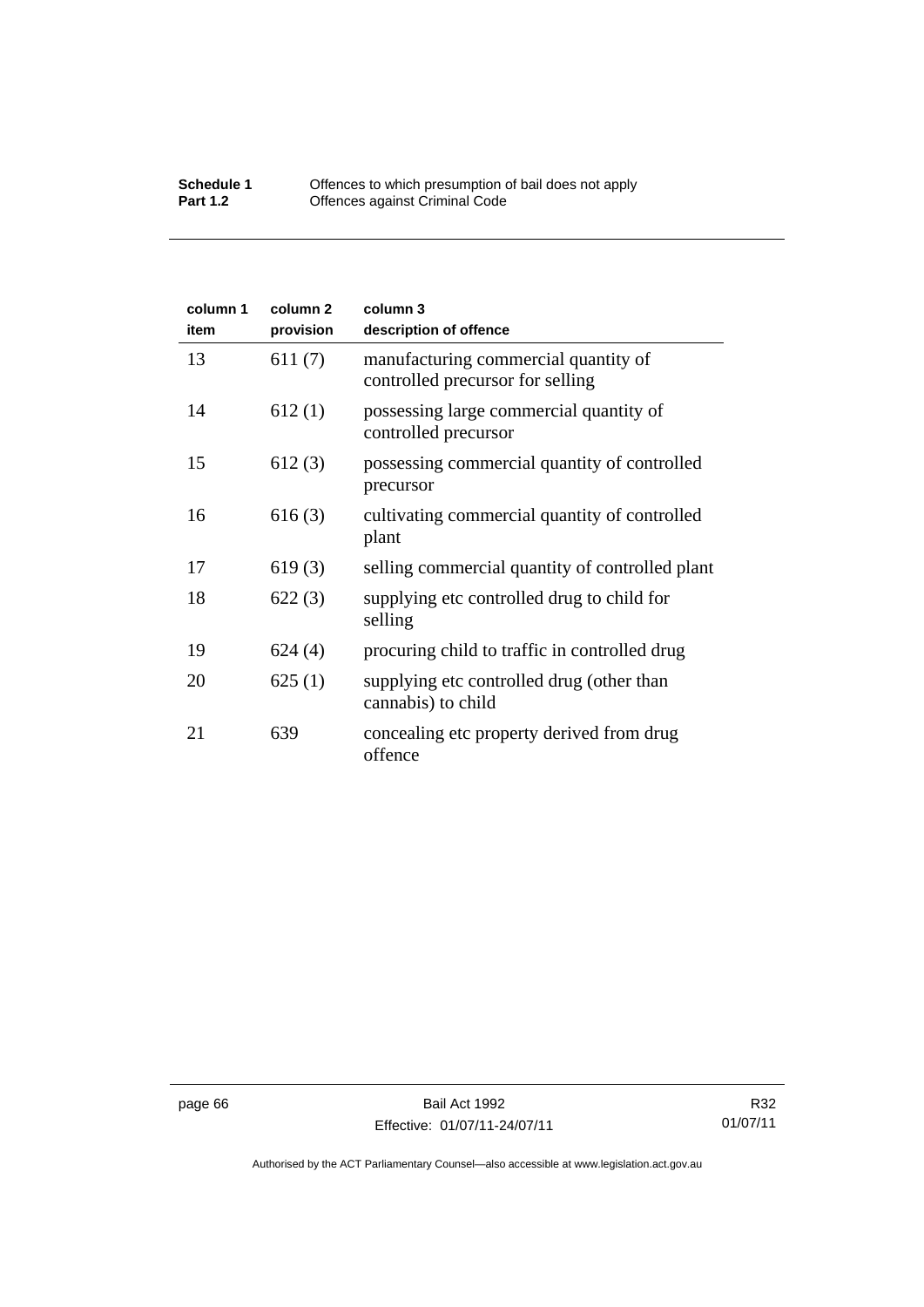# **Part 1.3 Offence against Drugs of Dependence Act 1989**

| column 1 | column 2  | column 3                                                          |
|----------|-----------|-------------------------------------------------------------------|
| item     | provision | description of offence                                            |
|          | 164       | sale, supply etc of drug of dependence or<br>prohibited substance |

# **Part 1.4 Offences against Medicines, Poisons and Therapeutic Goods Act 2008**

| column 1<br>item | column 2<br>provision | column 3<br>description of offence                            |
|------------------|-----------------------|---------------------------------------------------------------|
|                  | 26                    | supply of controlled medicine or prohibited<br>substance      |
|                  | 33                    | manufacture of controlled medicine or<br>prohibited substance |

# **Part 1.5 Offences against Customs Act 1901 (Cwlth)**

| column 1<br>item | column 2<br>provision | column 3<br>description of offence                               |
|------------------|-----------------------|------------------------------------------------------------------|
|                  | 231(1)                | assembly for unlawful purposes                                   |
|                  | 233AC                 | master allowing use of ship for smuggling etc.<br>narcotic goods |
|                  | 233B                  | special provisions about narcotic goods                          |

| R32      | Bail Act 1992                | page 67 |
|----------|------------------------------|---------|
| 01/07/11 | Effective: 01/07/11-24/07/11 |         |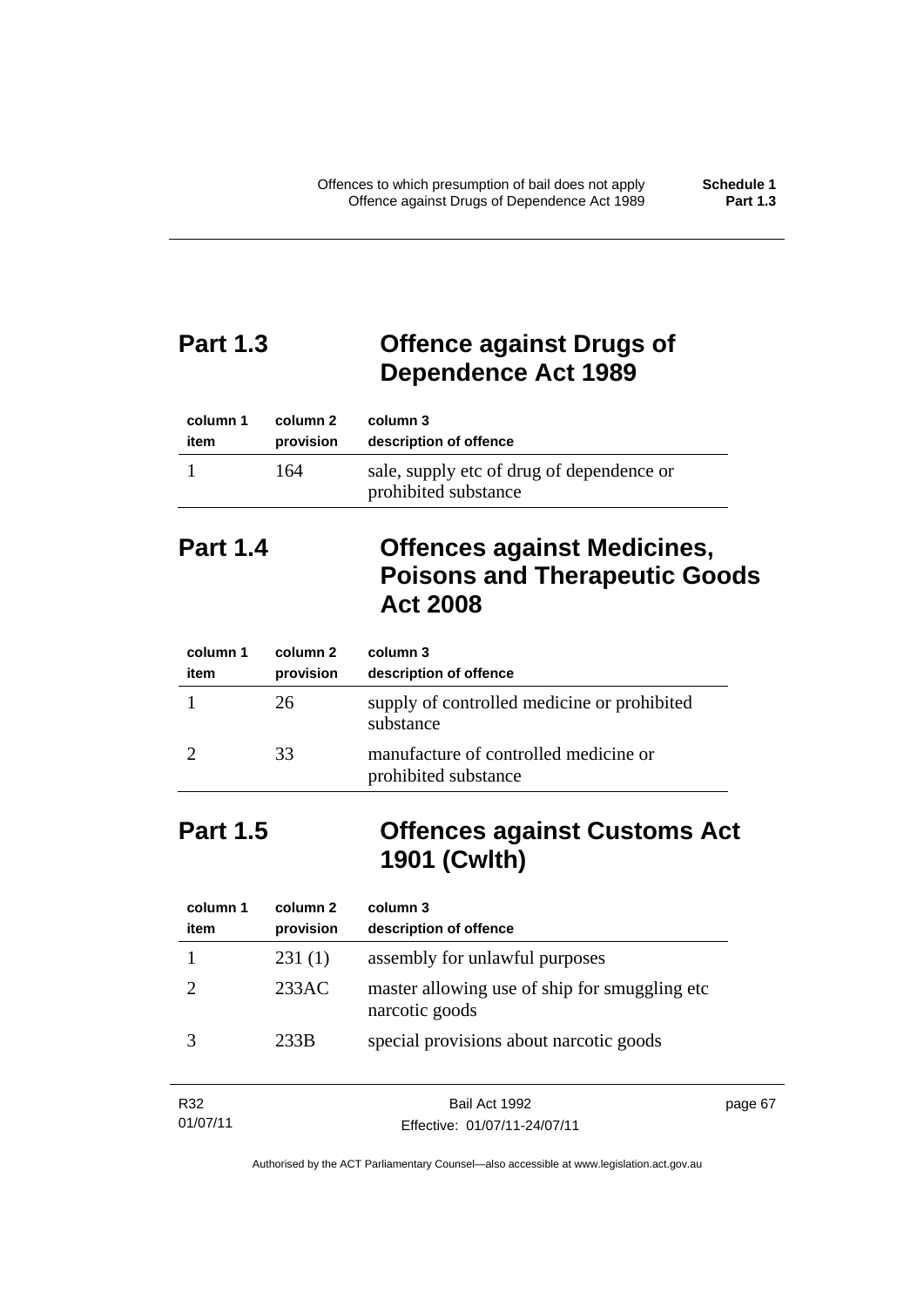# **Dictionary**

(see s 3)

*Note 1* The Legislation Act contains definitions and other provisions relevant to this Act.

*Note 2* For example, the Legislation Act, dict, pt 1, defines the following terms:

- ACAT
	- Act (see s 7)
	- adult
- child
- Chief Magistrate
- chief police officer
- correctional centre
- director-general (see s 163)
- domestic partner (see s 169 (1))
- found guilty
- indictable offence (see s 190 (1))
- $\bullet$  judge
- magistrate
- Magistrates Court
- penalty unit (see s 133)
- police officer
- public trustee
- State
- Supreme Court
- the Territory.

# *accused person* includes—

- (a) a person charged with, convicted of, or found guilty of, an offence; and
- (b) a person mentioned in section  $8(1)(c)$ , (d) or (e); and
- (c) a person whose conviction for an offence is stayed; and

page 68 Bail Act 1992 Effective: 01/07/11-24/07/11

R32 01/07/11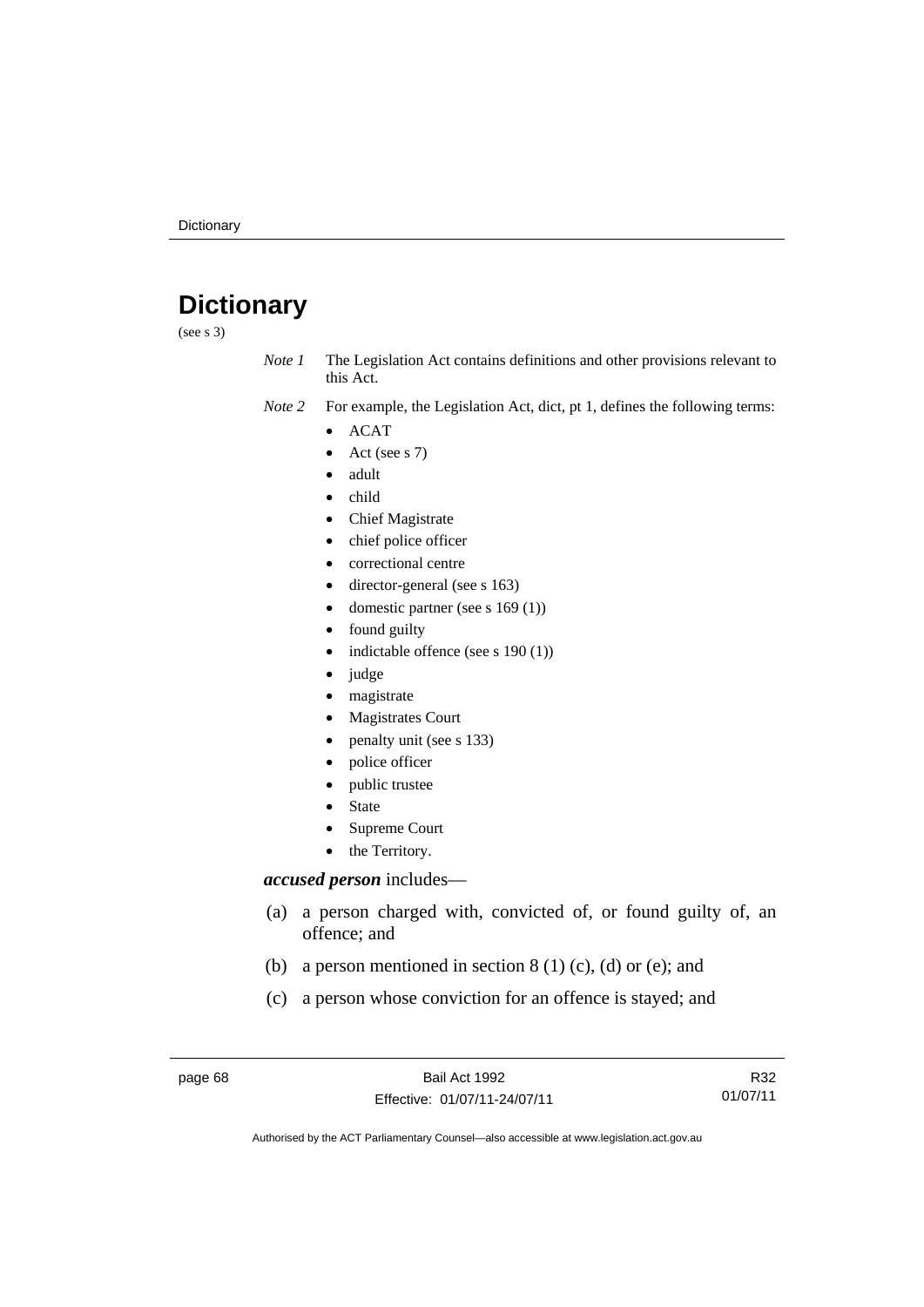- (d) a person subject to an order under the *Crimes (Sentencing) Act 2005*, section 17 (Non-conviction orders—general); and
- (e) a person in relation to whom an appeal relating to an offence is pending; and
- (f) a person in relation to whom a new trial has been ordered to be held for an offence.

*appeal* includes an application for leave to appeal and an appeal proceeding.

*applicable bail criteria*, for a decision about bail, means criteria under any of the following provisions applying to the decision:

- (a) section 9D (Bail for serious offence committed while charge for another is pending or outstanding);
- (b) section 9F (Domestic violence offence—bail by authorised officer);
- (c) section 22 (Criteria for granting bail to adults);
- (d) section 23 (Criteria for granting bail to children).

# *authorised officer* means—

- (a) the chief police officer; or
- (b) a police officer exercising the functions of a superintendent or sergeant; or
- (c) another police officer authorised in writing by the chief police officer.

*bail* means an authorisation granted to a person under this Act to be at liberty.

*bail condition* means a condition on which bail is granted.

*bail order*, for part 4 (Grant of bail)—see section 19 (1).

*bail review application*, for part 4 (Grant of bail)—see section 12A.

page 69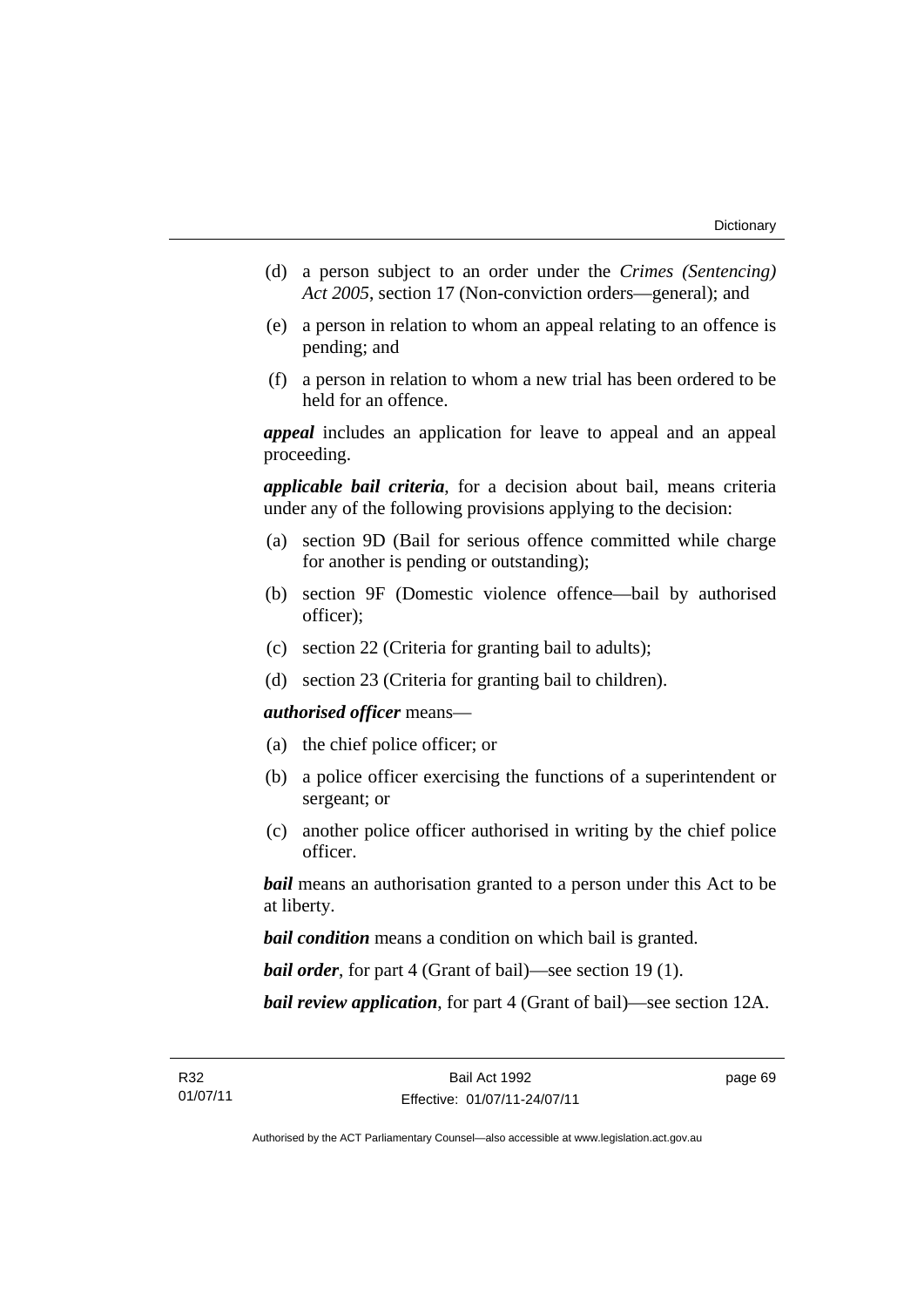*child*, of a person, includes a child—

- (a) who normally or regularly lives with the person; or
- (b) of whom the person is a guardian.

*court* means the Supreme Court or Magistrates Court.

*domestic violence offence—*an offence that a person is accused of committing is a *domestic violence offence* if the conduct making up the offence is domestic violence under the *Domestic Violence and Protection Orders Act 2008*.

*grant*, in relation to bail (other than in section 22 (Criteria for granting bail to adults) or section 23 (Criteria for granting bail to children)), includes continue.

*offence* includes—

- (a) an alleged offence; and
- (b) except for section  $8(1)(a)$  and section  $9(1)$ 
	- (i) a breach of the peace or an apprehended breach of the peace; and
	- (ii) a breach of an obligation mentioned in section 8A (Entitlement to bail—breach of sentence obligations).

*parental responsibility*—a person has *parental responsibility* for a child or young person if the person has parental responsibility for the child or young person under the *Children and Young People Act 2008*.

*Note* Parental responsibility is dealt with in the *Children and Young People Act 2008*, div 1.3.2.

*surety*, in relation to an accused person, means a person other than the accused person who is subject to a liability under a bail condition mentioned in section 25 (1).

*undertaking to appear* means an undertaking given under section 28 (1).

page 70 Bail Act 1992 Effective: 01/07/11-24/07/11

R32 01/07/11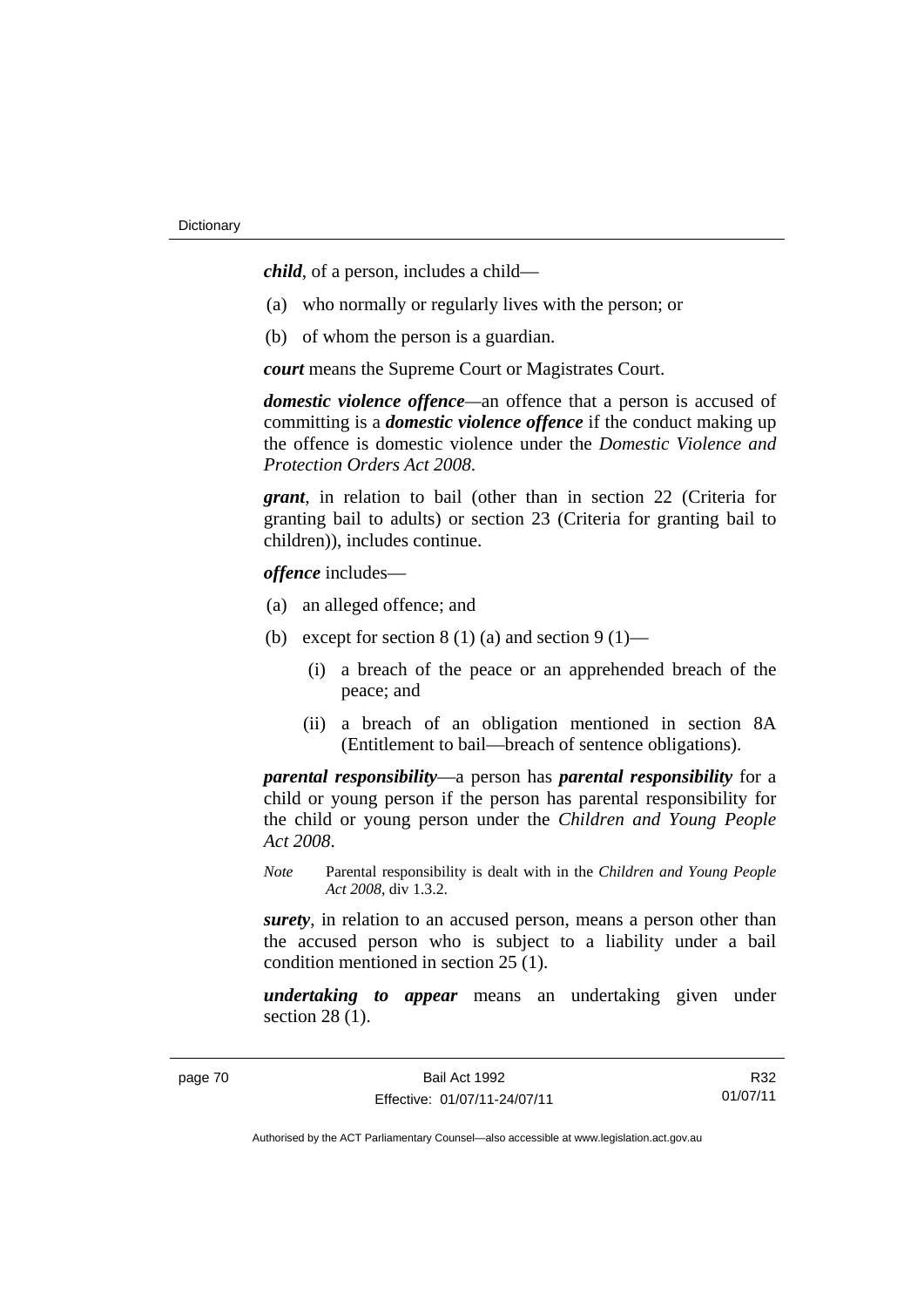*victim* in relation to an accused person, means—

- (a) a person (the *primary victim*) who suffers harm—
	- (i) in the course of, or because of, the commission of an offence of which the accused person is accused; or
	- (ii) in the course of assisting a police officer in the exercise of the officer's power to arrest the accused person or to take action to prevent the commission of an offence of which the accused person is accused; or
- (b) if a primary victim dies because of the commission of an offence of which the accused person is accused—anyone who was financially or psychologically dependent on the primary victim immediately before his or her death.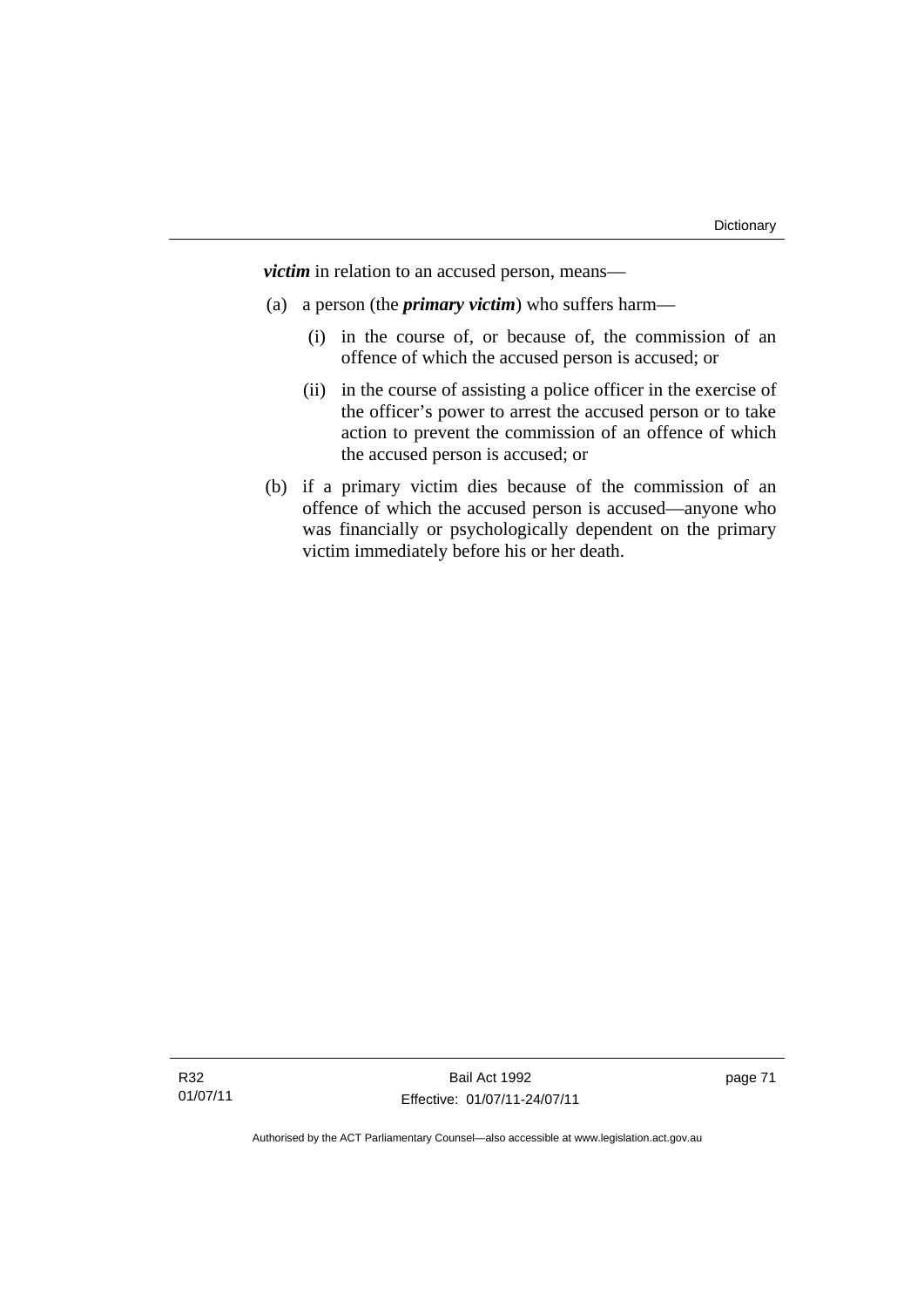1 About the endnotes

# **Endnotes**

# **1 About the endnotes**

Amending and modifying laws are annotated in the legislation history and the amendment history. Current modifications are not included in the republished law but are set out in the endnotes.

Not all editorial amendments made under the *Legislation Act 2001*, part 11.3 are annotated in the amendment history. Full details of any amendments can be obtained from the Parliamentary Counsel's Office.

Uncommenced amending laws and expiries are listed in the legislation history and the amendment history. These details are underlined. Uncommenced provisions and amendments are not included in the republished law but are set out in the last endnote.

If all the provisions of the law have been renumbered, a table of renumbered provisions gives details of previous and current numbering.

The endnotes also include a table of earlier republications.

| $mod = modified/modification$<br>or to be expired | $A = Act$<br>$AF =$ Approved form<br>$am = amended$<br>$amdt = amendment$<br>$AR = Assembly resolution$<br>$ch = chapter$<br>$CN =$ Commencement notice<br>$def = definition$<br>$DI = Disallowable instrument$<br>$dict = dictionary$<br>disallowed = disallowed by the Legislative<br>Assembly<br>$div = division$<br>$exp = expires/expired$<br>$Gaz = gazette$<br>$hdg =$ heading<br>$IA = Interpretation Act 1967$<br>$ins = inserted/added$<br>$LA =$ Legislation Act 2001<br>$LR =$ legislation register<br>$LRA =$ Legislation (Republication) Act 1996 | NI = Notifiable instrument<br>$o = order$<br>$om = omitted/repealed$<br>$ord = ordinance$<br>$orig = original$<br>par = paragraph/subparagraph<br>$pres = present$<br>$prev = previous$<br>$(\text{prev}) = \text{previously}$<br>$pt = part$<br>$r = rule/subrule$<br>$reloc = relocated$<br>$renum = renumbered$<br>$R[X]$ = Republication No<br>$RI = reissue$<br>$s = section/subsection$<br>$sch = schedule$<br>$sdiv = subdivision$<br>$SL = Subordinate$ law<br>$sub =$ substituted<br>underlining = whole or part not commenced |
|---------------------------------------------------|-----------------------------------------------------------------------------------------------------------------------------------------------------------------------------------------------------------------------------------------------------------------------------------------------------------------------------------------------------------------------------------------------------------------------------------------------------------------------------------------------------------------------------------------------------------------|-----------------------------------------------------------------------------------------------------------------------------------------------------------------------------------------------------------------------------------------------------------------------------------------------------------------------------------------------------------------------------------------------------------------------------------------------------------------------------------------------------------------------------------------|
|                                                   |                                                                                                                                                                                                                                                                                                                                                                                                                                                                                                                                                                 |                                                                                                                                                                                                                                                                                                                                                                                                                                                                                                                                         |

# **2 Abbreviation key**

page 72 Bail Act 1992 Effective: 01/07/11-24/07/11

R32 01/07/11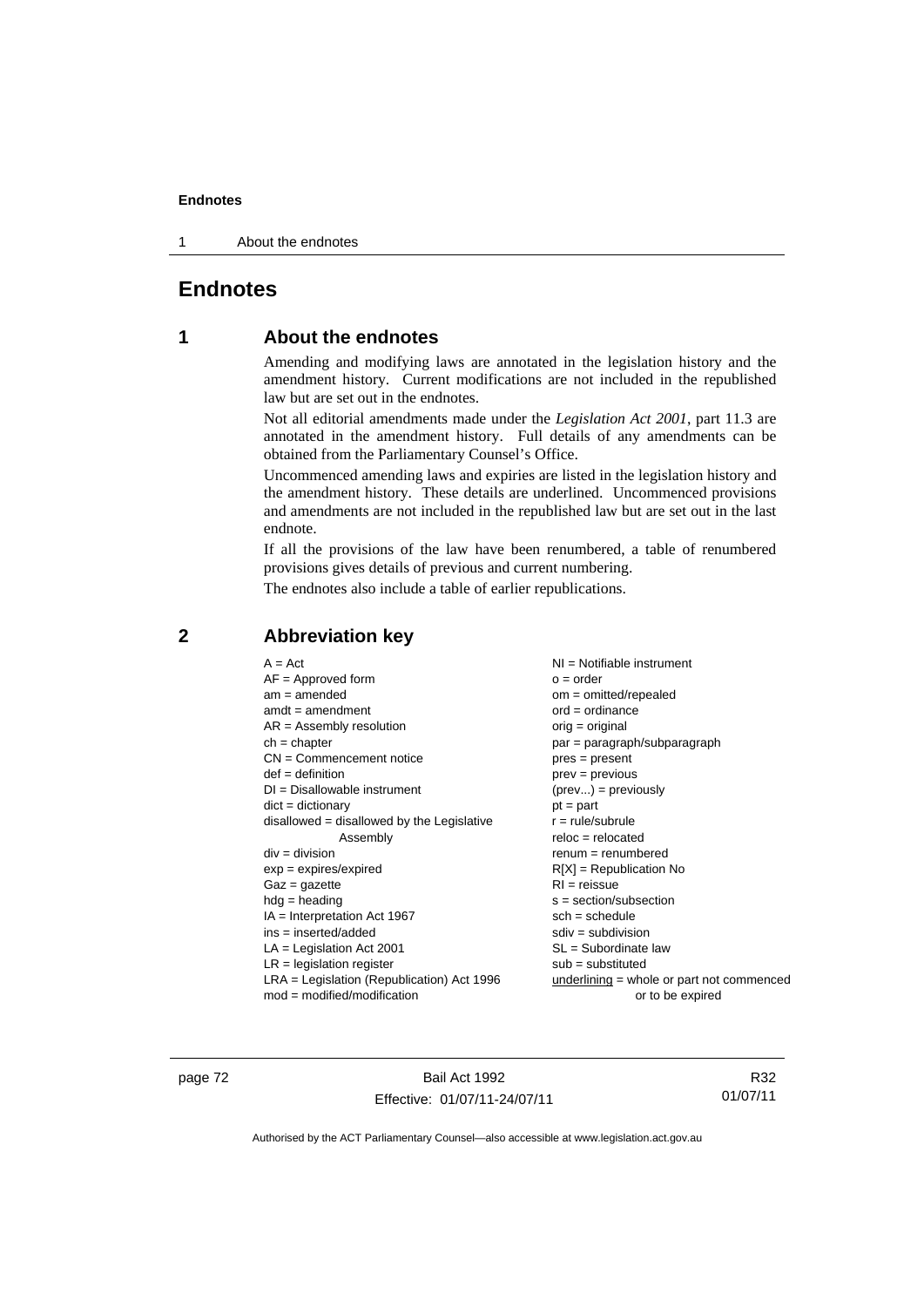# **3 Legislation history**

#### **Bail Act 1992 No 8**

notified 28 May 1992 (Gaz 1992 No S59) s 1, s 2 commenced 28 May 1992 (s 2 (1)) remainder commenced 28 November 1992 (s 2(3))

as amended by

# **Bail (Amendment) Act 1992 No 75**

notified 18 December 1992 (Gaz 1992 No S233) commenced 18 December 1992 (s 2)

#### **Bail (Amendment) Act 1994 No 73**

notified 1 November 1994 (Gaz 1994 No S229) ss 1-3 commenced 1 November 1994 (s 2 (1)) remainder commenced 1 May 1995 (s 2 (3))

## **Crimes (Amendment) Act (No 2) 1994 No 75 sch 3**

notified 23 November 1994 (Gaz 1994 No S247) ss 1-3 commenced 23 November 1994 (s 2 (1)) sch 3 commenced 1 December 1994 (Gaz 1994 No S270)

#### **Statute Law Revision (Penalties) Act 1994 No 81 sch**

notified 29 November 1994 (Gaz 1994 No S253) s 1, s 2 commenced 29 November 1994 (s 2 (1)) sch commenced 29 November 1994 (Gaz 1994 No S269)

#### **Acts Revision (Victims of Crime) Act 1994 No 84 pt 2**

notified 15 December 1994 (Gaz 1994 No S280) s 1, s 2 commenced 15 December 1994 (s 2 (1)) pt 2 commenced 15 June 1995 (s 2 (3))

### **Remand Centres (Amendment) Act 1996 (No 2) No 81 s 7**

notified 20 December 1996 (Gaz 1996 No S328) ss 1-3 commenced 20 December 1996 (s 2 (1)) s 7 commenced 1 January 1997 (s 2 (2) and Gaz 1996 No S353)

R32 01/07/11 page 73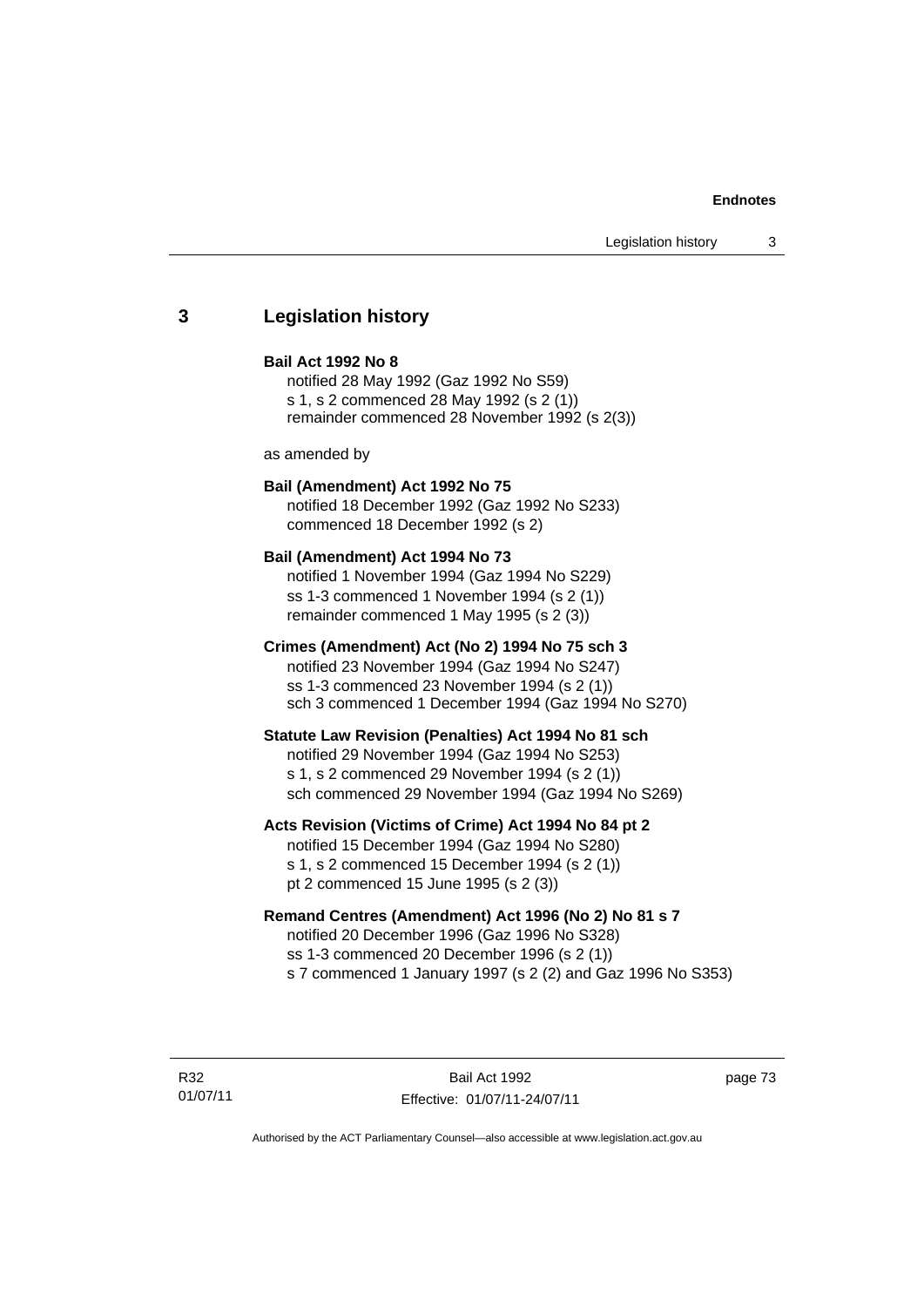3 Legislation history

#### **Bail (Amendment) Act 1997 No 22**

notified 29 May 1997 (Gaz 1997 No S136) ss 1-3 commenced 29 May 1997 (s 2 (1)) remainder commenced 30 May 1997 (s 2 (2) and Gaz 1997 No S149)

#### **Legal Practitioners (Consequential Amendments) Act 1997 No 96 sch 1**

notified 1 December 1997 (Gaz 1997 No S380) s 1, s 2 commenced 1 December 1997 (s 2 (1)) sch 1 commenced 1 June 1998 (s 2 (2))

# **Bail (Amendment) Act 1998 No 39**

notified 14 October 1998 (Gaz 1998 No 41) ss 1-3 commenced 14 October 1998 (s 2 (1)) remainder commenced 19 October 1998 (Gaz 1998 No 41)

#### **Children and Young People (Consequential Amendments) Act 1999 No 64 sch 2**

notified 10 November 1999 (Gaz 1999 No 45) s 1, s 2 commenced 10 November 1999 (s 2 (1)) remainder commenced 10 May 2000 (s 2 (2))

#### **Road Transport Legislation Amendment Act 1999 No 79**

notified 1 March 2000 (Gaz 1999 No S65) commenced 1 March 2000 (s 2 and Gaz 2000 No S5)

#### **Bail Amendment Act 2001 No 25 pt 2**

notified 24 May 2001 (Gaz 2001 No 21) commenced 24 May 2001 (s 2)

# **Legislation (Consequential Amendments) Act 2001 No 44 pt 30**

notified 26 July 2001 (Gaz 2001 No 30) s 1, s 2 commenced 26 July 2001 (IA s 10B) pt 30 commenced 12 September 2001 (s 2 and see Gaz 2001 No S65)

### **Supreme Court Amendment Act 2001 (No 2) No 54 sch 2 pt 2.2**  notified 15 August 2001 (Gaz 2001 No S57)

commenced 15 August 2001 (s 2 (1))

page 74 Bail Act 1992 Effective: 01/07/11-24/07/11

R32 01/07/11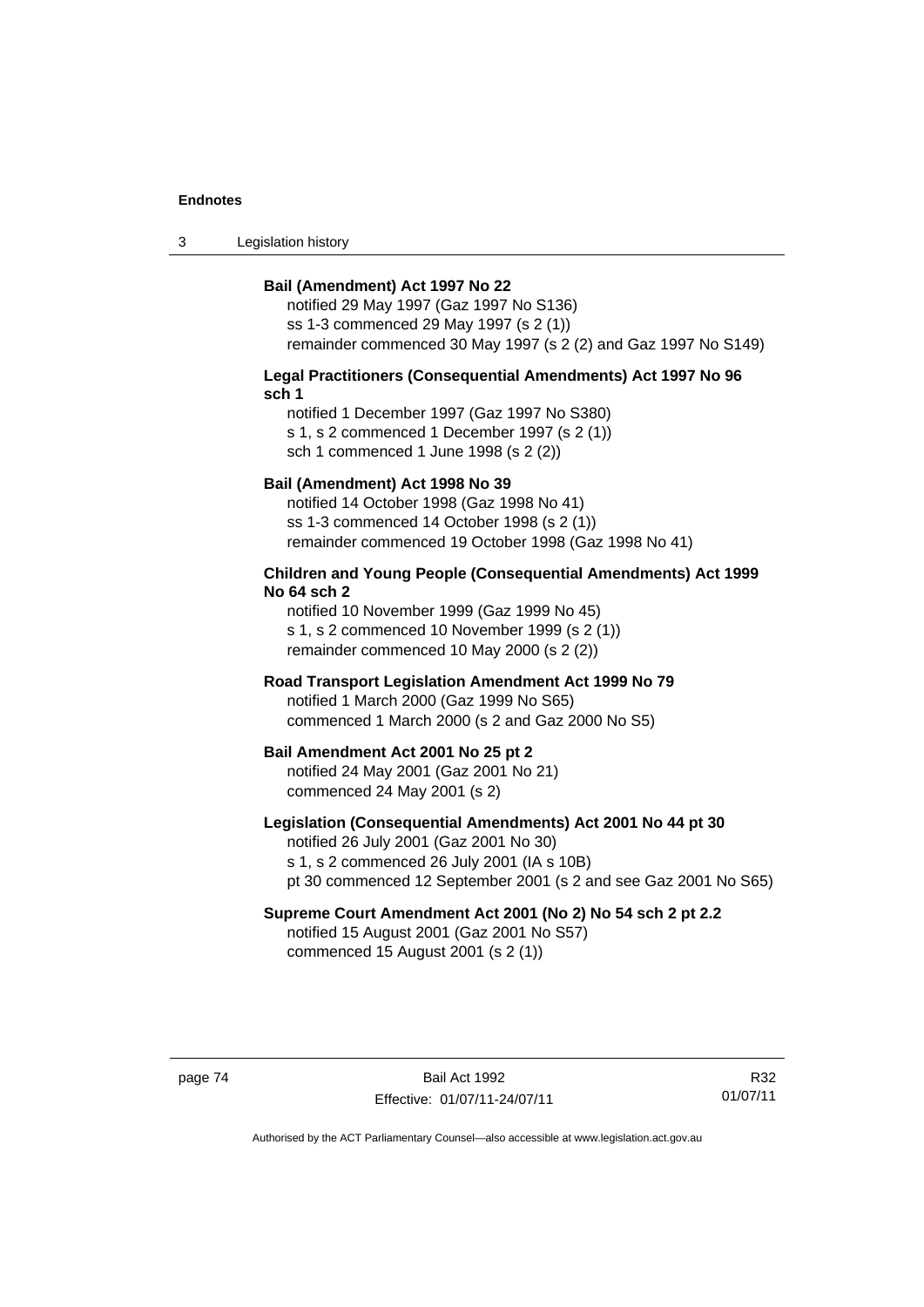#### **Bail Amendment Act 2001 (No 2) No 60**

notified 10 September 2001 (Gaz 2001 No S66) s 1, s 2 commenced 10 September 2001 (IA s 10B) remainder commenced 24 September 2001 (s 2)

# **Protection Orders (Consequential Amendments) Act 2001 No 90 sch 1 pt 1**

notified LR 27 September 2001

s 1, s 2 commenced 27 September 2001 (LA s 75)

sch 1 pt 1 commenced 27 March 2002 (s 2 and see the Protection Orders Act 2001, s 3 and LA s 79)

## **Legislation Amendment Act 2002 No 11 amdt 2.5, amdt 2.6**

notified LR 27 May 2002 s 1, s 2 commenced 27 May 2002 (LA s 75) amdt 2.5, amdt 2.6 commenced 28 May 2002 (s 2 (2))

### **Criminal Code 2002 No 51 pt 1.1**

notified LR 20 December 2002 s 1, s 2 commenced 20 December 2002 (LA s 75) pt 1.1 commenced 1 January 2003 (s 2 (1))

#### **Legislation (Gay, Lesbian and Transgender) Amendment Act 2003 A2003-14 sch 1 pt 1.2**

notified LR 27 March 2003 s 1, s 2 commenced 27 March 2003 (LA s 75) sch 1 pt 1.1 commenced 28 March 2003 (s 2)

# **Bail Amendment Act 2004 A2004-14**

notified LR 26 March 2004 s 1, s 2 commenced 26 March 2004 (LA s 75 (1)) s 44 commenced 26 June 2004 (s 2 (2) (a)) remainder commenced 26 June 2004 (s 2 (1))

# **Criminal Code (Theft, Fraud, Bribery and Related Offences) Amendment Act 2004 A2004-15 sch 3 pt 3.1**

notified LR 26 March 2004 s 1, s 2 commenced 26 March 2004 (LA s 75 (1)) sch 3 pt 3.1 commenced 26 June 2004 (s 2 (2) and see Bail Amendment Act 2004 A2004-14 s 2)

R32 01/07/11

Bail Act 1992 Effective: 01/07/11-24/07/11 page 75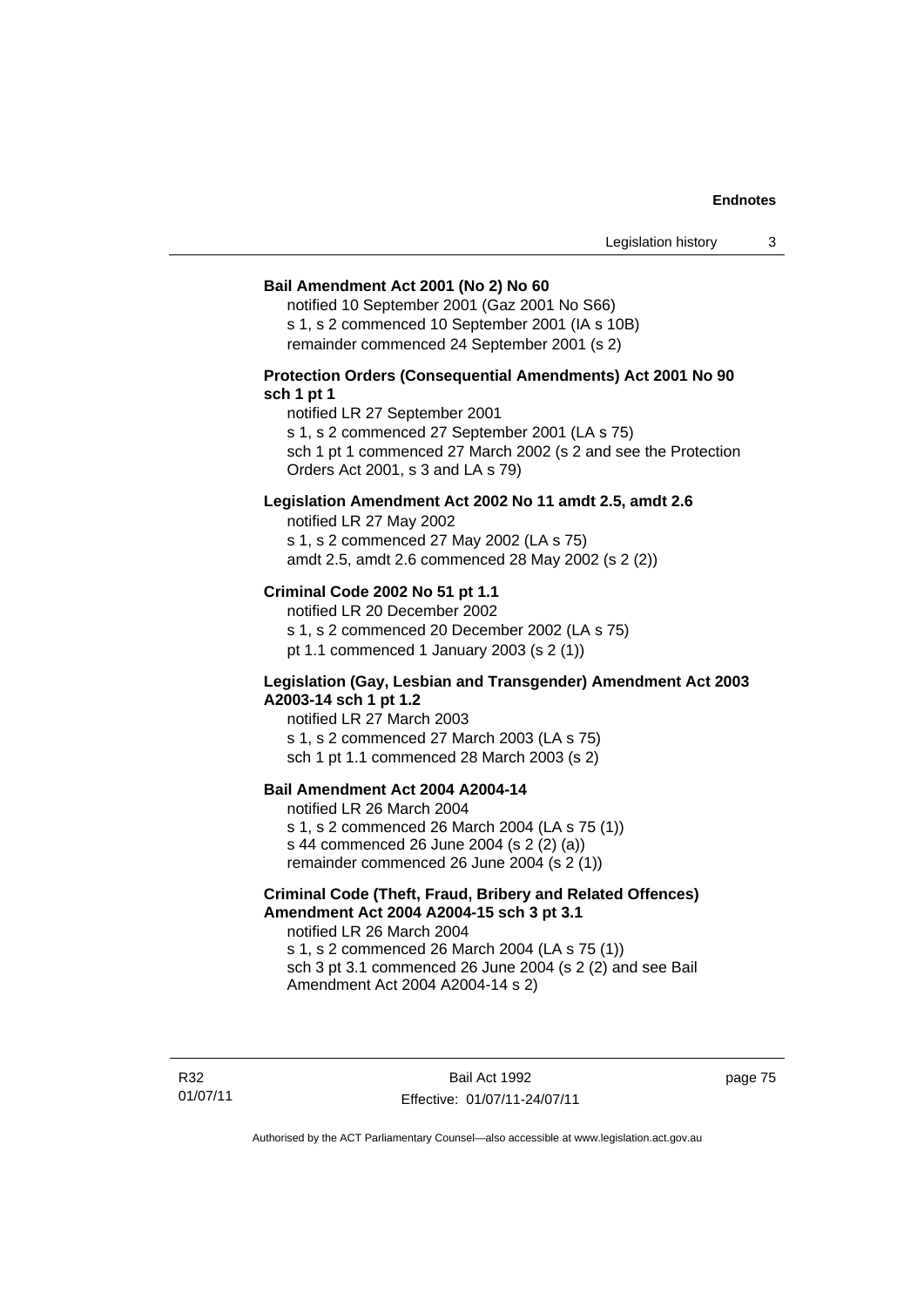3 Legislation history

# **Criminal Code (Serious Drug Offences) Amendment Act 2004 A2004-56 sch 1 pt 1.1**

notified LR 6 September 2004

s 1, s 2 commenced 6 September 2004 (LA s 75 (1))

sch 1 pt 1.1 commenced 6 March 2005 (s 2 and LA s 79)

#### **Court Procedures (Consequential Amendments) Act 2004 A2004-60 sch 1 pt 1.5**

notified LR 2 September 2004

s 1, s 2 commenced 2 September 2004 (LA s 75 (1)) sch 1 pt 1.5 commenced 10 January 2005 (s 2 and see Court Procedures Act 2004 A2004-59, s 2 and CN2004-29)

#### **Justice and Community Safety Legislation Amendment Act 2005 A2005-5 pt 3**

notified LR 23 February 2005 s 1, s 2 commenced 23 February 2005 (LA s 75 (1)) pt 3 commenced 24 February 2005 (s 2 (2))

#### **Domestic Violence and Protection Orders Amendment Act 2005 A2005-13 sch 1 pt 1.1**

notified LR 24 March 2005 s 1, s 2 commenced 24 March 2005 (LA s 75 (1)) sch 1 pt 1.1 commenced 25 March 2005 (s 2)

### **Statute Law Amendment Act 2005 A2005-20 sch 3 pt 3.4**

notified LR 12 May 2005 s 1, s 2 taken to have commenced 8 March 2005 (LA s 75 (2)) sch 3 pt 3.4 commenced 2 June 2005 (s 2 (1))

#### **Criminal Code Harmonisation Act 2005 A2005-54 sch 1 pt 1.7**  notified LR 27 October 2005

s 1, s 2 commenced 27 October 2005 (LA s 75 (1)) sch 1 pt 1.7 commenced 24 November 2005 (s 2)

#### **Sentencing Legislation Amendment Act 2006 A2006-23 sch 1 pt 1.2**  notified LR 18 May 2006

s 1, s 2 commenced 18 May 2006 (LA s 75 (1)) sch 1 pt 1.2 commenced 2 June 2006 (s 2 (1) and see Crimes

(Sentence Administration) Act 2005 A2005-59 s 2, Crimes (Sentencing) Act 2005 A2005-58, s 2 and LA s 79)

page 76 Bail Act 1992 Effective: 01/07/11-24/07/11

R32 01/07/11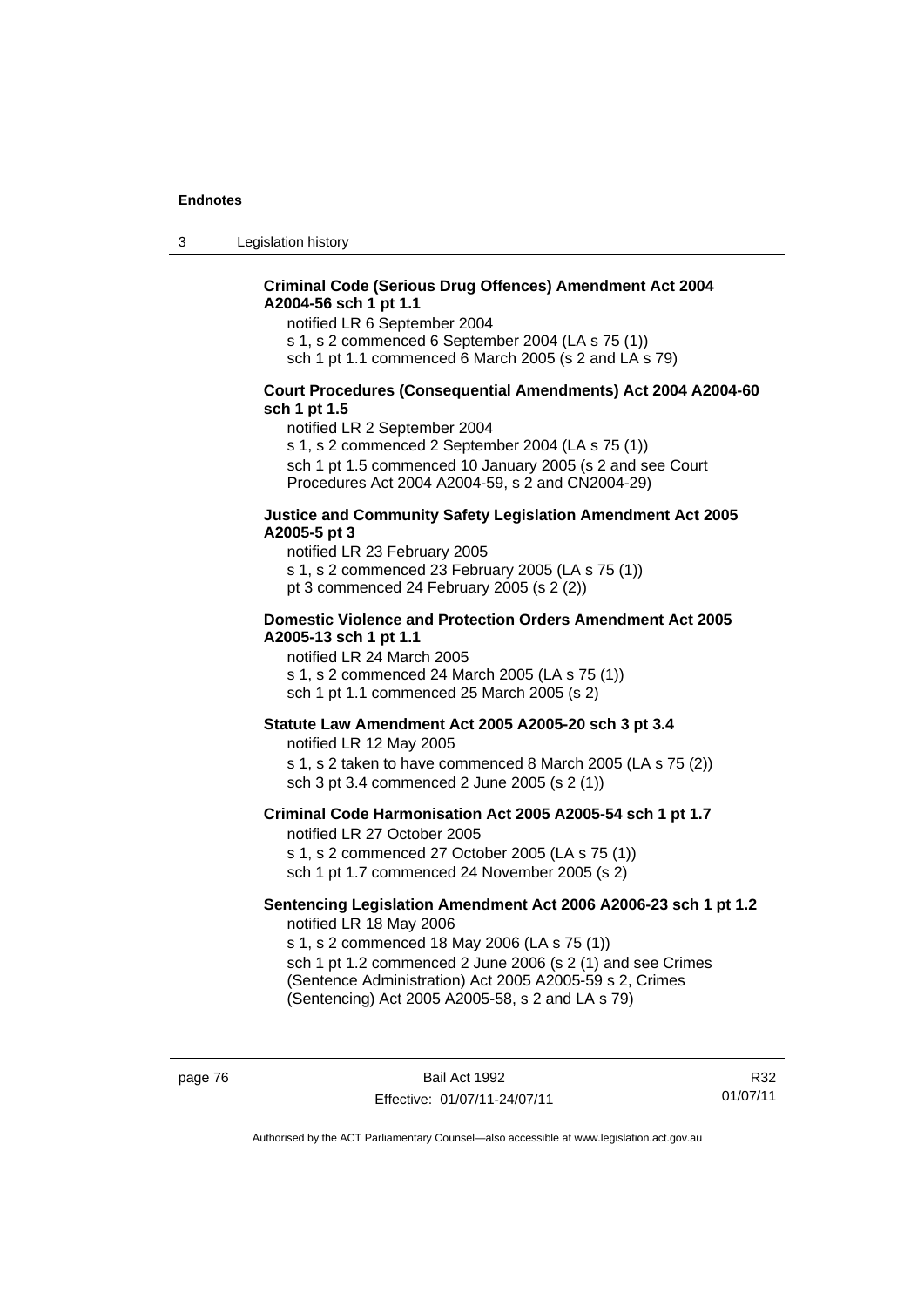# **Justice and Community Safety Legislation Amendment Act 2006 A2006-40 sch 2 pt 2.6**

notified LR 28 September 2006

s 1, s 2 commenced 28 September 2006 (LA s 75 (1)) sch 2 pt 2.6 commenced 29 September 2006 (s 2 (1))

#### **Justice and Community Safety Legislation Amendment Act 2008 A2008-7 sch 1 pt 1.3**

notified LR 16 April 2008 s 1, s 2 commenced 16 April 2008 (LA s 75 (1))

sch 1 pt 1.3 commenced 7 May 2008 (s 2)

# **Children and Young People (Consequential Amendments) Act 2008 A2008-20 sch 2 pt 2.1, sch 3 pt 3.2, sch 4 pt 4.1**

notified LR 17 July 2008

s 1, s 2 commenced 17 July 2008 (LA s 75 (1)) s 3 commenced 18 July 2008 (s 2 (1)) sch 2 pt 2.1 commenced 9 September 2008 (s 2 (3) and see Children

and Young People Act 2008 A2008-19, s 2 and CN2008-13) sch 3 pt 3.2 commenced 27 October 2008 (s 2 (4) and see Children and Young People Act 2008 A2008-19, s 2 and CN2008-13) sch 4 pt 4.1 commenced 27 February 2009 (s 2 (5) and see Children and Young People Act 2008 A2008-19, s 2 and CN2008-17 (and see CN2008-13))

# **Medicines, Poisons and Therapeutic Goods Act 2008 A2008-26 sch 2 pt 2.2**

notified LR 14 August 2008 s 1, s 2 commenced 14 August 2008 (LA s 75 (1))

sch 2 pt 2.2 commenced 14 February 2009 (s 2 and LA s 79)

# **ACT Civil and Administrative Tribunal Legislation Amendment Act 2008 A2008-36 sch 1 pt 1.6**

notified LR 4 September 2008

s 1, s 2 commenced 4 September 2008 (LA s 75 (1))

sch 1 pt 1.6 commenced 2 February 2009 (s 2 (1) and see ACT Civil and Administrative Tribunal Act 2008 A2008-35, s 2 (1) and CN2009-2)

page 77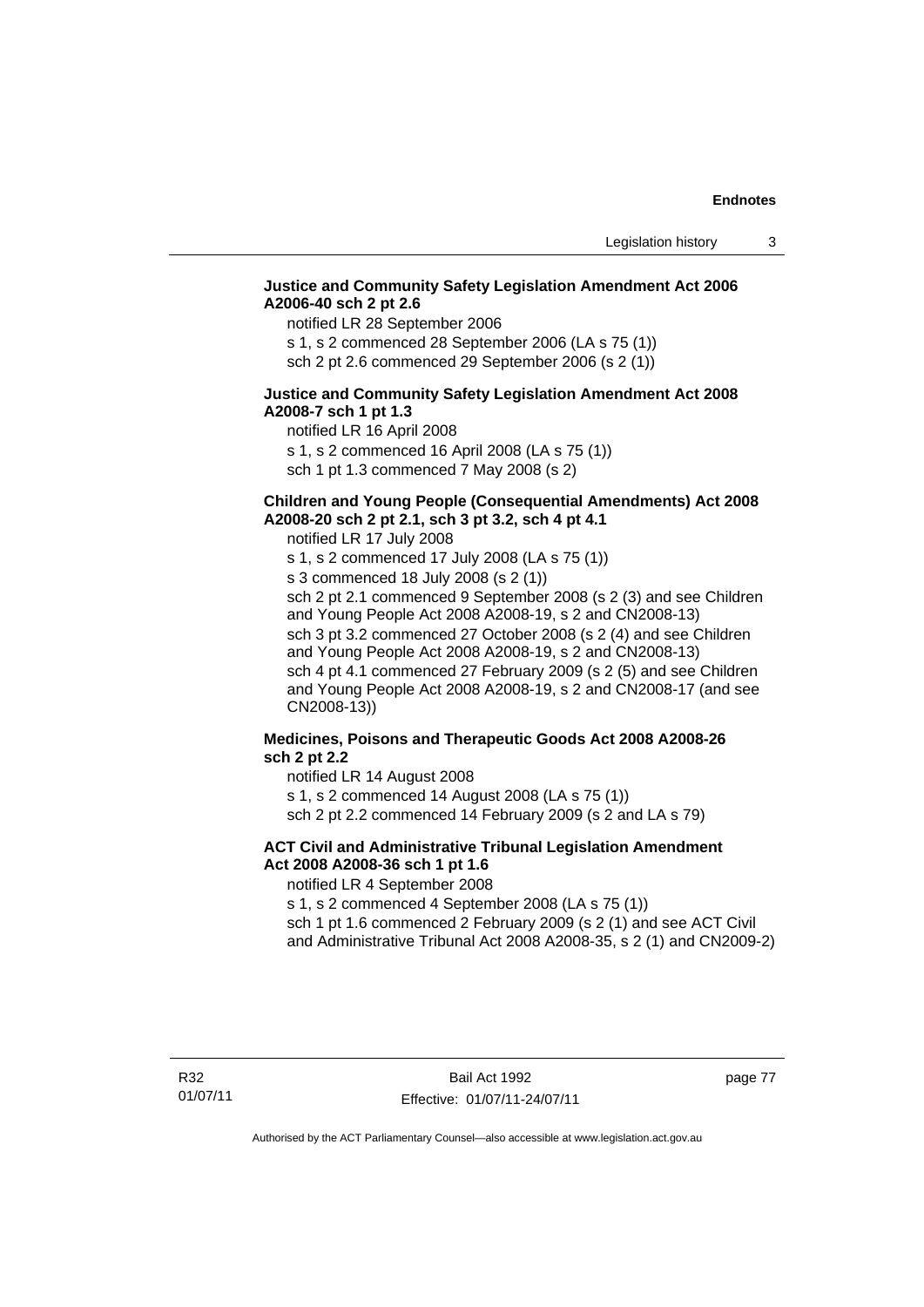3 Legislation history

# **Domestic Violence and Protection Orders Act 2008 A2008-46 sch 3 pt 3.1**

notified LR 10 September 2008 s 1, s 2 commenced 10 September 2008 (LA s 75 (1))

sch 3 pt 3.1 commenced 30 March 2009 (s 2)

### **Justice and Community Safety Legislation Amendment Act 2009 A2009-7 sch 1 pt 1.1**

notified LR 5 March 2009

s 1, s 2 commenced 5 March 2009 (LA s 75 (1)) sch 1 pt 1.1 commenced 30 March 2009 (s 2 (2) and see Domestic Violence and Protection Orders Act 2008 A2008-46 s 2)

# **Crimes Legislation Amendment Act 2009 A2009-24 sch 1 pt 1.1**

notified LR 3 September 2009 s 1, s 2 commenced 3 September 2009 (LA s 75 (1)) sch 1 pt 1.1 commenced 4 September 2009 (s 2)

# **Crimes (Sentence Administration) Amendment Act 2010 A2010-21 sch 1 pt 1.1**

notified LR 30 June 2010 s 1, s 2 commenced 30 June 2010 (LA s 75 (1)) sch 1 pt 1.1 commenced 1 July 2010 (s 2)

#### **Bail Amendment Act 2011 A2011-2**

notified LR 22 February 2011 s 1, s 2 commenced 22 February 2011 (LA s 75 (1)) remainder commenced 16 May 2011 (s 2 and CN2011-6)

#### **Statute Law Amendment Act 2011 A2011-3 sch 3 pt 3.3**

notified LR 22 February 2011 s 1, s 2 commenced 22 February 2011 (LA s 75 (1)) sch 3 pt 3.3 commenced 1 March 2011 (s 2)

#### **Courts Legislation Amendment Act 2011 A2011-13 sch 1 pt 1.1**  notified LR 11 May 2011

s 1, s 2 commenced 11 May 2011 (LA s 75 (1))

sch 1 pt 1.1 awaiting commencement (s 2)

*Note* default commencement under LA s 79: 11 November 2011

R32 01/07/11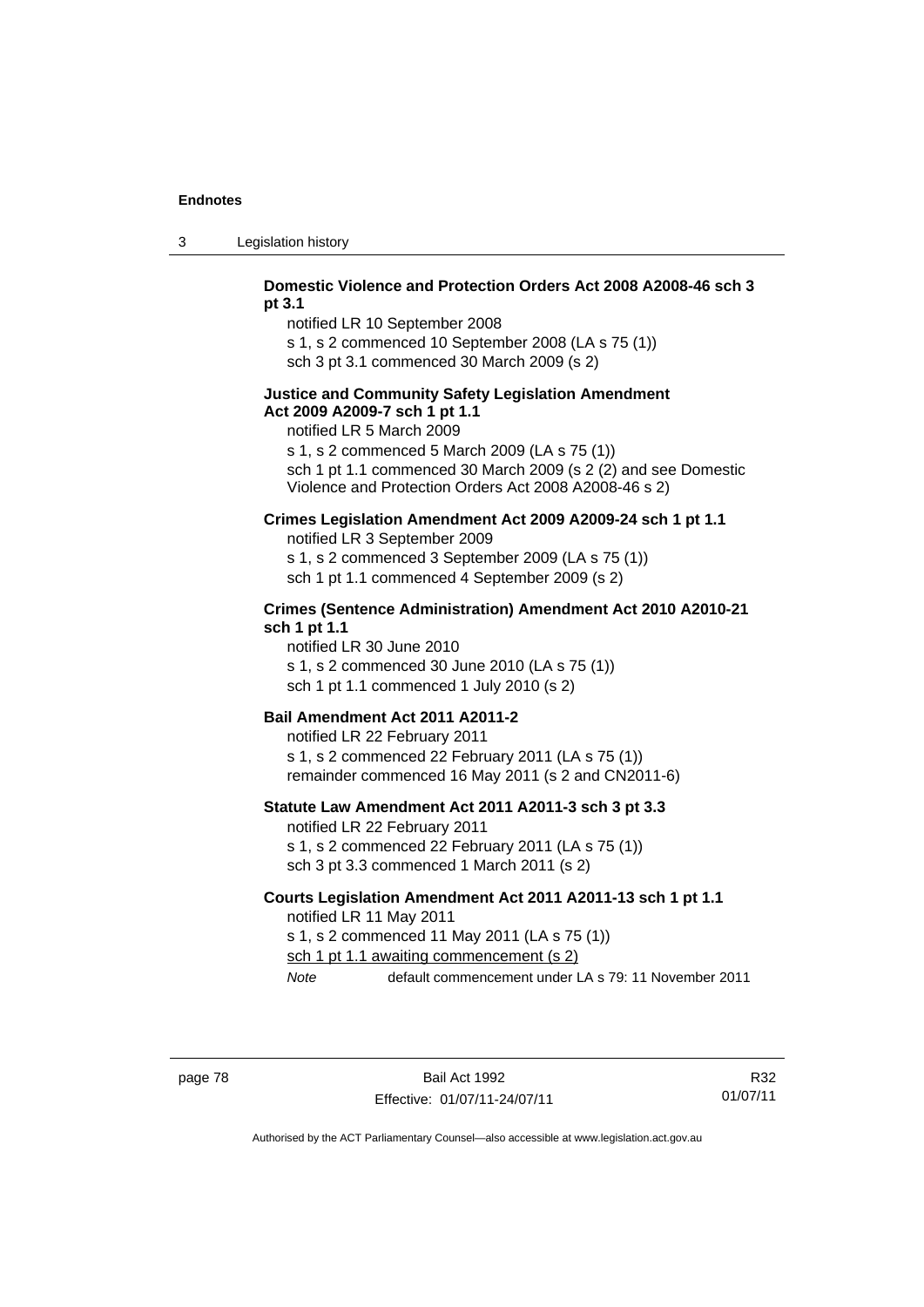Amendment history 4

# **Administrative (One ACT Public Service Miscellaneous Amendments) Act 2011 A2011-22 sch 1 pt 1.16**

notified LR 30 June 2011 s 1, s 2 commenced 30 June 2011 (LA s 75 (1)) sch 1 pt 1.16 commenced 1 July 2011 (s 2 (1))

# **4 Amendment history**

| <b>Name of Act</b> |                                                               |
|--------------------|---------------------------------------------------------------|
| s <sub>1</sub>     | sub A2004-14 amdt 1.1                                         |
| <b>Dictionary</b>  |                                                               |
| s <sub>2</sub>     | om 2001 No 44 amdt 1.316                                      |
|                    | ins A2004-14 amdt 1.1                                         |
|                    | am A2005-13 amdt 1.1; A2006-23 amdt 1.4                       |
| <b>Notes</b>       |                                                               |
| s 3                | (prev s 3) am 1994 No 73 s 4; s (2) pars renum R6 LA;         |
|                    | A2004-14 s 4                                                  |
|                    | def <b>appeal</b> om A2004-14 amdt 1.1                        |
|                    | def <b>applicable bail criteria</b> ins 2001 No 25 s 4        |
|                    | am 2001 No 60 s 4                                             |
|                    | om A2004-14 amdt 1.1                                          |
|                    | def <i>authorised officer</i> sub 2001 No 25 s 5              |
|                    | om A2004-14 amdt 1.1                                          |
|                    | def <b>bail</b> om A2004-14 amdt 1.1                          |
|                    | def <b>bail condition</b> om A2004-14 amdt 1.1                |
|                    | def bail undertaking om 1994 No 73 s 4                        |
|                    | def <i>child</i> sub 1997 No 22 s 4                           |
|                    | om A2004-14 amdt 1.1                                          |
|                    | def <i>clerk</i> om A2004-14 amdt 1.1                         |
|                    | def <i>court</i> om A2004-14 amdt 1.1                         |
|                    | def <i>Crimes Act</i> om R3 LRA                               |
|                    | def de facto spouse ins 1997 No 22 s 4                        |
|                    | om A2003-14 amdt 1.4                                          |
|                    | def <b>domestic violence offence</b> sub 1997 No 22 s 4; 1998 |
|                    | No 39 s 4                                                     |
|                    | am 1999 No 79 sch 3                                           |
|                    | sub 2001 No 90 amdt 1.1                                       |
|                    | par (e) exp 27 March 2002 (see s 60)                          |
|                    | am 2002 No 11 amdt 2.5; pars renum R7 LA (see 2002            |
|                    | No 11 amdt 2.6); 2002 No 51 amdt 1.1                          |
|                    | om A2004-14 amdt 1.1                                          |
|                    | def <i>harm</i> ins 1994 No 84 s 4                            |
|                    | om A2004-14 amdt 1.1                                          |
|                    |                                                               |

R32 01/07/11

Bail Act 1992 Effective: 01/07/11-24/07/11 page 79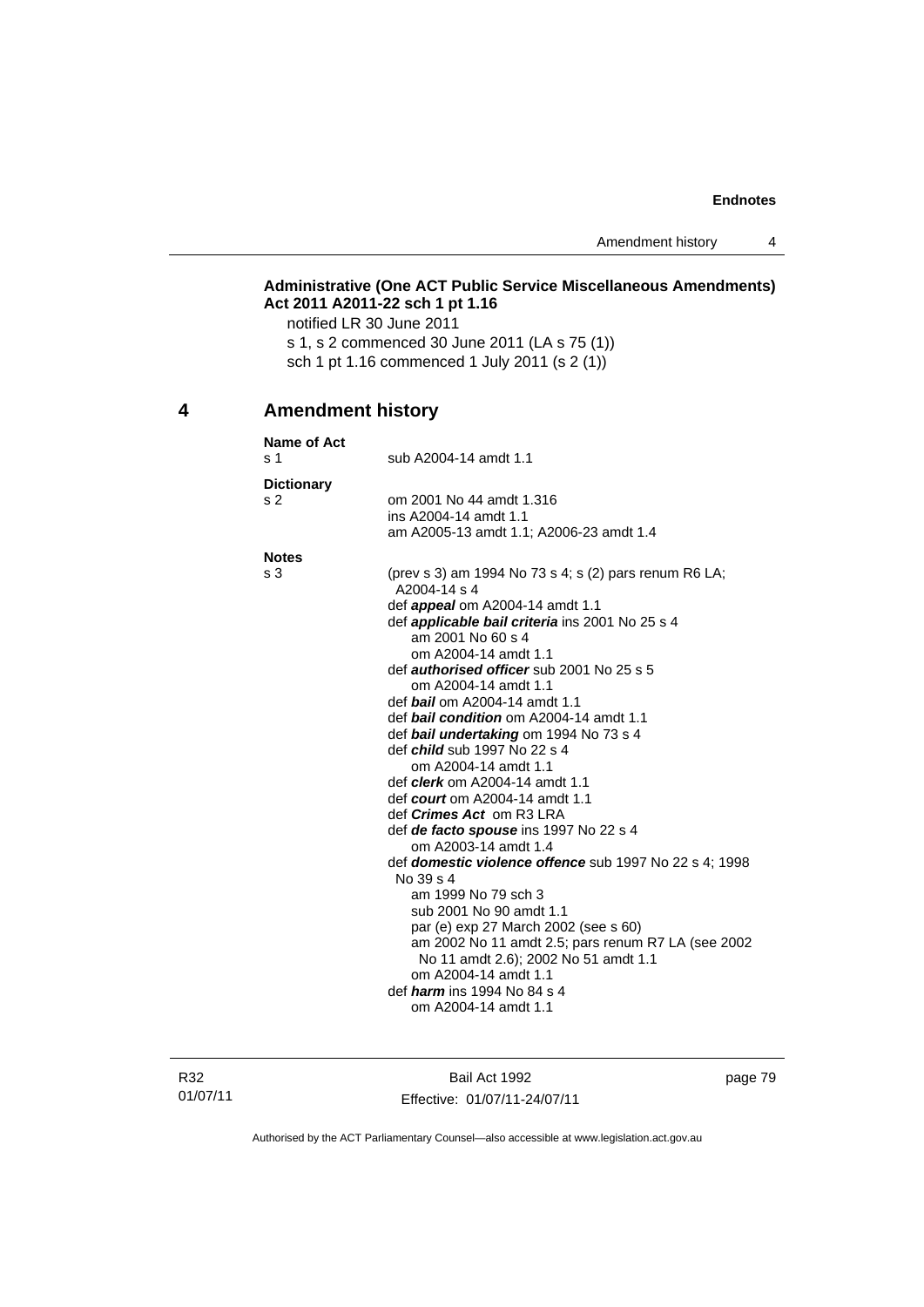4 Amendment history

 def *household member* ins 1997 No 22 s 4 om 2001 No 90 amdt 1.2 def *judge* om A2004-14 amdt 1.1 def *offence* sub 1994 No 73 s 4 om A2004-14 amdt 1.1 def *outstanding* ins 2001 No 60 s 5 om A2004-14 amdt 1.1 def *pending* ins 2001 No 60 s 5 om A2004-14 amdt 1.1 def *relative* ins 1997 No 22 s 4 sub 2001 No 90 amdt 1.3 am A2003-14 amdt 1.5 om A2004-14 amdt 1.1 def *relevant person* ins 2001 No 90 amdt 1.4 am A2003-14 amdt 1.6, amdt 1.7 om A2004-14 amdt 1.1 def *remand centre* om A2004-14 amdt 1.1 def *serious offence* ins 2001 No 25 s 6 sub 2001 No 60 s 6 om A2004-14 amdt 1.1 def *spouse* ins 1997 No 22 s 4 (b) om A2003-14 amdt 1.8 def *undertaking to appear* om A2004-14 amdt 1.1 def *victim* ins 1994 No 84 s 4 om A2004-14 amdt 1.1 pres s 3 sub A2004-14 amdt 1.1 **Offences against Act—application of Criminal Code etc**  s 3A ins A2005-54 amdt 1.44 **Act applies to children**  s 4 am R3 LRA sub A2004-14 amdt 1.2 **Availability of bail**  pt 2 hdg sub A2004-14 s 5 **When bail may be granted and rights following**   $div 2.1$  hdg ins A2004-14 s 5 **When may bail be granted?** 

s 5 am 2001 No 25 s 7 sub A2004-14 s 5

**Rights following grant of bail**  s 6  $\overline{\smash{\big)}\smash{\big)}\smash{\big)}$  sub A2004-14 s 5

**Presumption for bail** 

div 2.2 hdg ins A2004-14 s 5

page 80 Bail Act 1992 Effective: 01/07/11-24/07/11

R32 01/07/11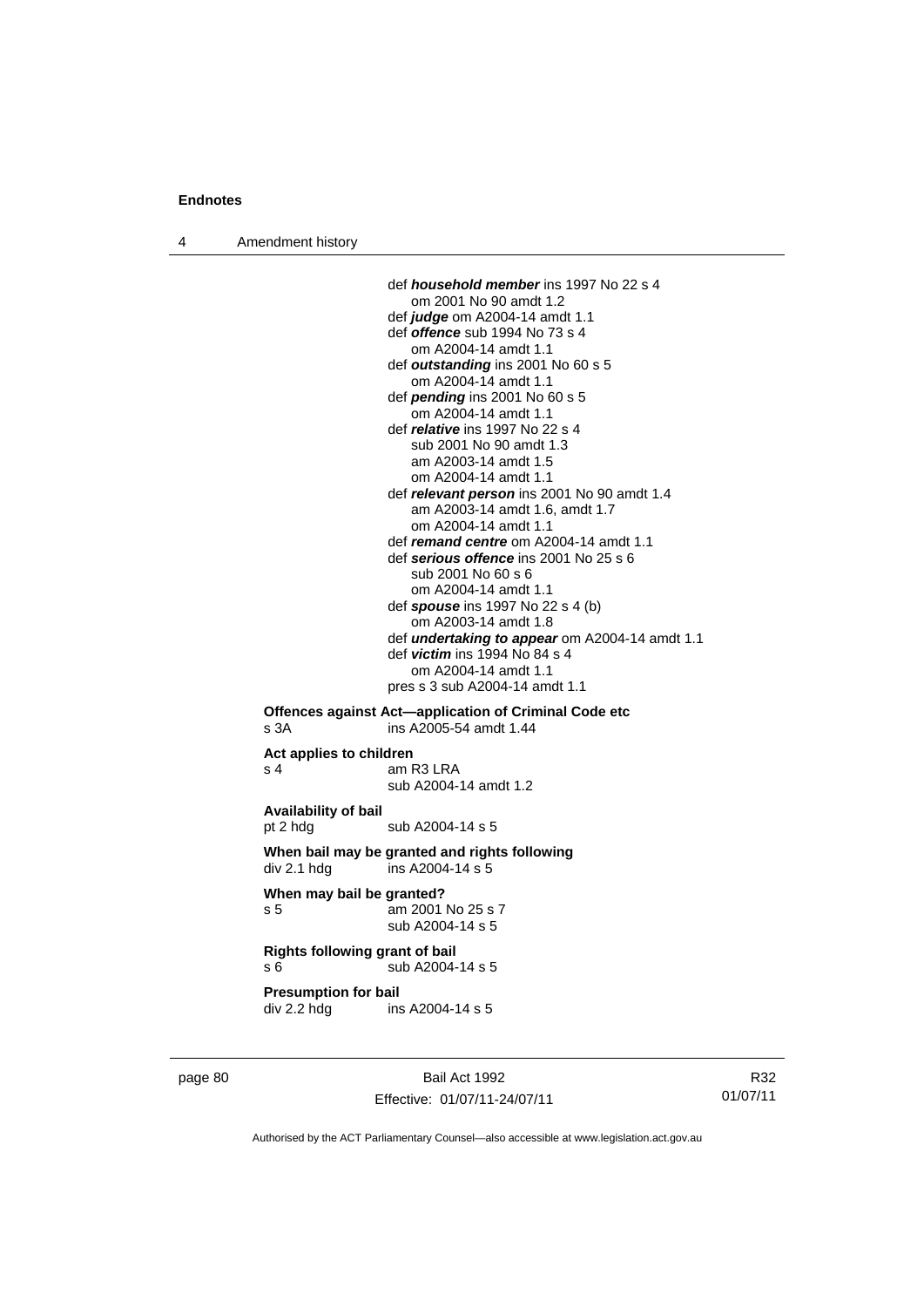# **Div 2.2 subject to div 2.3 and div 2.4** s 7 am 1992 No 75 s 4; 1994 No 73 s 5; 1997 No 22 s 5; 1998 No 39 s 5; 2001 No 90 amdt 1.5 sub A2004-14 s 5 **Bail following arrest for breach of peace** s 7A ins 1994 No 73 s 6 sub 2001 No 90 amdt 1.6 om A2004-14 s 5 **Entitlement to bail—certain minor offences etc** s 8 sub 1994 No 73 s 6 am 1997 No 22 s 6; 2001 No 25 s 8, s 9; 2001 No 60 s 7 sub 2001 No 90 amdt 1.6; A2004-14 s 5 am A2006-40 amdt 2.59 **Entitlement to bail—breach of sentence obligations**<br>s 8A **ins 1997 No 22 s 7** ins 1997 No 22 s 7 am 1998 No 39 s 6; 2001 No 25 s 1 sub 2001 No 90 amdt 1.6; A2004-14 s 5; A2006-23 amdt 1.5 (3)-(5) exp 2 June 2009 (s 8A (5) (LA s 88 declaration applies)) **Entitlement to bail—custody relating to sentence administration board hearings** ins A2006-23 amdt 1.5 **Limitations on entitlement to bail**  s 9 hdg sub 2001 No 25 s 11 s 9 sub 2001 No 54 amdt 2.2; A2004-14 s 5 **Entitlement to bail—offences other than minor offences**<br>s 9A hdg sub 2001 No 60 s 8 s 9A hdg sub 2001 No 60 s 8<br>s 9A ins 2001 No 25 s 12 ins 2001 No 25 s 12 am 2001 No 60 s 9, s 10 (7), (8) exp 24 September 2003 (s 9A (8)) sub A2004-14 s 5 **No presumption for bail**  ins A2004-14 s 5 **Div 2.2 not to apply to certain offences**  s 9B ins A2004-14 s 5 am A2005-13 amdt 1.2; A2008-46 amdt 3.1 **Presumption against bail**<br>div 2.4 hdg ins A20 ins A2004-14 s 5

Bail Act 1992 Effective: 01/07/11-24/07/11 page 81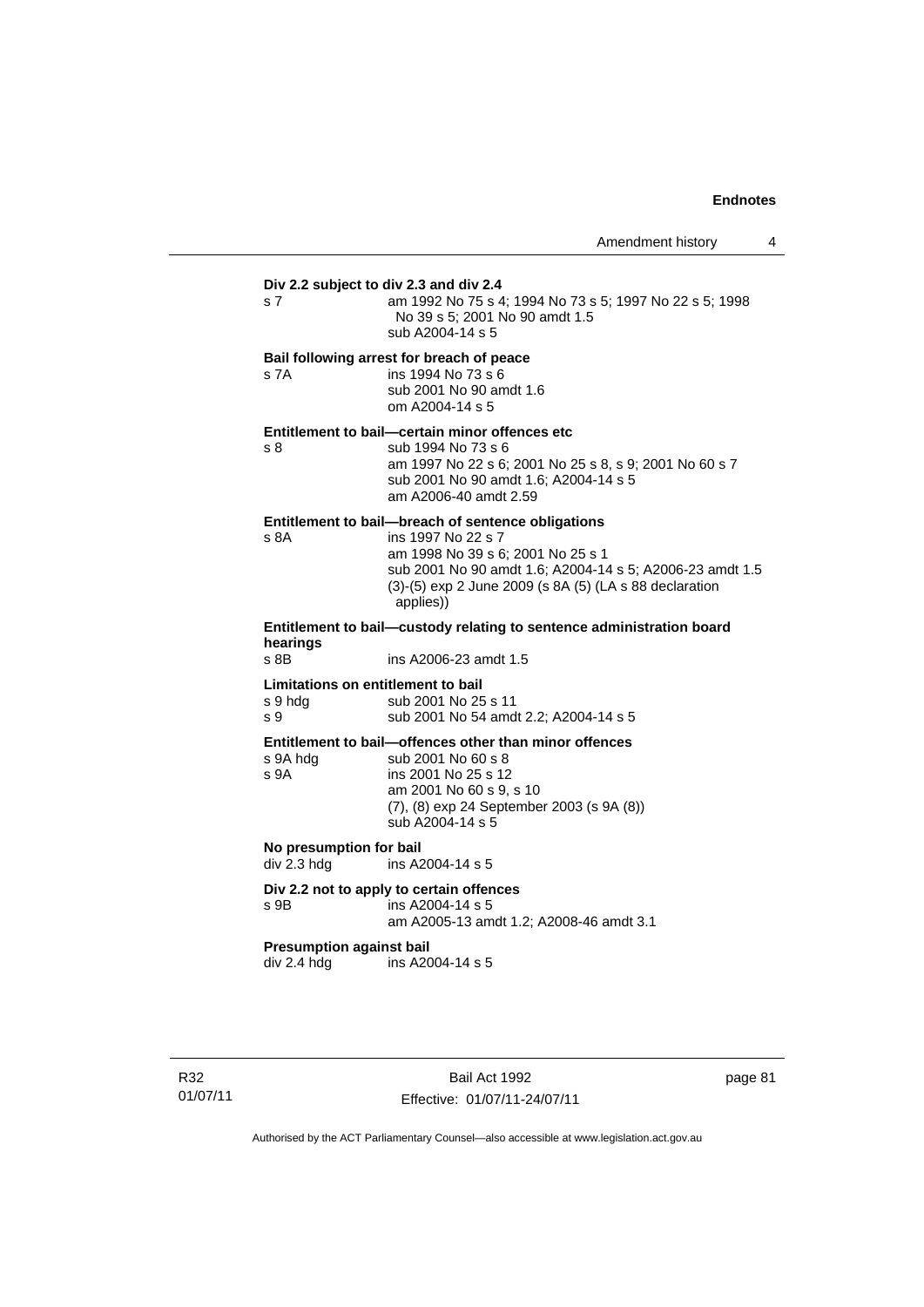4 Amendment history

| s 9C hdg<br>S <sub>9C</sub>                    | sub A2004-56 amdt 1.1<br>ins A2004-14 s 5<br>am A2004-56 amdt 1.2                                                                                                     |
|------------------------------------------------|-----------------------------------------------------------------------------------------------------------------------------------------------------------------------|
|                                                | Bail for serious offence committed while charge for another pending or                                                                                                |
| outstanding<br>s 9D                            | ins A2004-14 s 5<br>am A2004-15 amdt 3.1; A2006-23 amdt 1.6; A2008-20<br>amdt 4.1; A2011-13 amdt 1.1                                                                  |
| s 9E                                           | Bail for person sentenced to imprisonment<br>ins A2004-14 s 5                                                                                                         |
| s 9F                                           | Domestic violence offence-bail by authorised officer<br>ins A2004-14 s 5<br>am A2005-13 amdt 1.3; A2008-46 amdt 3.2; A2009-7 amdt 1.1                                 |
| s 9G                                           | <b>Special or exceptional circumstances</b><br>ins A2004-14 s 5<br>am A2004-15 amdt 3.2                                                                               |
| <b>Dispensing with bail</b><br>s <sub>10</sub> | am 1994 No 73 s 7; 2001 No 25 s 13; 2001 No 60 s 11;<br>A2004-14 s 6                                                                                                  |
| s 12A                                          | Meaning of bail order and bail review application-pt 4<br>ins A2011-2 s 4                                                                                             |
| s 12B                                          | When is a proceeding before the Supreme Court?-pt 4<br>ins A2011-2 s 4                                                                                                |
| s 12C                                          | Applications for bail-repeat application provisions<br>ins A2011-2 s 4<br>exp 16 May 2014 (s 12C (2))                                                                 |
| Deciding bail after charge laid<br>s 13        | am 1994 No 73 s 8; 1997 No 22 s 8; 2001 No 25 s 14;<br>A2005-20 amdt 3.14; A2011-3 amdts 3.25-3.34                                                                    |
| Grant of bail by authorised officers<br>s 14   | am A2004-14 s 7                                                                                                                                                       |
| s 15                                           | Deciding of questions of bail by authorised officers<br>am 1997 No 22 s 9; 2001 No 25 s 15; A2004-14 s 8; A2011-3<br>amdt 3.35                                        |
| s 16                                           | Notification of decision of authorised officer<br>am 1994 No 73 s 9; 1997 No 22 s 10; 2001 No 90 amdt 1.7;<br>ss renum R6 LA (see also 2001 No 90 amdt 1.8); A2005-13 |

page 82 Bail Act 1992 Effective: 01/07/11-24/07/11

R32 01/07/11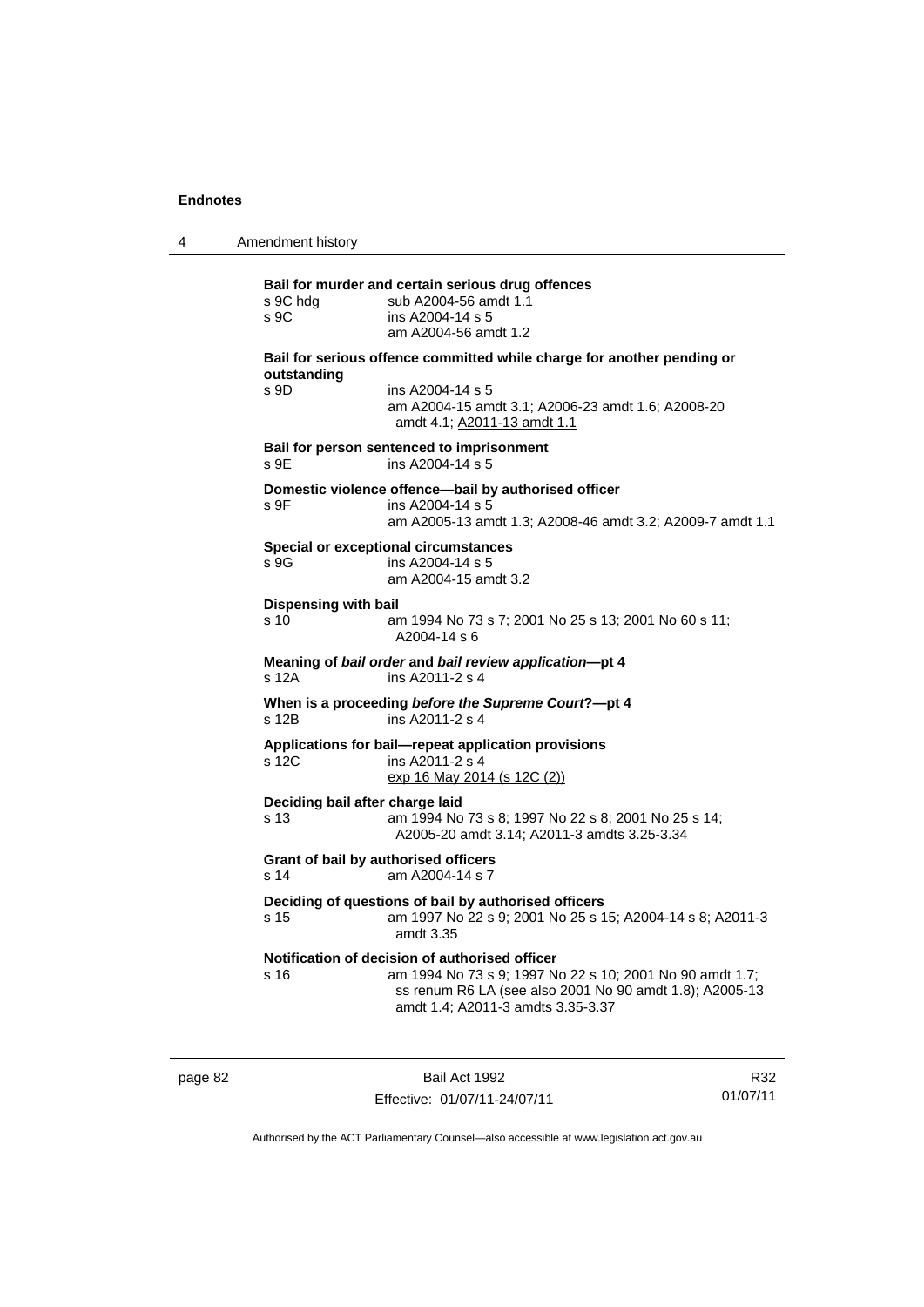| s 17                                           | Charged people in custody to be brought before court<br>am A2011-3 amdt 3.38                                                                                                                                                                                                                                                                                                                      |  |  |  |  |
|------------------------------------------------|---------------------------------------------------------------------------------------------------------------------------------------------------------------------------------------------------------------------------------------------------------------------------------------------------------------------------------------------------------------------------------------------------|--|--|--|--|
| s 18                                           | Facilities to be provided to accused people<br>am A2011-3 amdt 3.39                                                                                                                                                                                                                                                                                                                               |  |  |  |  |
| Court bail-general<br>s 19                     | am 1997 No 22 sch 2; am 1997 No 96 sch 1; A2004-14 s 9;<br>A2011-3 amdt 3.40<br>sub A2011-2 s 5                                                                                                                                                                                                                                                                                                   |  |  |  |  |
| s 20                                           | Power in relation to bail-Magistrates Court<br>sub A2004-14 s 10; A2011-2 s 5                                                                                                                                                                                                                                                                                                                     |  |  |  |  |
| s 20A                                          | <b>Repeat application for bail-Magistrates Court</b><br>ins A2011-2 s 5                                                                                                                                                                                                                                                                                                                           |  |  |  |  |
| s 20B                                          | Power in relation to bail-Supreme Court<br>ins A2011-2 s 5                                                                                                                                                                                                                                                                                                                                        |  |  |  |  |
| s 20C                                          | <b>Repeat application for bail-Supreme Court</b><br>ins A2011-2 s 5                                                                                                                                                                                                                                                                                                                               |  |  |  |  |
| Bail in relation to several offences<br>s 21   | am 1997 No 22 s 11 and sch 2; A2011-3 amdt 3.41, amdt 3.42                                                                                                                                                                                                                                                                                                                                        |  |  |  |  |
| Criteria for granting bail to adults<br>s 22   | am 1994 No 84 s 5; 1997 No 22 s 11<br>sub A2004-14 s 11                                                                                                                                                                                                                                                                                                                                           |  |  |  |  |
| Criteria for granting bail to children<br>s 23 | am 1997 No 22 s 12; 1999 No 64 sch 2<br>sub A2004-14 s 11<br>am A2008-20 amdt 2.1, amdt 4.2                                                                                                                                                                                                                                                                                                       |  |  |  |  |
| s 23A                                          | Victim's concern about need for protection<br>ins 1994 No 84 s 6<br>am 1997 No 22 s 13<br>sub A2004-14 s 11                                                                                                                                                                                                                                                                                       |  |  |  |  |
| pt 5 hdg                                       | Bail conditions and undertakings to appear<br>sub 1994 No 73 s 10                                                                                                                                                                                                                                                                                                                                 |  |  |  |  |
| s 25                                           | Conditions on which bail may be granted to adults<br>am 1994 No 73 s 11; am 1994 No 84 s 7; 2001 No 44<br>amdt 1.317; 2001 No 90 amdt 1.9; ss renum R6 LA;<br>A2004-14 s 12, s 13, s 15, s 16; pars renum R11 LA<br>(see A2004-14 s 14); ss renum R11 LA (see A2004-14 s 17);<br>A2006-23 amdt 1.7; A2008-36 amdt 1.58; A2009-24<br>amdt 1.1; A2011-3 amdt 3.43; A2011-22 amdt 1.58,<br>amdt 1.61 |  |  |  |  |

R32 01/07/11

Bail Act 1992 Effective: 01/07/11-24/07/11 page 83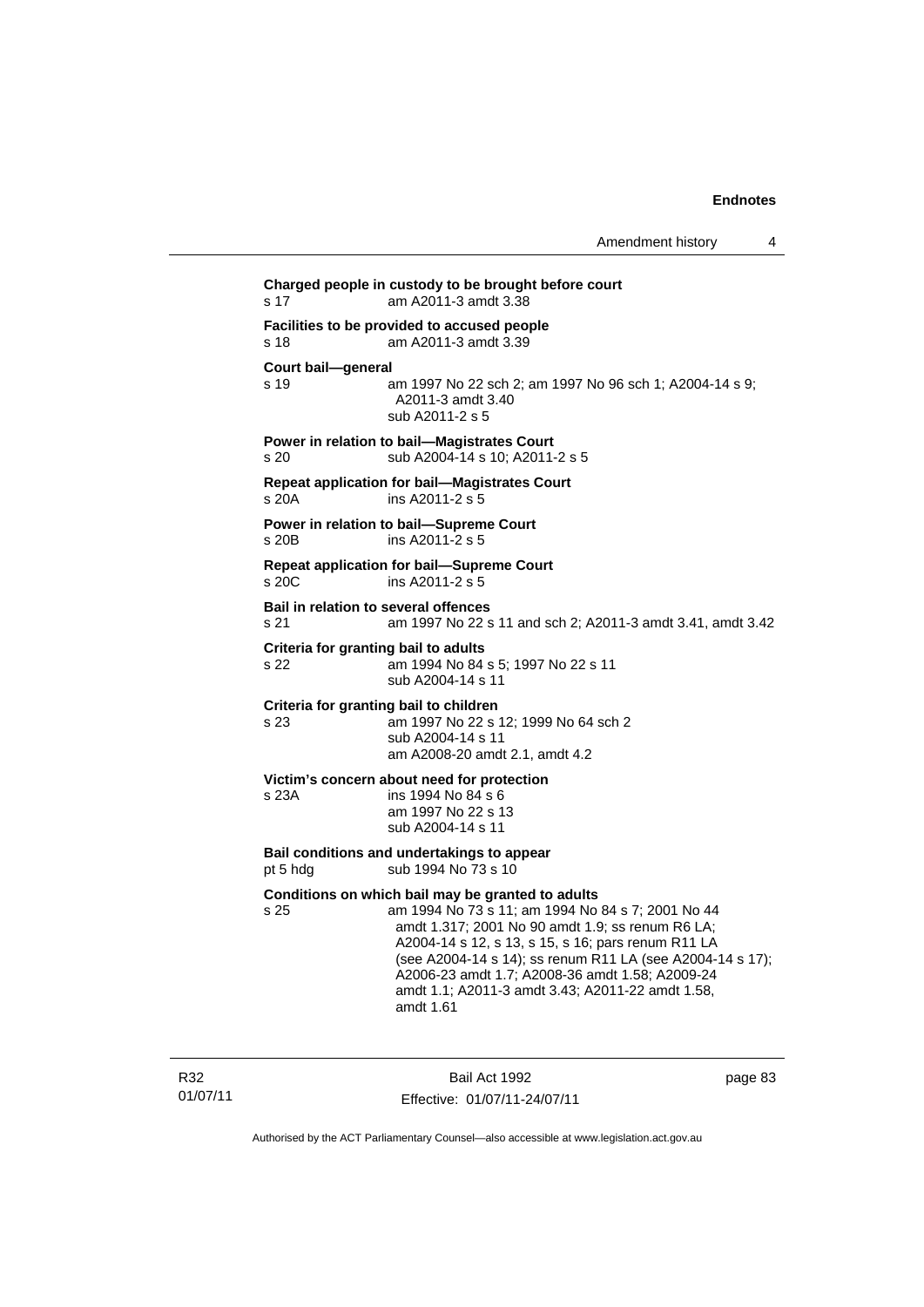4 Amendment history

| s 25A                                       | Supervision condition when offence committed as young person<br>ins A2008-20 amdt 4.3<br>am A2009-24 amdt 1.2: A2011-22 amdt 1.61                                                                                                               |
|---------------------------------------------|-------------------------------------------------------------------------------------------------------------------------------------------------------------------------------------------------------------------------------------------------|
| s 26                                        | Conditions on which bail may be granted to children<br>am 1999 No 64 sch 2; A2004-14 s 18, s 19; ss renum R11 LA<br>(see A2004-14 s 20); A2008-20 amdt 2.2, amdt 2.3,<br>amdt 4.4; A2008-36 amdt 1.58; A2011-3 amdt 3.43;<br>A2011-22 amdt 1.61 |
| s 27                                        | Recording of certain bail decisions<br>am 1997 No 22 sch 2; A2011-3 amdt 3.43                                                                                                                                                                   |
| Notice to victim of bail decisions<br>s 27A | ins 1994 No 84 s 8<br>om A2004-14 s 21                                                                                                                                                                                                          |
| Undertakings to appear<br>s 28              | am 2001 No 44 amdt 1.318<br>sub A2004-14 s 22                                                                                                                                                                                                   |
| s 29                                        | Undertakings in respect of more than 1 offence<br>om 1994 No 73 s 12                                                                                                                                                                            |
| s 30                                        | Accused person may be excused from attendance before court<br>am 1997 No 96 sch 1; 2001 No 44 amdt 1.319; A2004-14<br>amdt 1.3, amdt 1.4; ss renum R11 LA (see A2004-14<br>amdt 1.5); A2011-3 amdt 3.43, amdt 3.44                              |
| <b>Bail requirements</b><br>s 31            | am 1994 No 73 s 13<br>sub A2004-14 s 23<br>am A2006-23 amdt 1.8; A2008-7 amdt 1.21                                                                                                                                                              |
| s 32                                        | Acceptable people and security for bail<br>am 1994 No 73 s 14; ss renum R6 LA<br>sub A2004-14 s 23                                                                                                                                              |
| s 33                                        | <b>Continuation of bail and undertakings</b><br>am 1994 No 73 s 15; 1997 No 22 sch 2; ss renum R6 LA;<br>A2004-14 s 24, s 25                                                                                                                    |
| s 34                                        | Written notice of conditions of bail<br>am 1997 No 22 sch 2; 2001 No 44 amdt 1.320; A2011-3 amdt<br>3.45, amdt 3.46                                                                                                                             |
| s 35                                        | Warning to person making acknowledgment<br>om A2004-14 s 26                                                                                                                                                                                     |
| <b>Discharge of surety</b><br>s 36          | am 1994 No 73 s 16<br>sub A2004-14 s 27                                                                                                                                                                                                         |

page 84 Bail Act 1992 Effective: 01/07/11-24/07/11

R32 01/07/11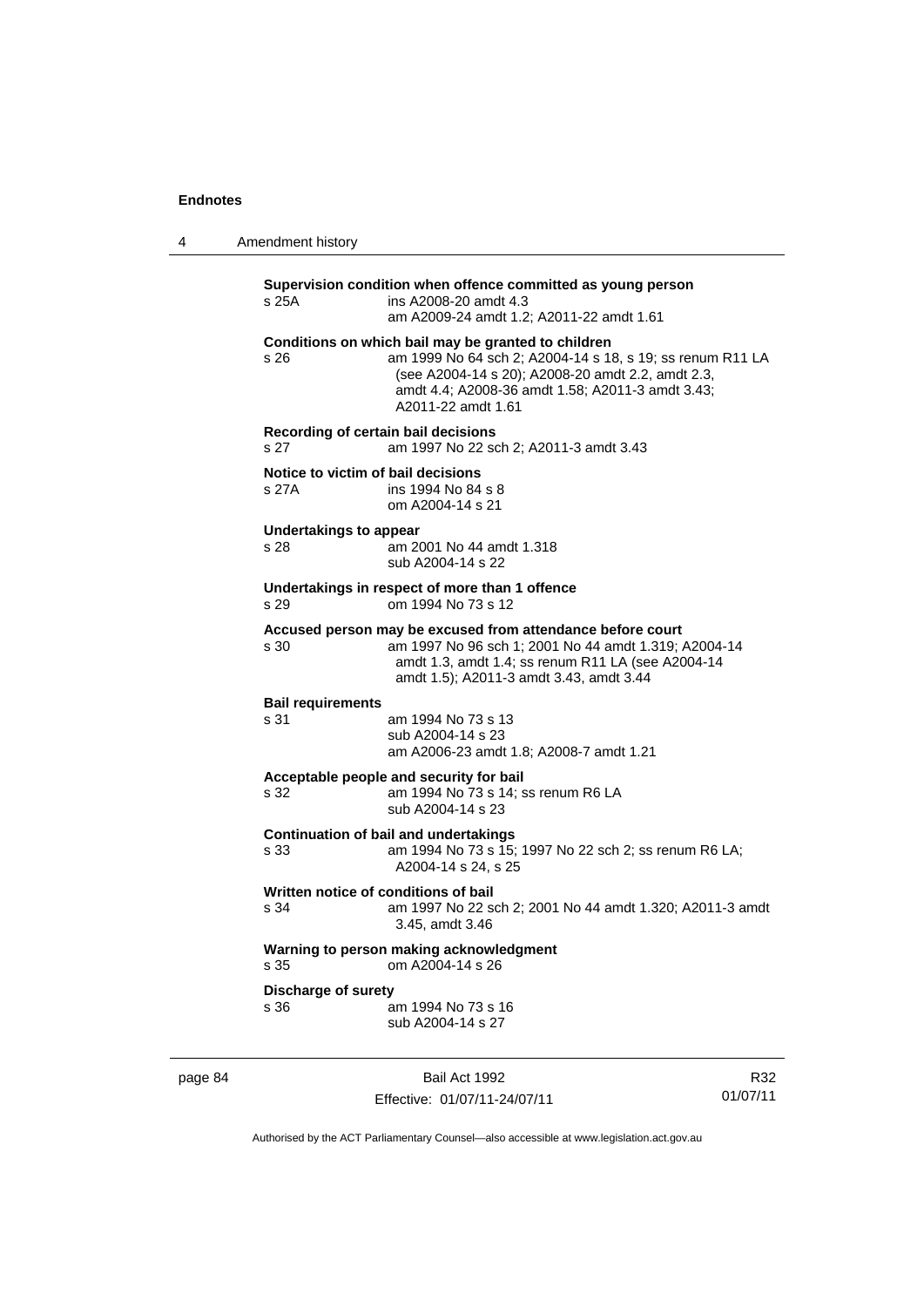| Amendment history |  |
|-------------------|--|
|-------------------|--|

| <b>Payment of amounts to Territory</b><br>s 37        | sub A2004-14 s 28<br>am A2004-60 amdt 1.16; A2010-21 amdt 1.1, amdt 1.2                                                                                     |
|-------------------------------------------------------|-------------------------------------------------------------------------------------------------------------------------------------------------------------|
| div 6.1 hdg                                           | Review of decisions by authorised officers<br>(prev pt 6 div 1 hdg) renum R4                                                                                |
| <b>Review by authorised officers</b><br>s 38          | am 1997 No 22 sch 2; A2011-3 amdt 3.47                                                                                                                      |
| <b>Expiry-Motor Traffic Act reference</b><br>s 39     | renum as s 60 R5 LA                                                                                                                                         |
| Review of decisions by courts<br>div 6.2 hdg          | (prev pt 6 div 2 hdg) renum R4 LA                                                                                                                           |
| s 41A                                                 | Court may review on its own initiative<br>ins A2004-14 s 29                                                                                                 |
| s 42                                                  | Power of Magistrates Court to review-decision of authorised officer<br>sub A2004-14 s 30; A2005-5 s 6; A2011-2 s 6                                          |
| s 42A                                                 | Power of Magistrates Court to review-decision of Magistrates Court<br>ins A2011-2 s 6                                                                       |
| s 43                                                  | Power of Supreme Court to review-decision of authorised officer<br>am A2004-14 s 31, s 32; ss renum R11 LA; A2005-5 s 8 (and<br>see s 7)<br>sub A2011-2 s 6 |
| <b>Supreme Court</b><br>s 43A                         | Power of Supreme Court to review-decision of Magistrates Court or<br>ins A2011-2 s 6                                                                        |
| s 44                                                  | General limitation on power of court to review<br>om A2004-14 s 33                                                                                          |
| <b>Exercise of power to review</b><br>s <sub>45</sub> | am A2011-3 amdt 3.47                                                                                                                                        |
| <b>Miscellaneous</b><br>div 6.3 hdg                   | orig pt 6 div 3 hdg ins 1994 No 84 s 9<br>(prev pt 6 div 3 hdg) renum R4 LA<br>om A2004-14 s 34                                                             |
| <b>Review limited to bail conditions</b><br>s 46      | am A2011-3 amdt 3.47; A2011-2 s 7                                                                                                                           |
| Notice to victim of bail decisions<br>s 46A           | ins 1994 No 84 s 9<br>om A2004-14 s 34                                                                                                                      |
|                                                       |                                                                                                                                                             |

R32 01/07/11

Bail Act 1992 Effective: 01/07/11-24/07/11 page 85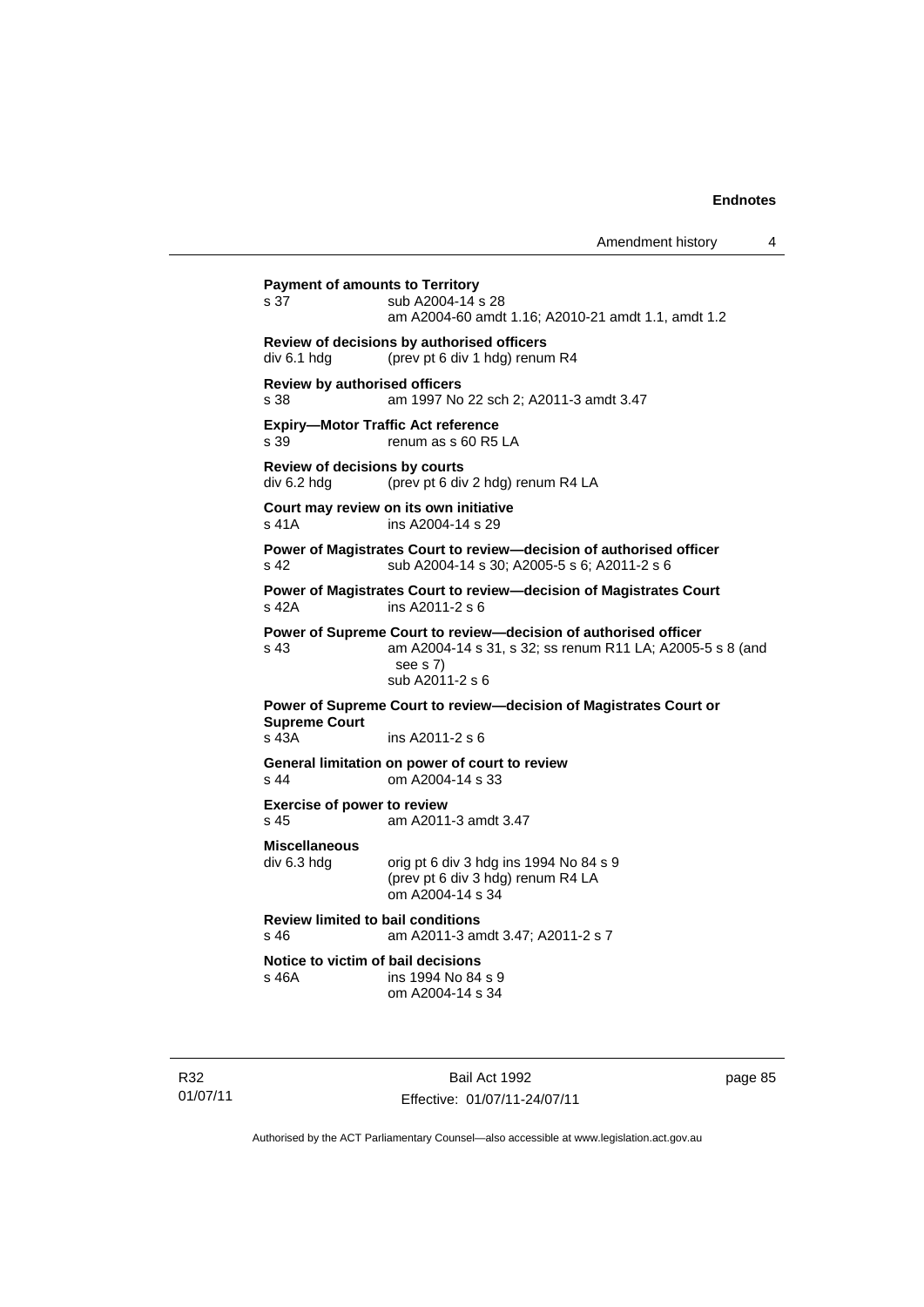| 4 | Amendment history                                                                                                                    |  |  |  |
|---|--------------------------------------------------------------------------------------------------------------------------------------|--|--|--|
|   | Giving information relating to bail<br>s 47<br>am 1994 No 73 s 17; 2001 No 44 amdt 1.321; A2011-3<br>amdt 3.47                       |  |  |  |
|   | Notice to victim of bail decisions<br>s 47A<br>ins A2004-14 s 35; ss renum R11 LA<br>am A2005-13 amdt 1.5                            |  |  |  |
|   | Notification to court that bail condition not satisfied<br>s 48<br>am 1994 No 73 s 18; 2001 No 44 amdt 1.322; A2006-23<br>amdt $1.9$ |  |  |  |
|   | <b>Failure to answer bail</b><br>s 49<br>am 1994 No 73 s 19; 1994 No 81 sch<br>sub 2001 No 25 s 16; A2005-54 amdt 1.45               |  |  |  |
|   | False statements in acknowledgments<br>s 50<br>am 1994 No 81 sch<br>om A2004-14 s 36                                                 |  |  |  |
|   | Indemnification of sureties<br>s 51<br>am 1994 No 81 sch<br>sub A2005-54 amdt 1.46                                                   |  |  |  |
|   | Apprehension of person admitted to bail<br>s 53<br>om 1994 No 75 sch 3                                                               |  |  |  |
|   | Power of court where person apprehended<br>om 1994 No 75 sch 3<br>s 54                                                               |  |  |  |
|   | No right of surety to arrest<br>am 1994 No 73 s 20<br>s 56<br>sub A2004-14 s 37                                                      |  |  |  |
|   | Arrest without warrant of person on bail<br>ins A2004-14 s 28<br>s 56A                                                               |  |  |  |
|   | Arrest for breach of condition by person outside ACT<br>s 56B<br>ins A2004-14 s 28                                                   |  |  |  |
|   | Act to prevail<br>s 57<br>am A2004-14 amdt 1.6, amdt 1.7                                                                             |  |  |  |
|   | Abolition of inherent power of bail<br>s 57AA<br>ins 1996 No 81 s 7                                                                  |  |  |  |
|   | Form of certain instruments<br>ins 1994 No 73 s 21<br>s 57A<br>om 2001 No 44 amdt 1.323                                              |  |  |  |
|   | <b>Approved forms</b><br>sub 2001 No 44 amdt 1.323<br>s 58                                                                           |  |  |  |

page 86 Bail Act 1992 Effective: 01/07/11-24/07/11

R32 01/07/11

Authorised by the ACT Parliamentary Counsel—also accessible at www.legislation.act.gov.au

am A2004-14 s 39; A2011-3 amdt 3.48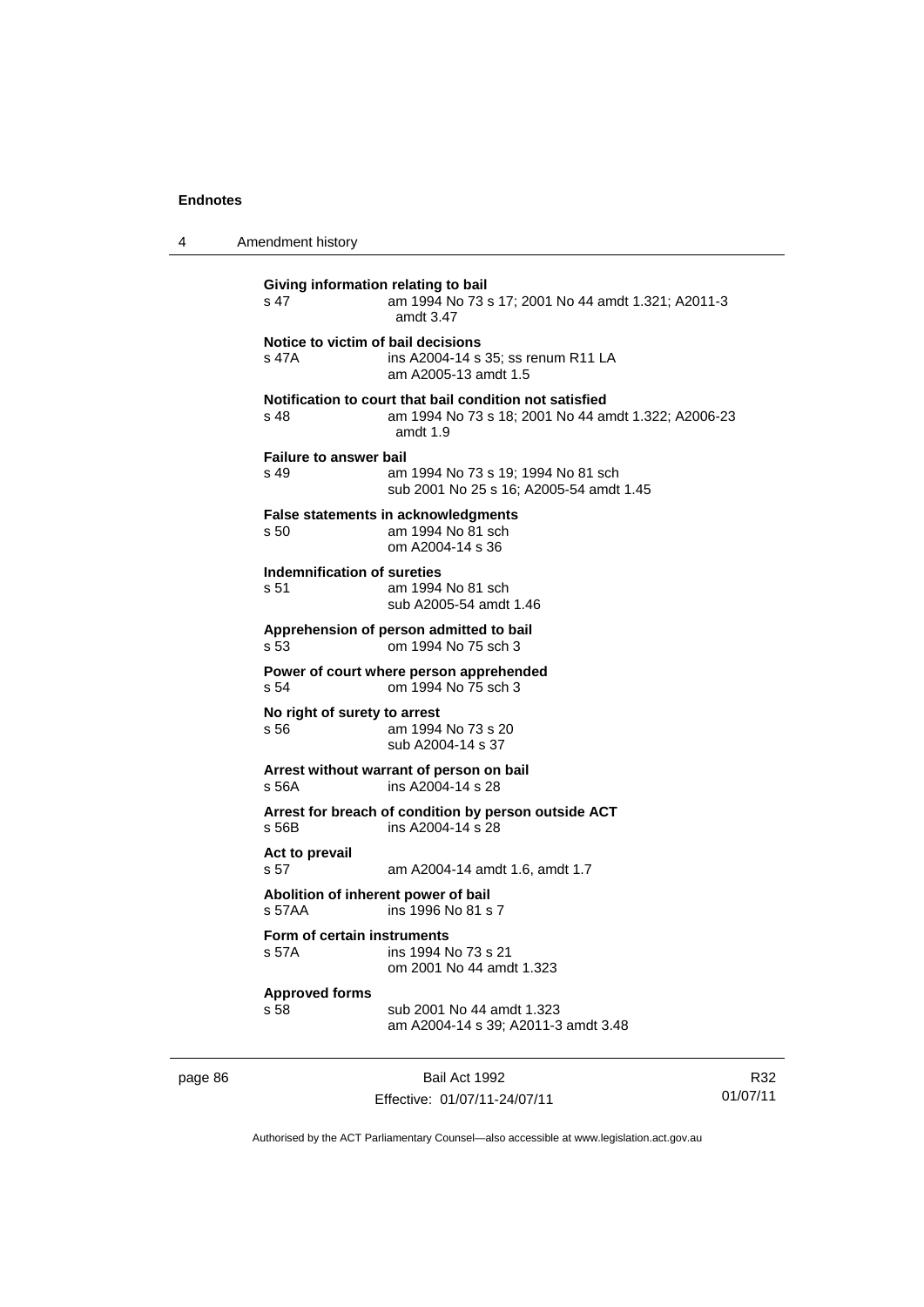|                     | <b>Regulation-making power</b>                                                                          |
|---------------------|---------------------------------------------------------------------------------------------------------|
| s 59                | ins 2001 No 44 amdt 1.323                                                                               |
|                     | am A2004-14 s 40, s 41                                                                                  |
| <b>Transitional</b> |                                                                                                         |
| pt 8 hdg            | ins 1999 No 79 sch 3                                                                                    |
|                     | om R6 LA                                                                                                |
|                     | <b>Expiry-Motor Traffic Act reference</b>                                                               |
| s 60                | (prev s 39) ins 1999 No 79 sch 3                                                                        |
|                     | sub 2001 No 90 amdt 1.10 as s 59                                                                        |
|                     | renum R5 LA                                                                                             |
|                     | exp 27 March 2002 (see s 60)                                                                            |
|                     | Domestic violence offences against the Crimes Act 1900                                                  |
| sch 1               | ins 1997 No 22 s 14                                                                                     |
|                     | am 1998 No 39 s 7                                                                                       |
|                     | sub 2001 No 90 amdt 1.11                                                                                |
|                     | am 2002 No 51 amdt 1.2                                                                                  |
|                     | sub A2004-14 s 43                                                                                       |
|                     | am A2004-14 s 44; A2004-15 amdt 3.3, amdt 3.4; pts renum                                                |
|                     | R11 LA (see A2004-15 amdt 3.5); items renum R11 LA;<br>A2004-56 amdt 1.3, amdt 1.4; items renum R14 LA; |
|                     | A2008-26 amdt 2.2; pts renum A2008-26 amdt 2.3                                                          |
|                     |                                                                                                         |
| <b>Dictionary</b>   |                                                                                                         |
| dict                | ins A2004-14 amdt 1.8                                                                                   |
|                     | am A2006-23 amdts 1.10-1.12; A2008-36 amdt 1.59,<br>amdt 1.60; A2011-22 amdt 1.59, amdt 1.60            |
|                     | def accused person ins A2004-14 s 42                                                                    |
|                     | am A2006-23 amdt 1.13                                                                                   |
|                     | def <i>appeal</i> ins A2004-14 amdt 1.8                                                                 |
|                     | def <b>applicable bail criteria</b> ins A2004-14 amdt 1.8                                               |
|                     | def authorised officer ins A2004-14 amdt 1.8                                                            |
|                     | def <i>bail</i> ins A2004-14 amdt 1.8                                                                   |
|                     | def bail condition ins A2004-14 amdt 1.8                                                                |
|                     | def <i><b>bail order</b></i> ins A2011-2 s 8                                                            |
|                     | def bail review application ins A2011-2 s 8                                                             |
|                     | def <i>child</i> ins A2004-14 amdt 1.8                                                                  |
|                     | def court ins A2004-14 amdt 1.8<br>def <b>domestic violence offence</b> ins A2004-14 amdt 1.8           |
|                     | sub A2005-13 amdt 1.6                                                                                   |
|                     | am A2008-46 amdt 3.3                                                                                    |
|                     | def <i>grant</i> ins A2004-14 amdt 1.8                                                                  |
|                     | def <i>offence</i> ins A2004-14 amdt 1.8                                                                |
|                     | am A2006-23 amdt 1.14                                                                                   |
|                     | def <i>parental responsibility</i> ins A2005-13 amdt 1.7                                                |
|                     |                                                                                                         |

R32 01/07/11

Bail Act 1992 Effective: 01/07/11-24/07/11 page 87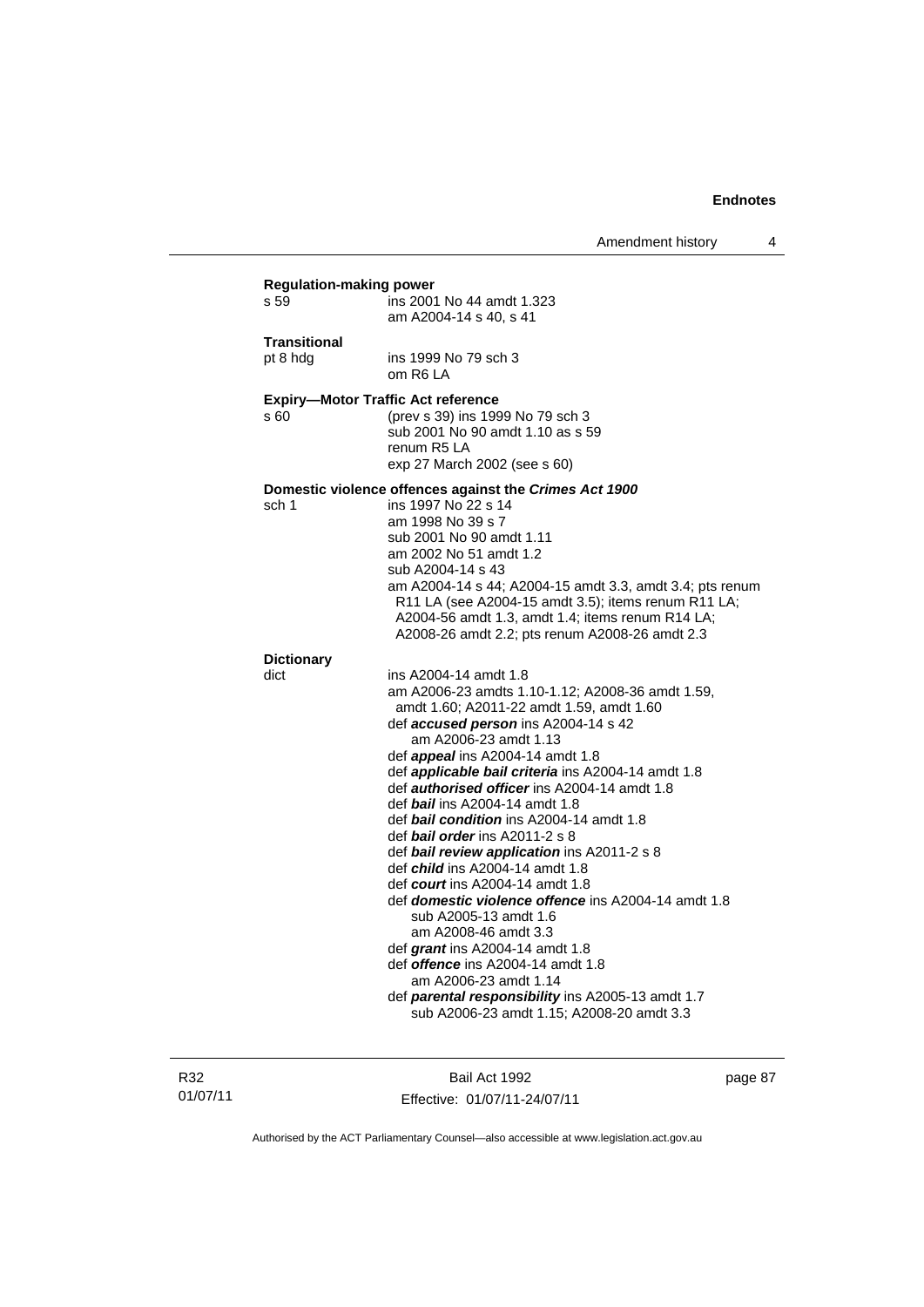5 Earlier republications

```
 def relevant person ins A2004-14 amdt 1.8 
   om A2005-13 amdt 1.8 
def surety ins A2004-14 amdt 1.8 
def undertaking to appear ins A2004-14 amdt 1.8 
def victim ins A2004-14 amdt 1.8
```
# **5 Earlier republications**

Some earlier republications were not numbered. The number in column 1 refers to the publication order.

Since 12 September 2001 every authorised republication has been published in electronic pdf format on the ACT legislation register. A selection of authorised republications have also been published in printed format. These republications are marked with an asterisk (\*) in column 1. Electronic and printed versions of an authorised republication are identical.

| <b>Republication No Amendments to</b> |                | <b>Republication date</b> |
|---------------------------------------|----------------|---------------------------|
| 1                                     | Act 1994 No 84 | 29 February 1996          |
| 2                                     | Act 1996 No 81 | 1 January 1997            |
| 3                                     | Act 1998 No 39 | 31 January 1999           |
| 4                                     | Act 2001 No 54 | 12 September 2001         |
| 5                                     | Act 2001 No 90 | 12 October 2001           |
| 6                                     | Act 2001 No 90 | 27 March 2002             |
| $7^*$                                 | Act 2002 No 11 | 28 May 2002               |
| 8                                     | Act 2002 No 51 | 1 January 2003            |
| 9                                     | A2003-14       | 28 March 2003             |
| 10                                    | A2003-14       | 25 September 2003         |
| 11                                    | A2004-15       | 26 June 2004              |
| 12                                    | A2004-60       | 10 January 2005           |
| 13                                    | A2005-5        | 24 February 2005          |
| 14                                    | A2005-5        | 6 March 2005              |
| 15                                    | A2005-13       | 25 March 2005             |
| $16*$                                 | A2005-20       | 2 June 2005               |
| 17                                    | A2005-54       | 24 November 2005          |
|                                       |                |                           |

page 88 Bail Act 1992 Effective: 01/07/11-24/07/11

R32 01/07/11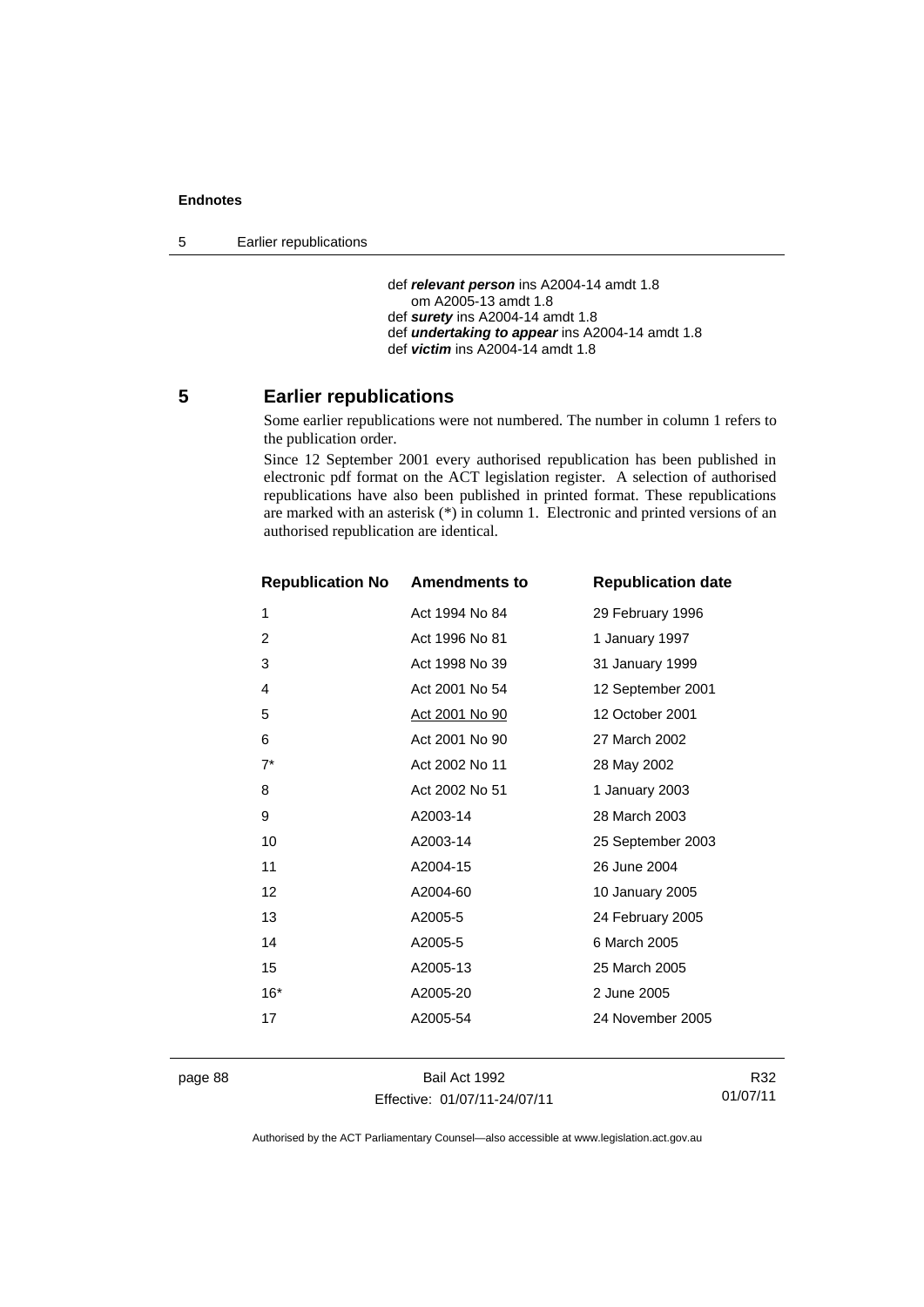| <b>Republication No</b> | <b>Amendments to</b> | <b>Republication date</b> |
|-------------------------|----------------------|---------------------------|
| 18                      | A2006-23             | 2 June 2006               |
| 19                      | A2006-40             | 29 September 2006         |
| 20                      | A2008-7              | 7 May 2008                |
| 21                      | A2008-36             | 9 September 2008          |
| 22                      | A2008-46             | 27 October 2008           |
| 23                      | A2008-46             | 2 February 2009           |
| 24                      | A2008-46             | 14 February 2009          |
| 25                      | A2008-46             | 27 February 2009          |
| 26                      | A2009-7              | 30 March 2009             |
| $27*$                   | A2009-7              | 3 June 2009               |
| 28                      | A2009-24             | 4 September 2009          |
| 29                      | A2010-21             | 1 July 2010               |
| 30                      | A2011-3              | 1 March 2011              |
| 31                      | A2011-2              | 16 May 2011               |

# **6 Uncommenced amendments**

The following amendments have not been included in this republication because they were uncommenced at the republication date:

 **Courts Legislation Amendment Act 2011 A2011-13 sch 1 pt 1.1** 

# **Part 1.1 Bail Act 1992**

# **[1.1] Section 9D (6), definition of** *serious offence*

# *substitute*

*serious offence* means an offence punishable by imprisonment for 5 years or longer (other than an offence in relation to which an election for summary disposal has been made under the *Crimes* 

| R32      | Bail Act 1992                | page 89 |
|----------|------------------------------|---------|
| 01/07/11 | Effective: 01/07/11-24/07/11 |         |